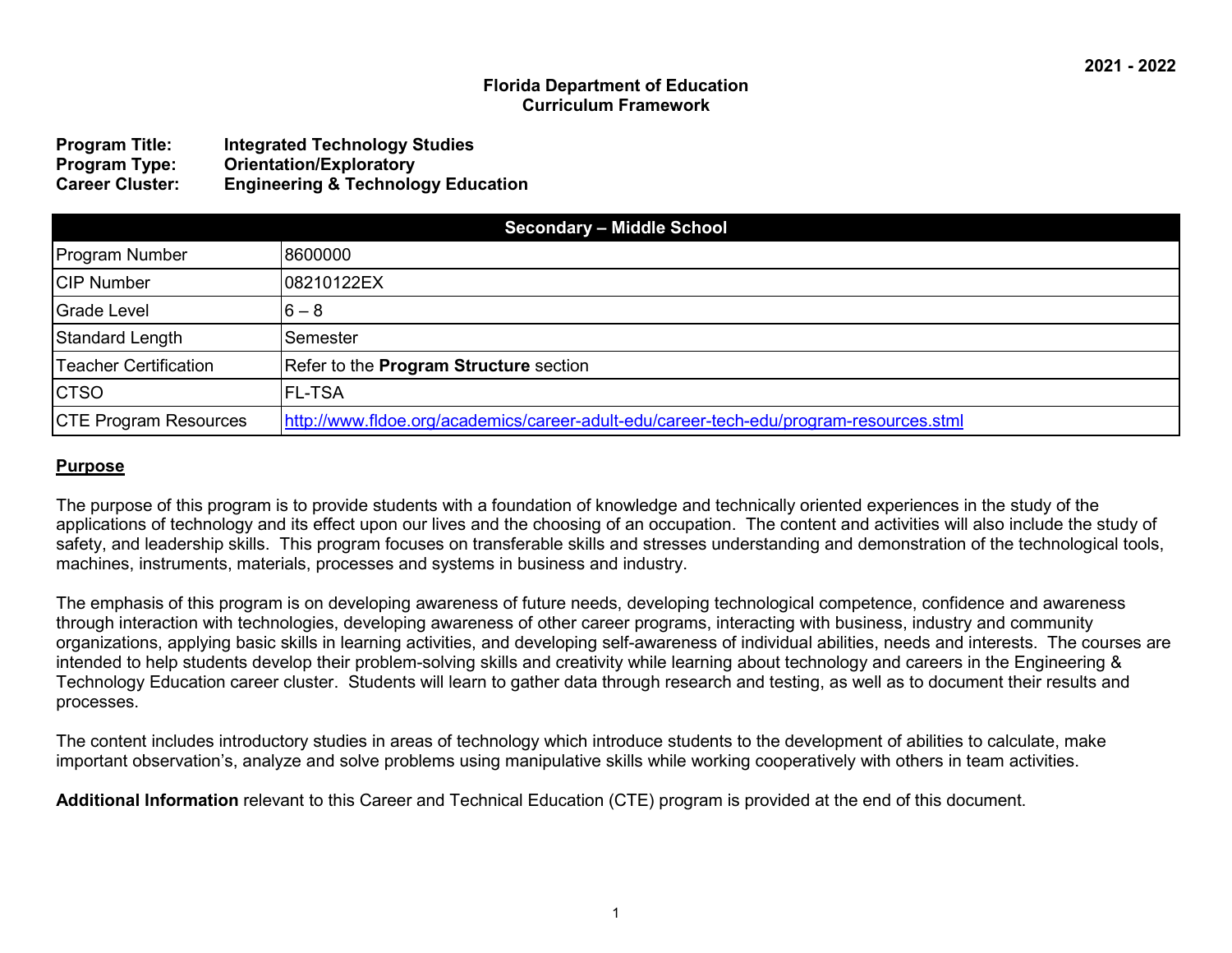# **Program Structure**

This program contains a series of instructional courses listed below.

The lengths of these courses are one semester. They may be offered for two semesters when appropriate. When offered for one semester, it is recommended that the course be at the exploratory level and more in-depth when offered for two semesters.

To teach the course(s) listed below, instructors must hold at least one of the teacher certifications indicated for that course.

The following table illustrates the course structure:

| <b>Course Number</b> | <b>Course Title</b>                             | <b>Teacher Certification</b>                                                                                                                                                                       | Length   |
|----------------------|-------------------------------------------------|----------------------------------------------------------------------------------------------------------------------------------------------------------------------------------------------------|----------|
| 8600010              | Introduction to Technology                      | ENG 7G                                                                                                                                                                                             | Semester |
| 8600020              | <b>Exploring Technology</b>                     | <b>ENG TEC 7G</b><br>PLTW PTE 7G<br>TEC ED 1 $@2$<br>ENG&TEC ED1@2<br><b>TRANSPORT 7G</b>                                                                                                          | Semester |
| 8600030              | <b>Exploration of Communications Technology</b> | COMM ART @7 7G<br>ENG 7G<br>GRAPH ARTS @4<br>PRINTING @77G<br>TEC ED 1 @2<br>ENG&TEC ED1@2                                                                                                         | Semester |
| 8600040              | <b>Exploration of Production Technology</b>     | AUTO PROD 7G<br>BLDG CONST @7 7G<br>BLDG MAINT @7 7G<br>CARPENTRY @7 7G<br>ENG 7G<br><b>ENG TEC 7G</b><br><b>METALWORK 7G</b><br>PLTW PTE 7G<br>TEC CONSTR @7 7G<br>TEC ED 1 $@2$<br>ENG&TEC ED1@2 | Semester |
| 8600050              | <b>Exploration of Aerospace Technology</b>      | <b>AEROSPACE 7G</b><br>ENG 7G<br><b>ENG TEC 7G</b><br>PLTW PTE 7G<br>TEC ED 1 $@2$<br>ENG&TEC ED1@2<br><b>TRANSPORT 7G</b>                                                                         | Semester |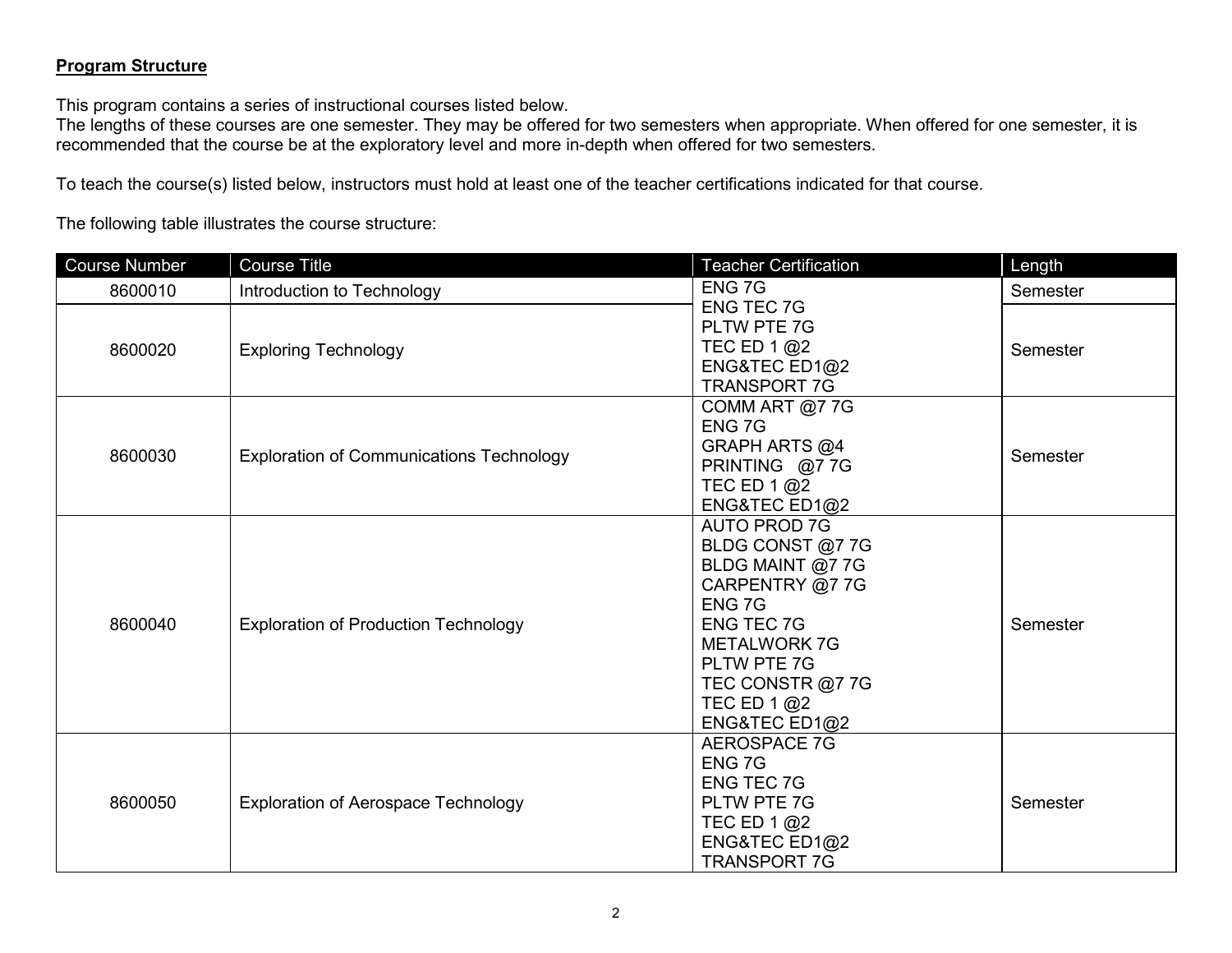| <b>Course Number</b> | <b>Course Title</b>                               | <b>Teacher Certification</b>                                                                                                                                                    | Length   |
|----------------------|---------------------------------------------------|---------------------------------------------------------------------------------------------------------------------------------------------------------------------------------|----------|
| 8600240              | <b>Exploration of Transportation Technology</b>   | AIR MECH @7 7G<br>AUTO IND @7 %7 %G<br>AUTO MECH @7 7G<br>DIESEL MECH @7 7G<br>ENG 7G<br>GASENG RPR @7 7G<br>TEC ED 1 @2<br>ENG&TEC ED1@2<br>TEC MECH 7G<br><b>TRANSPORT 7G</b> | Semester |
| 8600250              | <b>Exploration of Power and Energy Technology</b> | AUTO IND @7 %7 %G<br>AUTO MECH @7 7G<br>DIESEL MECH @7 7G<br>ENG 7G<br>GASENG RPR @7 7G<br>TEC ED 1 @2<br>ENG&TEC ED1@2<br><b>TEC MECH 7G</b><br><b>TRANSPORT 7G</b>            | Semester |
| 8600060              | <b>Exploration of Engineering Technology</b>      | ENG 7G<br><b>ENG TEC 7G</b><br>PLTW PTE 7G<br>TEC ED 1 @2<br>ENG&TEC ED1@2                                                                                                      | Semester |
| 8600070              | <b>Exploration of Robotics Technology</b>         | ENG 7G<br><b>ENG TEC 7G</b><br><b>ROBOTICS 7G</b><br>TEC ED 1 @2<br>ENG&TEC ED1@2                                                                                               | Semester |
| 8600090              | <b>Exploration of Technical Design Technology</b> | DRAFTING @7 7G<br>ENG <sub>7G</sub><br><b>ENG TEC 7G</b><br>GRAPH ARTS @4<br>PLTW PTE 7G<br>TEC ED 1 @2<br>ENG&TEC ED1@2                                                        | Semester |
| 8600091              | <b>Exploration of Electronics Technology</b>      | ELECTRICAL @7 7G<br>ELECTRONIC @7 7G<br>ENG 7G<br><b>ENG TEC 7G</b><br>PLTW PTE 7G                                                                                              | Semester |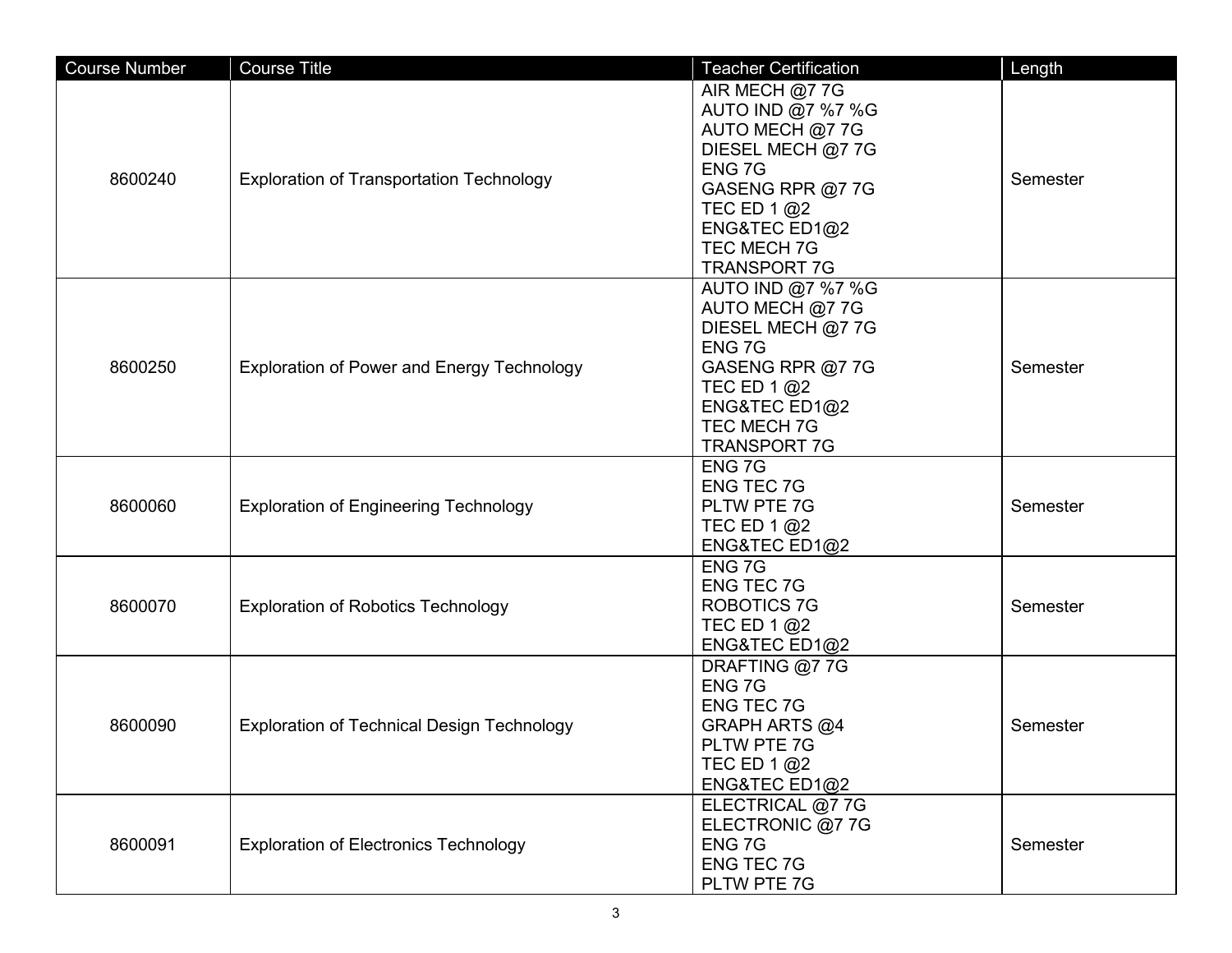| <b>Course Number</b> | <b>Course Title</b>                                                     | <b>Teacher Certification</b>                                                                                                                                                                           | Length   |
|----------------------|-------------------------------------------------------------------------|--------------------------------------------------------------------------------------------------------------------------------------------------------------------------------------------------------|----------|
|                      |                                                                         | TEC ED 1 @2<br>ENG&TEC $ED1@2$<br>TEC ELEC @7 7G                                                                                                                                                       |          |
| 8600092              | <b>Exploration of Maritime Technology</b>                               | ENG 7G<br><b>ENG TEC 7G</b><br><b>SEAMANSHIP 7G</b><br>TEC ED 1 $@2$<br>ENG&TEC $ED1@2$                                                                                                                | Semester |
| 8600093              | Exploration of Logistics and Supply Chain Technology                    | <b>BUS ED 1</b><br>ENG 7G<br><b>ENG TEC 7G</b><br>LOG TECH 7G<br>TEC ED 1 @2<br>ENG&TEC ED1@2                                                                                                          | Semester |
| 8600094              | <b>Exploration of Green Construction and Architecture</b><br>Technology | BLDG CONST @7 7G<br>BLDG MAINT @7 7G<br>CARPTENTRY @7 7G<br>DRAFTING @7 7G<br>ENG 7G<br><b>ENG TEC 7G</b><br>PLTW PTE 7G<br>TEC CONSTR @7 7G<br><b>TEC DRAFT 7G</b><br>TEC ED 1 @2<br>ENG&TEC ED1 $@2$ | Semester |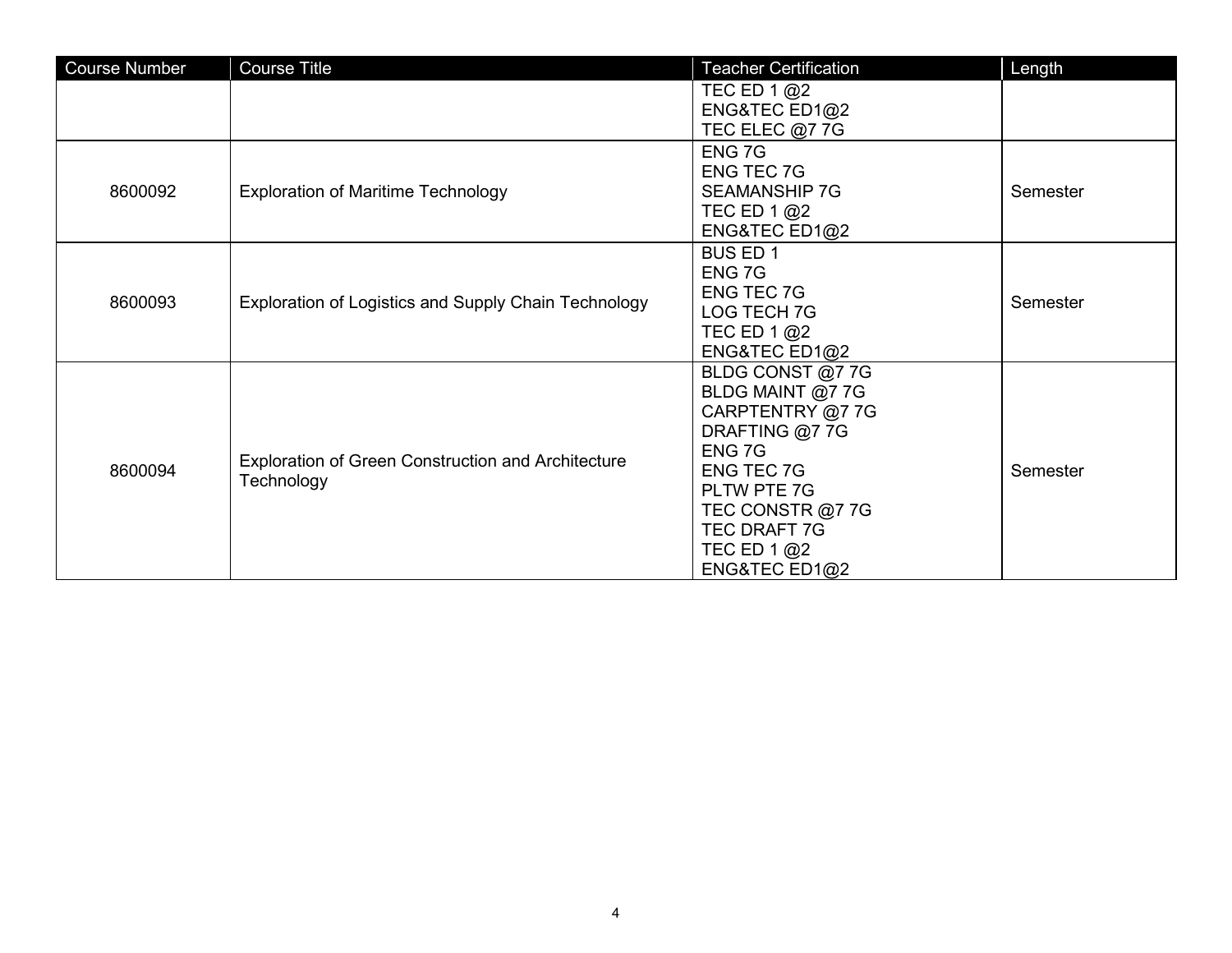# **Standards**

After successfully completing this program, the student will be able to perform the following:

- 01.0 Demonstrate an understanding of the characteristics and scope of technology.
- 02.0 Demonstrate an understanding of the core concepts of technology.<br>03.0 Demonstrate an understanding of the relationships among technolo
- 03.0 Demonstrate an understanding of the relationships among technologies and the connection between technology and other fields of study.<br>04.0 Demonstrate an understanding of the cultural, social, economic, and political
- Demonstrate an understanding of the cultural, social, economic, and political effects of technology.
- 05.0 Demonstrate an understanding of the effects of technology on the environment.
- 06.0 Demonstrate an understanding of the role of society in the development and use of technology.
- 07.0 Demonstrate an understanding of the influence of technology on history.
- 08.0 Demonstrate an understanding of the attributes of design.
- 09.0 Demonstrate an understanding of engineering design.
- 10.0 Demonstrate an understanding of the role of troubleshooting, research and development, invention and innovation, and experimentation in problem solving.
- 11.0 Demonstrate the abilities to apply the design process.
- 12.0 Demonstrate the abilities to use and maintain technological products and systems.
- 13.0 Demonstrate the abilities to assess the impact of products and systems.
- 14.0 Demonstrate an understanding of and be able to select and use medical technologies.
- 15.0 Demonstrate an understanding of and be able to select and use agricultural and related biotechnologies.
- 16.0 Demonstrate an understanding of and be able to select and use energy and power technologies.
- 17.0 Demonstrate an understanding of and be able to select and use information and communications technologies.
- 18.0 Demonstrate an understanding of and be able to select and use transportation technologies.
- 19.0 Demonstrate an understanding of and be able to select and use manufacturing technologies.
- 20.0 Demonstrate an understanding of and be able to select and use construction technologies.
- 21.0 Demonstrate proper and safe procedures while working with technological tools, apparatus, equipment, systems, and materials.
- 22.0 Exhibit positive human relations and leadership skills.<br>23.0 Discuss individual interests, aptitudes, and opportuniti
- Discuss individual interests, aptitudes, and opportunities as they relate to a career.

# **Exploration of Communications Technology**

- 24.0 Demonstrate an application of basic digital publishing techniques.
- 25.0 Identify and describe the major types of printing techniques used in print production.
- 26.0 Identify and demonstrate the role of electronic communication.
- 27.0 Identify and demonstrate the role of optical technology.

# **Exploration of Production Technology**

- 28.0 Identify evolving technologies of Production Systems.
- 29.0 Perform special skills unique to Manufacturing Technology.
- 30.0 Express knowledge of factors that impact Manufacturing Technologies and practices.

# **Exploration of Aerospace Technology**

31.0 Discuss educational and training requirements as they relate to various aerospace careers.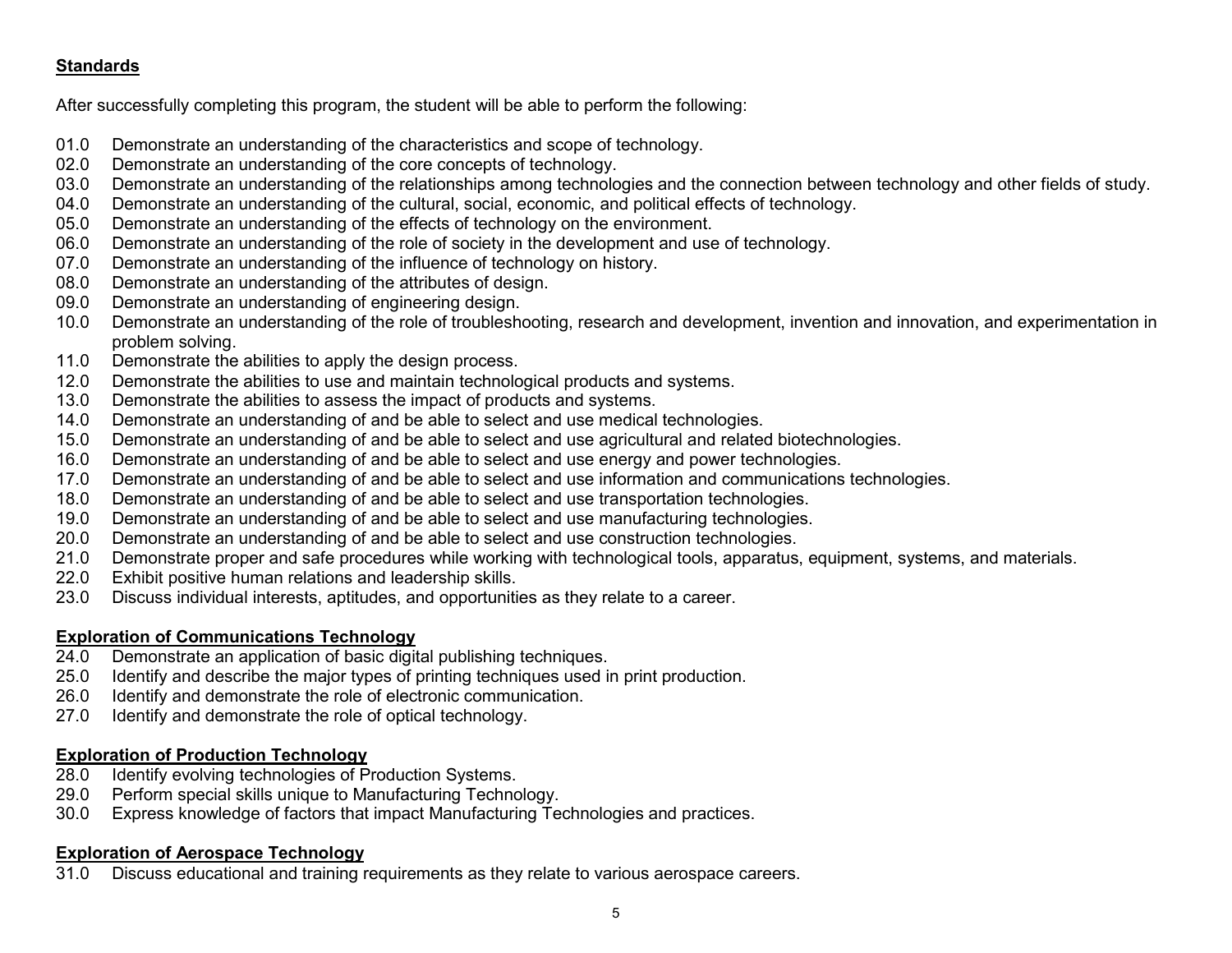- 32.0 Demonstrate an understanding of and be able to select and use aerospace technologies.
- 33.0 Demonstrate knowledge of the basic principles of aerostatics and aerodynamics.
- 34.0 Identify and demonstrate knowledge of both liquid and solid propellant rocket propulsion systems.
- 35.0 Define and describe the stages and forms of interference in basic satellite communication systems.
- 36.0 Become familiar with the basic information provided by a sectional chart.<br>37.0 Describe and define different categories of aviation.
- Describe and define different categories of aviation.

### **Exploration of Transportation Technology**

- 38.0 Perform special skills unique to transportation technologies.
- 39.0 Express knowledge of the industries that deal with transportation technology.

### **Exploration of Power and Energy Technology**

- 40.0 Perform special skills unique to power and energy technologies.
- 41.0 Express knowledge of the industries that deal with power and energy technology.

# **Exploration of Engineering Technology**

- 42.0 Demonstrate skill in technical sketching and drawing as it relates to engineering design.
- 43.0 Demonstrate foundational knowledge and skills associated with the design of engineering systems (e.g. mechanical, fluid, electrical systems).
- 44.0 Demonstrate understanding and use of measurement tools and systems.
- 45.0 Demonstrate an understanding of the engineering process.
- 46.0 Demonstrate foundational knowledge and skills associated with common computer peripherals and computer functions.
- 47.0 Demonstrate an understanding of Internet safety and ethics.
- 48.0 Develop fundamental business productivity software skills.
- 49.0 Successfully work as a member of a team.

### **Exploration of Robotics Technology**

- 50.0 Demonstrate an understanding of robotics, its history, applications, and evolution.
- 51.0 Demonstrate an understanding of basic programming concepts.
- 52.0 Identify the basic subsystems on a robotic system.
- 53.0 Describe the role of sensors in the field of robotics.
- 54.0 Build, program, and configure a robot to perform predefined tasks.
- 55.0 Solve problems using critical thinking skills, creativity and innovation.

# **Exploration of Technical Design Technology**

- 56.0 Demonstrate technical skills and applications common to all types of drafting.
- 57.0 Demonstrate technical knowledge and skills for making basic orthographic drawings.<br>58.0 Demonstrate technical knowledge and skills for making pictorial drawings.
- Demonstrate technical knowledge and skills for making pictorial drawings.
- 59.0 Demonstrate technical knowledge and skills for making a three-dimensional study model.

# **Exploration of Electronics Technology**

60.0 Demonstrate an understanding of the nature of electricity.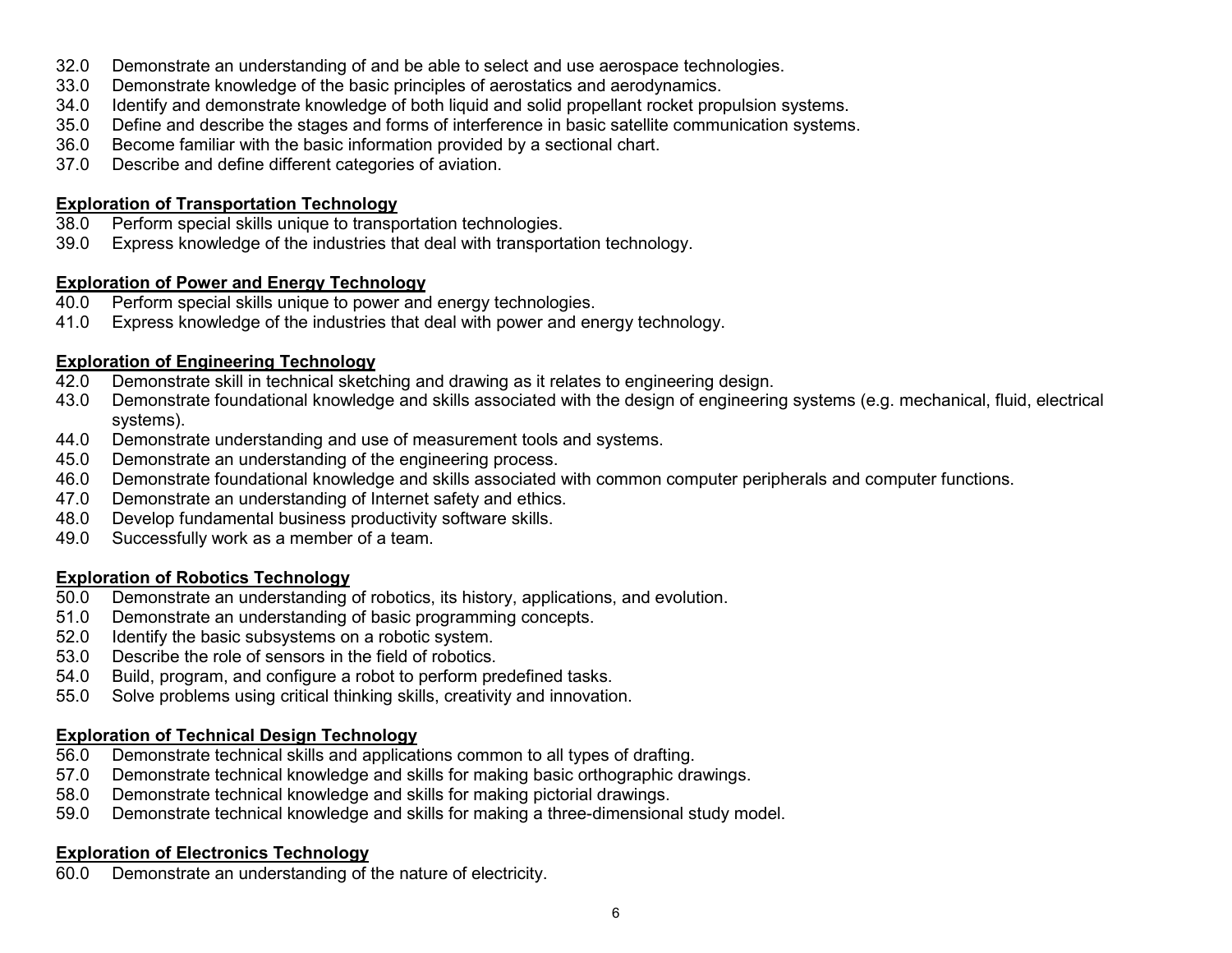- 61.0 Explore the basics of electric circuits.
- 62.0 Investigate digital signals and basic digital components.
- 63.0 Demonstrate and apply proper use of electronic equipment.
- 64.0 Demonstrate proper electronic assembly methods.

### **Exploration of Maritime Technology**

- 65.0 Demonstrate knowledge relating to the historical origins of the maritime industry from vessel development, cultural, and trade perspectives.
- 66.0 Demonstrate proficiency in understanding the various career paths in the maritime industry.
- 67.0 Demonstrate an understanding of required skills sets by mariners including, safety training, regulations, and leadership.<br>68.0 Demonstrate proficiency in using engineering methods for ship construction and design.
- Demonstrate proficiency in using engineering methods for ship construction and design.
- 69.0 Identify and explain various vessels and their and their use.
- 70.0 Evaluate the environmental impact of the maritime industry.
- 71.0 Examine the potential and use of marine resources.
- 72.0 Demonstrate an understanding of oceanography concepts.
- 73.0 Demonstrate an understanding of the fundamentals of marine biology.

### **Exploration of Logistics and Supply Chain Technology**

- 74.0 Demonstrate an understanding of global logistics and supply chain.
- 75.0 Demonstrate an understanding of transportation systems.
- 76.0 Demonstrate professional communication skills.
- 77.0 Demonstrate customer service skills.
- 78.0 Demonstrate an understanding of warehouse operations.
- 79.0 Demonstrate an understanding of storage and control operations.

# **Exploration of Green Construction and Architecture Technology**

- 80.0 Demonstrate an understanding of the built environment.
- 81.0 Demonstrate an understanding of the green environment.
- 82.0 Use building laws and codes, style, convenience, cost, climate, and function to select building designs.
- 83.0 Define the criteria and constraints of a design problem with sufficient precision to ensure a successful solution, taking into account relevant scientific principles and potential impacts on people and the natural environment that may limit possible solutions.
- 84.0 Describe the human impact on the environment and identify ways to minimize environmental impacts.
- 85.0 Draw (freehand, with ruler and protractor, and with technology) geometric shapes with given conditions and accurately measure drawing dimensions.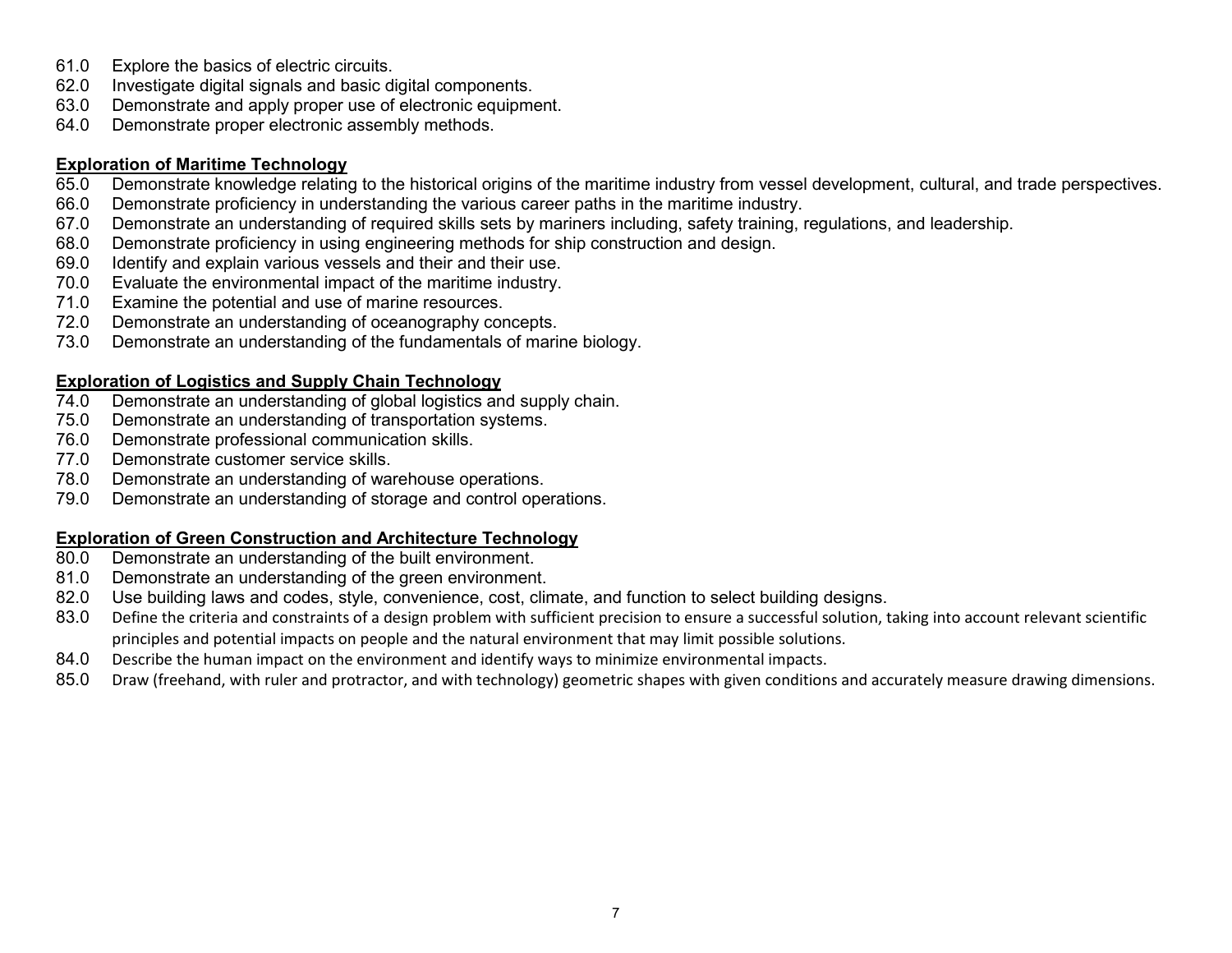| <b>Course Title:</b>          | <b>Introduction to Technology</b>             |
|-------------------------------|-----------------------------------------------|
| <b>Course Number:</b>         | 8600010                                       |
| <b>Course Length:</b>         | <b>Semester</b>                               |
| <b>Teacher Certification:</b> | <b>Refer to the Program Structure section</b> |

### **Course Description:**

The purpose of this course is to give students an introduction to the areas of technology and to introduce students to the design and problem solving processes using manipulative skills while working cooperatively with others in team activities.

|      | <b>CTE Standards and Benchmarks</b>                                                                                                                                     |  |  |
|------|-------------------------------------------------------------------------------------------------------------------------------------------------------------------------|--|--|
| 01.0 | Demonstrate an understanding of the characteristics and scope of technology.--The student will be able to:                                                              |  |  |
|      | Develop new products and systems to solve problems or to help do things that could not be done without the help of technology.<br>01.01                                 |  |  |
|      | 01.02 Describe the development of technology as a human activity that is the result of individual or collective needs and the ability to be<br>creative.                |  |  |
|      | 01.03 Explain how technology is closely linked with creativity, which has resulted in innovation.                                                                       |  |  |
| 02.0 | Demonstrate an understanding of the core concepts of technology.--The student will be able to:                                                                          |  |  |
|      | Identify technological systems including input, processes, output, and, at times, feedback.<br>02.01                                                                    |  |  |
|      | Define systems thinking, involving considering how every part relates to others.<br>02.02                                                                               |  |  |
|      | Identify control systems having no feedback path and requiring human intervention, and control system using feedback.<br>02.03                                          |  |  |
|      | Identify how technological systems can be connected to one another.<br>02.04                                                                                            |  |  |
|      | Diagnose malfunctions of any part of a system that may affect the function and quality of the system.<br>02.05                                                          |  |  |
|      | Identify requirements or parameters placed on the development of a product or system.<br>02.06                                                                          |  |  |
|      | 02.07 Identify trade-offs as a decision process recognizing the need for careful compromises among competing factors.                                                   |  |  |
| 03.0 | Demonstrate an understanding of the relationships among technologies and the connection between technology and other fields of study.-<br>-The student will be able to: |  |  |
|      | Explain how technological systems interact with one another.<br>03.01                                                                                                   |  |  |
|      | Explain how knowledge gained from other fields of study has a direct effect on the development of technological products and<br>03.02<br>systems.                       |  |  |
| 04.0 | Demonstrate an understanding of the cultural, social, economic, and political effects of technology.--The student will be able to:                                      |  |  |
|      | 04.01 Describe ethical issues associated with the development and use of technology.                                                                                    |  |  |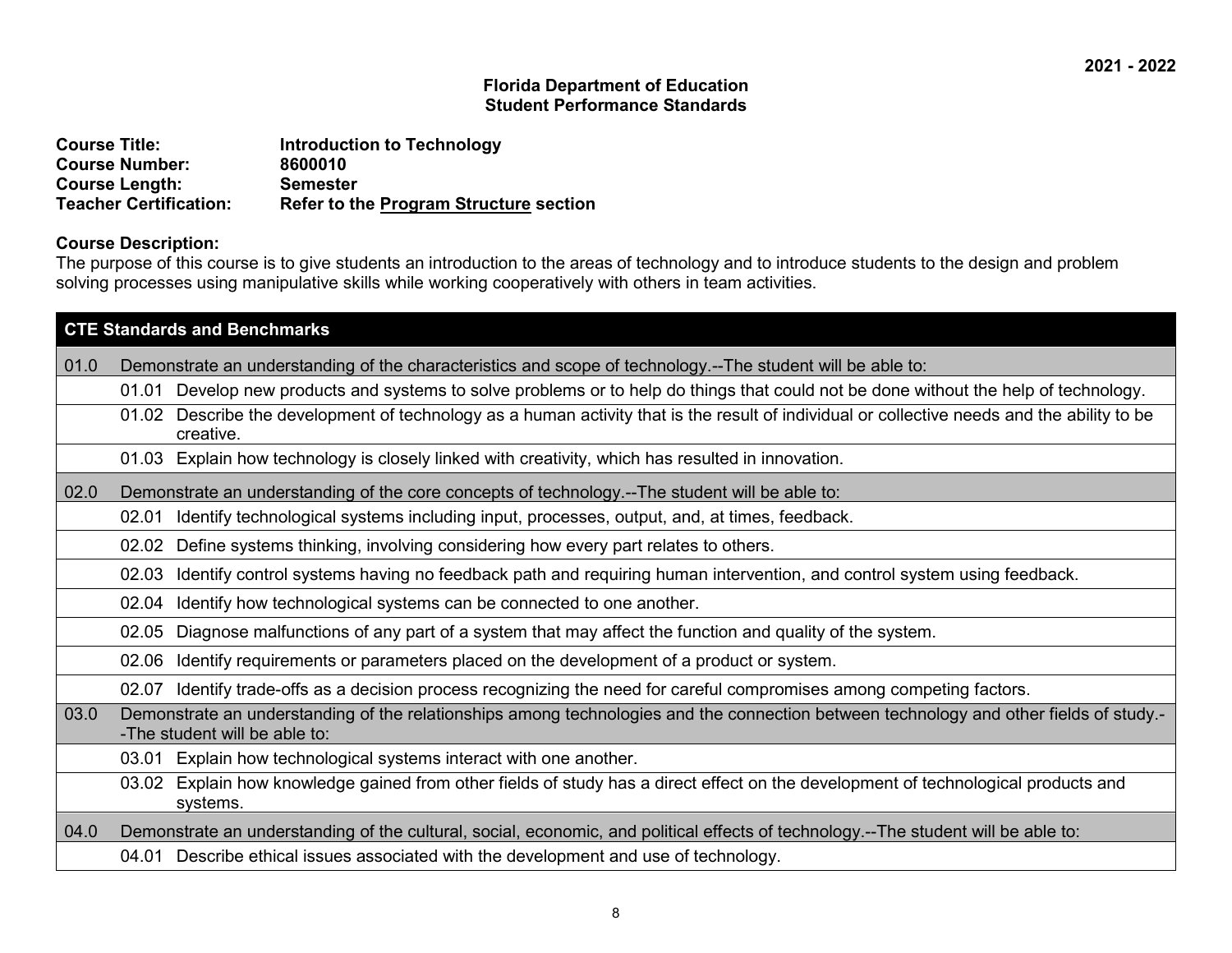|      | <b>CTE Standards and Benchmarks</b>                                                                                                                                                       |
|------|-------------------------------------------------------------------------------------------------------------------------------------------------------------------------------------------|
|      | 04.02 Describe the economic, political, and cultural issues that are influenced by the development and use of technology.                                                                 |
| 05.0 | Demonstrate an understanding of the effects of technology on the environment.--The student will be able to:                                                                               |
|      | 05.01 Describe the management of waste produced by technological systems as an important societal issue.                                                                                  |
|      | 05.02 Identify how technologies can be used to repair damage caused by natural disasters and to break down waste from the use of<br>various products and systems.                         |
| 06.0 | Demonstrate an understanding of the role of society in the development and use of technology.--The student will be able to:                                                               |
|      | 06.01 Identify changes in society and the creation of new needs and wants caused by the use of inventions and innovations.                                                                |
|      | 06.02 Understand how social and cultural priorities and values are reflected in technological devices.                                                                                    |
| 07.0 | Demonstrate an understanding of the influence of technology on history.--The student will be able to:                                                                                     |
|      | 07.01 Identify inventions and innovations that have evolved by using slow and methodical processes of tests and refinements.                                                              |
|      | 07.02 Explain how the specialization of function has been at the heart of many technological improvements.                                                                                |
| 08.0 | Demonstrate an understanding of the attributes of design.--The student will be able to:                                                                                                   |
|      | Use design as a creative planning process that leads to useful products and systems.<br>08.01                                                                                             |
|      | 08.02 Explain why there is no perfect design.                                                                                                                                             |
|      | Identify criteria and constraints that are requirements for a design.<br>08.03                                                                                                            |
|      | 08.04 Demonstrate the ability to properly identify different resources used in projects.                                                                                                  |
| 09.0 | Demonstrate an understanding of engineering design.--The student will be able to:                                                                                                         |
|      | 09.01 Identify the design process involving a set of steps, which can be performed in different sequences and repeated as needed.                                                         |
|      | Define brainstorming as a group problem-solving design process in which each person in the group presents his or her ideas in an<br>09.02<br>open forum.                                  |
|      | 09.03 Model, test, evaluate and modify designs to transform ideas into practical solutions.                                                                                               |
| 10.0 | Demonstrate an understanding of the role of troubleshooting, research and development, invention and innovation, and experimentation in<br>problem solving.--The student will be able to: |
|      | 10.01 Use troubleshooting as a problem-solving method used to identify the cause of a malfunction in a technological system.                                                              |
|      | 10.02 Define invention as a process of turning ideas and imagination into devices and systems and innovation as the process of<br>modifying an existing product or system to improve it.  |
|      | Identify technological problems that are best solved through experimentation.<br>10.03                                                                                                    |
| 11.0 | Demonstrate the abilities to apply the design process.--The student will be able to:                                                                                                      |
|      | 11.01 Apply a design process to solve problems in and beyond the laboratory-classroom.                                                                                                    |
|      | 11.02 Specify criteria and constraints for the design.                                                                                                                                    |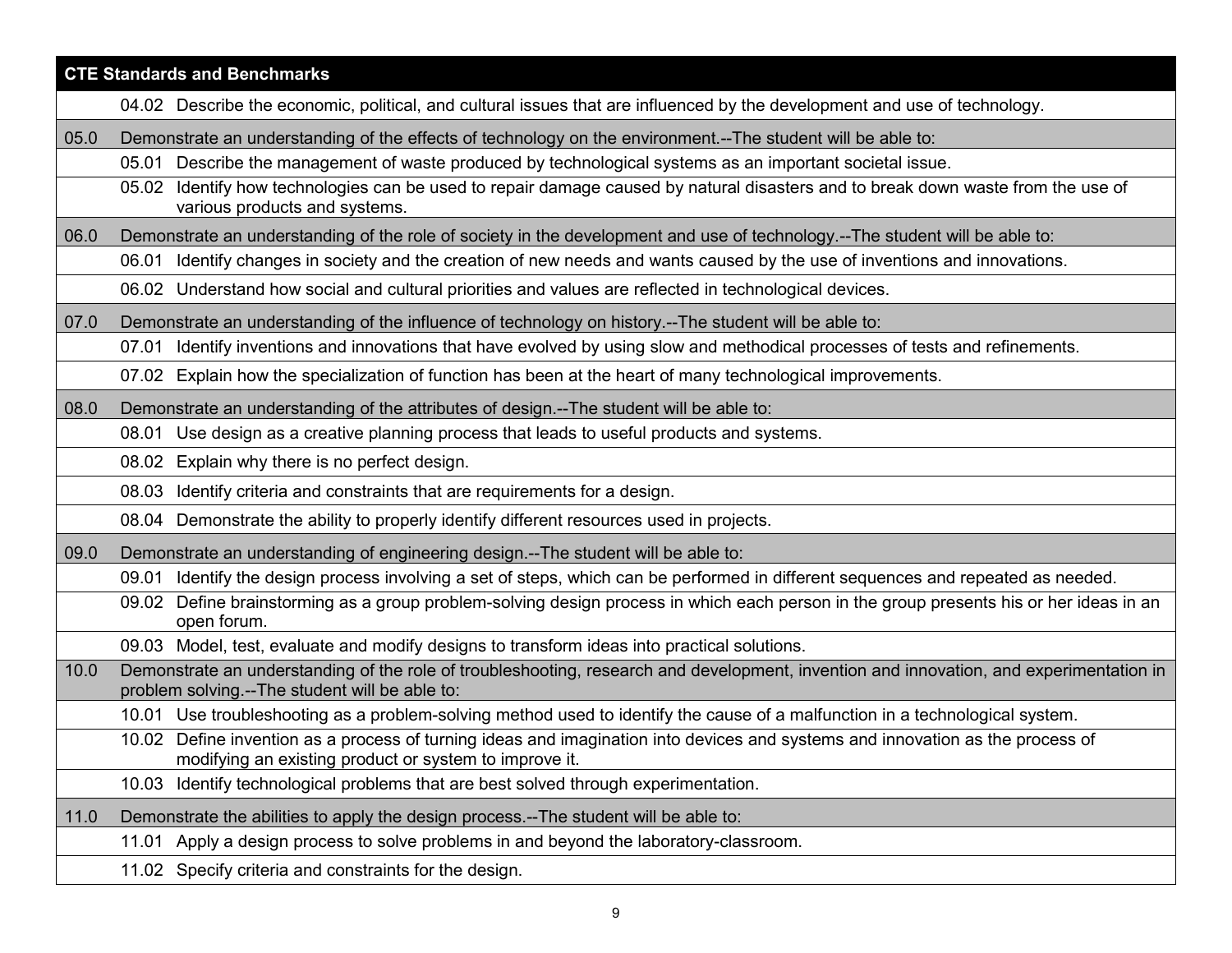|      | <b>CTE Standards and Benchmarks</b>                                                                                                                                                                  |
|------|------------------------------------------------------------------------------------------------------------------------------------------------------------------------------------------------------|
|      | 11.03 Test and evaluate the design in relation to pre-established requirements, such as criteria and constraints, and refine as needed.                                                              |
|      | 11.04 Make a product or system and document the solution.                                                                                                                                            |
| 12.0 | Demonstrate the abilities to use and maintain technological products and systems.--The student will be able to:                                                                                      |
|      | 12.01 Use information provided in manuals, protocols, or by experienced people to see and understand how things work.                                                                                |
|      | 12.02 Use tools, materials, and machines safely to diagnose, adjust, and repair systems.                                                                                                             |
|      | 12.03 Use computers and calculators in various applications.                                                                                                                                         |
| 13.0 | Demonstrate the abilities to assess the impact of products and systems.--The student will be able to:                                                                                                |
|      | Use data collected to analyze and interpret trends in order to identify the positive or negative effects of a technology.<br>13.01                                                                   |
|      | 13.02 Interpret and evaluate the accuracy of the information obtained and determine if it is useful.                                                                                                 |
| 14.0 | Demonstrate an understanding of and be able to select and use medical technologies.--The student will be able to:                                                                                    |
|      | 14.01 Explain how advances and innovations in medical technologies are used to improve healthcare.                                                                                                   |
|      | 14.02 Explain how the vaccines developed for use in immunization require specialized technologies to support environments in which a<br>sufficient amount of vaccines are produced.                  |
| 15.0 | Demonstrate an understanding of and be able to select and use agricultural and related biotechnologies.--The student will be able to:                                                                |
|      | Identify technological advances in agriculture directly affecting the time and number of people required to produce food for a large<br>15.01<br>population.                                         |
|      | 15.02 Explain how biotechnology applies the principles of biology to create commercial products or processes.                                                                                        |
| 16.0 | Demonstrate an understanding of and be able to select and use energy and power technologies.--The student will be able to:                                                                           |
|      | 16.01 Define energy as the capacity to do work.                                                                                                                                                      |
|      | 16.02 Explain how energy can be used to do work, using many processes.                                                                                                                               |
|      | 16.03 Define power systems used to drive and provide propulsion to other technological products and systems.                                                                                         |
| 17.0 | Demonstrate an understanding of and be able to select and use information and communication technologies.--The student will be able to:                                                              |
|      | Identify information and communication systems that allow information to be transferred from human to human, human to machine,<br>17.01<br>machine to machine, and machine to human.                 |
|      | 17.02 Define communication systems made up of a source, encoder, transmitter, receiver, decoder, and destination                                                                                     |
| 18.0 | Demonstrate an understanding of and be able to select and use transportation technologies.--The student will be able to:                                                                             |
|      | Describe how transporting people and goods involve a combination of individuals and vehicles.<br>18.01                                                                                               |
|      | Identify subsystems of transportation vehicles, such as structural, propulsion, suspension, guidance, control, and support that must<br>18.02<br>function together for a system to work effectively. |
| 19.0 | Demonstrate an understanding of and be able to select and use manufacturing technologies.--The student will be able to:                                                                              |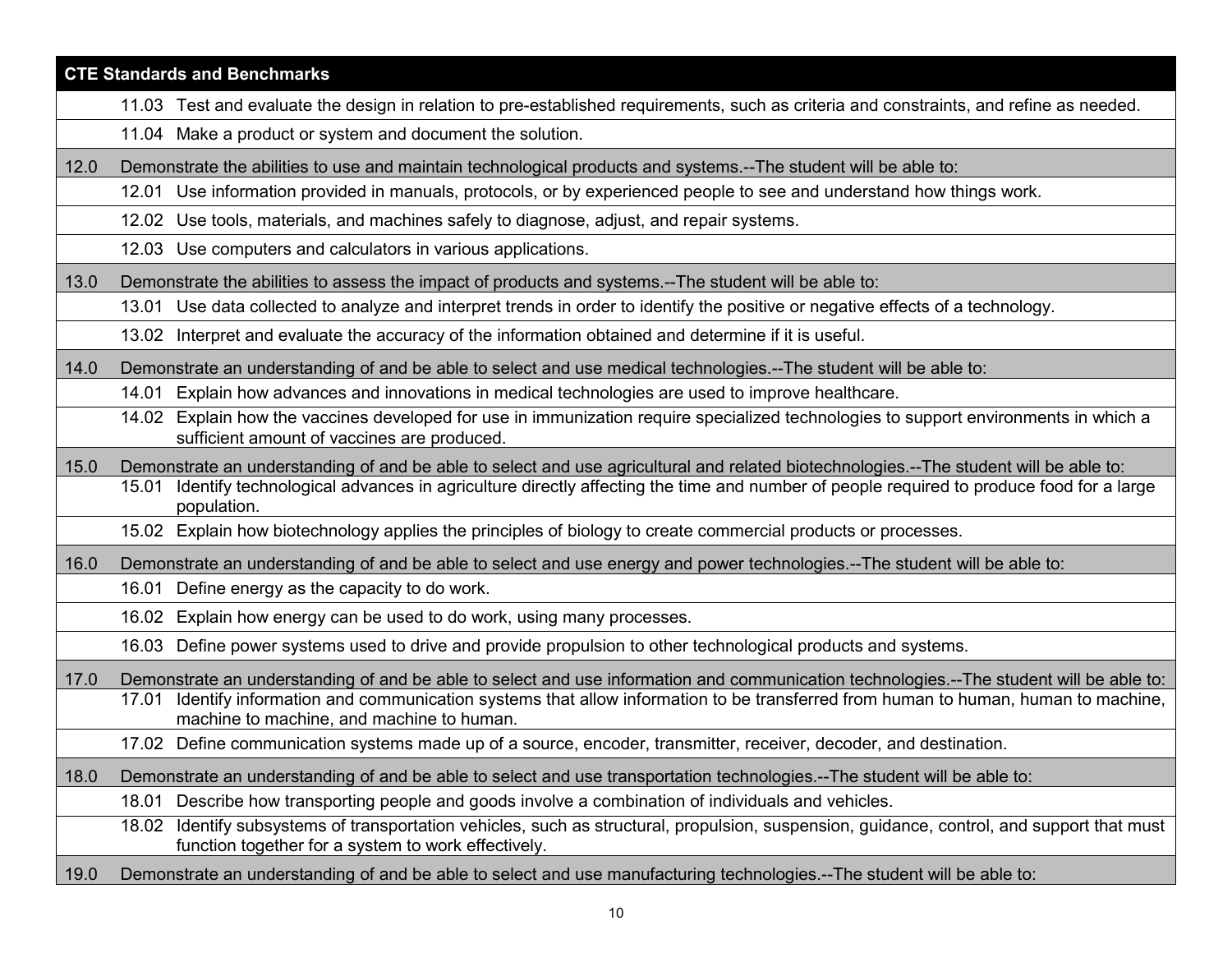|      | <b>CTE Standards and Benchmarks</b>                                                                                                                                            |
|------|--------------------------------------------------------------------------------------------------------------------------------------------------------------------------------|
|      | 19.01 Define manufacturing systems using mechanical processes that change the form of materials through processes of separating,<br>forming, combining, and conditioning them. |
|      | 19.02 Classify manufactured goods as durable and non-durable.                                                                                                                  |
|      | 19.03 Define manufacturing technologies that are used to modify or alter manufactured products.                                                                                |
|      | 19.04 Explain that materials must first be located before they can be extracted from the earth through processes such as harvesting,<br>drilling, and mining.                  |
| 20.0 | Demonstrate an understanding of and be able to select and use construction technologies.--The student will be able to:                                                         |
|      | 20.01 Identify factors such as style, convenience, cost, climate, and function in the selection of designs for structures.                                                     |
|      | 20.02 Explain that structures rest on a foundation.                                                                                                                            |
|      | 20.03 Classify structures as temporary or permanent.                                                                                                                           |
| 21.0 | Demonstrate proper and safe procedures while working with technological tools, apparatus, equipment, systems, and materials.--The<br>student will be able to:                  |
|      | 21.01 Follow classroom/laboratory safety rules and procedures.                                                                                                                 |
|      | 21.02 Demonstrate good housekeeping at workstations within a classroom/laboratory.                                                                                             |
|      | 21.03 Conduct classroom/laboratory activities and equipment operations in a safe manner.                                                                                       |
|      | 21.04 Exercise care and respect for all tools, equipment, and materials.                                                                                                       |
|      | 21.05 Identify color-coding safety standards.                                                                                                                                  |
|      | 21.06 Safely use hand tools and power equipment.                                                                                                                               |
|      | Explain fire prevention and safety precautions and practices for extinguishing fires.<br>21.07                                                                                 |
|      | Identify harmful effects/potential dangers of familiar hazardous substances/devices to people and the environment.<br>21.08                                                    |
| 22.0 | Exhibit positive human relations and leadership skills.--The student will be able to:                                                                                          |
|      | 22.01 Perform roles in a student personnel system or in a career and technical student organization (CTSO).                                                                    |
|      | 22.02 Work cooperatively with others.                                                                                                                                          |
| 23.0 | Discuss individual interests, aptitudes, and opportunities as they relate to a career.--The student will be able to:                                                           |
|      | 23.01 Describe individual strengths and weaknesses.                                                                                                                            |
|      | 23.02 Discuss individual interests related to a career.                                                                                                                        |
|      | 23.03 Identify careers within specific areas of technology.                                                                                                                    |
|      | 23.04 Explore careers within specific areas of interest.                                                                                                                       |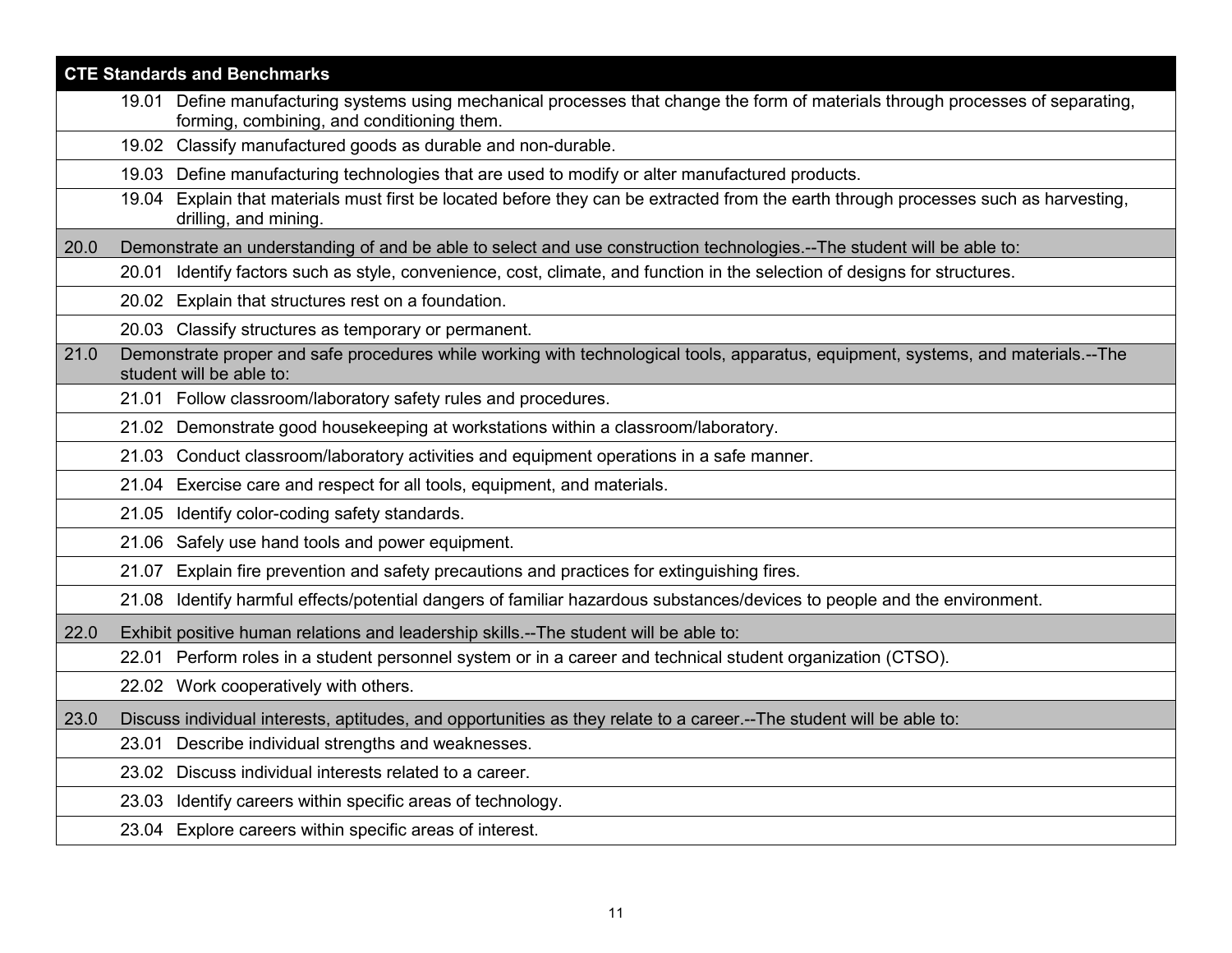| <b>Course Title:</b>          | <b>Exploring Technology</b>                   |
|-------------------------------|-----------------------------------------------|
| <b>Course Number:</b>         | 8600020                                       |
| <b>Course Length:</b>         | <b>Semester</b>                               |
| <b>Teacher Certification:</b> | <b>Refer to the Program Structure section</b> |

#### **Course Description:**

The purpose of this course is to give students an opportunity to explore the areas of technology and associated careers available in technical fields. Students will be given the opportunity to solve technological problems while gaining an understanding of the effects of technology on our everyday lives.

|      | <b>CTE Standards and Benchmarks</b> |                                                                                                                                                                                                                    |  |
|------|-------------------------------------|--------------------------------------------------------------------------------------------------------------------------------------------------------------------------------------------------------------------|--|
| 01.0 |                                     | Demonstrate an understanding of the characteristics and scope of technology.--The student will be able to:                                                                                                         |  |
|      | 01.01                               | Develop new products and systems to solve problems or to help do things that could not be done without the help of technology.                                                                                     |  |
|      | 01.02                               | Describe the development of technology as a human activity that is the result of individual or collective needs and the ability to be<br>creative.                                                                 |  |
|      |                                     | 01.03 Explain how technology is closely linked with creativity, which has resulted in innovation.                                                                                                                  |  |
|      |                                     | 01.04 Demonstrate how corporations can often create demand for a product by bringing it onto the market and advertising it.                                                                                        |  |
| 02.0 |                                     | Demonstrate an understanding of the core concepts of technology.--The student will be able to:                                                                                                                     |  |
|      | 02.01                               | Describe technological systems including input, processes, output, and, at times, feedback.                                                                                                                        |  |
|      |                                     | 02.02 Apply systems thinking, involving considering how every part relates to others.                                                                                                                              |  |
|      | 02.03                               | Identify control systems having no feedback path and requiring human intervention, and control systems using feedback.                                                                                             |  |
|      | 02.04                               | Explain how technological systems can be connected to one another.                                                                                                                                                 |  |
|      | 02.05                               | Repair malfunctions of any part of a system that may affect the function and quality of the system.                                                                                                                |  |
|      | 02.06                               | Compare and contrast requirements or parameters placed on the development of a product or system.                                                                                                                  |  |
|      | 02.07                               | Compare and contrast trade-offs as a decision process recognizing the need for careful compromises among competing factors.                                                                                        |  |
|      | 02.08                               | Describe different technologies that involve different sets of processes.                                                                                                                                          |  |
|      | 02.09                               | Perform basic maintenance as the process of inspecting and servicing a product or system on a regular basis in order for it to<br>continue functioning properly, to extend its life, or to upgrade its capability. |  |
|      | 02.10                               | Utilize controls and mechanisms or particular steps that people perform using information about the system that causes systems to<br>change.                                                                       |  |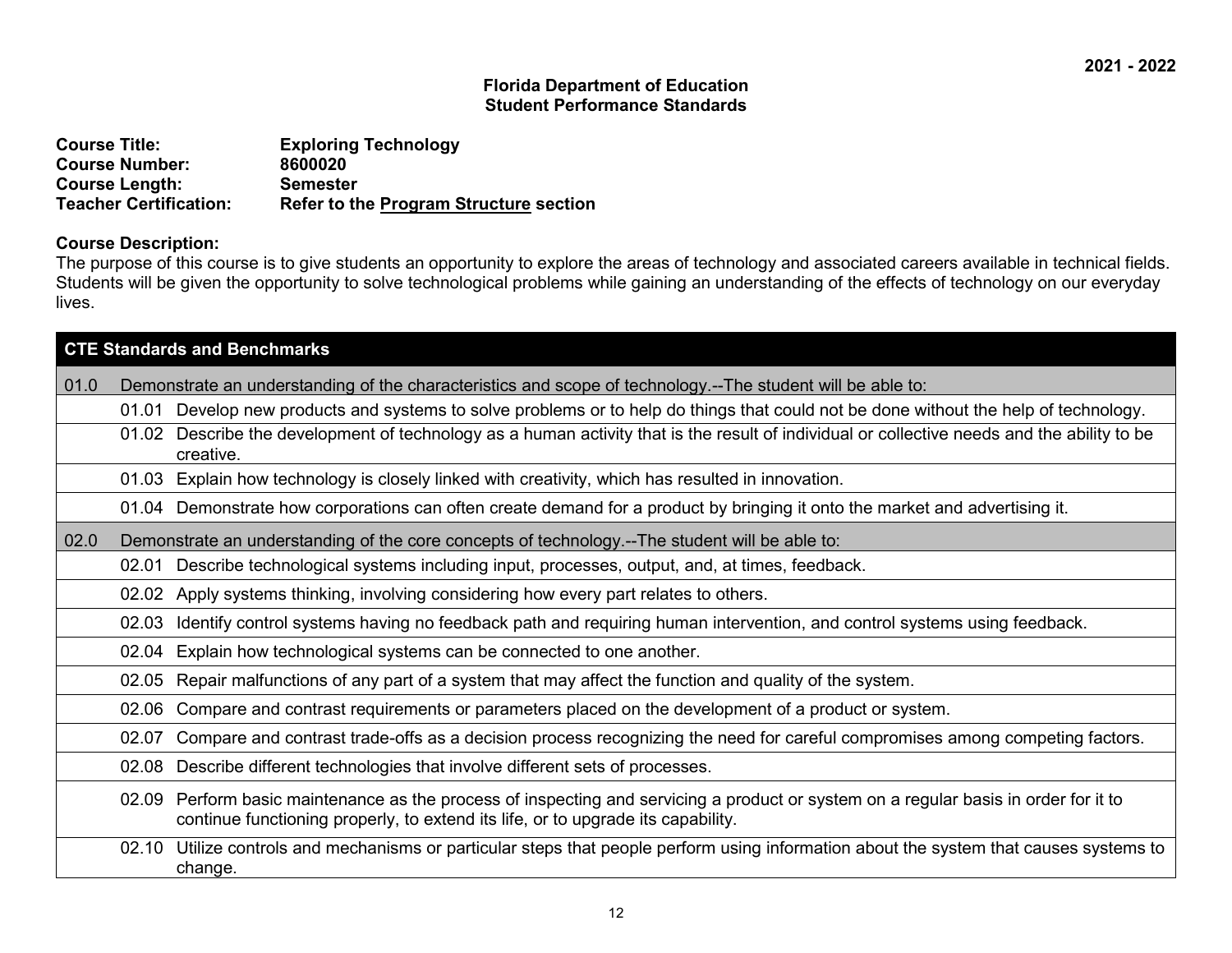|      | <b>CTE Standards and Benchmarks</b>                                                                                                                                                                                             |
|------|---------------------------------------------------------------------------------------------------------------------------------------------------------------------------------------------------------------------------------|
| 03.0 | Demonstrate an understanding of the relationships among technologies and the connection between technology and other fields of study.-                                                                                          |
|      | -The student will be able to:<br>03.01 Modify the way technological systems interact with one another.                                                                                                                          |
|      |                                                                                                                                                                                                                                 |
|      | 03.02 Apply a product, system, or environment developed for one setting in another setting.                                                                                                                                     |
|      | Explain how knowledge gained from other fields of study has a direct effect on the development of technological products and<br>03.03<br>systems.                                                                               |
| 04.0 | Demonstrate an understanding of the cultural, social, economic, and political effects of technology.--The student will be able to:                                                                                              |
|      | Identify the ways that use of technology affects humans, including their safety, comfort, choices, and attitudes about technology's<br>04.01<br>development and use.                                                            |
|      | 04.02 Explain that technology, by itself, is neither good nor bad; but decisions about the use of products and systems can result in<br>desirable or undesirable consequences.                                                  |
|      | 04.03 Identify ethical issues associated with the development and use of technology.                                                                                                                                            |
|      | 04.04 Identify the economic, political, and cultural issues that are influenced by the development and use of technology.                                                                                                       |
| 05.0 | Demonstrate an understanding of the effects of technology on the environment.--The student will be able to:                                                                                                                     |
|      | 05.01 Describe the management of waste produced by technological systems as an important societal issue.                                                                                                                        |
|      | 05.02 Describe how technologies can be used to repair damage caused by natural disasters and to break down waste from the use of<br>various products and systems.                                                               |
|      | 05.03 Make decisions about the development and use of technologies that put environmental and economic concerns in direct<br>competition with one another.                                                                      |
| 06.0 | Demonstrate an understanding of the role of society in the development and use of technology.--The student will be able to:                                                                                                     |
|      | Describe the development of technologies that has resulted from the demands, values, and interests of individuals, businesses,<br>06.01<br>industries, and societies.                                                           |
|      | Describe changes in society and the creation of new needs and wants caused by the use of inventions and innovations.<br>06.02                                                                                                   |
|      | 06.03 Understand social and cultural priorities and values that are reflected in technological devices.                                                                                                                         |
|      | Explain how meeting societal expectations is the driving force behind the acceptance and use of products and systems.<br>06.04                                                                                                  |
| 07.0 | Demonstrate an understanding of the influence of technology on history.--The student will be able to:                                                                                                                           |
|      | Identify inventions and innovations that have evolved by using slow and methodical processes of tests and refinements.<br>07.01                                                                                                 |
|      | 07.02 Explain how the specialization of function has been at the heart of many technological improvements.                                                                                                                      |
|      | Identify how the design and construction of structures for service or convenience evolving from the development of techniques for<br>07.03<br>measurement, controlling systems, and the understanding of spatial relationships. |
|      | Investigate how, that in the past, an invention or innovation was not usually developed with the knowledge of science.<br>07.04                                                                                                 |
| 08.0 | Demonstrate an understanding of the attributes of design.--The student will be able to:                                                                                                                                         |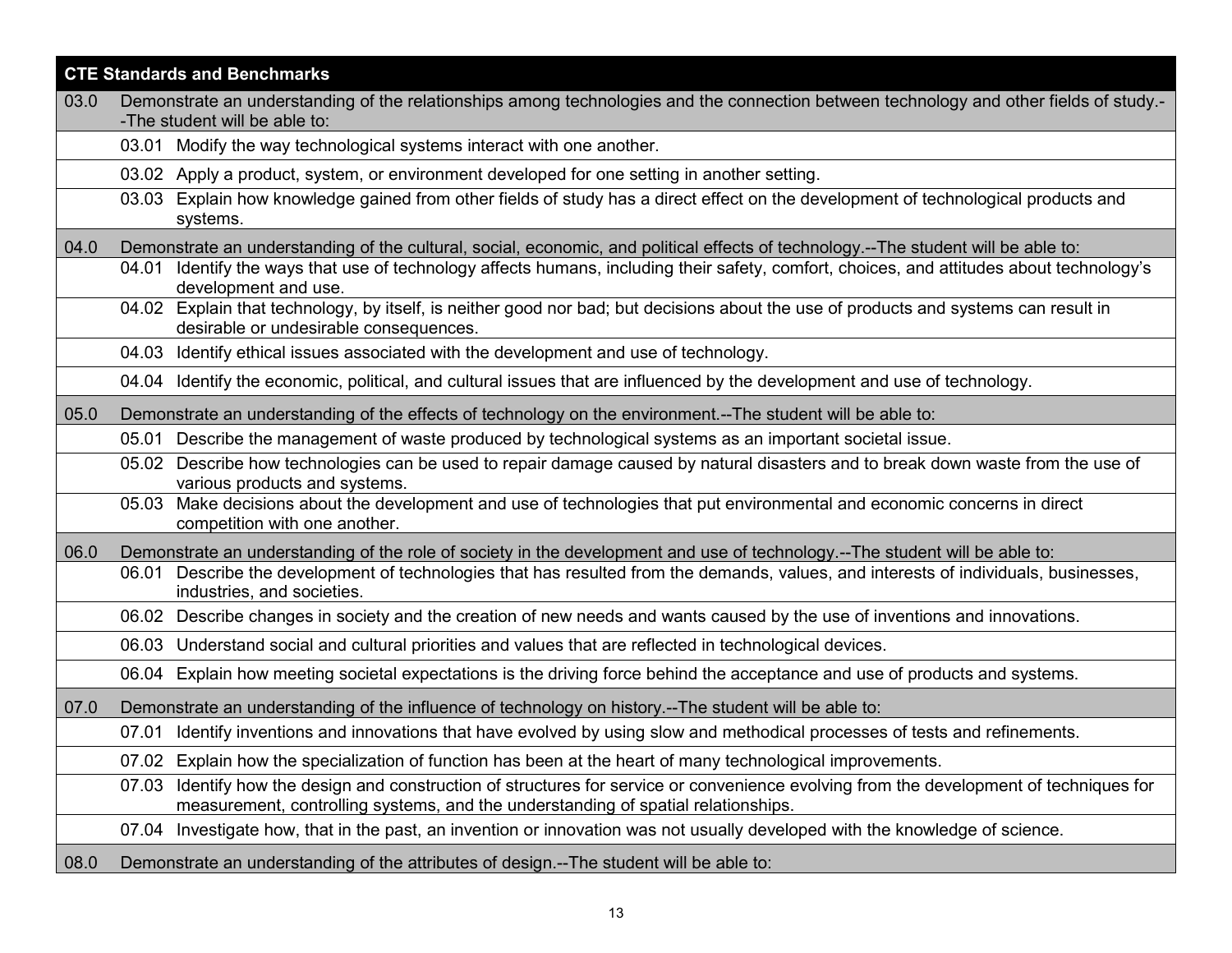|      | <b>CTE Standards and Benchmarks</b>                                                                                                                                                        |
|------|--------------------------------------------------------------------------------------------------------------------------------------------------------------------------------------------|
|      | 08.01 Use design as a creative planning process that leads to useful products and systems.                                                                                                 |
|      | 08.02 Explain why there is no perfect design.                                                                                                                                              |
|      | 08.03 Evaluate criteria and constraints that are requirements for a design.                                                                                                                |
|      | 08.04 Demonstrate the ability to properly identify different resources used in projects.                                                                                                   |
| 09.0 | Demonstrate an understanding of engineering design.--The student will be able to:                                                                                                          |
|      | 09.01 Utilize the design process involving a set of steps, which can be performed in different sequences and repeated as needed.                                                           |
|      | 09.02 Employ brainstorming as a group problem-solving design process in which each person in the group presents his or her ideas in an<br>open forum.                                      |
|      | 09.03 Model, test, evaluate and modify designs to transform ideas into practical solutions.                                                                                                |
| 10.0 | Demonstrate an understanding of the role of troubleshooting, research and development, invention and innovation, and experimentation in<br>problem solving.--The student will be able to:  |
|      | 10.01 Use troubleshooting as a problem-solving method used to identify the cause of a malfunction in a technological system.                                                               |
|      | 10.02 Describe invention as a process of turning ideas and imagination into devices and systems and innovation as the process of<br>modifying an existing product or system to improve it. |
|      | 10.03 Identify technological problems that are best solved through experimentation.                                                                                                        |
| 11.0 | Demonstrate the abilities to apply the design process.--The student will be able to:                                                                                                       |
|      |                                                                                                                                                                                            |
|      | 11.01 Apply a design process to solve problems in and beyond the laboratory-classroom.                                                                                                     |
|      | 11.02 Specify criteria and constraints for the design.                                                                                                                                     |
|      | 11.03 Make two-dimensional and three-dimensional representations of the designed solution.                                                                                                 |
|      | 11.04 Test and evaluate the design in relation to pre-established requirements, such as criteria and constraints, and refine as needed.                                                    |
|      | 11.05 Make a product or system and document the solution.                                                                                                                                  |
| 12.0 | Demonstrate the abilities to use and maintain technological products and systems.--The student will be able to:                                                                            |
|      | 12.01 Use information provided in manuals, protocols, or by experienced people to see and understand how things work.                                                                      |
|      | 12.02 Use tools, materials, and machines safely to diagnose, adjust, and repair systems.                                                                                                   |
|      | 12.03 Use computers and calculators in various applications.                                                                                                                               |
|      | 12.04 Operate and maintain systems in order to achieve a given purpose.                                                                                                                    |
| 13.0 | Demonstrate the abilities to assess the impact of products and systems.--The student will be able to:                                                                                      |
|      | Design and use instruments to gather data.<br>13.01                                                                                                                                        |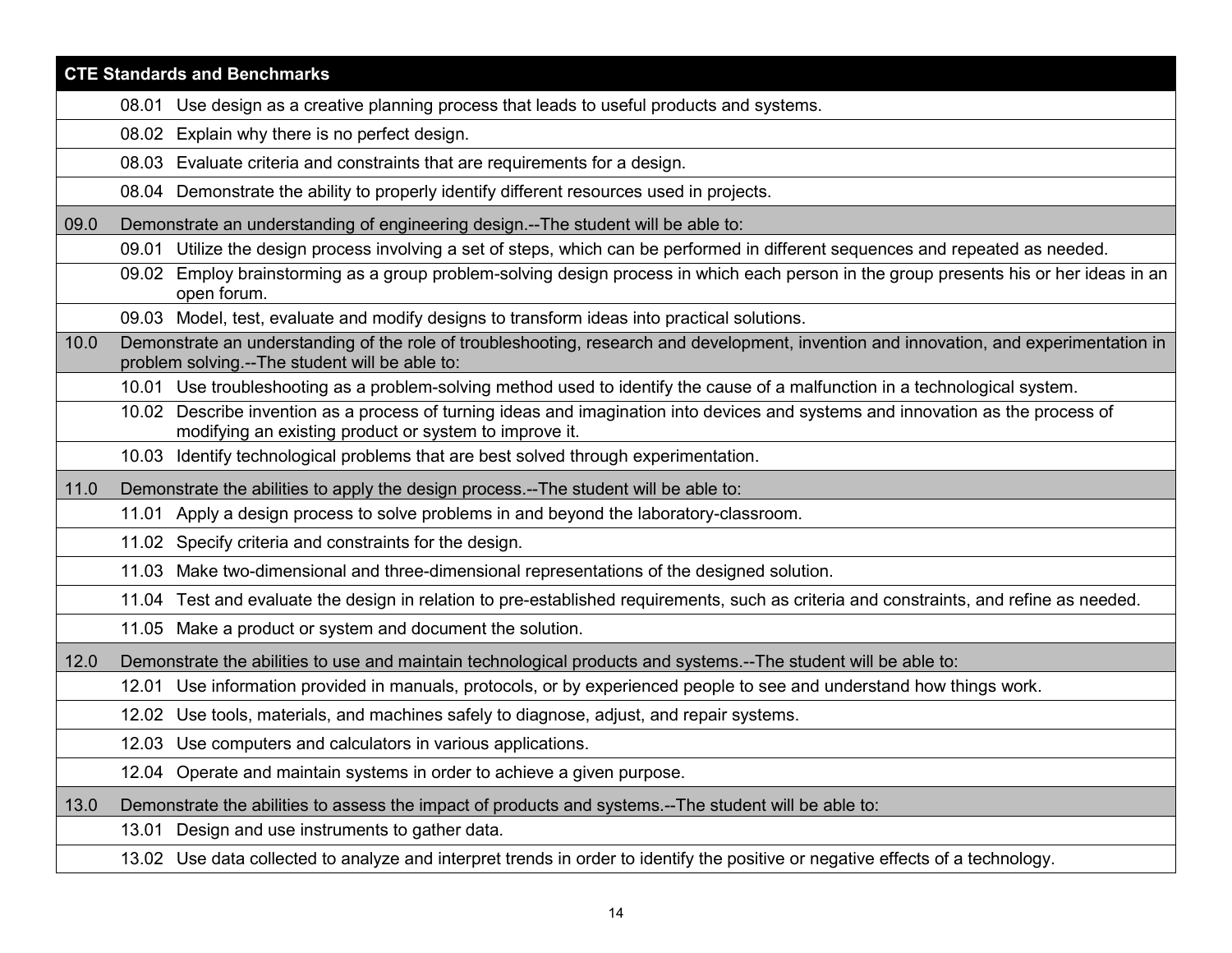|      | <b>CTE Standards and Benchmarks</b>                                                                                                                                                               |
|------|---------------------------------------------------------------------------------------------------------------------------------------------------------------------------------------------------|
|      | Identify trends and monitor potential consequences of technological development.<br>13.03                                                                                                         |
|      | Interpret and evaluate the accuracy of the information obtained and determine if it is useful.<br>13.04                                                                                           |
| 14.0 | Demonstrate an understanding of and be able to select and use medical technologies.--The student will be able to:                                                                                 |
|      | 14.01 Describe how advances and innovations in medical technologies are used to improve healthcare.                                                                                               |
|      | 14.02 Describe how sanitation processes used in the disposal of medical products help to protect people from harmful organisms and<br>disease, and shape the ethics of medical safety.            |
|      | 14.03 Explain how the vaccines developed for use in immunization require specialized technologies to support environments in which a<br>sufficient amount of vaccines are produced.               |
|      | 14.04 Describe genetic engineering involving modifying the structure of DNA to produce novel genetic make-ups.                                                                                    |
| 15.0 | Demonstrate an understanding of and be able to select and use agricultural and related biotechnologies.--The student will be able to:                                                             |
|      | 15.01 Describe technological advances in agriculture directly affecting the time and number of people required to produce food for a large<br>population.                                         |
|      | 15.02 Describe how a wide range of specialized equipment and practices is used to improve the production of food, fiber, fuel, and other<br>useful products and in the care of animals.           |
|      | 15.03 Explain how biotechnology applies the principles of biology to create commercial products or processes.                                                                                     |
|      | 15.04 Create artificial ecosystems that are human-made complexes that replicate some aspects of natural environments.                                                                             |
|      | 15.05 Explain how the development of refrigeration, freezing, dehydration, preservation, and irradiation provide long-term storage of food<br>and reduce the health risks caused by tainted food. |
| 16.0 | Demonstrate an understanding of and be able to select and use energy and power technologies.--The student will be able to:                                                                        |
|      | 16.01 Define energy as the capacity to do work.                                                                                                                                                   |
|      | 16.02 Explain how energy can be used to do work, using many processes.                                                                                                                            |
|      | Define power as the rate at which energy is converted from one form to another or transferred from one place to another, or the<br>16.03<br>rate at which work is done.                           |
|      | 16.04 Describe power systems used to drive and provide propulsion to other technological products and systems.                                                                                    |
|      | 16.05 Explain how much of the energy used in our environment is not used efficiently.                                                                                                             |
| 17.0 | Demonstrate an understanding of and be able to select and use information and communication technologies.--The student will be able to:                                                           |
|      | 17.01 Create information and communication systems that allow information to be transferred from human to human, human to machine,<br>machine to machine, and machine to human.                   |
|      | 17.02 Describe communication systems made up of a source, encoder, transmitter, receiver, decoder, and destination.                                                                               |
|      | 17.03 Consider factors that influence the design of a message, such as the intended audience, medium, purpose, and nature of the<br>message.                                                      |
|      | 17.04 Use symbols, measurements, and drawings to promote clear communication by providing a common language to express ideas.                                                                     |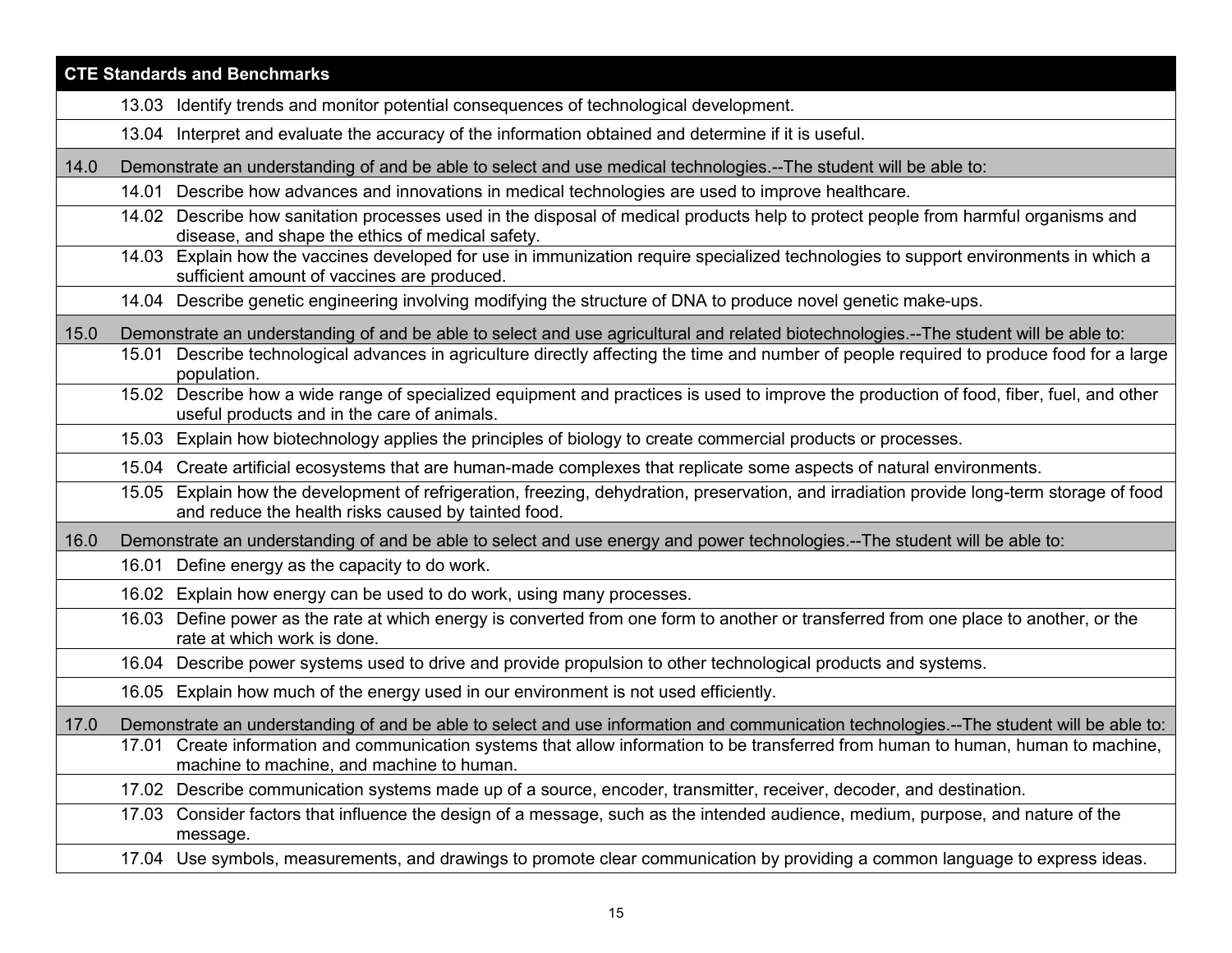|      | <b>CTE Standards and Benchmarks</b>                                                                                                                                                                                                                         |
|------|-------------------------------------------------------------------------------------------------------------------------------------------------------------------------------------------------------------------------------------------------------------|
| 18.0 | Demonstrate an understanding of and be able to select and use transportation technologies.--The student will be able to:                                                                                                                                    |
|      | 18.01 Describe how transporting people and goods involve a combination of individuals and vehicles.                                                                                                                                                         |
|      | Describe subsystems of transportation vehicles, such as structural, propulsion, suspension, guidance, control, and support that<br>18.02<br>must function together for a system to work effectively.                                                        |
|      | 18.03 Summarize processes, such as receiving, holding, storing, loading, moving, unloading, delivering, evaluating, marketing,<br>managing, communicating, and using conventions are necessary for the entire transportation system to operate efficiently. |
|      | 18.04 Describe how governmental regulations often influence the design and operation of transportation systems.                                                                                                                                             |
| 19.0 | Demonstrate an understanding of and be able to select and use manufacturing technologies.--The student will be able to:                                                                                                                                     |
|      | 19.01 Describe manufacturing systems using mechanical processes that change the form of materials through processes of separating,<br>forming, combining, and conditioning them.                                                                            |
|      | 19.02 Classify manufactured goods as durable and non-durable.                                                                                                                                                                                               |
|      | Employ the manufacturing process including the designing, development, making, and servicing of products and systems.<br>19.03                                                                                                                              |
|      | 19.04 Describe manufacturing technologies that are used to modify or alter manufactured products.                                                                                                                                                           |
|      | Explain that materials must first be located before they can be extracted from the earth through processes such as harvesting,<br>19.05<br>drilling, and mining.                                                                                            |
| 20.0 | Demonstrate an understanding of and be able to select and use construction technologies.--The student will be able to:                                                                                                                                      |
|      | 20.01 Research building laws and codes.                                                                                                                                                                                                                     |
|      | Identify factors such as style, convenience, cost, climate, and function in the selection of designs for structures.<br>20.02                                                                                                                               |
|      | Explain that structures rest on a foundation.<br>20.03                                                                                                                                                                                                      |
|      | Classify structures as temporary or permanent.<br>20.04                                                                                                                                                                                                     |
|      | 20.05 Describe subsystems of a building.                                                                                                                                                                                                                    |
| 21.0 | Demonstrate proper and safe procedures while working with technological tools, apparatus, equipment, systems, and materials.--The<br>student will be able to:                                                                                               |
|      | 21.01 Follow classroom/laboratory safety rules and procedures.                                                                                                                                                                                              |
|      | 21.02 Demonstrate good housekeeping at workstations within a classroom/laboratory.                                                                                                                                                                          |
|      | 21.03 Conduct classroom/laboratory activities and equipment operations in a safe manner.                                                                                                                                                                    |
|      | Exercise care and respect for all tools, equipment, and materials.<br>21.04                                                                                                                                                                                 |
|      | Select appropriate tools, machines, and equipment to accomplish a given task.<br>21.05                                                                                                                                                                      |
|      | Identify color-coding safety standards.<br>21.06                                                                                                                                                                                                            |
|      | Safely use hand tools and power equipment.<br>21.07                                                                                                                                                                                                         |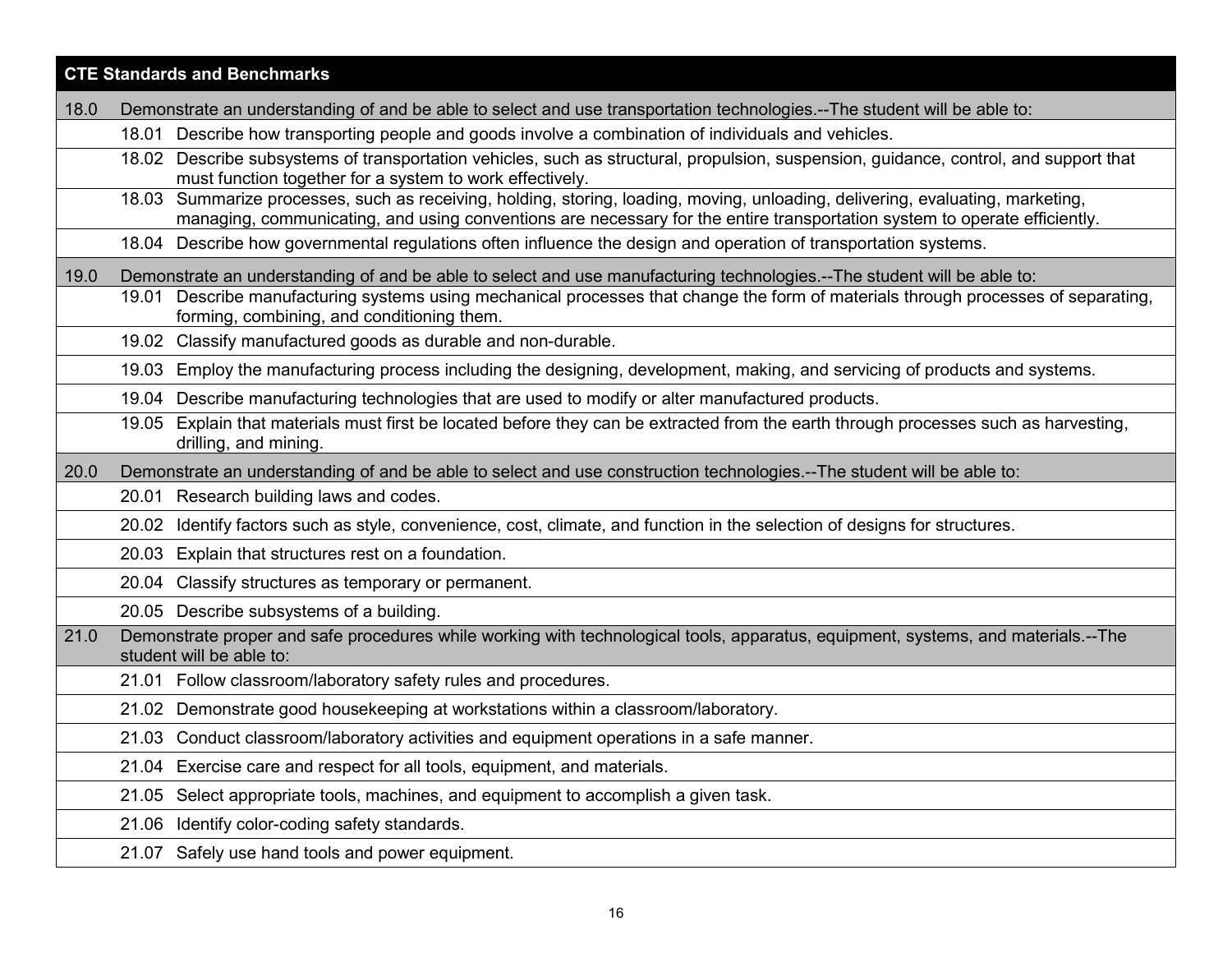|      | <b>CTE Standards and Benchmarks</b>                                                                                                     |  |
|------|-----------------------------------------------------------------------------------------------------------------------------------------|--|
|      | 21.08 Explain fire prevention and safety precautions and practices for extinguishing fires.                                             |  |
|      | Identify harmful effects/potential dangers of familiar hazardous substances/devices to people and the environment.<br>21.09             |  |
| 22.0 | Exhibit positive human relations and leadership skills.--The student will be able to:                                                   |  |
|      | 22.01 Perform roles in a student personnel system or in a career and technical student organization (CTSO).                             |  |
|      | 22.02 Work cooperatively with others.                                                                                                   |  |
| 23.0 | Discuss individual interests, aptitudes, and opportunities as they relate to a career.--The student will be able to:                    |  |
|      | Identify individual strengths and weaknesses.<br>23.01                                                                                  |  |
|      | Discuss individual interests related to a career.<br>23.02                                                                              |  |
|      | 23.03 Identify careers within specific areas of technology.                                                                             |  |
|      | Explore careers within specific areas of interest.<br>23.04                                                                             |  |
|      | Form an understanding and appreciation for work after listening to or observing technology workers.<br>23.05                            |  |
|      | Form an understanding and appreciation for work after participating in a simulated technology group project in the laboratory.<br>23.06 |  |
|      | 23.07 Form an understanding and appreciation for the roles and work of technology workers.                                              |  |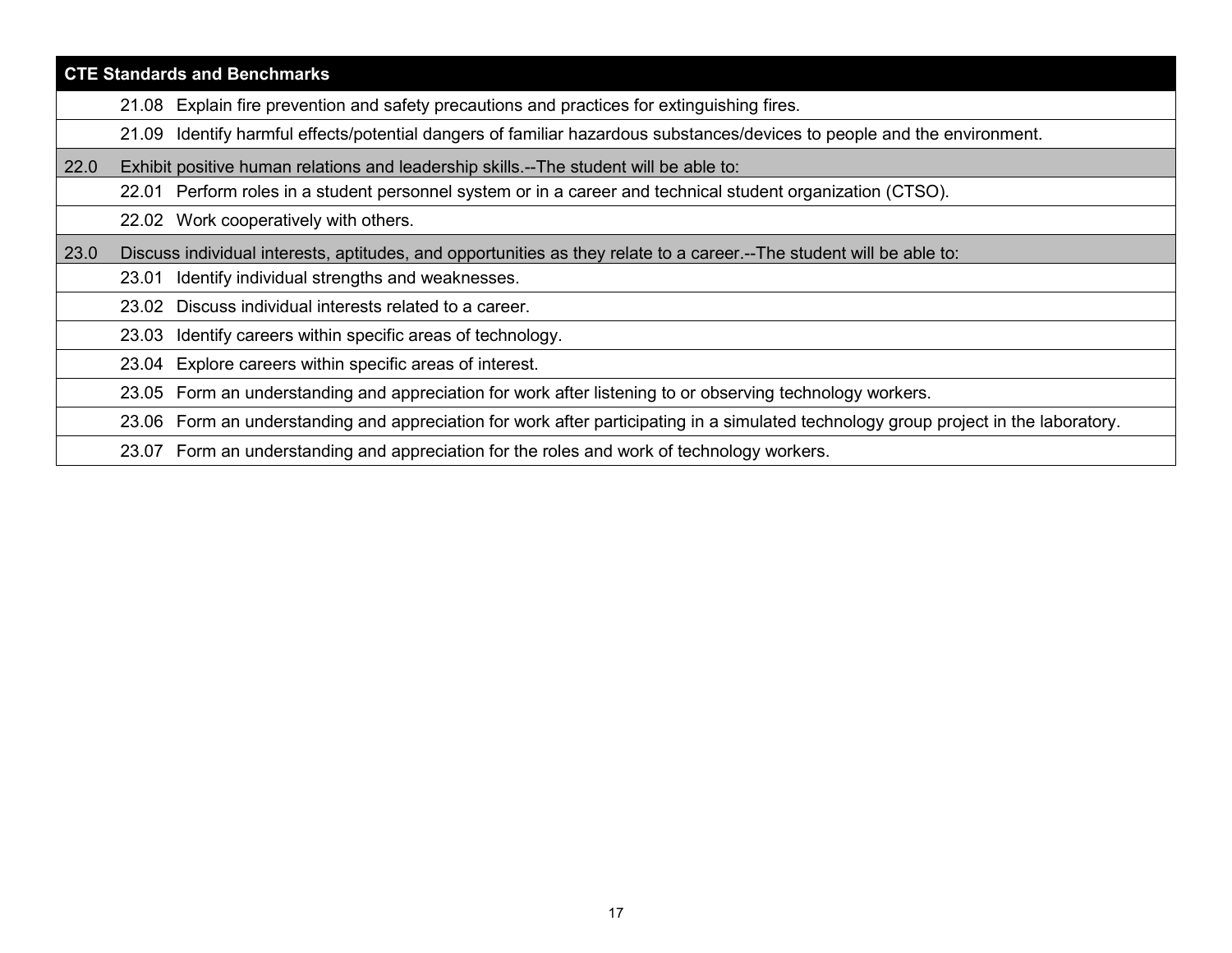| <b>Course Title:</b>          | <b>Exploration of Communications Technology</b> |
|-------------------------------|-------------------------------------------------|
| <b>Course Number:</b>         | 8600030                                         |
| <b>Course Length:</b>         | <b>Semester</b>                                 |
| <b>Teacher Certification:</b> | <b>Refer to the Program Structure section</b>   |

#### **Course Description:**

The purpose of this course is to give students an opportunity to explore the area of communications technology and its associated careers. Students will be given the opportunity to solve technological problems using a variety of tools, materials, processes and systems while gaining an understanding of the effects of communications technology on our everyday lives. A list of minimum tools and equipment to implement this course is located at the end of this framework.

|      | <b>CTE Standards and Benchmarks</b>                                                                                                                                                          |
|------|----------------------------------------------------------------------------------------------------------------------------------------------------------------------------------------------|
| 01.0 | Demonstrate an understanding of the characteristics and scope of technology.--The student will be able to:                                                                                   |
|      | Develop new products and systems to solve problems or to help do things that could not be done without the help of technology.<br>01.01                                                      |
|      | Describe the development of technology as a human activity that is the result of individual or collective needs and the ability to be<br>01.02<br>creative.                                  |
|      | Explain how technology is closely linked with creativity, which has resulted in innovation.<br>01.03                                                                                         |
|      | 01.04 (Explain, Demonstrate) how corporations can often create demand for a product by bringing it onto the market and advertising it.                                                       |
| 02.0 | Demonstrate an understanding of the core concepts of technology.--The student will be able to:                                                                                               |
|      | Identify technological systems including input, processes, output, and, at times, feedback.<br>02.01                                                                                         |
|      | 02.02 Apply systems thinking, involving considering how every part relates to others.                                                                                                        |
| 03.0 | Demonstrate an understanding of the relationships among technologies and the connection between technology and other fields of study.-<br>-The student will be able to:                      |
|      | 03.01 Apply a product, system, or environment developed for one setting in another setting.                                                                                                  |
|      | Explain how knowledge gained from other fields of study has a direct effect on the development of technological products and<br>03.02<br>systems.                                            |
| 04.0 | Demonstrate an understanding of the cultural, social, economic, and political effects of technology.--The student will be able to:                                                           |
|      | Describe the ways that the use of communication technologies affects humans, including their safety, comfort, choices, and<br>04.01<br>attitudes.                                            |
|      | 04.02 Explain that communication technology, by itself, is neither good nor bad; but decisions about the use of products and systems can<br>result in desirable or undesirable consequences. |
|      | Describe ethical issues associated with the development and use of communication technology.<br>04.03                                                                                        |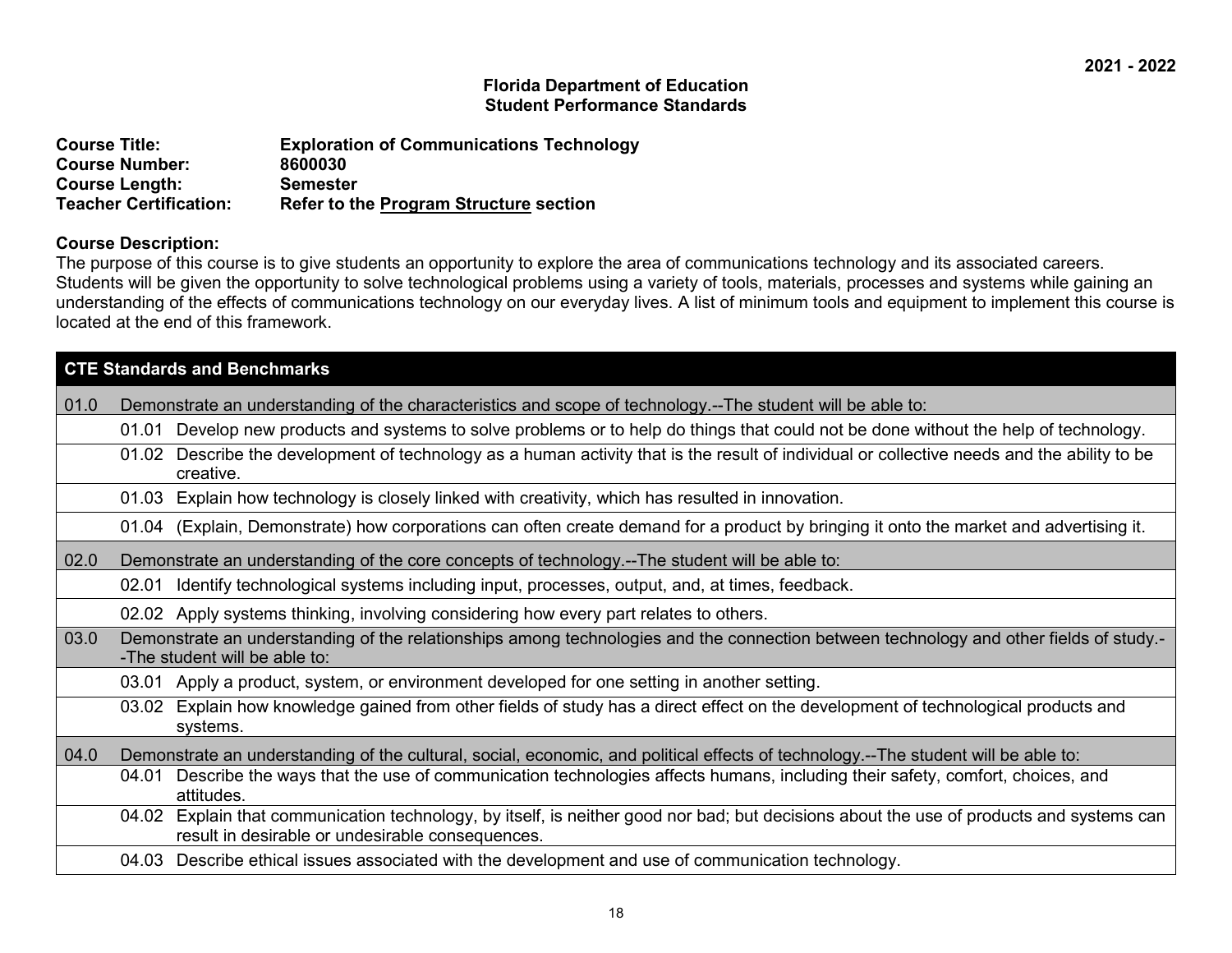|      | <b>CTE Standards and Benchmarks</b>                                                                                                                                                           |
|------|-----------------------------------------------------------------------------------------------------------------------------------------------------------------------------------------------|
|      | 04.04 Describe the economic, political, and cultural issues that are influenced by the development and use of communication technology.                                                       |
| 05.0 | Demonstrate an understanding of the effects of technology on the environment.--The student will be able to:                                                                                   |
|      | Describe the management of waste produced by communication technological systems as an important societal issue.<br>05.01                                                                     |
|      | 05.02 Identify how communication technologies can be affected by natural disaster.                                                                                                            |
|      | 05.03 Make decisions about the development and use of communication technologies that put environmental and economic concerns in<br>direct competition with one another.                      |
| 06.0 | Demonstrate an understanding of the role of society in the development and use of technology.--The student will be able to:                                                                   |
|      | 06.01 Describe the development of technologies that has resulted from the demands, values, and interests of individuals, businesses,<br>industries, and societies.                            |
|      | 06.02 Describe changes in society and the creation of new needs and wants caused by the use of inventions and innovations.                                                                    |
|      | 06.03 Describe social and cultural priorities and values that are reflected in technological devices.                                                                                         |
|      | 06.04 Explain how meeting societal expectations is the driving force behind the acceptance and use of products and systems.                                                                   |
| 07.0 | Demonstrate an understanding of the influence of technology on history.--The student will be able to:                                                                                         |
|      | Describe inventions and innovations that have evolved by using slow and methodical processes of tests and refinements.<br>07.01                                                               |
|      | 07.02 Explain how the specialization of function has been at the heart of many technological improvements.                                                                                    |
|      | 07.03 Explain that in the past, an invention or innovation was not usually developed with the knowledge of science.                                                                           |
| 08.0 | Demonstrate an understanding of the attributes of design.--The student will be able to:                                                                                                       |
|      | Use design as a creative planning process that leads to useful products and systems.<br>08.01                                                                                                 |
|      | 08.02 Explain why there is no perfect design.                                                                                                                                                 |
|      | 08.03 Evaluate criteria and constraints that are requirements for a design.                                                                                                                   |
| 09.0 | Demonstrate an understanding of engineering design.--The student will be able to:                                                                                                             |
|      | Utilize the design process involving a set of steps, which can be performed in different sequences and repeated as needed.<br>09.01                                                           |
|      | Employ brainstorming as a group problem-solving design process in which each person in the group presents his or her ideas in an<br>09.02<br>open forum.                                      |
|      | 09.03 Model, test, evaluate and modify designs to transform ideas into practical solutions.                                                                                                   |
| 10.0 | Demonstrate an understanding of the role of troubleshooting, research and development, invention and innovation, and experimentation in<br>problem solving.--The student will be able to:     |
|      | Use troubleshooting as a problem-solving method used to identify the cause of a malfunction in a technological system.<br>10.01                                                               |
|      | Describe invention as a process of turning ideas and imagination into devices and systems and innovation as the process of<br>10.02<br>modifying an existing product or system to improve it. |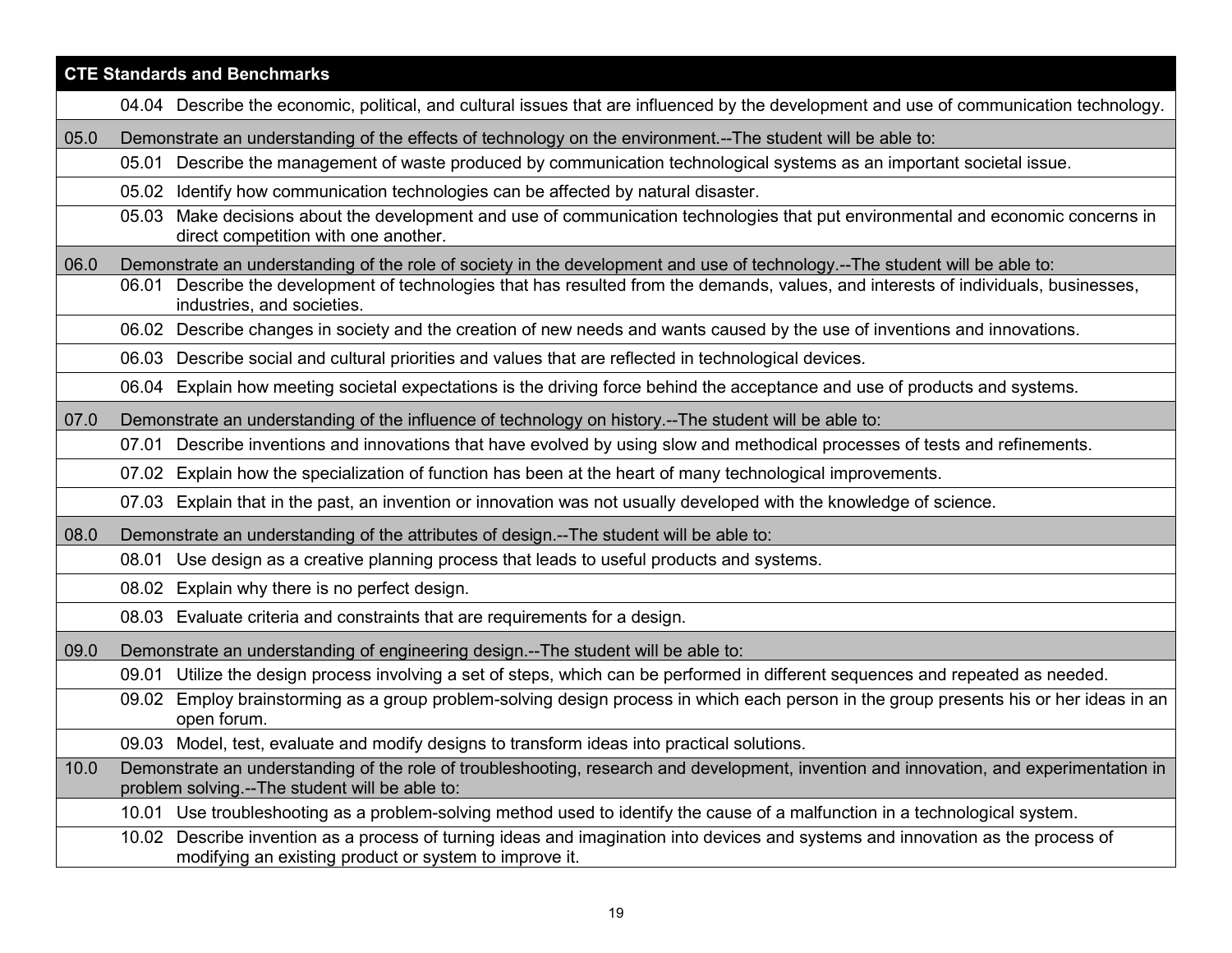|      | <b>CTE Standards and Benchmarks</b>                                                                                                                                                                                                                                           |
|------|-------------------------------------------------------------------------------------------------------------------------------------------------------------------------------------------------------------------------------------------------------------------------------|
|      | 10.03 Identify technological problems that are best solved through experimentation.                                                                                                                                                                                           |
| 11.0 | Demonstrate the abilities to apply the design process.--The student will be able to:                                                                                                                                                                                          |
|      | 11.01 Apply a design process to solve problems in and beyond the laboratory-classroom.                                                                                                                                                                                        |
|      | 11.02 Specify criteria and constraints for the design.                                                                                                                                                                                                                        |
|      | 11.03 Make two-dimensional and three-dimensional representations of the designed solution.                                                                                                                                                                                    |
|      | 11.04 Test and evaluate the design in relation to pre-established requirements, such as criteria and constraints, and refine as needed.                                                                                                                                       |
|      | 11.05 Make a product or system and document the solution.                                                                                                                                                                                                                     |
| 12.0 | Demonstrate the abilities to use and maintain technological products and systems.--The student will be able to:                                                                                                                                                               |
|      | Use information provided in manuals, protocols, or by experienced people to see and understand how things work.<br>12.01                                                                                                                                                      |
|      | 12.02 Use tools, materials, and machines safely to diagnose, adjust, and repair systems.                                                                                                                                                                                      |
|      | 12.03 Use computers and calculators in various applications.                                                                                                                                                                                                                  |
|      | 12.04 Operate and maintain systems in order to achieve a given purpose.                                                                                                                                                                                                       |
| 13.0 | Demonstrate the abilities to assess the impact of products and systems.--The student will be able to:                                                                                                                                                                         |
|      | 13.01 Design and use instruments to gather data.                                                                                                                                                                                                                              |
|      | 13.02 Use data collected to analyze and interpret trends in order to identify the positive or negative effects of a technology.                                                                                                                                               |
|      | 13.03 Identify trends and monitor potential consequences of technological development.                                                                                                                                                                                        |
|      | 13.04 Interpret and evaluate the accuracy of the information obtained and determine if it is useful.                                                                                                                                                                          |
| 17.0 | Demonstrate an understanding of and be able to select and use information and communication technologies.--The student will be able to:<br>17.01 Create information and communication that allow information to be transferred from human to human, human to machine, machine |
|      | to machine, and machine to human.<br>17.02 Consider factors that influence the design of a message, such as the intended audience, medium, purpose, and nature of the<br>message.                                                                                             |
|      | 17.03 Use symbols, measurements, and drawings to promote clear communication by providing a common language to express ideas.                                                                                                                                                 |
| 21.0 | Demonstrate proper and safe procedures while working with technological tools, apparatus, equipment, systems, and materials.--The<br>student will be able to:                                                                                                                 |
|      | 21.01 Follow classroom/laboratory safety rules and procedures.                                                                                                                                                                                                                |
|      | Demonstrate good housekeeping at workstations within a classroom/laboratory.<br>21.02                                                                                                                                                                                         |
|      | Conduct classroom/laboratory activities and equipment operations in a safe manner.<br>21.03                                                                                                                                                                                   |
|      | Exercise care and respect for all tools, equipment, and materials.<br>21.04                                                                                                                                                                                                   |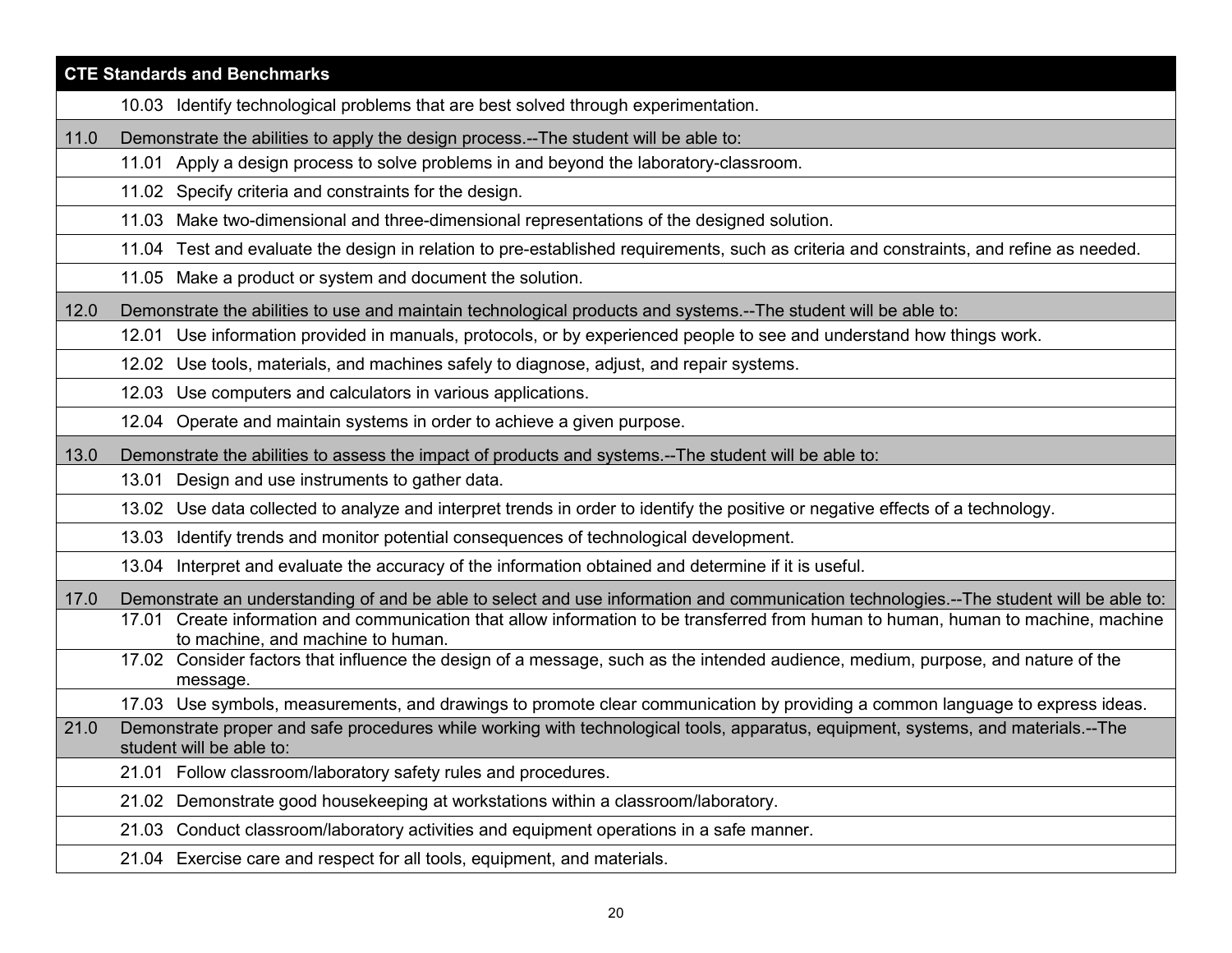|      | <b>CTE Standards and Benchmarks</b>                                                                                                                                      |
|------|--------------------------------------------------------------------------------------------------------------------------------------------------------------------------|
|      | 21.05 Select appropriate tools, machines, and equipment to accomplish a given task.                                                                                      |
|      | 21.06 Identify color-coding safety standards.                                                                                                                            |
|      | Safely use hand tools and power equipment.<br>21.07                                                                                                                      |
|      | Explain fire prevention and safety precautions and practices for extinguishing fires.<br>21.08                                                                           |
|      | Identify harmful effects/potential dangers of familiar hazardous substances/devices to people and the environment.<br>21.09                                              |
| 22.0 | Exhibit positive human relations and leadership skills.--The student will be able to:                                                                                    |
|      | Perform roles in a student personnel system or in a career and technical student organization (CTSO).<br>22.01                                                           |
|      | 22.02 Work cooperatively with others.                                                                                                                                    |
| 23.0 | Discuss individual interests and aptitudes as they relate to a career.--The student will be able to:                                                                     |
|      | Identify individual strengths and weaknesses.<br>23.01                                                                                                                   |
|      | 23.02 Discuss individual interests related to a career.                                                                                                                  |
|      | 23.03 List occupations, job requirements, and job opportunities in communication technology.                                                                             |
|      | 23.04 List academic and career programs at the secondary levels in communication technology.                                                                             |
| 24.0 | Demonstrate an application of basic digital publishing techniques.--The student will be able to:                                                                         |
|      | 24.01 Utilize digital publishing to combine input, editing, and output into a finished product.                                                                          |
|      | 24.02 Utilize the components of layouts including type, typography and illustration to digitally manipulate the elements of a published<br>product.                      |
|      | 24.03 Develop a web page using appropriate digital software.                                                                                                             |
|      | 24.04 Create a document on a digital publishing system by inputting existing digitized graphics or by digitizing original art or photographs<br>on a digitizing scanner. |
| 25.0 | Identify and describe the major types of printing techniques used in print production.--The student will be able to:                                                     |
|      | Identify and explain standard printing processes including but not limited to: relief, gravure, screen process, and lithographic<br>25.01<br>printing.                   |
|      | 25.02 Utilize common design principles to create camera ready art.                                                                                                       |
|      | 25.03 Produce a printed product using a current printing method.                                                                                                         |
|      | 25.04 Utilize appropriate finishing techniques on a printed project.                                                                                                     |
| 26.0 | Identify and demonstrate the role of electronic communication.--The student will be able to:                                                                             |
|      | Explain how to create code, transmit, and receive messages using electronic devices.<br>26.01                                                                            |
|      | 26.02 List and explain the common communication categories.                                                                                                              |
|      |                                                                                                                                                                          |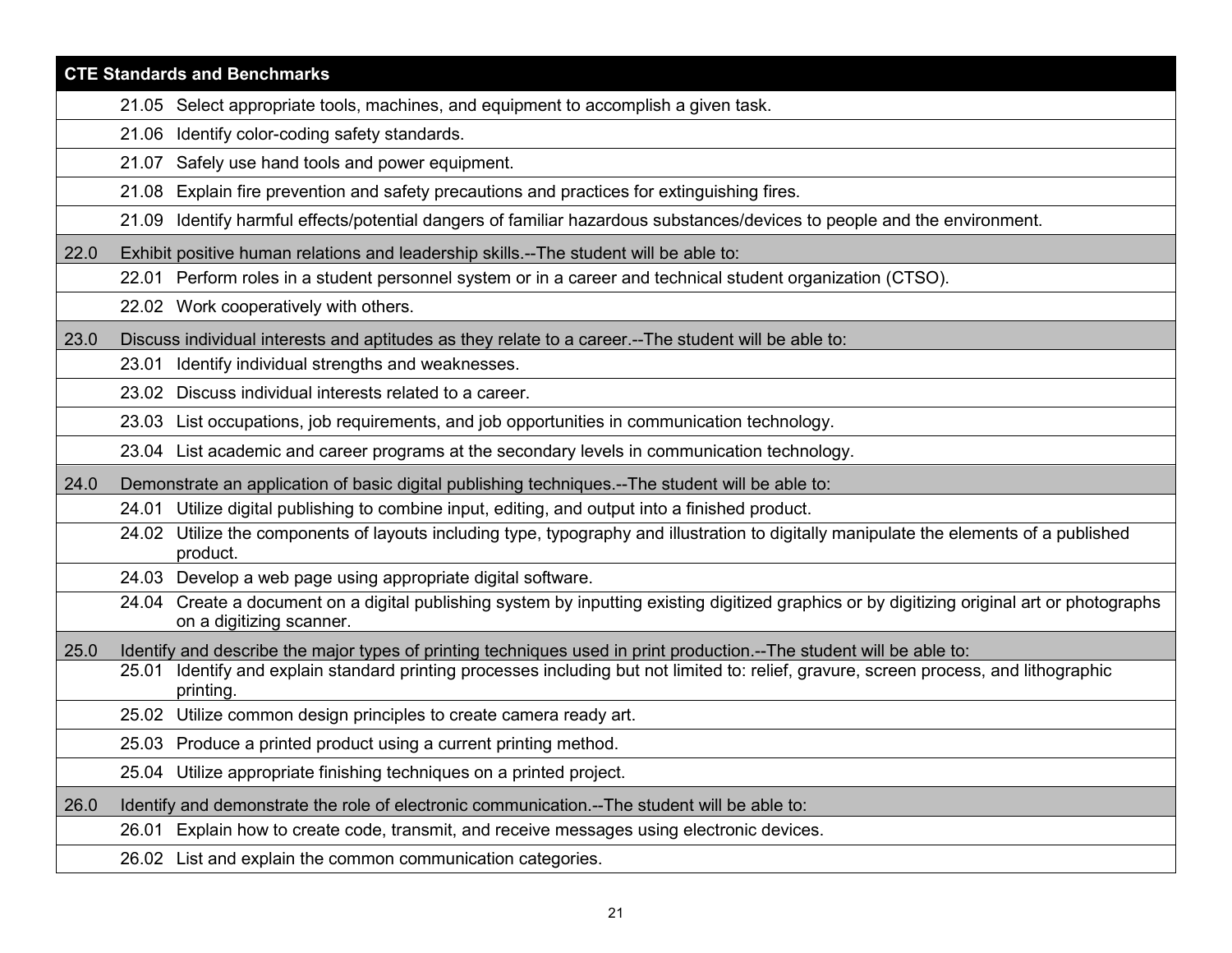| <b>CTE Standards and Benchmarks</b> |                                                                                                                                                                                                        |  |
|-------------------------------------|--------------------------------------------------------------------------------------------------------------------------------------------------------------------------------------------------------|--|
|                                     | 26.03 Define and explain the use of telecommunications in everyday life.                                                                                                                               |  |
|                                     | 26.04 Utilize a telecommunications device to transmit and receive an electronic message.                                                                                                               |  |
|                                     | 26.05 Produce an audio and/or visual product using electronic communication technology.                                                                                                                |  |
| $\sqrt{27.0}$                       | Identify and demonstrate the role of optical technology.--The student will be able to:                                                                                                                 |  |
|                                     | 27.01 Identify the purposes and property of light as used in communication technology.                                                                                                                 |  |
|                                     | 27.02 Explain how light signals are transmitted and received via different optical devices to include but not limited to: fiber optics, satellite<br>communication, bandwidth, laser, and photography. |  |
|                                     | 27.03 Generate a product using optical technology.                                                                                                                                                     |  |

# **\*\*\* Minimum Equipment and Tool needs for an Exploration of Communications Technology Course \*\*\***

- 1. No more than a 2 students/computer ratio complete with built in DVD drive; appropriate furniture; lockdowns, and chairs 2.
- 2. Class set plus 5 of textbooks<br>3. Software (all to include site lic
- 3. Software (all to include site licenses): publishing; design; word processing; office management; Photoshop or equal; illustrator or equal; 3D animation
- 4. One working color inkjet/laser printer
- 5. Internet access to the entire lab
- 6. One teacher computer station with an ergonomic chair (height adjustable, cushioned, on wheels)
- One scanner
- 8. Three digital cameras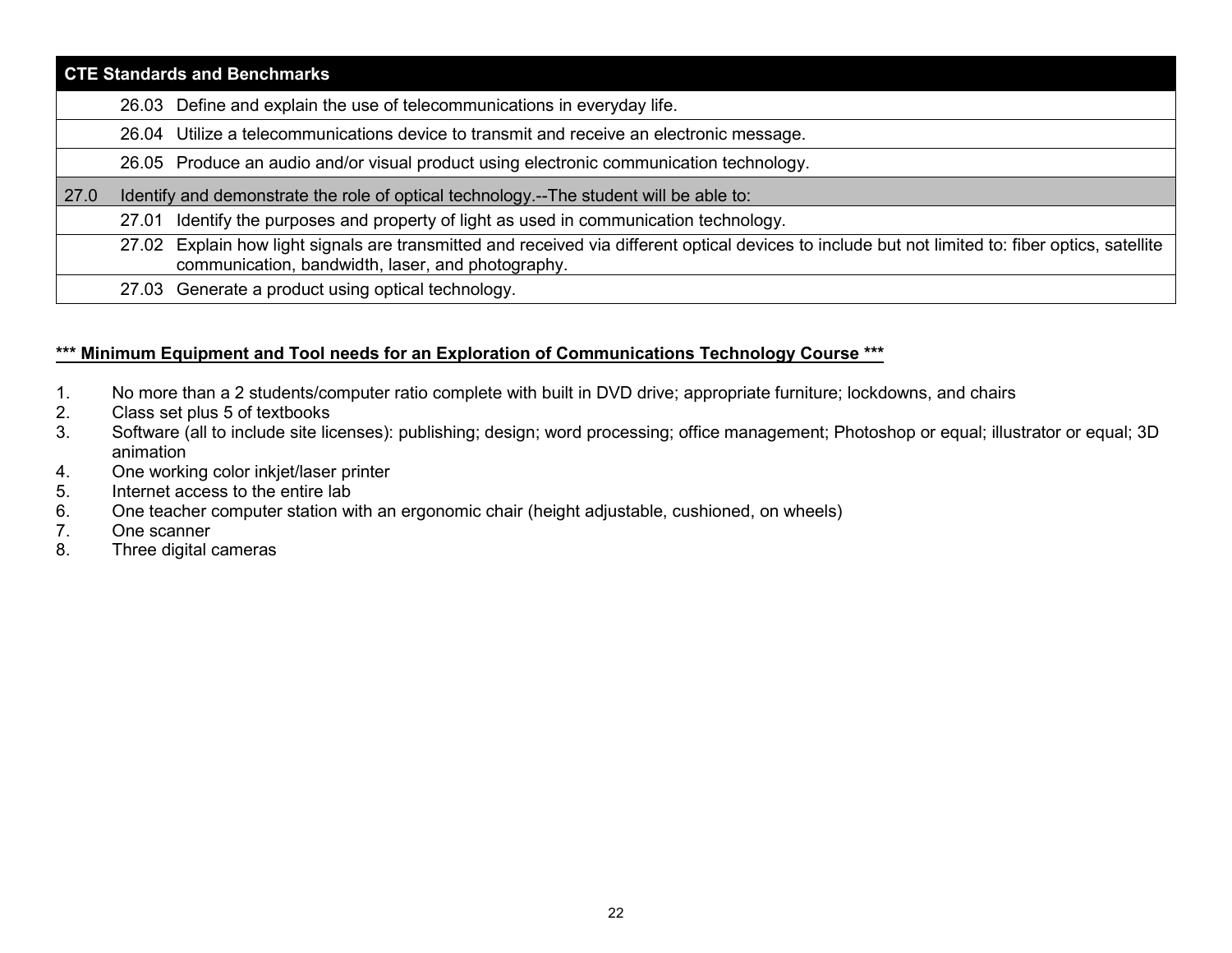| <b>Course Title:</b>          | <b>Exploration of Production Technology</b>   |
|-------------------------------|-----------------------------------------------|
| <b>Course Number:</b>         | 8600040                                       |
| <b>Course Length:</b>         | <b>Semester</b>                               |
| <b>Teacher Certification:</b> | <b>Refer to the Program Structure section</b> |

#### **Course Description:**

The purpose of this course is to give students an opportunity to explore the area of production technology and its associated careers. Students will be given the opportunity to solve technological problems using a variety of tools, materials, processes and systems while gaining an understanding of the effects of production technology on our everyday lives.

|      | <b>CTE Standards and Benchmarks</b>                                                                                                                                                                                         |
|------|-----------------------------------------------------------------------------------------------------------------------------------------------------------------------------------------------------------------------------|
| 01.0 | Demonstrate an understanding of the characteristics and scope of technology.--The student will be able to:                                                                                                                  |
|      | Develop new products and systems to solve problems or to help do things that could not be done without the help of technology.<br>01.01                                                                                     |
|      | Describe the development of technology as a human activity that is the result of individual or collective needs and the ability to be<br>01.02<br>creative.                                                                 |
|      | Explain how technology is closely linked with creativity, which has resulted in innovation.<br>01.03                                                                                                                        |
|      | 01.04 Demonstrate how corporations can often create demand for a product by bringing it onto the market and advertising it.                                                                                                 |
| 02.0 | Demonstrate an understanding of the core concepts of technology.--The student will be able to:                                                                                                                              |
|      | Describe technological systems including input, processes, output, and, at times, feedback.<br>02.01                                                                                                                        |
|      | 02.02 Apply systems thinking, involving considering how every part relates to others.                                                                                                                                       |
|      | Identify control systems having no feedback path and requiring human intervention, and control system using feedback.<br>02.03                                                                                              |
|      | Explain how technological systems can be connected to one another.<br>02.04                                                                                                                                                 |
|      | Repair malfunctions of any part of a system that may affect the function and quality of the system.<br>02.05                                                                                                                |
|      | Compare and contrast requirements or parameters placed on the development of a product or system.<br>02.06                                                                                                                  |
|      | Compare and contrast trade-offs as a decision process recognizing the need for careful compromises among competing factors.<br>02.07                                                                                        |
|      | Perform basic maintenance as the process of inspecting and servicing a product or system on a regular basis in order for it to<br>02.08<br>continue functioning properly, to extend its life, or to upgrade its capability. |
|      | Utilize controls and mechanisms or particular steps that people perform using information about the system that causes systems to<br>02.09<br>change.                                                                       |
| 03.0 | Demonstrate an understanding of the relationships among technologies and the connection between technology and other fields of study.-<br>-The student will be able to:                                                     |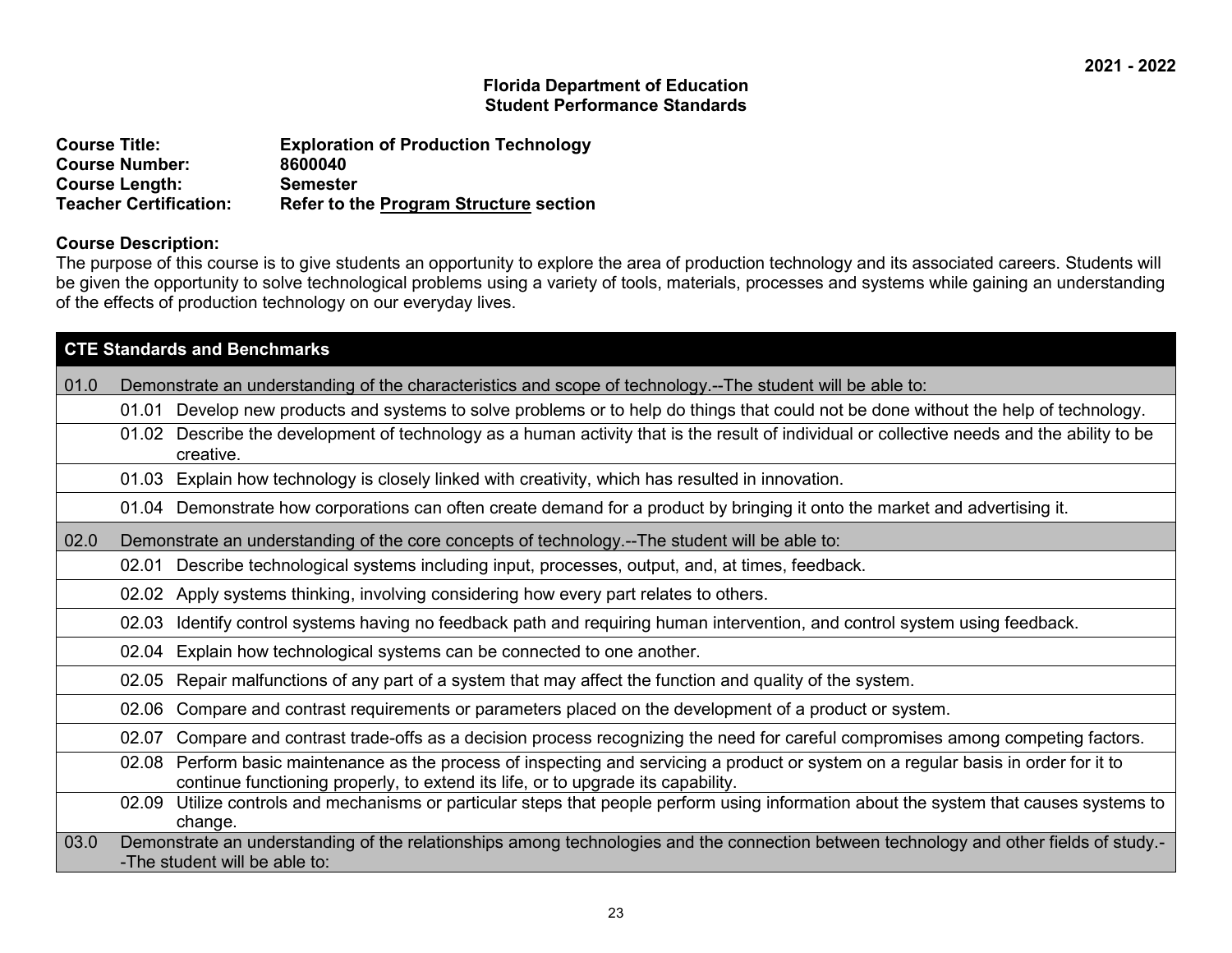|      | <b>CTE Standards and Benchmarks</b>                                                                                                                                                                                      |
|------|--------------------------------------------------------------------------------------------------------------------------------------------------------------------------------------------------------------------------|
|      | 03.01 Modify the way technological systems interact with one another.                                                                                                                                                    |
|      | Apply a product, system, or environment developed for one setting in another setting.<br>03.02                                                                                                                           |
|      | Explain how knowledge gained from other fields of study has a direct effect on the development of technological products and<br>03.03<br>systems.                                                                        |
| 04.0 | Demonstrate an understanding of the cultural, social, economic, and political effects of technology.--The student will be able to:                                                                                       |
|      | Identify the ways that use of technology affects humans, including their safety, comfort, choices, and attitudes about technology's<br>04.01<br>development and use.                                                     |
|      | 04.02 Explain that technology, by itself, is neither good nor bad; but decisions about the use of products and systems can result in<br>desirable or undesirable consequences.                                           |
|      | 04.03 Identify ethical issues associated with the development and use of technology.                                                                                                                                     |
|      | 04.04 Identify the economic, political, and cultural issues that are influenced by the development and use of technology.                                                                                                |
| 05.0 | Demonstrate an understanding of the effects of technology on the environment.--The student will be able to:                                                                                                              |
|      | 05.01 Describe the management of waste produced by technological systems as an important societal issue.                                                                                                                 |
|      | 05.02 Describe how technologies can be used to repair damage caused by natural disasters and to break down waste from the use of<br>various products and systems.                                                        |
|      | Make decisions about the development and use of technologies that put environmental and economic concerns in direct<br>05.03<br>competition with one another.                                                            |
| 06.0 | Demonstrate an understanding of the role of society in the development and use of technology.--The student will be able to:                                                                                              |
|      | Describe the development of technologies that has resulted from the demands, values, and interests of individuals, businesses,<br>06.01<br>industries, and societies.                                                    |
|      | 06.02 Describe changes in society and the creation of new needs and wants caused by the use of inventions and innovations.                                                                                               |
|      | 06.03 Understand social and cultural priorities and values that are reflected in technological devices.                                                                                                                  |
|      | 06.04 Explain how meeting societal expectations is the driving force behind the acceptance and use of products and systems.                                                                                              |
| 07.0 | Demonstrate an understanding of the influence of technology on history.--The student will be able to:                                                                                                                    |
|      | Identify inventions and innovations that have evolved by using slow and methodical processes of tests and refinements.<br>07.01                                                                                          |
|      | 07.02 Explain how the specialization of function has been at the heart of many technological improvements.                                                                                                               |
|      | 07.03 Identify the design and construction of structures for service or convenience evolving from the development of techniques for<br>measurement, controlling systems, and the understanding of spatial relationships. |
|      | Explain that in the past, an invention or innovation was not usually developed with the knowledge of science.<br>07.04                                                                                                   |
| 08.0 | Demonstrate an understanding of the attributes of design.--The student will be able to:                                                                                                                                  |
|      | Use design as a creative planning process that leads to useful products and systems.<br>08.01                                                                                                                            |
|      | 08.02 Explain why there is no perfect design.                                                                                                                                                                            |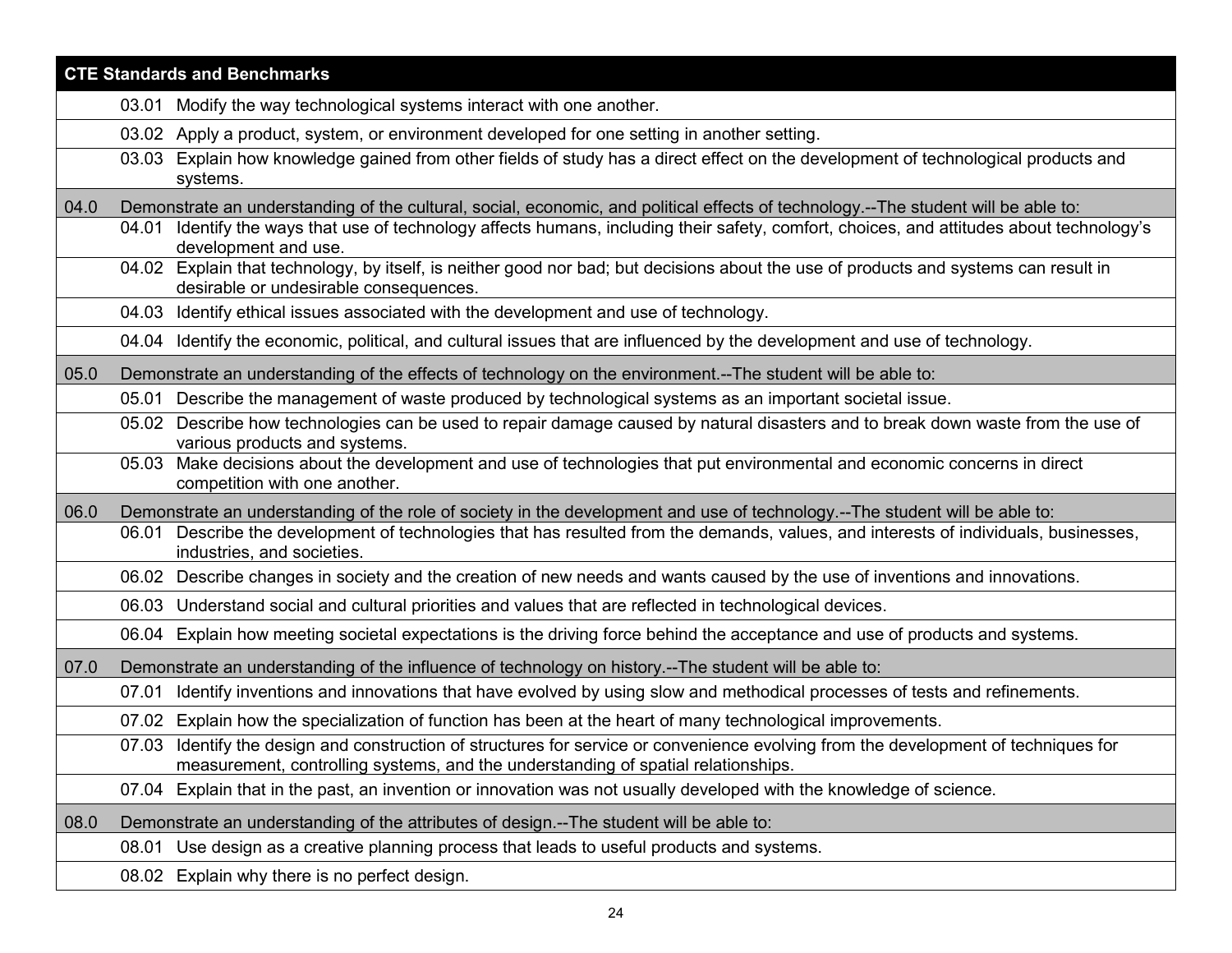|      | <b>CTE Standards and Benchmarks</b>                                                                                                                                                        |
|------|--------------------------------------------------------------------------------------------------------------------------------------------------------------------------------------------|
|      | 08.03 Evaluate criteria and constraints that are requirements for a design.                                                                                                                |
| 09.0 | Demonstrate an understanding of engineering design.--The student will be able to:                                                                                                          |
|      | 09.01 Utilize the design process involving a set of steps, which can be performed in different sequences and repeated as needed.                                                           |
|      | 09.02 Employ brainstorming as a group problem-solving design process in which each person in the group presents his or her ideas in an<br>open forum.                                      |
|      | 09.03 Model, test, evaluate and modify designs to transform ideas into practical solutions.                                                                                                |
| 10.0 | Demonstrate an understanding of the role of troubleshooting, research and development, invention and innovation, and experimentation in<br>problem solving.--The student will be able to:  |
|      | 10.01 Use troubleshooting as a problem-solving method used to identify the cause of a malfunction in a technological system.                                                               |
|      | 10.02 Describe invention as a process of turning ideas and imagination into devices and systems and innovation as the process of<br>modifying an existing product or system to improve it. |
|      | 10.03 Identify technological problems that are best solved through experimentation.                                                                                                        |
| 11.0 | Demonstrate the abilities to apply the design process.--The student will be able to:                                                                                                       |
|      | Apply a design process to solve problems in and beyond the laboratory-classroom.<br>11.01                                                                                                  |
|      | 11.02 Specify criteria and constraints for the design.                                                                                                                                     |
|      | Make two-dimensional and three-dimensional representations of the designed solution.<br>11.03                                                                                              |
|      | 11.04 Test and evaluate the design in relation to pre-established requirements, such as criteria and constraints, and refine as needed.                                                    |
|      | 11.05 Make a product or system and document the solution.                                                                                                                                  |
| 12.0 | Demonstrate the abilities to use and maintain technological products and systems.--The student will be able to:                                                                            |
|      | 12.01 Use information provided in manuals, protocols, or by experienced people to see and understand how things work.                                                                      |
|      | 12.02 Use tools, materials, and machines safely to diagnose, adjust, and repair systems.                                                                                                   |
|      | 12.03 Use computers and calculators in various applications.                                                                                                                               |
|      | 12.04 Operate and maintain systems in order to achieve a given purpose.                                                                                                                    |
| 13.0 | Demonstrate the abilities to assess the impact of products and systems.--The student will be able to:                                                                                      |
|      | 13.01 Design and use instruments to gather data.                                                                                                                                           |
|      | 13.02 Use data collected to analyze and interpret trends in order to identify the positive or negative effects of a technology.                                                            |
|      | Identify trends and monitor potential consequences of technological development.<br>13.03                                                                                                  |
|      | Interpret and evaluate the accuracy of the information obtained and determine if it is useful.<br>13.04                                                                                    |
| 19.0 | Demonstrate an understanding of and be able to select and use manufacturing technologies.--The student will be able to:                                                                    |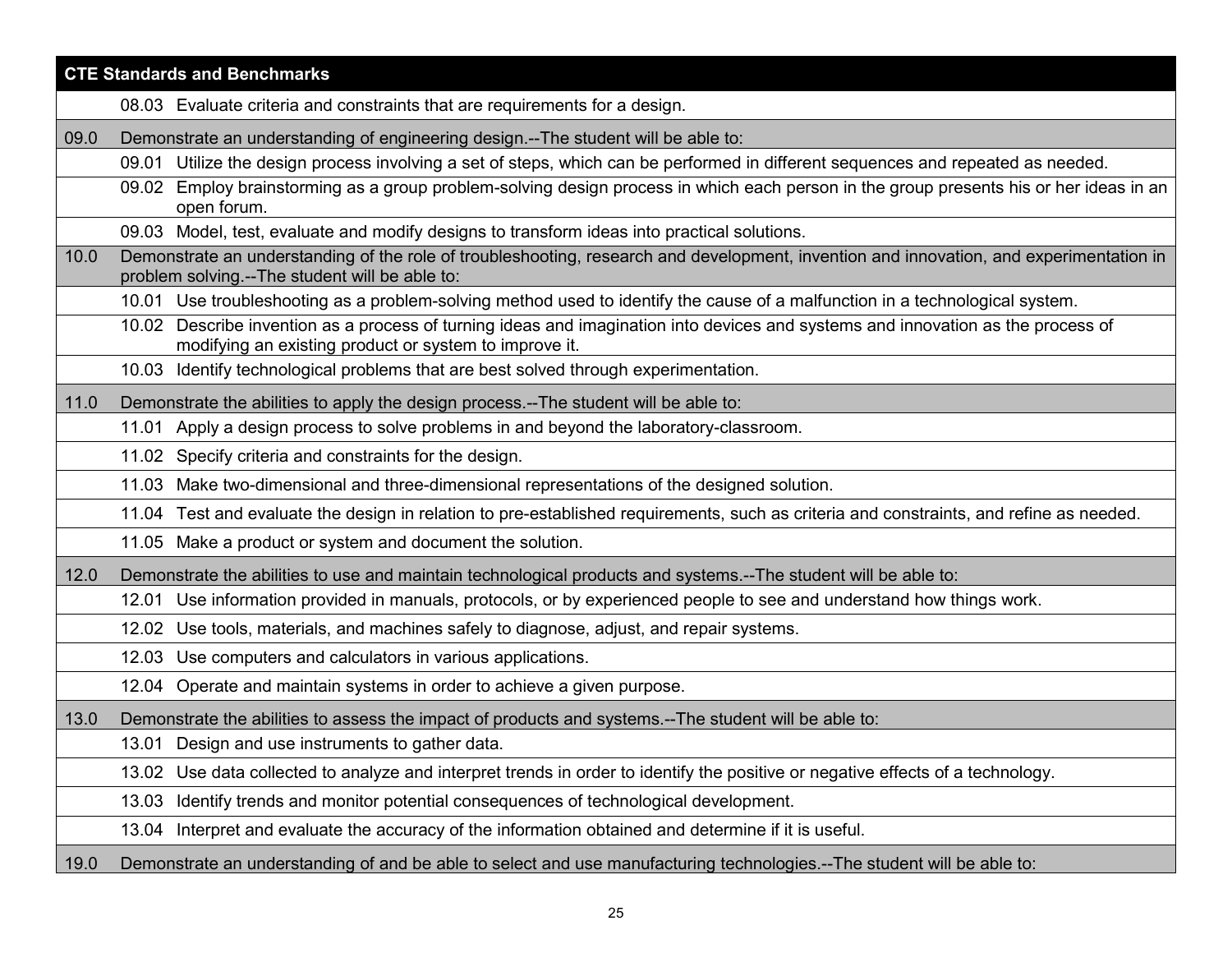|      | <b>CTE Standards and Benchmarks</b>                                                                                                                                              |
|------|----------------------------------------------------------------------------------------------------------------------------------------------------------------------------------|
|      | 19.01 Describe manufacturing systems using mechanical processes that change the form of materials through processes of separating,<br>forming, combining, and conditioning them. |
|      | 19.02 Classify manufactured goods as durable and non-durable.                                                                                                                    |
|      | Employ the manufacturing process including the designing, development, making, and servicing of products and systems.<br>19.03                                                   |
|      | 19.04 Describe manufacturing technologies that are used to modify or alter manufactured products.                                                                                |
|      | 19.05 Explain that materials must first be located before they can be extracted from the earth through processes such as harvesting,<br>drilling, and mining.                    |
| 21.0 | Demonstrate proper and safe procedures while working with technological tools, apparatus, equipment, systems, and materials.--The<br>student will be able to:                    |
|      | 21.01 Follow classroom/laboratory safety rules and procedures.                                                                                                                   |
|      | 21.02 Demonstrate good housekeeping at workstations within a classroom/laboratory.                                                                                               |
|      | Conduct classroom/laboratory activities and equipment operations in a safe manner.<br>21.03                                                                                      |
|      | Exercise care and respect for all tools, equipment, and materials.<br>21.04                                                                                                      |
|      | Select appropriate tools, machines, and equipment to accomplish a given task.<br>21.05                                                                                           |
|      | Identify color-coding safety standards.<br>21.06                                                                                                                                 |
|      | 21.07 Safely use hand tools and power equipment.                                                                                                                                 |
|      | 21.08 Explain fire prevention and safety precautions and practices for extinguishing fires.                                                                                      |
|      | 21.09 Identify harmful effects/potential dangers of familiar hazardous substances/devices to people and the environment.                                                         |
| 22.0 | Exhibit positive human relations and leadership skills.--The student will be able to:                                                                                            |
|      | 22.01 Perform roles in a student personnel system or in a career and technical student organization (CTSO).                                                                      |
|      | 22.02 Work cooperatively with others.                                                                                                                                            |
| 23.0 | Discuss individual interests, aptitudes, and opportunities as they relate to a career.--The student will be able to:                                                             |
|      | Identify individual strengths and weaknesses.<br>23.01                                                                                                                           |
|      | Discuss individual interests related to a career.<br>23.02                                                                                                                       |
|      | 23.03 List occupations, job requirements, and job opportunities in production technology.                                                                                        |
|      | 23.04 List occupational training programs and academic programs at the secondary/postsecondary levels in production technology.                                                  |
| 28.0 | Identify evolving technologies of production systems.--The student will be able to:                                                                                              |
|      | List evolving technologies of manufacturing and construction industries.<br>28.01                                                                                                |
|      | 28.02 Discuss the evolution of technologies related to manufacturing systems and construction processes.                                                                         |
|      |                                                                                                                                                                                  |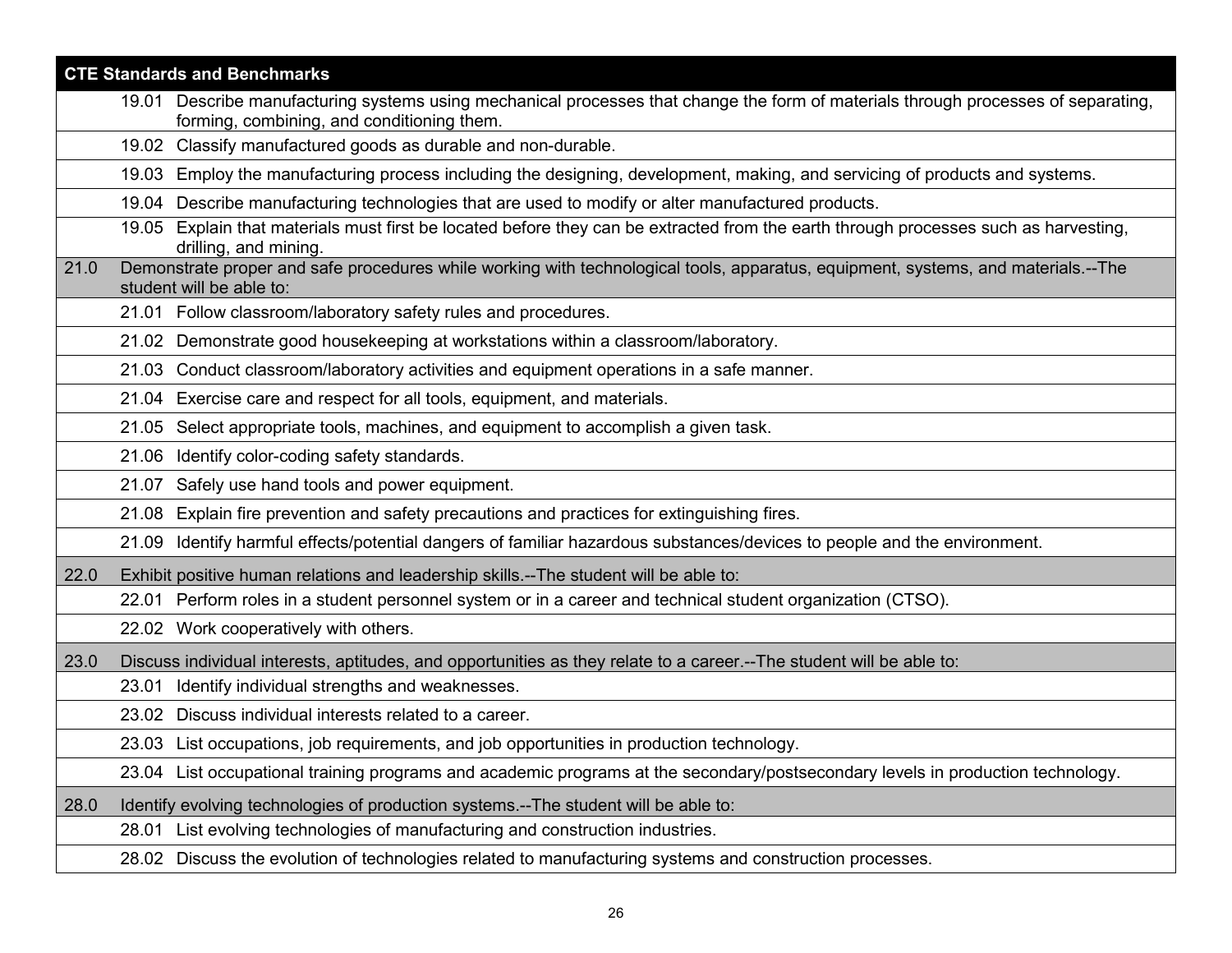|      | <b>CTE Standards and Benchmarks</b>                                                                                            |
|------|--------------------------------------------------------------------------------------------------------------------------------|
|      | 28.03 Brainstorm futuristic production systems.                                                                                |
| 29.0 | Perform special skills unique to manufacturing technology.--The student will be able to:                                       |
|      | Design a product for custom or mass production manufacturing.<br>29.01                                                         |
|      | 29.02 Plan a mass production system for manufacturing a product.                                                               |
|      | Perform materials forming practices such as casting or molding, and compressing or stretching.<br>29.03                        |
|      | Perform materials separating practices such as shearing, chip removing, and other separating processes.<br>29.04               |
|      | Perform materials conditioning practices such as heat treating, physical conditioning, or through chemical reactions.<br>29.05 |
|      | Combine components through mixing, coating, bonding, and mechanical fastening.<br>29.06                                        |
|      | 29.07 Assemble a product or a subassembly of a product.                                                                        |
| 30.0 | Express knowledge of factors that impact manufacturing technology and practices.--The student will be able to:                 |
|      | Explain economic factors that impact on manufacturing technology.<br>30.01                                                     |
|      | 30.02 Research and identify consumer demands for a manufactured product.                                                       |
|      | Identify sources of raw materials and/or standard stock materials needed for a manufactured product.<br>30.03                  |
|      | Interview, hire, train, or promote an applicant or employee for a simulated mass production manufacturing activity.<br>30.04   |
|      | Define the terms "organized labor" and "collective bargaining."<br>30.05                                                       |
|      | Prepare a plan for marketing and distributing a manufactured product.<br>30.06                                                 |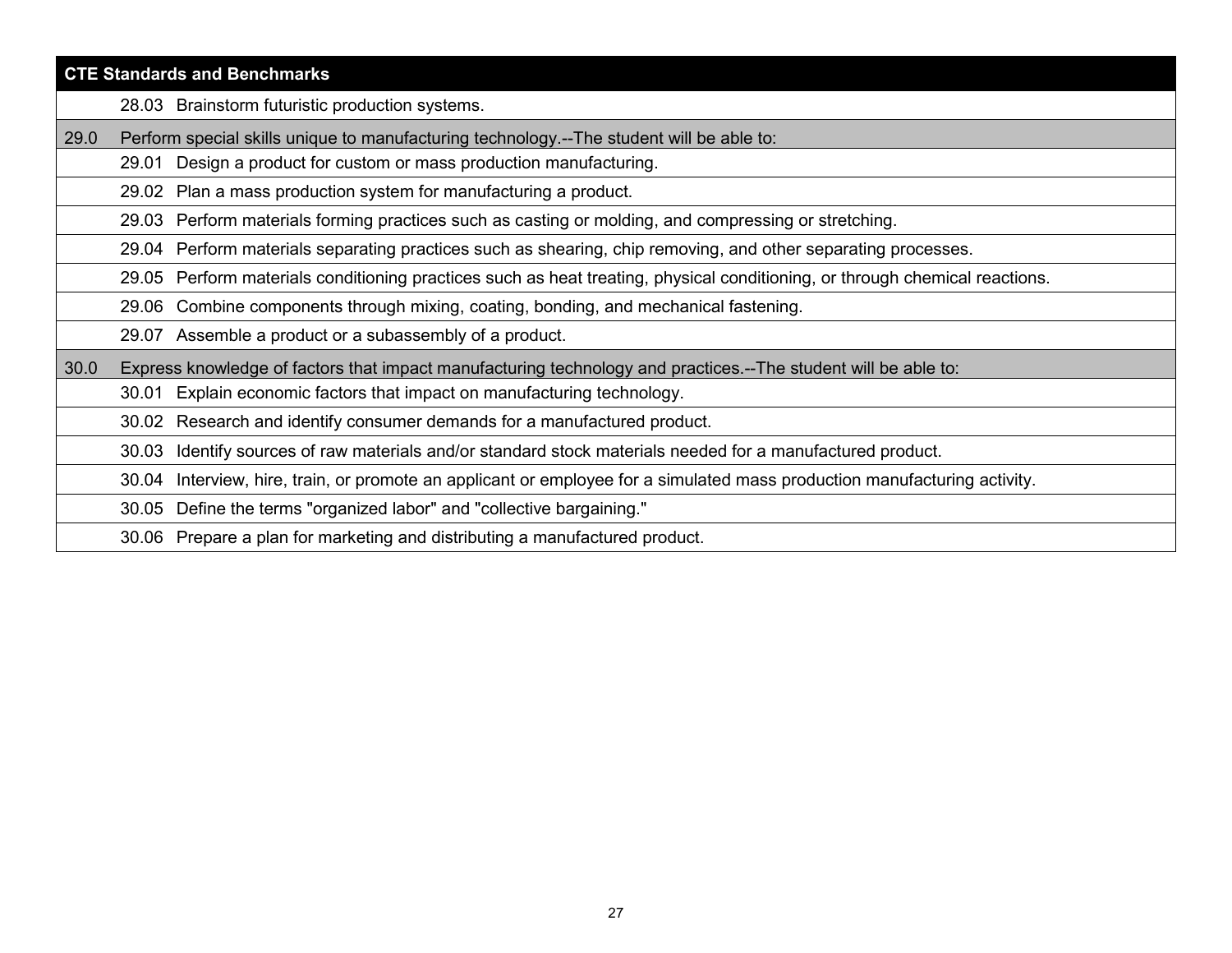| <b>Course Title:</b>          | <b>Exploration of Aerospace Technology</b>    |
|-------------------------------|-----------------------------------------------|
| <b>Course Number:</b>         | 8600050                                       |
| <b>Course Length:</b>         | <b>Semester</b>                               |
| <b>Teacher Certification:</b> | <b>Refer to the Program Structure section</b> |

#### **Course Description:**

The purpose of this course is to give students an opportunity to explore the area of aerospace technology and its associated careers. Students will be given the opportunity to solve technological problems using a variety of tools, materials, processes and systems while gaining an understanding of the effects of aerospace technology on our everyday lives.

|      |                                                                                                              | <b>CTE Standards and Benchmarks</b>                                                                                                                                                                                                                              |
|------|--------------------------------------------------------------------------------------------------------------|------------------------------------------------------------------------------------------------------------------------------------------------------------------------------------------------------------------------------------------------------------------|
| 01.0 | 01.01                                                                                                        | Demonstrate an understanding of the characteristics and scope of technology.--The student will be able to:<br>Describe the development of technology as a human activity that is the result of individual or collective needs and the ability to be<br>creative. |
|      |                                                                                                              | 01.02 Explain how technology is closely linked with creativity, which has resulted in innovation.                                                                                                                                                                |
|      | 01.03                                                                                                        | Demonstrate how corporations can often create demand for a product by bringing it onto the market and advertising it.                                                                                                                                            |
|      | 01.04                                                                                                        | Describe the development of technology as a human activity that is the result of individual or collective needs and the ability to be<br>creative.                                                                                                               |
| 02.0 |                                                                                                              | Demonstrate an understanding of the core concepts of technology.--The student will be able to:                                                                                                                                                                   |
|      | 02.01                                                                                                        | Describe technological systems including input, processes, output, and, at times, feedback.                                                                                                                                                                      |
|      | 02.02                                                                                                        | Apply systems thinking, involving considering how every part relates to others.                                                                                                                                                                                  |
|      | 02.03                                                                                                        | Identify control systems having no feedback path and requiring human intervention, and control systems using feedback.                                                                                                                                           |
|      | 02.04                                                                                                        | Explain how technological systems can be connected to one another.                                                                                                                                                                                               |
|      | Repair malfunctions of any part of a system that may affect the function and quality of the system.<br>02.05 |                                                                                                                                                                                                                                                                  |
|      | 02.06                                                                                                        | Compare and contrast requirements or parameters placed on the development of a product or system.                                                                                                                                                                |
|      | 02.07                                                                                                        | Compare and contrast trade-offs as a decision process recognizing the need for careful compromises among competing factors.                                                                                                                                      |
|      | 02.08                                                                                                        | Describe different technologies that involve different sets of processes.                                                                                                                                                                                        |
|      | 02.09                                                                                                        | Perform basic maintenance as the process of inspecting and servicing a product or system on a regular basis in order for it to<br>continue functioning properly, to extend its life, or to upgrade its capability.                                               |
|      | 02.10                                                                                                        | Utilize controls and mechanisms or particular steps that people perform using information about the system that causes systems to<br>change.                                                                                                                     |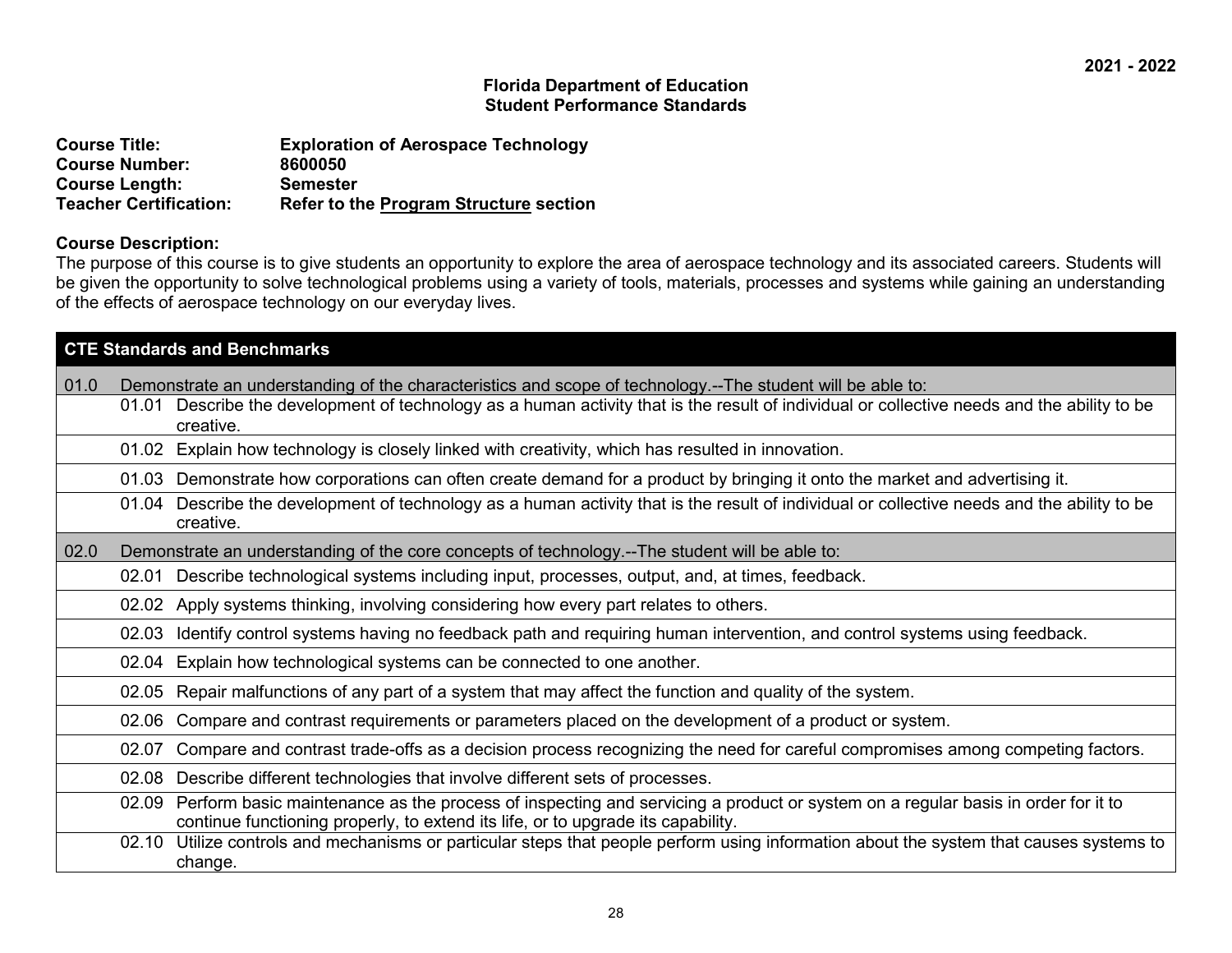|      | <b>CTE Standards and Benchmarks</b>                                                                                                                                                                                      |  |
|------|--------------------------------------------------------------------------------------------------------------------------------------------------------------------------------------------------------------------------|--|
| 03.0 | Demonstrate an understanding of the relationships among technologies and the connection between technology and other fields of study.-                                                                                   |  |
|      | -The student will be able to:<br>03.01 Modify the way technological systems interact with one another.                                                                                                                   |  |
|      | 03.02 Apply a product, system, or environment developed for one setting in another setting.                                                                                                                              |  |
|      | Explain how knowledge gained from other fields of study has a direct effect on the development of technological products and<br>03.03<br>systems.                                                                        |  |
| 04.0 | Demonstrate an understanding of the cultural, social, economic, and political effects of technology.--The student will be able to:                                                                                       |  |
|      | 04.01 Identify the ways that use of technology affects humans, including their safety, comfort, choices, and attitudes about technology's<br>development and use.                                                        |  |
|      | 04.02 Explain that technology, by itself, is neither good nor bad; but decisions about the use of products and systems can result in<br>desirable or undesirable consequences.                                           |  |
|      | 04.03 Identify ethical issues associated with the development and use of technology.                                                                                                                                     |  |
|      | 04.04 Identify the economic, political, and cultural issues that are influenced by the development and use of technology.                                                                                                |  |
| 05.0 | Demonstrate an understanding of the effects of technology on the environment.--The student will be able to:                                                                                                              |  |
|      | 05.01 Describe the management of waste produced by technological systems as an important societal issue.                                                                                                                 |  |
|      | 05.02 Describe how technologies can be used to repair damage and to break down waste from the use of various products and systems.                                                                                       |  |
|      | Make decisions about the development and use of technologies that put environmental and economic concerns in direct<br>05.03<br>competition with one another.                                                            |  |
| 06.0 | Demonstrate an understanding of the role of society in the development and use of technology.--The student will be able to:                                                                                              |  |
|      | Describe the development of technologies that has resulted from the demands, values, and interests of individuals, businesses,<br>06.01<br>industries, and societies.                                                    |  |
|      | 06.02 Describe changes in society and the creation of new needs and wants caused by the use of inventions and innovations.                                                                                               |  |
|      | 06.03 Understand social and cultural priorities and values that are reflected in technological devices.                                                                                                                  |  |
|      | 06.04 Explain how meeting societal expectations is the driving force behind the acceptance and use of products and systems.                                                                                              |  |
| 07.0 | Demonstrate an understanding of the influence of technology on history.--The student will be able to:                                                                                                                    |  |
|      | 07.01 Identify inventions and innovations that have evolved by using slow and methodical processes of tests and refinements.                                                                                             |  |
|      | 07.02 Explain how the specialization of function has been at the heart of many technological improvements.                                                                                                               |  |
|      | 07.03 Identify the design and construction of structures for service or convenience evolving from the development of techniques for<br>measurement, controlling systems, and the understanding of spatial relationships. |  |
|      | 07.04 Investigate how, that in the past, an invention or innovation was not usually developed with the knowledge of science.                                                                                             |  |
| 08.0 | Demonstrate an understanding of the attributes of design.--The student will be able to:                                                                                                                                  |  |
|      | 08.01 Use design as a creative planning process that leads to useful products and systems.                                                                                                                               |  |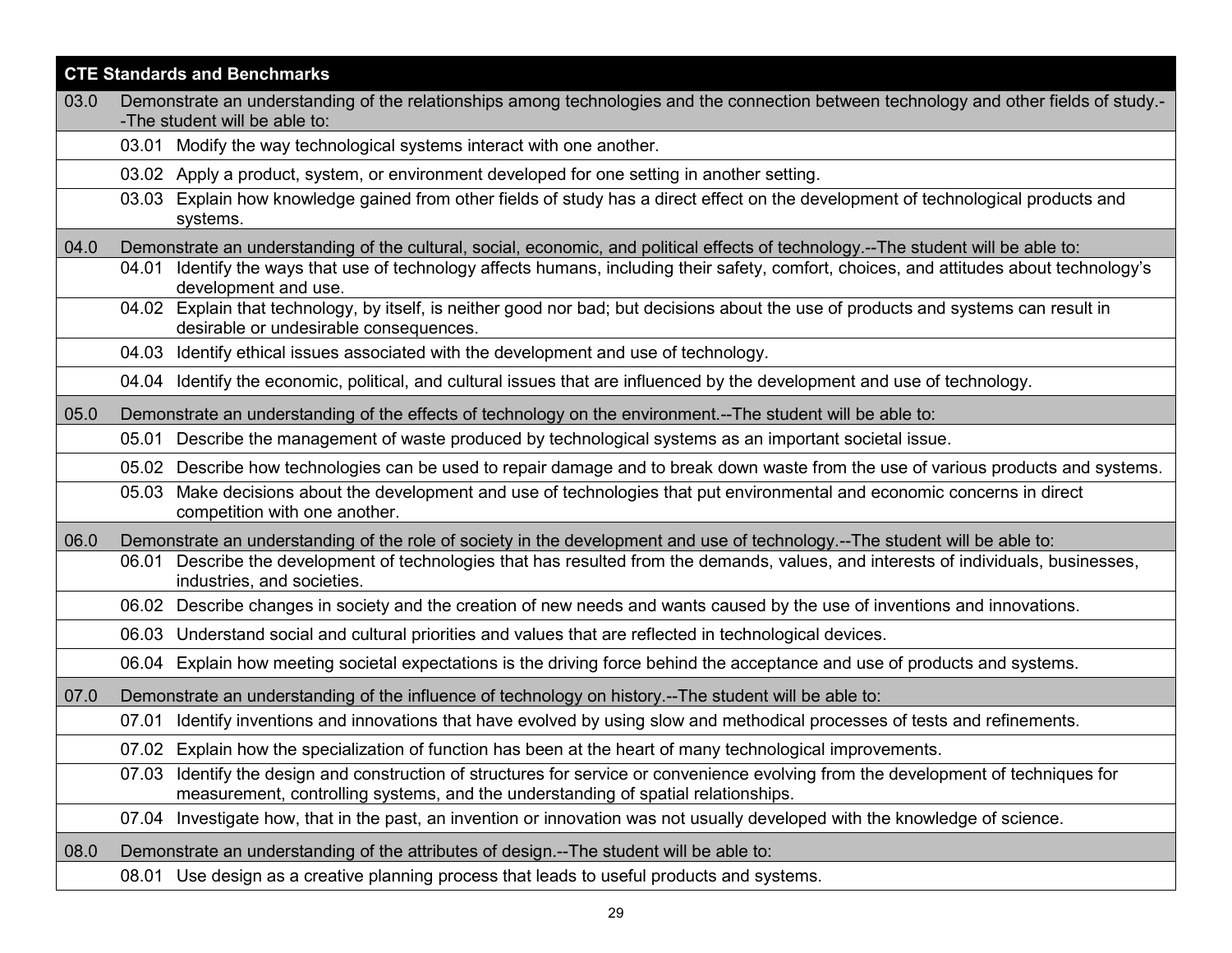|      | <b>CTE Standards and Benchmarks</b>                                                                                                                                                        |
|------|--------------------------------------------------------------------------------------------------------------------------------------------------------------------------------------------|
|      | 08.02 Explain why there is no perfect design.                                                                                                                                              |
|      | 08.03 Evaluate criteria and constraints that are requirements for a design.                                                                                                                |
| 09.0 | Demonstrate an understanding of engineering design.--The student will be able to:                                                                                                          |
|      | 09.01 Utilize the design process involving a set of steps, which can be performed in different sequences and repeated as needed.                                                           |
|      | Employ brainstorming as a group problem-solving design process in which each person in the group presents his or her ideas in an<br>09.02<br>open forum.                                   |
|      | 09.03 Model, test, evaluate and modify designs to transform ideas into practical solutions.                                                                                                |
| 10.0 | Demonstrate an understanding of the role of troubleshooting, research and development, invention and innovation, and experimentation in<br>problem solving.--The student will be able to:  |
|      | 10.01 Use troubleshooting as a problem-solving method used to identify the cause of a malfunction in a technological system.                                                               |
|      | 10.02 Describe invention as a process of turning ideas and imagination into devices and systems and innovation as the process of<br>modifying an existing product or system to improve it. |
|      | 10.03 Identify technological problems that are best solved through experimentation.                                                                                                        |
| 11.0 | Demonstrate the abilities to apply the design process.--The student will be able to:                                                                                                       |
|      | 11.01 Apply a design process to solve problems in and beyond the laboratory-classroom.                                                                                                     |
|      | 11.02 Specify criteria and constraints for the design.                                                                                                                                     |
|      | 11.03 Make two-dimensional and three-dimensional representations of the designed solution.                                                                                                 |
|      | 11.04 Test and evaluate the design in relation to pre-established requirements, such as criteria and constraints, and refine as needed.                                                    |
|      | 11.05 Make a product or system and document the solution.                                                                                                                                  |
| 12.0 | Demonstrate the abilities to use and maintain technological products and systems.--The student will be able to:                                                                            |
|      | Use information provided in manuals, protocols, or by experienced people to see and understand how things work.<br>12.01                                                                   |
|      | Use tools, materials, and machines safely to diagnose, adjust, and repair systems.<br>12.02                                                                                                |
|      | 12.03 Use computers and calculators in various applications.                                                                                                                               |
|      | 12.04 Operate and maintain systems in order to achieve a given purpose.                                                                                                                    |
| 13.0 | Demonstrate the abilities to assess the impact of products and systems.--The student will be able to:                                                                                      |
|      | Design and use instruments to gather data.<br>13.01                                                                                                                                        |
|      | Use data collected to analyze and interpret trends in order to identify the positive or negative effects of a technology.<br>13.02                                                         |
|      | Identify trends and monitor potential consequences of technological development.<br>13.03                                                                                                  |
|      | 13.04 Interpret and evaluate the accuracy of the information obtained and determine if it is useful.                                                                                       |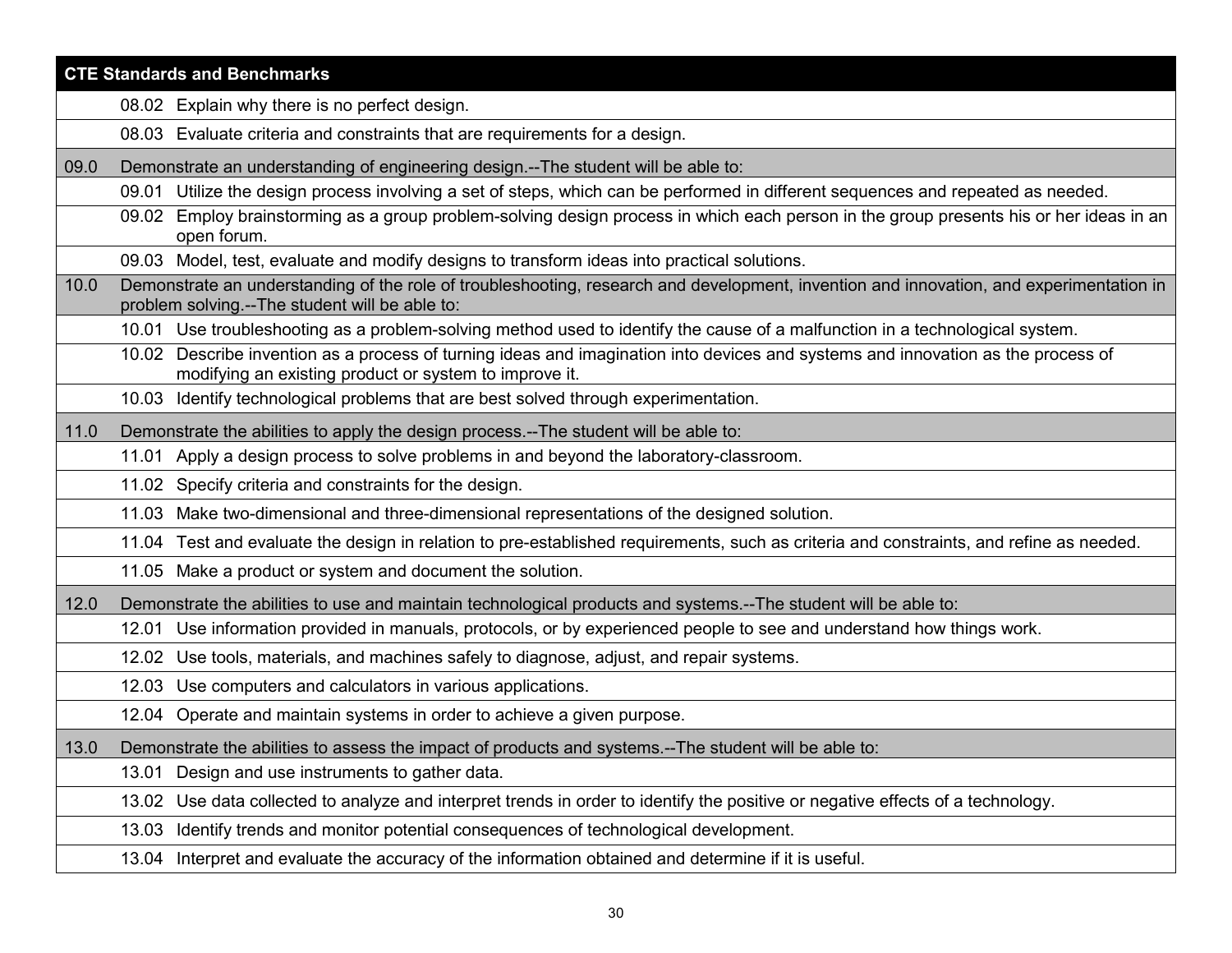|      | <b>CTE Standards and Benchmarks</b>                                                                                                                                                                                                                           |  |
|------|---------------------------------------------------------------------------------------------------------------------------------------------------------------------------------------------------------------------------------------------------------------|--|
| 17.0 | Demonstrate an understanding of and be able to select and use information and communication technologies.--The student will be able to:                                                                                                                       |  |
|      | 17.01 Describe communication systems made up of a source, encoder, transmitter, receiver, decoder, and destination (e.g. phonetic<br>alphabet).                                                                                                               |  |
|      | 17.02 Use symbols, measurements, and drawings to promote clear communication by providing a common language to express ideas<br>(e.g. airport symbols and signs)                                                                                              |  |
| 32.0 | Demonstrate an understanding of and be able to select and use aerospace technologies.--The student will be able to:                                                                                                                                           |  |
|      | 32.01 Describe subsystems of aerospace vehicles, such as structural, propulsion, suspension, guidance, control, and support that must<br>function together for a system to work effectively.                                                                  |  |
|      | 32.02 Employ processes, such as receiving, holding, storing, loading, moving, unloading, delivering, evaluating, marketing, managing,<br>communicating, and using conventions that are necessary for the entire transportation system to operate efficiently. |  |
| 21.0 | Demonstrate proper and safe procedures while working with technological tools, apparatus, equipment, systems, and materials.--The<br>student will be able to:                                                                                                 |  |
|      | 21.01 Follow classroom/laboratory safety rules and procedures.                                                                                                                                                                                                |  |
|      | 21.02 Demonstrate good housekeeping at workstations within a classroom/laboratory.                                                                                                                                                                            |  |
|      | 21.03 Conduct classroom/laboratory activities and equipment operations in a safe manner.                                                                                                                                                                      |  |
|      | 21.04 Exercise care and respect for all tools, equipment, and materials.                                                                                                                                                                                      |  |
|      | 21.05 Select appropriate tools, machines, and equipment to accomplish a given task.                                                                                                                                                                           |  |
|      | 21.06 Identify color-coding safety standards.                                                                                                                                                                                                                 |  |
|      | 21.07 Safely use hand tools and power equipment.                                                                                                                                                                                                              |  |
|      | 21.08 Explain fire prevention and safety precautions and practices for extinguishing fires.                                                                                                                                                                   |  |
|      | Identify harmful effects/potential dangers of familiar hazardous substances/devices to people and the environment.<br>21.09                                                                                                                                   |  |
| 22.0 | Exhibit positive human relations and leadership skills.--The student will be able to:                                                                                                                                                                         |  |
|      | 22.01 Perform roles in a student personnel system or in a career and technical student organization (CTSO).                                                                                                                                                   |  |
|      | 22.02 Work cooperatively with others.                                                                                                                                                                                                                         |  |
| 31.0 | Discuss educational and training requirements as they relate to various aerospace careers.--The student will be able to:                                                                                                                                      |  |
|      | 31.01 Research and identify various aerospace career choices.                                                                                                                                                                                                 |  |
|      | 31.02 Discuss individual interests related to a career.                                                                                                                                                                                                       |  |
|      | 31.03 List occupations, job requirements, and job opportunities in aerospace technology.                                                                                                                                                                      |  |
|      | 31.04 List occupational training programs and academic programs at the secondary/postsecondary levels in aerospace technology.                                                                                                                                |  |
| 33.0 | Demonstrate knowledge of the basic principles of aerostatics and aerodynamics.--The student will be able to:                                                                                                                                                  |  |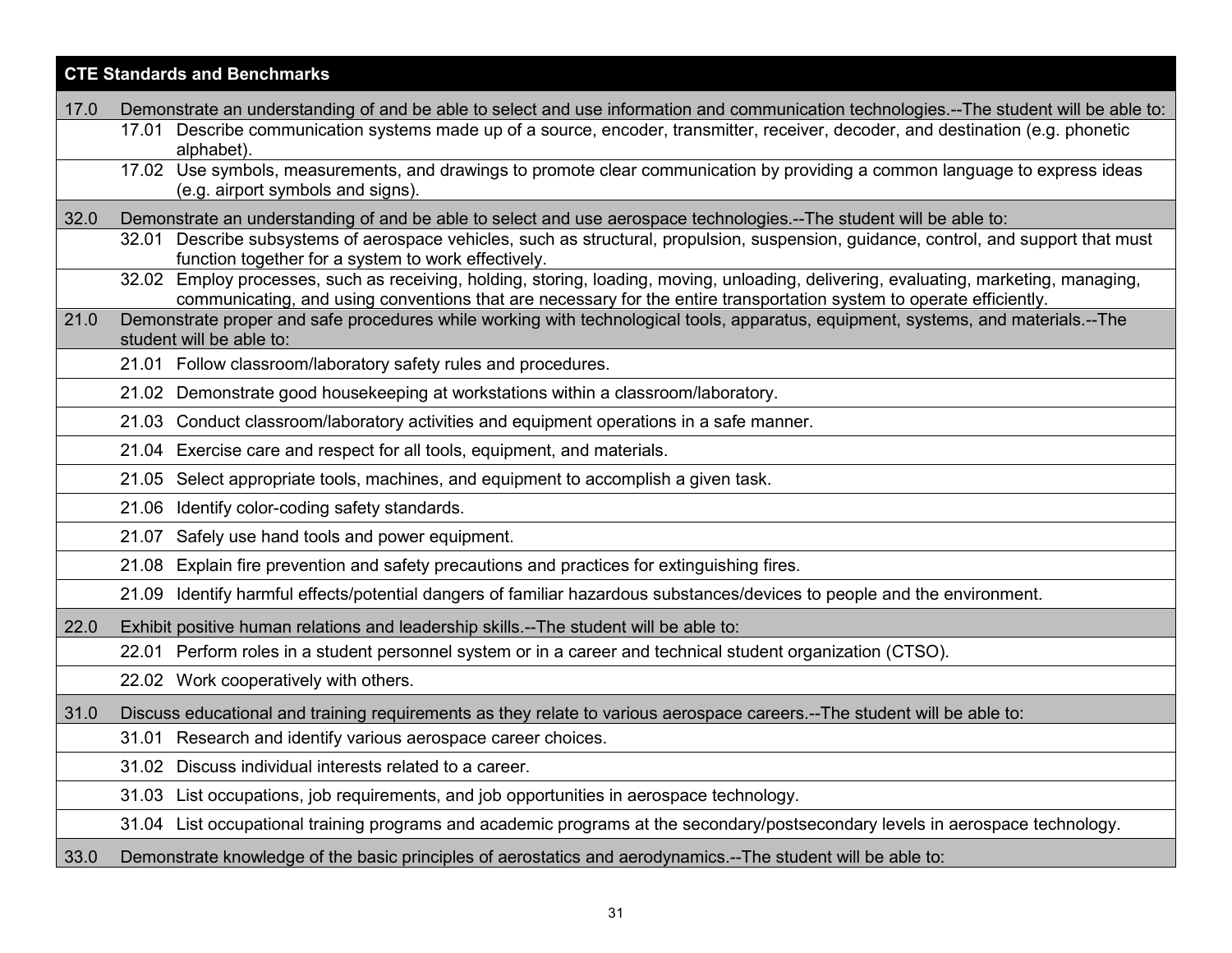|      | <b>CTE Standards and Benchmarks</b>                                                                                             |
|------|---------------------------------------------------------------------------------------------------------------------------------|
|      | 33.01 Define terminology associated with aerostatics and aerodynamics.                                                          |
|      | 33.02 Explain how buoyancy principles affect an object in a fluid.                                                              |
|      | Explain how Bernoulli's Principle applies to an object in flight.<br>33.03                                                      |
|      | Identify and describe basic forces acting on an object in flight.<br>33.04                                                      |
|      | 33.05 Build an aerostatic vehicle.                                                                                              |
|      | 33.06 Build an aerodynamic vehicle.                                                                                             |
| 34.0 | Identify and demonstrate knowledge of both liquid and solid propellant rocket propulsion systems.--The student will be able to: |
|      | 34.01 Define technical terminology associated with propulsion systems.                                                          |
|      | 34.02 Identify parts of a solid-propellant rocket engine.                                                                       |
|      | Identify parts of a liquid-propellant rocket engine.<br>34.03                                                                   |
|      | 34.04 Discuss the principles of rocket propulsion.                                                                              |
|      | 34.05 Construct a solid- or liquid- propellant model rocket.                                                                    |
| 35.0 | Define and describe the stages and forms of interference in basic satellite systems.--The student will be able to:              |
|      | 35.01 Describe the basic functions and advantages of a communications satellite.                                                |
|      | 35.02 Describe the basic functions and advantages of a weather satellite.                                                       |
|      | 35.03 Describe the basic functions and advantages of a navigation satellite.                                                    |
| 36.0 | Become familiar with the basic information provided by a sectional chart.--The student will be able to:                         |
|      | 36.01 Extract and utilize information from an aeronautical chart legend.                                                        |
|      | 36.02 Identify locations on an aeronautical chart using latitude and longitude                                                  |
|      | Differentiate between statute and nautical miles.<br>36.03                                                                      |
|      | 36.04 Determine a course and distance between two points on an aeronautical chart using a navigational plotter.                 |
| 37.0 | Describe and define different categories of aviation.--The student will be able to:                                             |
|      | 37.01 Describe military aviation and be able to identify military aircraft types and missions.                                  |
|      | 37.02 Define general aviation (including business and executive) and be able identify general aviation aircraft types.          |
|      | 37.03 Define air carrier and be able identify air carrier aircraft types.                                                       |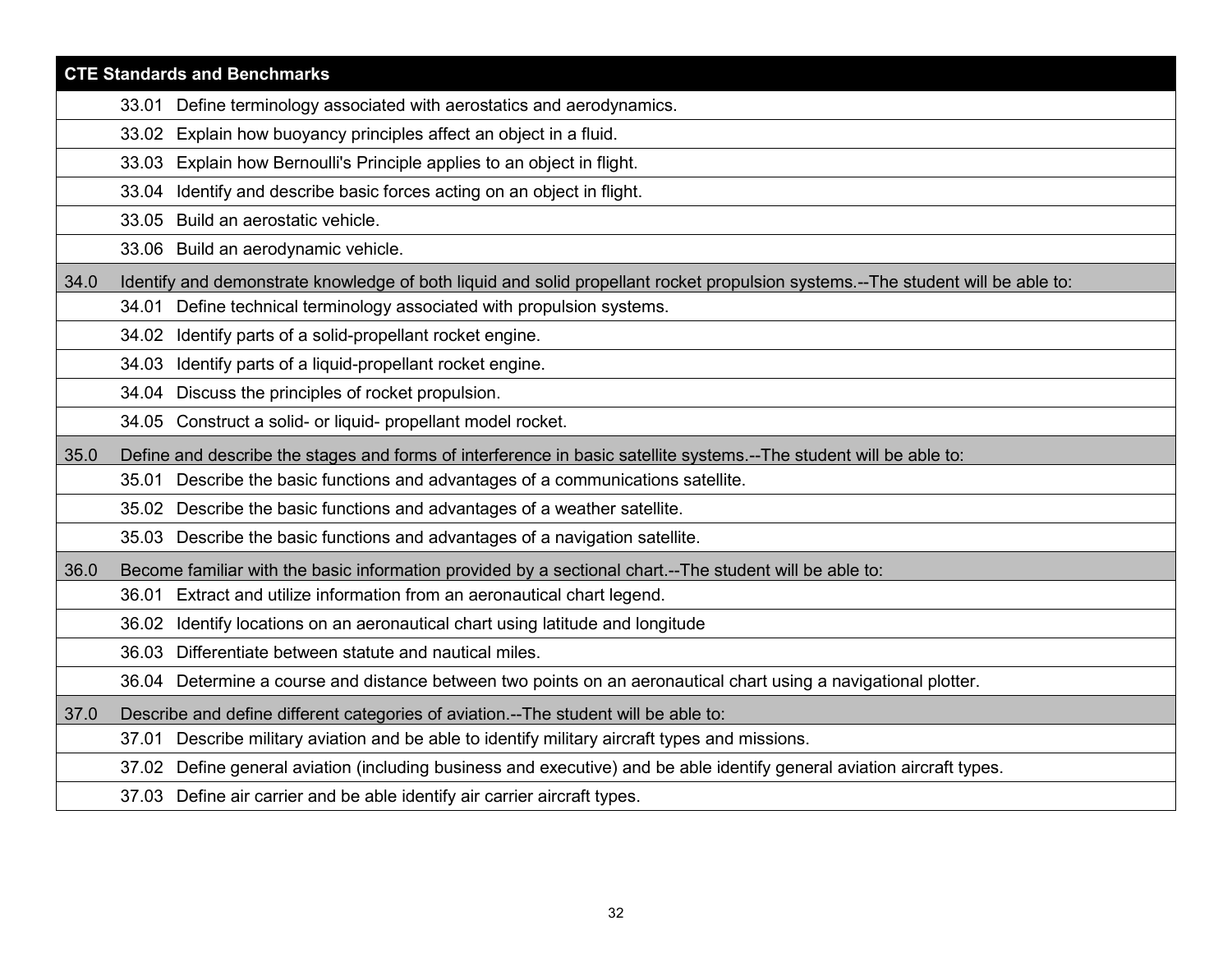| <b>Course Title:</b>          | <b>Exploration of Transportation Technology</b> |
|-------------------------------|-------------------------------------------------|
| <b>Course Number:</b>         | 8600240                                         |
| <b>Course Length:</b>         | <b>Semester</b>                                 |
| <b>Teacher Certification:</b> | <b>Refer to the Program Structure section</b>   |

#### **Course Description:**

The purpose of this course is to give students an opportunity to explore the area of transportation technology and its associated careers. Students will be given the opportunity to solve technological problems using a variety of tools, materials, processes and systems while gaining an understanding of the effects of transportation technology on our everyday lives.

| <b>CTE Standards and Benchmarks</b>                                                                                                                                                                                         |  |  |  |  |
|-----------------------------------------------------------------------------------------------------------------------------------------------------------------------------------------------------------------------------|--|--|--|--|
| 01.0 <br>Demonstrate an understanding of the characteristics and scope of technology.--The student will be able to:                                                                                                         |  |  |  |  |
| Develop new products and systems to solve problems or to help do things that could not be done without the help of technology.<br>01.01                                                                                     |  |  |  |  |
| 01.02 Describe the development of technology as a human activity that is the result of individual or collective needs and the ability to be<br>creative.                                                                    |  |  |  |  |
| 01.03 Explain how technology is closely linked with creativity, which has resulted in innovation.                                                                                                                           |  |  |  |  |
| 01.04 Demonstrate how corporations can often create demand for a product by bringing it onto the market and advertising it.                                                                                                 |  |  |  |  |
| 02.0<br>Demonstrate an understanding of the core concepts of technology.--The student will be able to:                                                                                                                      |  |  |  |  |
| Describe technological systems including input, processes, output, and, at times, feedback.<br>02.01                                                                                                                        |  |  |  |  |
| Apply systems thinking, involving considering how every part relates to others.<br>02.02                                                                                                                                    |  |  |  |  |
| Identify control systems having no feedback path and requiring human intervention, and control systems using feedback.<br>02.03                                                                                             |  |  |  |  |
| Explain how technological systems can be connected to one another.<br>02.04                                                                                                                                                 |  |  |  |  |
| Repair malfunctions of any part of a system that may affect the function and quality of the system.<br>02.05                                                                                                                |  |  |  |  |
| Compare and contrast requirements or parameters placed on the development of a product or system.<br>02.06                                                                                                                  |  |  |  |  |
| Compare and contrast trade-offs as a decision process recognizing the need for careful compromises among competing factors.<br>02.07                                                                                        |  |  |  |  |
| Describe different technologies that involve different sets of processes.<br>02.08                                                                                                                                          |  |  |  |  |
| Perform basic maintenance as the process of inspecting and servicing a product or system on a regular basis in order for it to<br>02.09<br>continue functioning properly, to extend its life, or to upgrade its capability. |  |  |  |  |
| Utilize controls and mechanisms or particular steps that people perform using information about the system that causes systems to<br>02.10<br>change.                                                                       |  |  |  |  |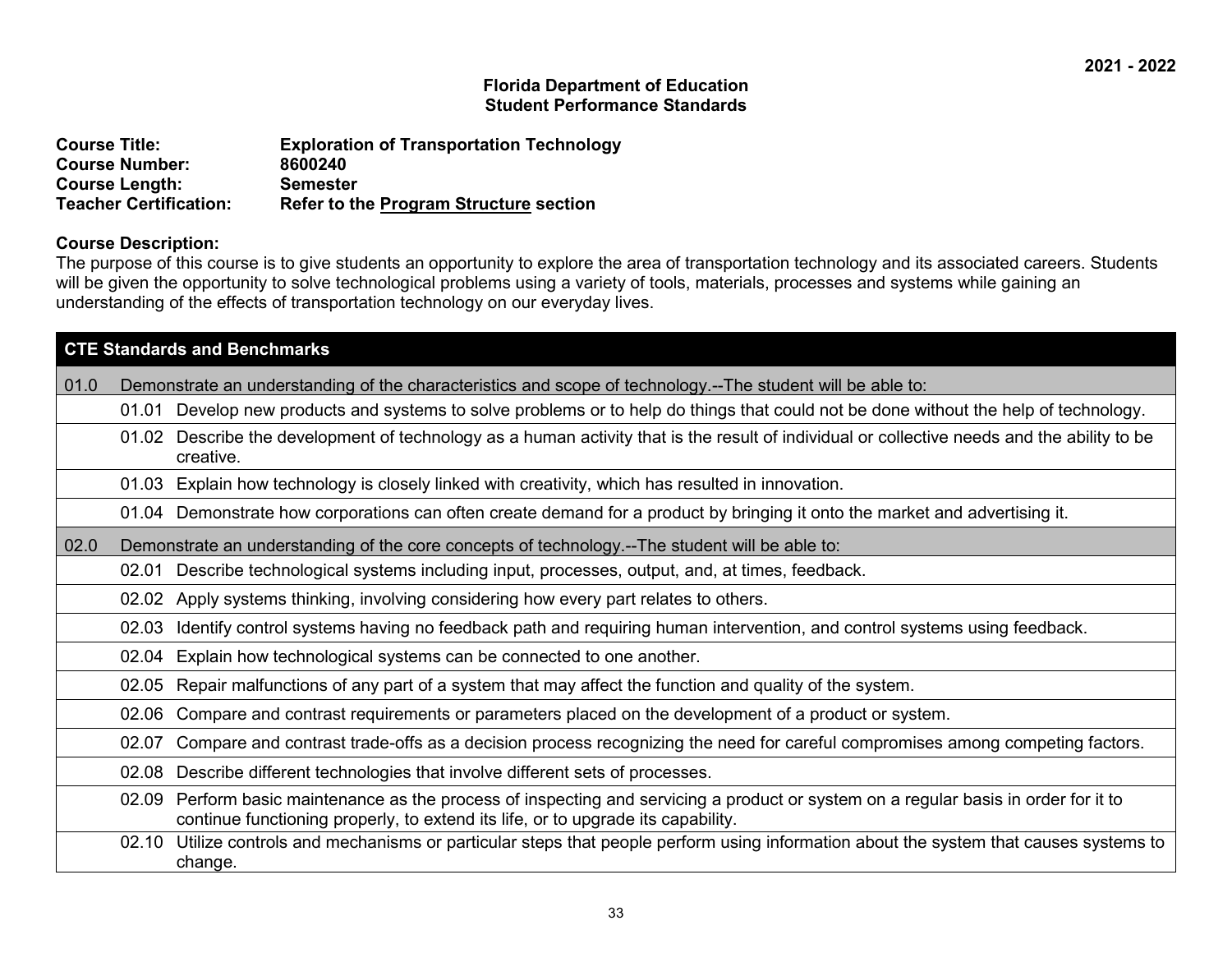| <b>CTE Standards and Benchmarks</b> |                                                                                                                                                                                                                             |  |
|-------------------------------------|-----------------------------------------------------------------------------------------------------------------------------------------------------------------------------------------------------------------------------|--|
| 03.0                                | Demonstrate an understanding of the relationships among technologies and the connection between technology and other fields of study.-                                                                                      |  |
|                                     | -The student will be able to:<br>03.01 Modify the way technological systems interact with one another.                                                                                                                      |  |
|                                     |                                                                                                                                                                                                                             |  |
|                                     | 03.02 Apply a product, system, or environment developed for one setting in another setting.                                                                                                                                 |  |
|                                     | Explain how knowledge gained from other fields of study has a direct effect on the development of technological products and<br>03.03<br>systems.                                                                           |  |
| 04.0                                | Demonstrate an understanding of the cultural, social, economic, and political effects of technology.--The student will be able to:                                                                                          |  |
|                                     | Identify the ways that use of technology affects humans, including their safety, comfort, choices, and attitudes about technology's<br>04.01<br>development and use.                                                        |  |
|                                     | 04.02 Explain that technology, by itself, is neither good nor bad; but decisions about the use of products and systems can result in<br>desirable or undesirable consequences.                                              |  |
|                                     | 04.03 Identify ethical issues associated with the development and use of technology.                                                                                                                                        |  |
|                                     | 04.04 Identify the economic, political, and cultural issues that are influenced by the development and use of technology.                                                                                                   |  |
| 05.0                                | Demonstrate an understanding of the effects of technology on the environment.--The student will be able to:                                                                                                                 |  |
|                                     | 05.01 Describe the management of waste produced by technological systems as an important societal issue.                                                                                                                    |  |
|                                     | 05.02 Describe how technologies can be used to repair damage caused by natural disasters and to break down waste from the use of<br>various products and systems.                                                           |  |
|                                     | 05.03 Make decisions about the development and use of technologies that put environmental and economic concerns in direct<br>competition with one another.                                                                  |  |
| 06.0                                | Demonstrate an understanding of the role of society in the development and use of technology.--The student will be able to:                                                                                                 |  |
|                                     | Describe the development of technologies that has resulted from the demands, values, and interests of individuals, businesses,<br>06.01<br>industries, and societies.                                                       |  |
|                                     | Describe changes in society and the creation of new needs and wants caused by the use of inventions and innovations.<br>06.02                                                                                               |  |
|                                     | 06.03 Understand social and cultural priorities and values that are reflected in technological devices.                                                                                                                     |  |
|                                     | Explain how meeting societal expectations is the driving force behind the acceptance and use of products and systems.<br>06.04                                                                                              |  |
| 07.0                                | Demonstrate an understanding of the influence of technology on history.--The student will be able to:                                                                                                                       |  |
|                                     | Identify inventions and innovations that have evolved by using slow and methodical processes of tests and refinements.<br>07.01                                                                                             |  |
|                                     | 07.02 Explain how the specialization of function has been at the heart of many technological improvements.                                                                                                                  |  |
|                                     | Identify the design and construction of structures for service or convenience evolving from the development of techniques for<br>07.03<br>measurement, controlling systems, and the understanding of spatial relationships. |  |
|                                     | Investigate how, that in the past, an invention or innovation was not usually developed with the knowledge of science.<br>07.04                                                                                             |  |
| 08.0                                | Demonstrate an understanding of the attributes of design.--The student will be able to:                                                                                                                                     |  |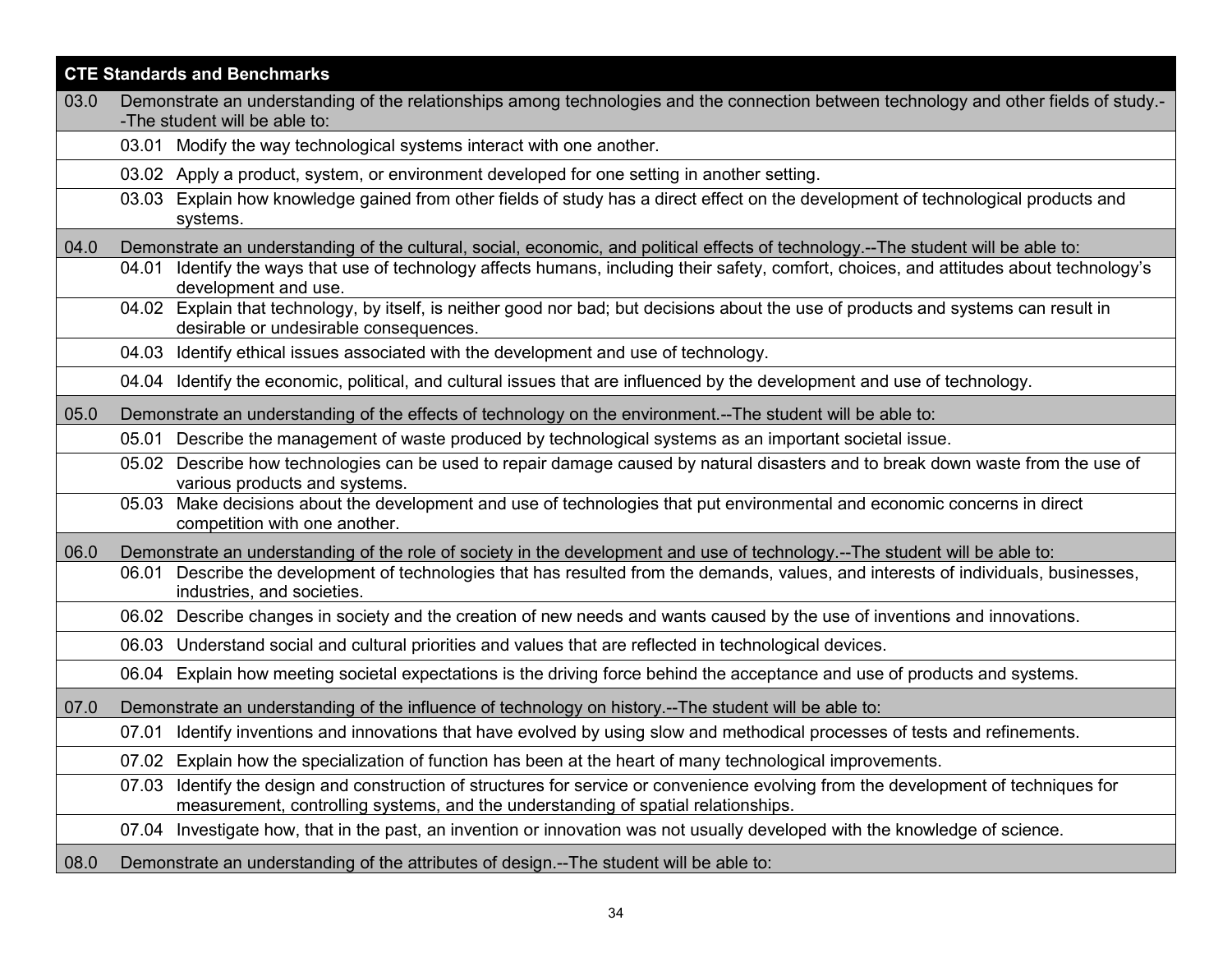|      | <b>CTE Standards and Benchmarks</b>                                                                                                                                                        |  |  |
|------|--------------------------------------------------------------------------------------------------------------------------------------------------------------------------------------------|--|--|
|      | 08.01 Use design as a creative planning process that leads to useful products and systems.                                                                                                 |  |  |
|      | 08.02 Explain why there is no perfect design.                                                                                                                                              |  |  |
|      | 08.03 Evaluate criteria and constraints that are requirements for a design.                                                                                                                |  |  |
| 09.0 | Demonstrate an understanding of engineering design.--The student will be able to:                                                                                                          |  |  |
|      | Utilize the design process involving a set of steps, which can be performed in different sequences and repeated as needed.<br>09.01                                                        |  |  |
|      | 09.02 Employ brainstorming as a group problem-solving design process in which each person in the group presents his or her ideas in an<br>open forum.                                      |  |  |
|      | 09.03 Model, test, evaluate and modify designs to transform ideas into practical solutions.                                                                                                |  |  |
| 10.0 | Demonstrate an understanding of the role of troubleshooting, research and development, invention and innovation, and experimentation in<br>problem solving.--The student will be able to:  |  |  |
|      | 10.01 Use troubleshooting as a problem-solving method used to identify the cause of a malfunction in a technological system.                                                               |  |  |
|      | 10.02 Describe invention as a process of turning ideas and imagination into devices and systems and innovation as the process of<br>modifying an existing product or system to improve it. |  |  |
|      | 10.03 Identify technological problems that are best solved through experimentation.                                                                                                        |  |  |
| 11.0 | Demonstrate the abilities to apply the design process.--The student will be able to:                                                                                                       |  |  |
|      | 11.01 Apply a design process to solve problems in and beyond the laboratory-classroom.                                                                                                     |  |  |
|      | 11.02 Specify criteria and constraints for the design.                                                                                                                                     |  |  |
|      | 11.03 Make two-dimensional and three-dimensional representations of the designed solution.                                                                                                 |  |  |
|      | 11.04 Test and evaluate the design in relation to pre-established requirements, such as criteria and constraints, and refine as needed.                                                    |  |  |
|      | 11.05 Make a product or system and document the solution.                                                                                                                                  |  |  |
| 12.0 | Demonstrate the abilities to use and maintain technological products and systems.--The student will be able to:                                                                            |  |  |
|      | Use information provided in manuals, protocols, or by experienced people to see and understand how things work.<br>12.01                                                                   |  |  |
|      | Use tools, materials, and machines safely to diagnose, adjust, and repair systems.<br>12.02                                                                                                |  |  |
|      | 12.03 Use computers and calculators in various applications.                                                                                                                               |  |  |
|      | 12.04 Operate and maintain systems in order to achieve a given purpose.                                                                                                                    |  |  |
| 13.0 | Demonstrate the abilities to assess the impact of products and systems.--The student will be able to:                                                                                      |  |  |
|      | Design and use instruments to gather data.<br>13.01                                                                                                                                        |  |  |
|      | 13.02 Use data collected to analyze and interpret trends in order to identify the positive or negative effects of a technology.                                                            |  |  |
|      | 13.03 Identify trends and monitor potential consequences of technological development.                                                                                                     |  |  |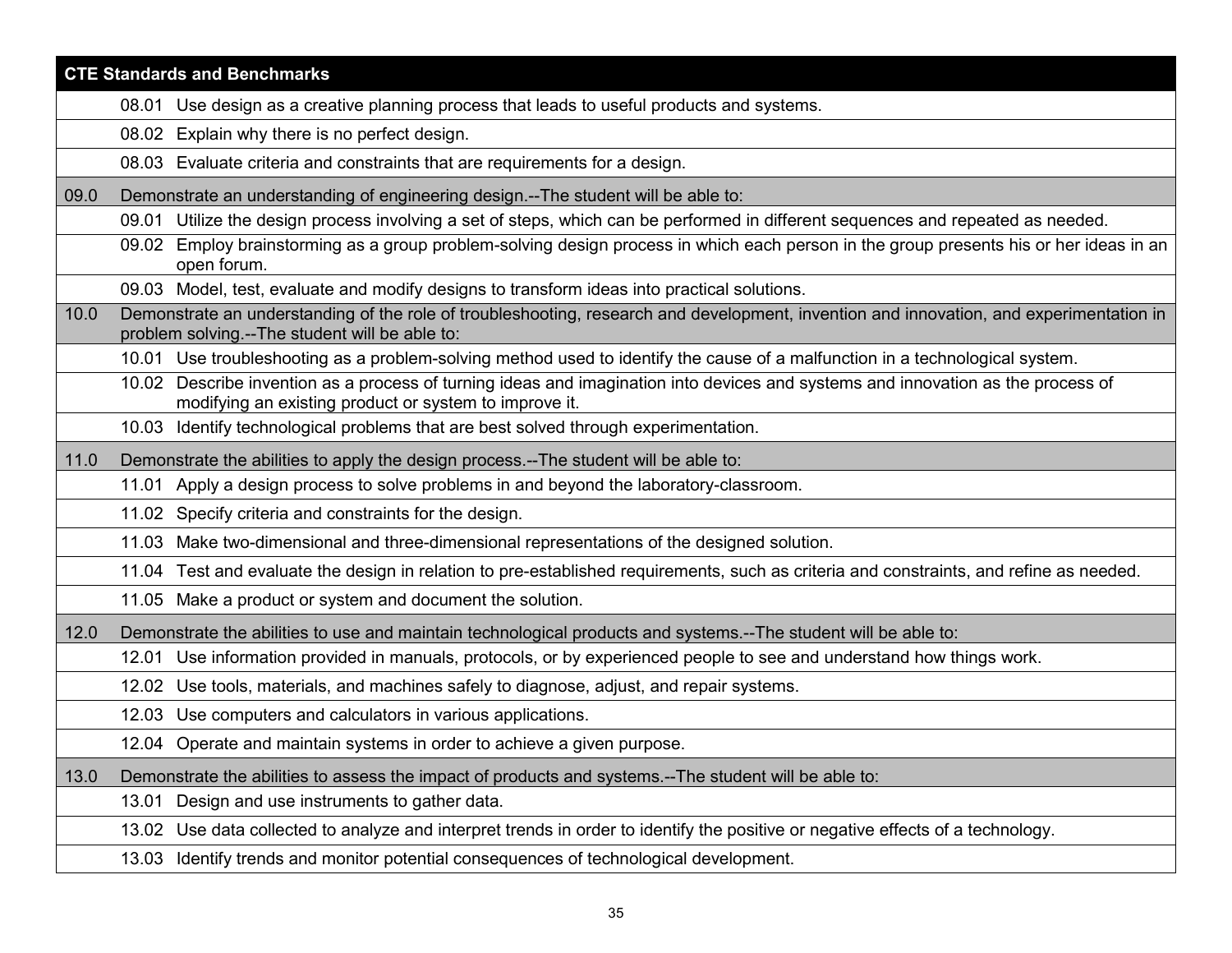| <b>CTE Standards and Benchmarks</b> |                                                                                                                                                                                                                                                                                                                                                                                                    |  |
|-------------------------------------|----------------------------------------------------------------------------------------------------------------------------------------------------------------------------------------------------------------------------------------------------------------------------------------------------------------------------------------------------------------------------------------------------|--|
|                                     | 13.04 Interpret and evaluate the accuracy of the information obtained and determine if it is useful.                                                                                                                                                                                                                                                                                               |  |
| 16.0                                | Demonstrate an understanding of and be able to select and use energy and power technologies.--The student will be able to:                                                                                                                                                                                                                                                                         |  |
|                                     | Define energy as the capacity to do work.<br>16.01                                                                                                                                                                                                                                                                                                                                                 |  |
|                                     | Explain how energy can be used to do work, using many processes.<br>16.02                                                                                                                                                                                                                                                                                                                          |  |
|                                     | Define power as the rate at which energy is converted from one form to another or transferred from one place to another, or the<br>16.03<br>rate at which work is done.                                                                                                                                                                                                                            |  |
|                                     | 16.04 Describe power systems used to drive and provide propulsion to other technological products and systems.                                                                                                                                                                                                                                                                                     |  |
|                                     | 16.05 Explain how much of the energy used in our environment is not used efficiently.                                                                                                                                                                                                                                                                                                              |  |
| 18.0                                | Demonstrate an understanding of and be able to select and use transportation technologies.--The student will be able to:                                                                                                                                                                                                                                                                           |  |
|                                     | 18.01 Describe how transporting people and goods involve a combination of individuals and vehicles.                                                                                                                                                                                                                                                                                                |  |
|                                     | 18.02 Describe subsystems of transportation vehicles, such as structural, propulsion, suspension, guidance, control, and support that<br>must function together for a system to work effectively.                                                                                                                                                                                                  |  |
|                                     | Identify governmental regulations that influence the design and operation of transportation systems.<br>18.03                                                                                                                                                                                                                                                                                      |  |
| 21.0                                | 18.04 Employ processes, such as receiving, holding, storing, loading, moving, unloading, delivering, evaluating, marketing, managing,<br>communicating, and using conventions that are necessary for the entire transportation system to operate efficiently.<br>Demonstrate proper and safe procedures while working with technological tools, apparatus, equipment, systems, and materials.--The |  |
|                                     | student will be able to:                                                                                                                                                                                                                                                                                                                                                                           |  |
|                                     | 21.01 Follow classroom/laboratory safety rules and procedures.                                                                                                                                                                                                                                                                                                                                     |  |
|                                     | 21.02 Demonstrate good housekeeping at workstations within a classroom/laboratory.                                                                                                                                                                                                                                                                                                                 |  |
|                                     | Conduct classroom/laboratory activities and equipment operations in a safe manner.<br>21.03                                                                                                                                                                                                                                                                                                        |  |
|                                     | Exercise care and respect for all tools, equipment, and materials.<br>21.04                                                                                                                                                                                                                                                                                                                        |  |
|                                     | Select appropriate tools, machines, and equipment to accomplish a given task.<br>21.05                                                                                                                                                                                                                                                                                                             |  |
|                                     | Identify color-coding safety standards.<br>21.06                                                                                                                                                                                                                                                                                                                                                   |  |
|                                     | 21.07 Safely use hand tools and power equipment.                                                                                                                                                                                                                                                                                                                                                   |  |
|                                     | 21.08 Explain fire prevention and safety precautions and practices for extinguishing fires.                                                                                                                                                                                                                                                                                                        |  |
|                                     | 21.09 Identify harmful effects/potential dangers of familiar hazardous substances/devices to people and the environment.                                                                                                                                                                                                                                                                           |  |
| 22.0                                | Exhibit positive human relations and leadership skills.--The student will be able to:                                                                                                                                                                                                                                                                                                              |  |
|                                     | Perform roles in a student personnel system or in a career and technical student organization (CTSO).<br>22.01                                                                                                                                                                                                                                                                                     |  |
|                                     | 22.02 Work cooperatively with others.                                                                                                                                                                                                                                                                                                                                                              |  |
| 23.0                                | Discuss individual interests and aptitudes as they relate to a career.--The student will be able to:                                                                                                                                                                                                                                                                                               |  |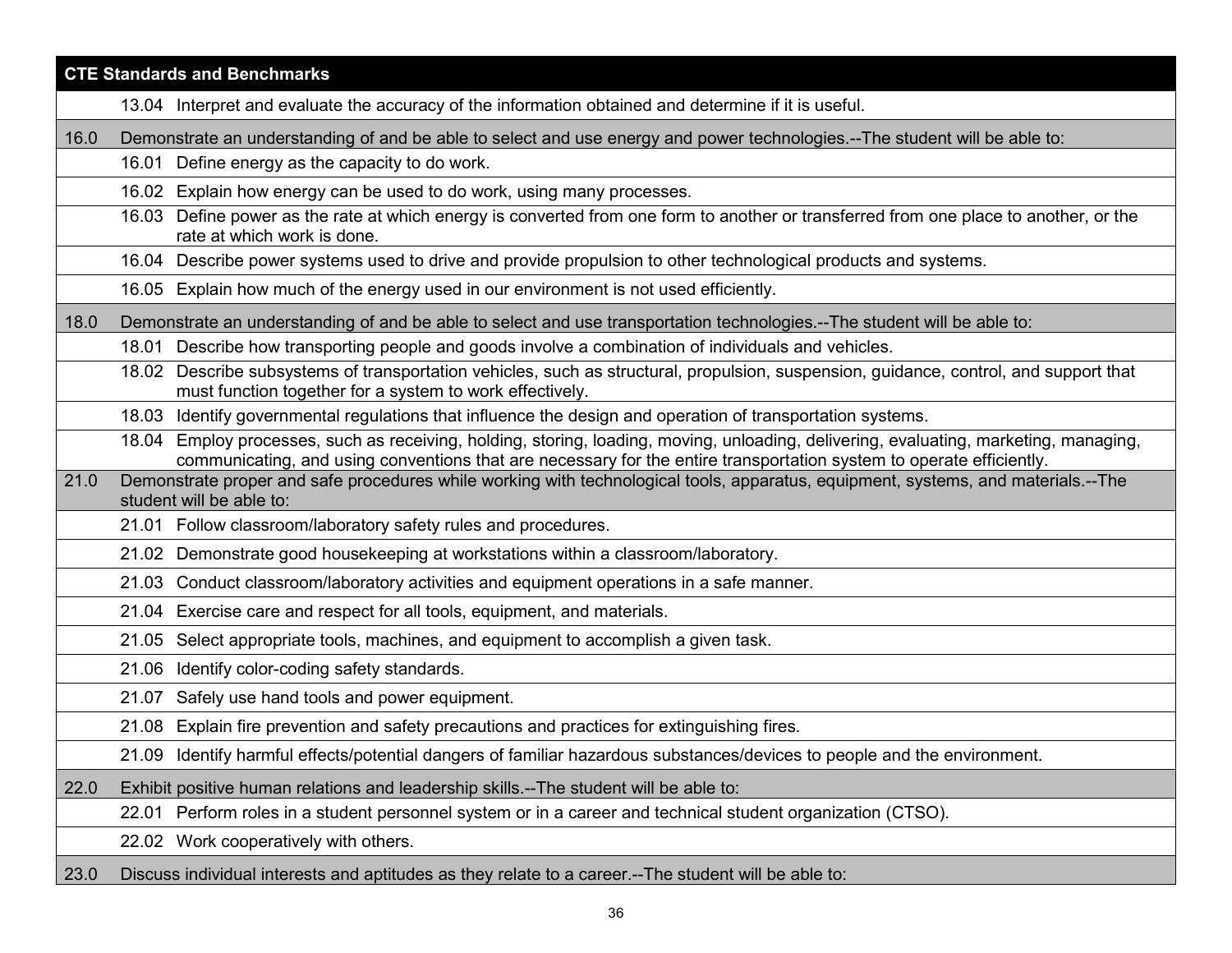|      | <b>CTE Standards and Benchmarks</b>                                                                                                 |
|------|-------------------------------------------------------------------------------------------------------------------------------------|
|      | Identify individual strengths and weaknesses.<br>23.01                                                                              |
|      | Discuss individual interests related to a career.<br>23.02                                                                          |
|      | 23.03 List occupations, job requirements, and job opportunities in transportation technology.                                       |
|      | 23.04 List occupational training programs and academic programs at the secondary/postsecondary levels in transportation technology. |
| 38.0 | Perform special skills unique to transportation technologies.--The student will be able to:                                         |
|      | Disassemble and reassemble or perform maintenance on a muscle-powered bicycle.<br>38.01                                             |
|      | Disassemble and reassemble or perform maintenance on a pneumatic or hydraulic device.<br>38.02                                      |
|      | Disassemble and reassemble or perform maintenance on an internal combustion engine.<br>38.03                                        |
|      | 38.04 Disassemble and reassemble or perform maintenance on an electrical motor, generator, or alternator.                           |
|      | 38.05 Construct, maintain, or repair a land, water, or air/space vehicle.                                                           |
| 39.0 | Express knowledge of the industries that deal with transportation technology.--The student will be able to:                         |
|      | Describe power and energy applications in transportation technology.<br>39.01                                                       |
|      | Identify transportation products that have been developed by industries.<br>39.02                                                   |
|      | 39.03 List and describe transportation systems produced or used by industries.                                                      |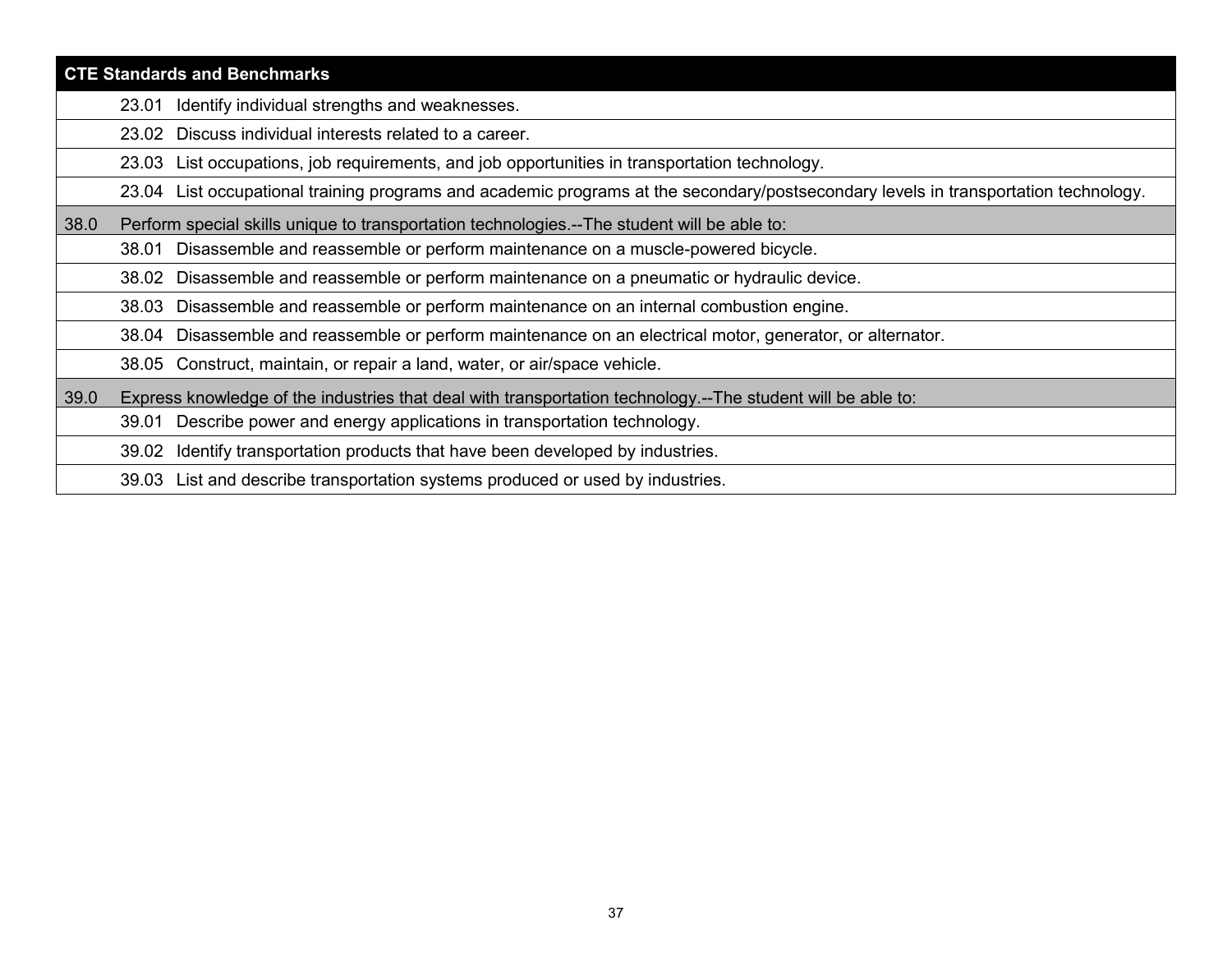| <b>Course Title:</b>          | <b>Exploration of Power and Energy Technology</b> |
|-------------------------------|---------------------------------------------------|
| <b>Course Number:</b>         | 8600250                                           |
| <b>Course Length:</b>         | Semester                                          |
| <b>Teacher Certification:</b> | <b>Refer to the Program Structure section</b>     |

# **Course Description:**

The purpose of this course is to give students an opportunity to explore the area of power and energy technology and its associated careers. Students will be given the opportunity to solve technological problems using a variety of tools, materials, processes and systems while gaining an understanding of the effects of power and energy technology on our everyday lives.

|      |       | <b>CTE Standards and Benchmarks</b>                                                                                                                                                                                |  |  |
|------|-------|--------------------------------------------------------------------------------------------------------------------------------------------------------------------------------------------------------------------|--|--|
| 01.0 |       | Demonstrate an understanding of the characteristics and scope of technology.--The student will be able to:                                                                                                         |  |  |
|      | 01.01 | Develop new products and systems to solve problems or to help do things that could not be done without the help of technology.                                                                                     |  |  |
|      |       | 01.02 Describe the development of technology as a human activity that is the result of individual or collective needs and the ability to be<br>creative.                                                           |  |  |
|      |       | 01.03 Explain how technology is closely linked with creativity, which has resulted in innovation.                                                                                                                  |  |  |
|      |       | 01.04 Demonstrate how corporations can often create demand for a product by bringing it onto the market and advertising it.                                                                                        |  |  |
| 02.0 |       | Demonstrate an understanding of the core concepts of technology.--The student will be able to:                                                                                                                     |  |  |
|      |       | 02.01 Describe technological systems including input, processes, output, and, at times, feedback.                                                                                                                  |  |  |
|      |       | 02.02 Apply systems thinking, involving considering how every part relates to others.                                                                                                                              |  |  |
|      | 02.03 | Identify control systems having no feedback path and requiring human intervention, and control systems using feedback.                                                                                             |  |  |
|      |       | 02.04 Explain how technological systems can be connected to one another.                                                                                                                                           |  |  |
|      | 02.05 | Repair malfunctions of any part of a system that may affect the function and quality of the system.                                                                                                                |  |  |
|      | 02.06 | Compare and contrast requirements or parameters placed on the development of a product or system.                                                                                                                  |  |  |
|      | 02.07 | Compare and contrast trade-offs as a decision process recognizing the need for careful compromises among competing factors.                                                                                        |  |  |
|      | 02.08 | Describe different technologies that involve different sets of processes.                                                                                                                                          |  |  |
|      | 02.09 | Perform basic maintenance as the process of inspecting and servicing a product or system on a regular basis in order for it to<br>continue functioning properly, to extend its life, or to upgrade its capability. |  |  |
|      |       | 02.10 Utilize controls and mechanisms or particular steps that people perform using information about the system that causes systems to<br>change.                                                                 |  |  |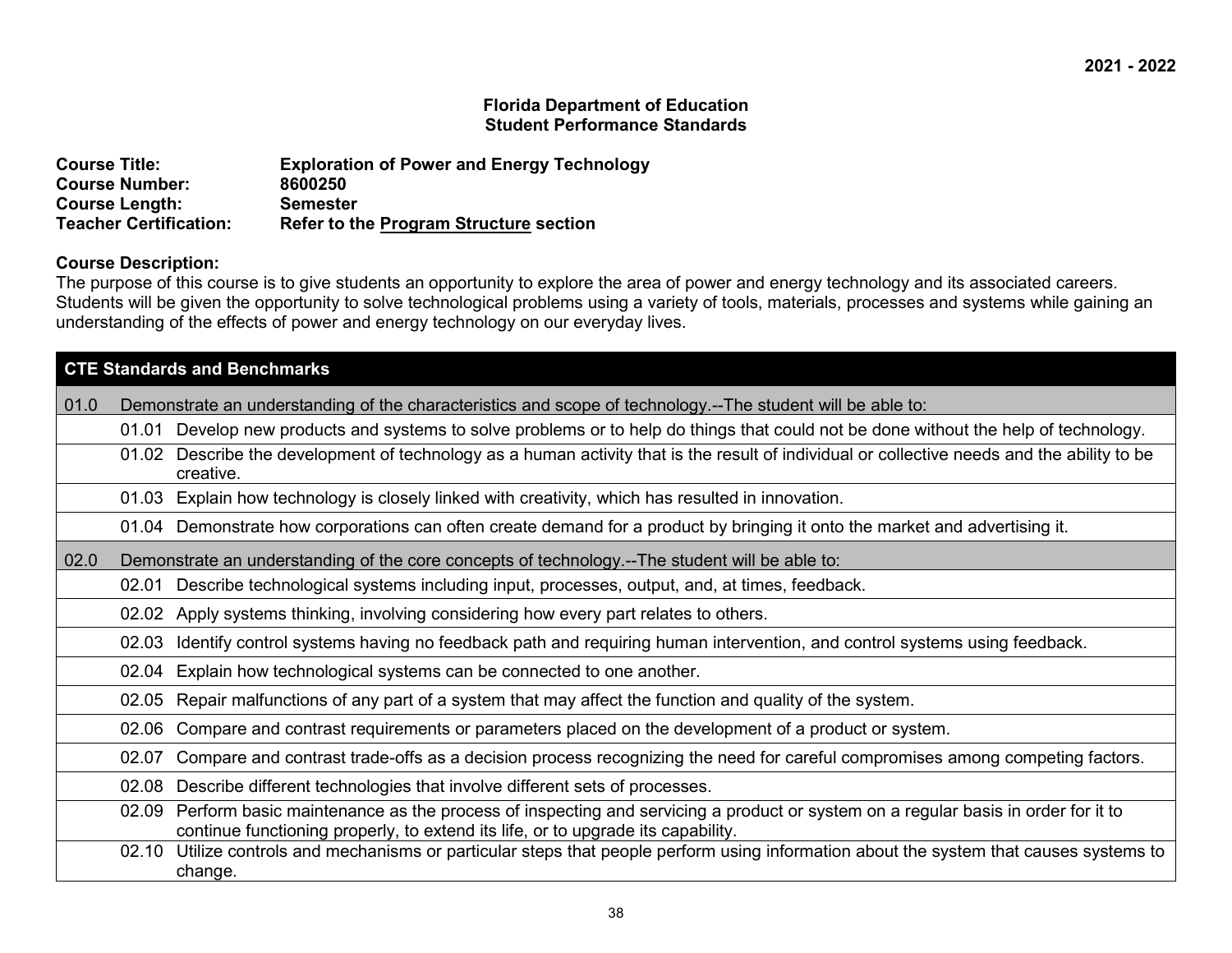|      | <b>CTE Standards and Benchmarks</b>                                                                                                                                                                                      |  |
|------|--------------------------------------------------------------------------------------------------------------------------------------------------------------------------------------------------------------------------|--|
| 03.0 | Demonstrate an understanding of the relationships among technologies and the connection between technology and other fields of study.-                                                                                   |  |
|      | -The student will be able to:<br>03.01 Modify the way technological systems interact with one another.                                                                                                                   |  |
|      | 03.02 Apply a product, system, or environment developed for one setting in another setting.                                                                                                                              |  |
|      | Explain how knowledge gained from other fields of study has a direct effect on the development of technological products and<br>03.03                                                                                    |  |
|      | systems.                                                                                                                                                                                                                 |  |
| 04.0 | Demonstrate an understanding of the cultural, social, economic, and political effects of technology.--The student will be able to:                                                                                       |  |
|      | 04.01 Identify the ways that use of technology affects humans, including their safety, comfort, choices, and attitudes about technology's<br>development and use.                                                        |  |
|      | 04.02 Explain that technology, by itself, is neither good nor bad; but decisions about the use of products and systems can result in<br>desirable or undesirable consequences.                                           |  |
|      | 04.03 Identify ethical issues associated with the development and use of technology.                                                                                                                                     |  |
|      | 04.04 Identify the economic, political, and cultural issues that are influenced by the development and use of technology.                                                                                                |  |
| 05.0 | Demonstrate an understanding of the effects of technology on the environment.--The student will be able to:                                                                                                              |  |
|      | 05.01 Describe the management of waste produced by technological systems as an important societal issue.                                                                                                                 |  |
|      | 05.02 Describe how technologies can be used to repair damage and to break down waste from the use of various products and systems.                                                                                       |  |
|      | Make decisions about the development and use of technologies that put environmental and economic concerns in direct<br>05.03<br>competition with one another.                                                            |  |
| 06.0 | Demonstrate an understanding of the role of society in the development and use of technology.--The student will be able to:                                                                                              |  |
|      | Describe the development of technologies that has resulted from the demands, values, and interests of individuals, businesses,<br>06.01<br>industries, and societies.                                                    |  |
|      | 06.02 Describe changes in society and the creation of new needs and wants caused by the use of inventions and innovations.                                                                                               |  |
|      | 06.03 Understand social and cultural priorities and values that are reflected in technological devices.                                                                                                                  |  |
|      | 06.04 Explain how meeting societal expectations is the driving force behind the acceptance and use of products and systems.                                                                                              |  |
| 07.0 | Demonstrate an understanding of the influence of technology on history.--The student will be able to:                                                                                                                    |  |
|      | 07.01 Identify inventions and innovations that have evolved by using slow and methodical processes of tests and refinements.                                                                                             |  |
|      | 07.02 Explain how the specialization of function has been at the heart of many technological improvements.                                                                                                               |  |
|      | 07.03 Identify the design and construction of structures for service or convenience evolving from the development of techniques for<br>measurement, controlling systems, and the understanding of spatial relationships. |  |
|      | 07.04 Investigate how, that in the past, an invention or innovation was not usually developed with the knowledge of science.                                                                                             |  |
| 08.0 | Demonstrate an understanding of the attributes of design.--The student will be able to:                                                                                                                                  |  |
|      | 08.01 Use design as a creative planning process that leads to useful products and systems.                                                                                                                               |  |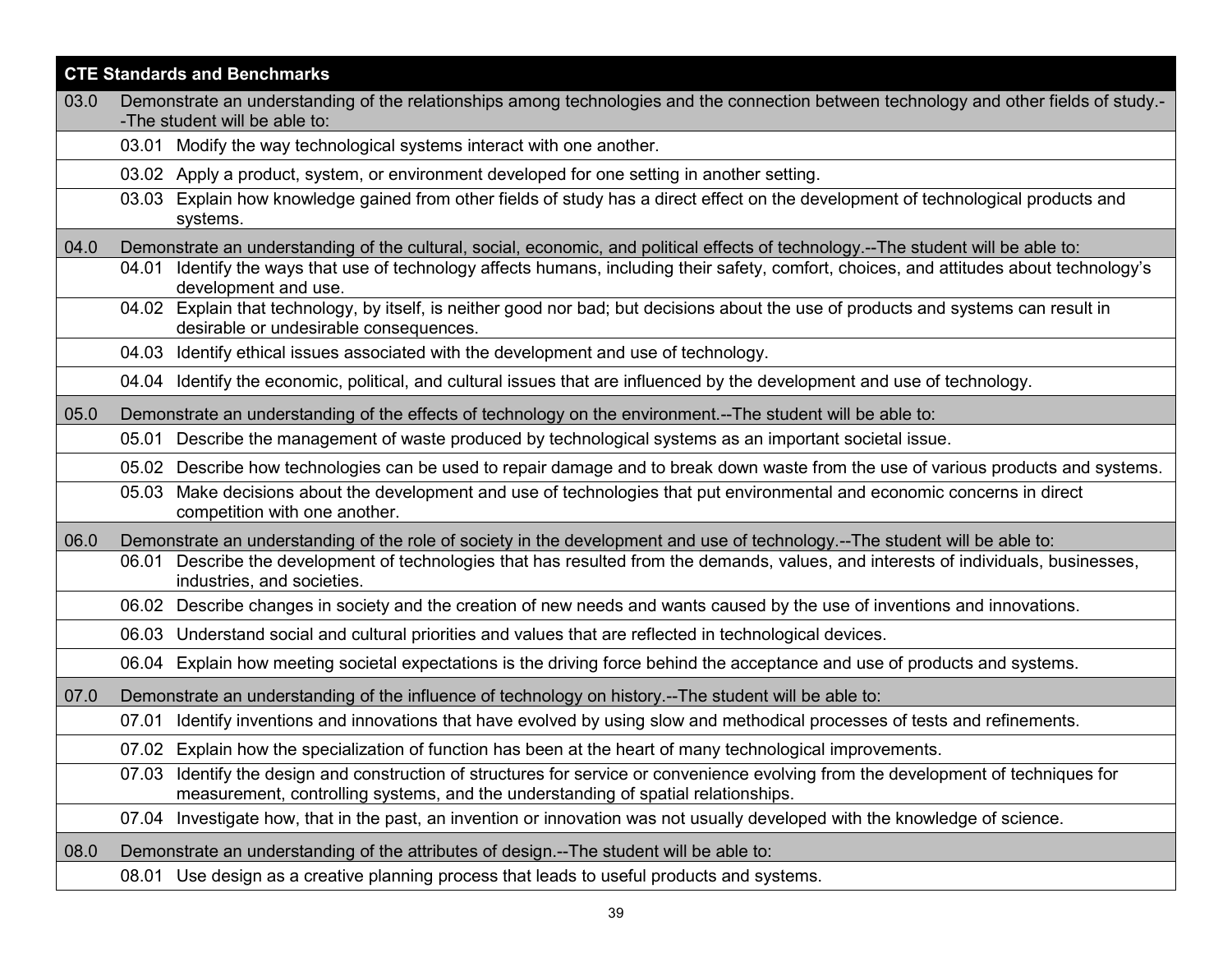|      | <b>CTE Standards and Benchmarks</b>                                                                                                                                                        |
|------|--------------------------------------------------------------------------------------------------------------------------------------------------------------------------------------------|
|      | 08.02 Explain why there is no perfect design.                                                                                                                                              |
|      | 08.03 Evaluate criteria and constraints that are requirements for a design.                                                                                                                |
| 09.0 | Demonstrate an understanding of engineering design.--The student will be able to:                                                                                                          |
|      | 09.01 Utilize the design process involving a set of steps, which can be performed in different sequences and repeated as needed.                                                           |
|      | Employ brainstorming as a group problem-solving design process in which each person in the group presents his or her ideas in an<br>09.02<br>open forum.                                   |
|      | 09.03 Model, test, evaluate and modify designs to transform ideas into practical solutions.                                                                                                |
| 10.0 | Demonstrate an understanding of the role of troubleshooting, research and development, invention and innovation, and experimentation in<br>problem solving.--The student will be able to:  |
|      | 10.01 Use troubleshooting as a problem-solving method used to identify the cause of a malfunction in a technological system.                                                               |
|      | 10.02 Describe invention as a process of turning ideas and imagination into devices and systems and innovation as the process of<br>modifying an existing product or system to improve it. |
|      | 10.03 Identify technological problems that are best solved through experimentation.                                                                                                        |
| 11.0 | Demonstrate the abilities to apply the design process.--The student will be able to:                                                                                                       |
|      | 11.01 Apply a design process to solve problems in and beyond the laboratory-classroom.                                                                                                     |
|      | 11.02 Specify criteria and constraints for the design.                                                                                                                                     |
|      | 11.03 Make two-dimensional and three-dimensional representations of the designed solution.                                                                                                 |
|      | 11.04 Test and evaluate the design in relation to pre-established requirements, such as criteria and constraints, and refine as needed.                                                    |
|      | 11.05 Make a product or system and document the solution.                                                                                                                                  |
| 12.0 | Demonstrate the abilities to use and maintain technological products and systems.--The student will be able to:                                                                            |
|      | Use information provided in manuals, protocols, or by experienced people to see and understand how things work.<br>12.01                                                                   |
|      | Use tools, materials, and machines safely to diagnose, adjust, and repair systems.<br>12.02                                                                                                |
|      | 12.03 Use computers and calculators in various applications.                                                                                                                               |
|      | 12.04 Operate and maintain systems in order to achieve a given purpose.                                                                                                                    |
| 13.0 | Demonstrate the abilities to assess the impact of products and systems.--The student will be able to:                                                                                      |
|      | Design and use instruments to gather data.<br>13.01                                                                                                                                        |
|      | Use data collected to analyze and interpret trends in order to identify the positive or negative effects of a technology.<br>13.02                                                         |
|      | Identify trends and monitor potential consequences of technological development.<br>13.03                                                                                                  |
|      | 13.04 Interpret and evaluate the accuracy of the information obtained and determine if it is useful.                                                                                       |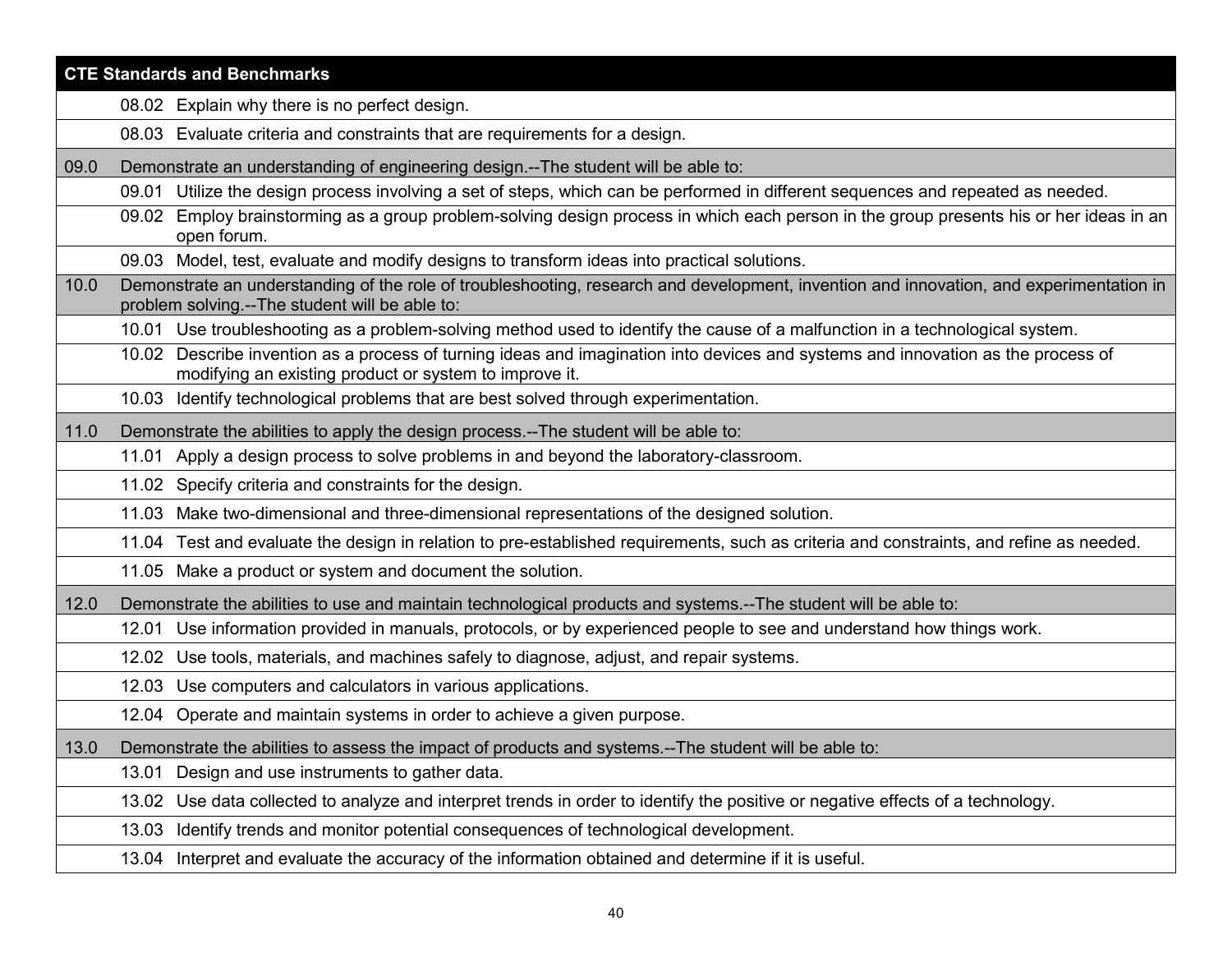|      | <b>CTE Standards and Benchmarks</b>                                                                                                                                     |  |
|------|-------------------------------------------------------------------------------------------------------------------------------------------------------------------------|--|
| 16.0 | Demonstrate an understanding of and be able to select and use energy and power technologies.--The student will be able to:                                              |  |
|      | 16.01 Define energy as the capacity to do work.                                                                                                                         |  |
|      | 16.02 Explain how energy can be used to do work, using many processes.                                                                                                  |  |
|      | Define power as the rate at which energy is converted from one form to another or transferred from one place to another, or the<br>16.03<br>rate at which work is done. |  |
|      | 16.04 Describe power systems used to drive and provide propulsion to other technological products and systems.                                                          |  |
|      | 16.05 Explain how much of the energy used in our environment is not used efficiently.                                                                                   |  |
| 21.0 | Demonstrate proper and safe procedures while working with technological tools, apparatus, equipment, systems, and materials.--The<br>student will be able to:           |  |
|      | 21.01 Follow classroom/laboratory safety rules and procedures.                                                                                                          |  |
|      | 21.02 Demonstrate good housekeeping at workstations within a classroom/laboratory.                                                                                      |  |
|      | Conduct classroom/laboratory activities and equipment operations in a safe manner.<br>21.03                                                                             |  |
|      | 21.04 Exercise care and respect for all tools, equipment, and materials.                                                                                                |  |
|      | Select appropriate tools, machines, and equipment to accomplish a given task.<br>21.05                                                                                  |  |
|      | Identify color-coding safety standards.<br>21.06                                                                                                                        |  |
|      | Safely use hand tools and power equipment.<br>21.07                                                                                                                     |  |
|      | 21.08 Explain fire prevention and safety precautions and practices for extinguishing fires.                                                                             |  |
|      | Identify harmful effects/potential dangers of familiar hazardous substances/devices to people and the environment.<br>21.09                                             |  |
| 22.0 | Exhibit positive human relations and leadership skills.--The student will be able to:                                                                                   |  |
|      | 22.01 Perform roles in a student personnel system or in a career and technical student organization (CTSO).                                                             |  |
|      | 22.02 Work cooperatively with others.                                                                                                                                   |  |
| 23.0 | Discuss individual interests, aptitudes, and opportunities as they relate to a career.--The student will be able to:                                                    |  |
|      | Identify individual strengths and weaknesses.<br>23.01                                                                                                                  |  |
|      | 23.02 Discuss individual interests related to a career.                                                                                                                 |  |
|      | 23.03 List occupations, job requirements, and employment opportunities in power energy technology.                                                                      |  |
|      | List occupational training programs and academic programs available at the secondary and postsecondary levels in power and<br>23.04<br>energy technologies.             |  |
| 40.0 | Perform special skills unique to power and energy technologies.--The student will be able to:                                                                           |  |
|      | Disassemble and reassemble or perform maintenance on a human-powered device.<br>40.01                                                                                   |  |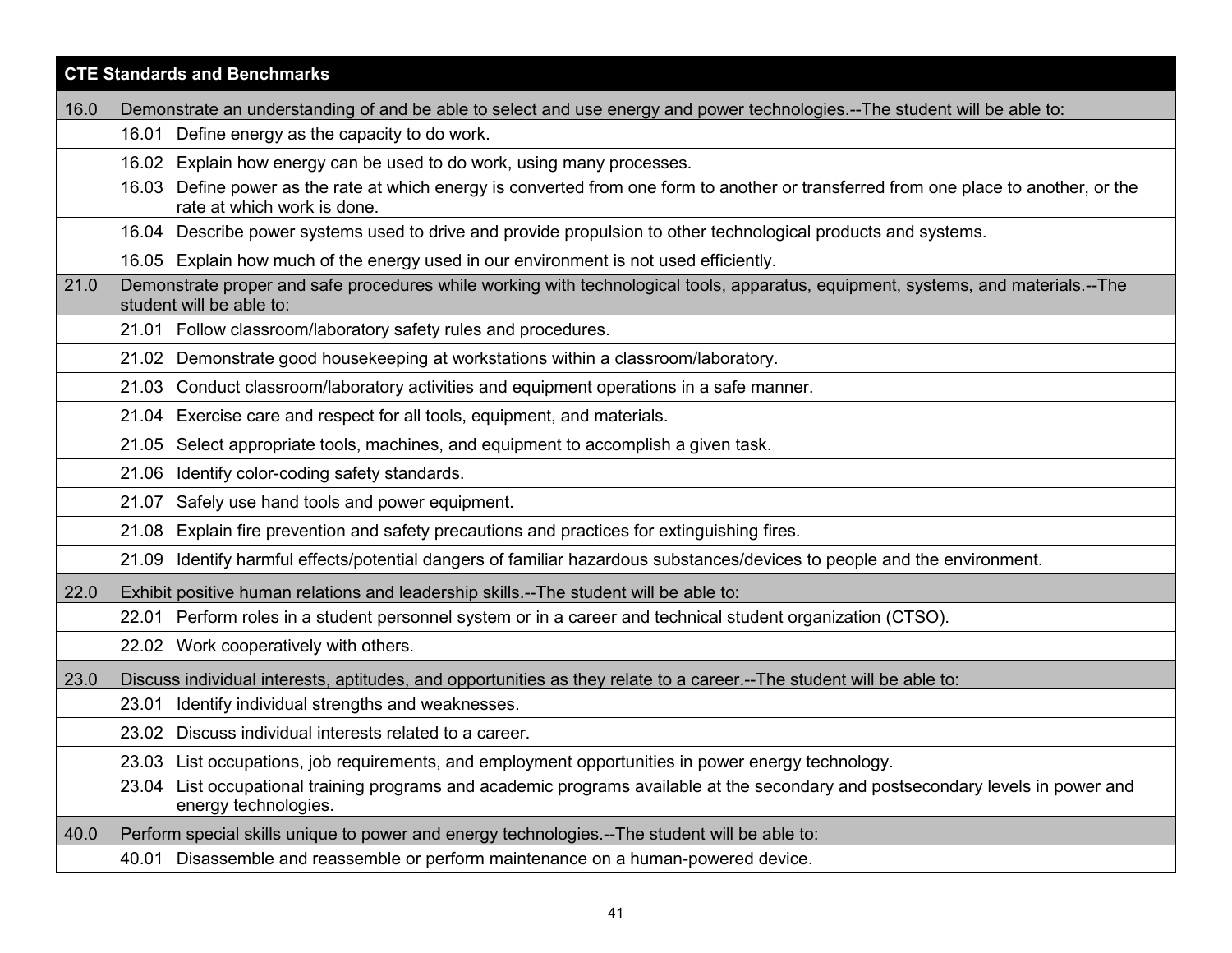|      | <b>CTE Standards and Benchmarks</b>                                                                           |  |  |
|------|---------------------------------------------------------------------------------------------------------------|--|--|
|      | Disassemble and reassemble or perform maintenance on a pneumatic or hydraulic device.<br>40.02                |  |  |
|      | Disassemble and reassemble or perform maintenance on an internal combustion engine.<br>40.03                  |  |  |
|      | 40.04 Disassemble and reassemble or perform maintenance on an electrical motor, generator, or alternator.     |  |  |
|      | 40.05 Construct a water-powered, wind-powered, steam-powered, thermal-powered, or solar-powered device.       |  |  |
| 41.0 | Express knowledge of the industries that deal with power and energy technology.--The student will be able to: |  |  |
|      | 41.01 Identify the technologies that supply or control energy sources.                                        |  |  |
|      | 41.02 Identify technologies that produce power systems.                                                       |  |  |
|      | Describe power and energy applications in everyday life.<br>41.03                                             |  |  |
|      | 41.04 List energy systems produced or used by industries.                                                     |  |  |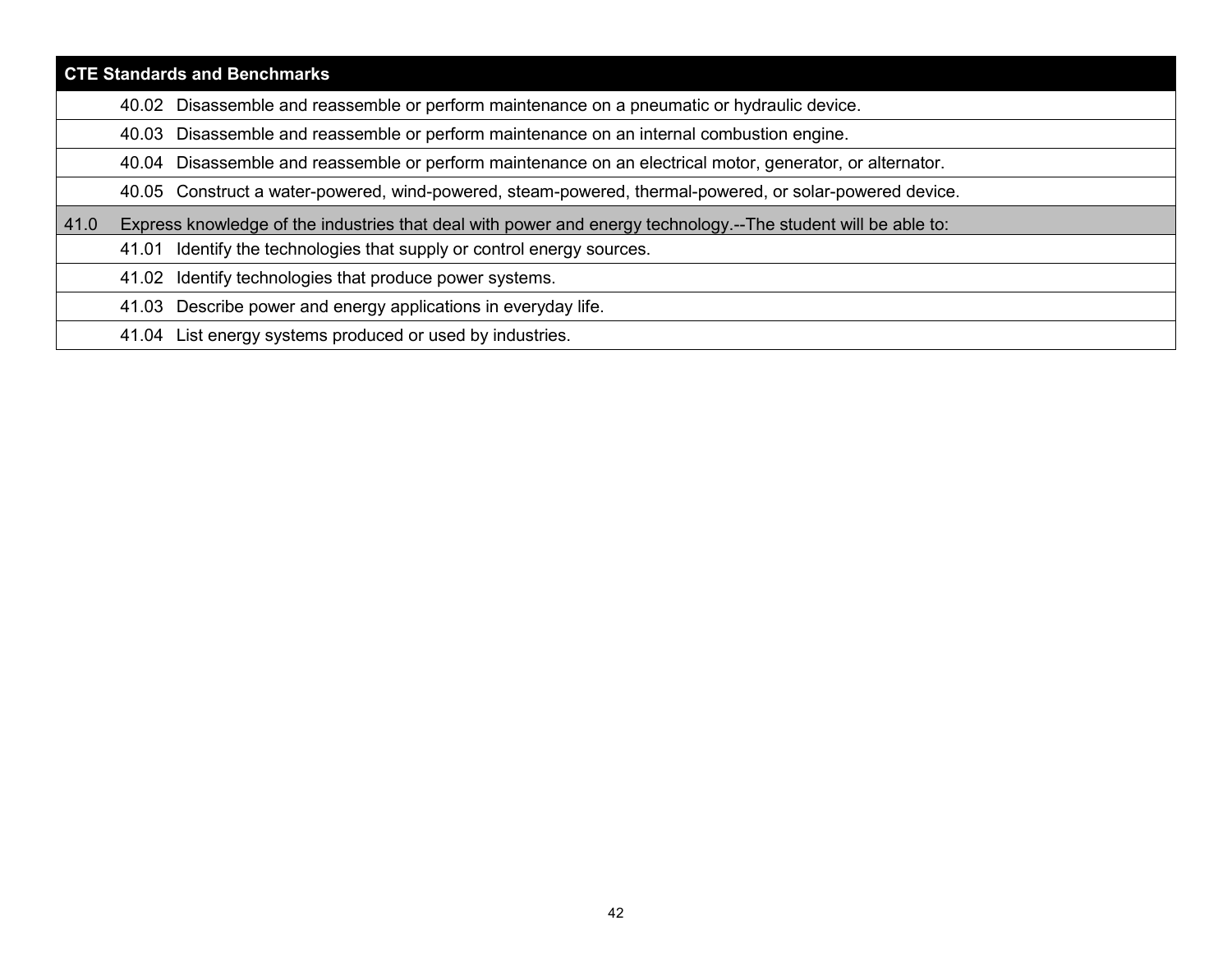| <b>Course Title:</b>          | <b>Exploration of Engineering Technology</b>  |
|-------------------------------|-----------------------------------------------|
| <b>Course Number:</b>         | 8600060                                       |
| <b>Course Length:</b>         | <b>Semester</b>                               |
| <b>Teacher Certification:</b> | <b>Refer to the Program Structure section</b> |

# **Course Description:**

The purpose of this course is to give students an opportunity to explore the area of engineering technology and its associated careers. Students will be given the opportunity to solve technological problems using a variety of tools, materials, processes and systems while gaining an understanding of the effects of engineering technology on our everyday lives.

|      | <b>CTE Standards and Benchmarks</b> |                                                                                                                                                                                                                          |
|------|-------------------------------------|--------------------------------------------------------------------------------------------------------------------------------------------------------------------------------------------------------------------------|
| 01.0 |                                     | Demonstrate an understanding of the characteristics and scope of technology.--The student will be able to:                                                                                                               |
|      | 01.01                               | Develop new products and systems to solve problems or to help do things that could not be done without the help of technology.                                                                                           |
|      |                                     | 01.02 Describe the development of technology as a human activity that is the result of individual or collective needs and the ability to be<br>creative.                                                                 |
|      |                                     | 01.03 Explain how technology is closely linked with creativity, which has resulted in innovation.                                                                                                                        |
|      |                                     | 01.04 Demonstrate how corporations can often create demand for a product by bringing it onto the market and advertising it.                                                                                              |
| 02.0 |                                     | Demonstrate an understanding of the core concepts of technology.--The student will be able to:                                                                                                                           |
|      | 02.01                               | Describe technological systems including input, processes, output, and, at times, feedback.                                                                                                                              |
|      |                                     | 02.02 Apply systems thinking, involving considering how every part relates to others.                                                                                                                                    |
|      | 02.03                               | Identify control systems having no feedback path and requiring human intervention, and control systems using feedback.                                                                                                   |
|      | 02.04                               | Explain how technological systems can be connected to one another.                                                                                                                                                       |
|      | 02.05                               | Repair malfunctions of any part of a system that may affect the function and quality of the system.                                                                                                                      |
|      | 02.06                               | Compare and contrast requirements or parameters placed on the development of a product or system.                                                                                                                        |
|      | 02.07                               | Compare and contrast trade-offs as a decision process recognizing the need for careful compromises among competing factors.                                                                                              |
|      | 02.08                               | Describe different technologies that involve different sets of processes.                                                                                                                                                |
|      |                                     | 02.09 Perform basic maintenance as the process of inspecting and servicing a product or system on a regular basis in order for it to<br>continue functioning properly, to extend its life, or to upgrade its capability. |
|      | 02.10                               | Utilize controls and mechanisms or particular steps that people perform using information about the system that causes systems to<br>change.                                                                             |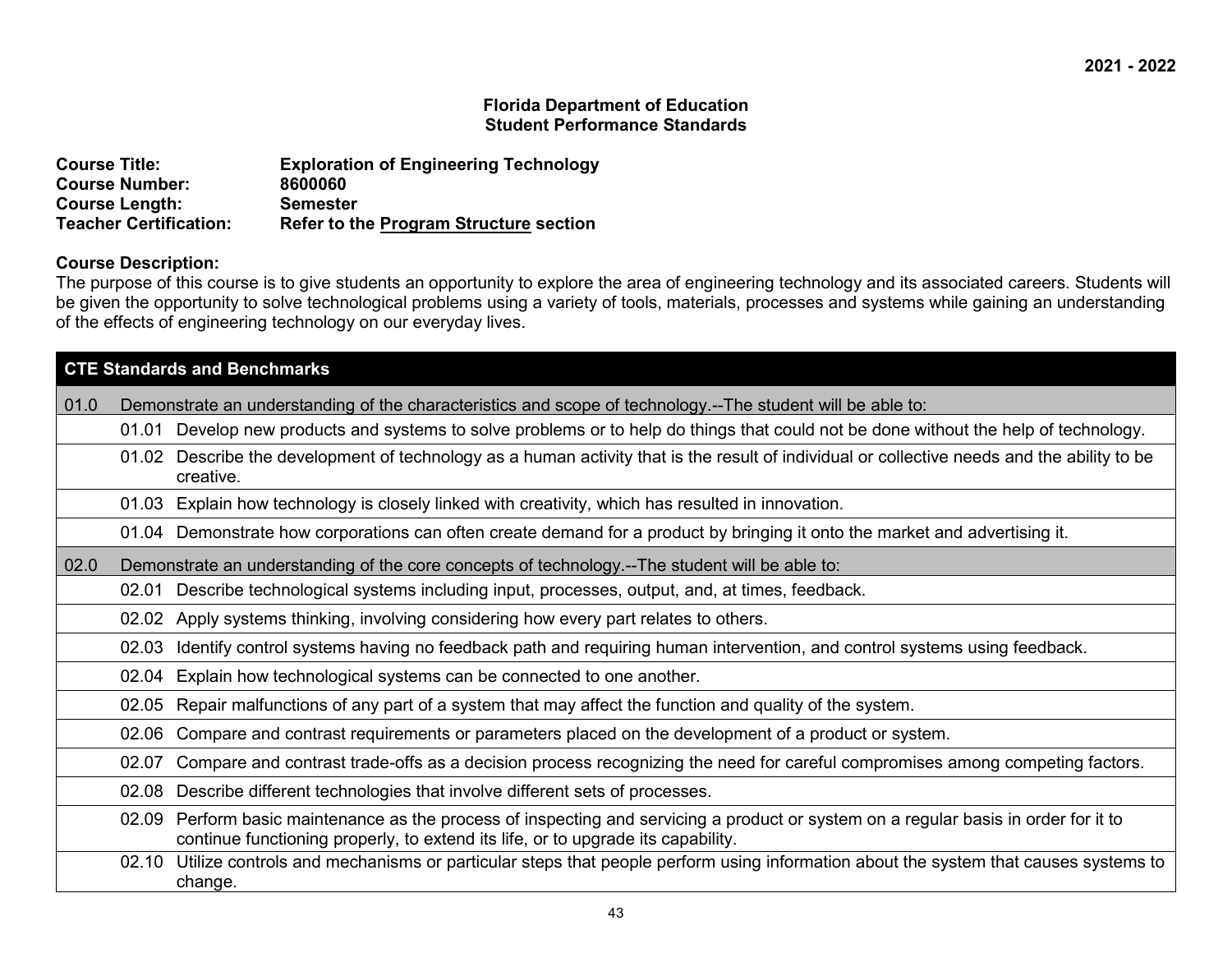|      | <b>CTE Standards and Benchmarks</b>                                                                                                                                                                                         |  |
|------|-----------------------------------------------------------------------------------------------------------------------------------------------------------------------------------------------------------------------------|--|
| 03.0 | Demonstrate an understanding of the relationships among technologies and the connection between technology and other fields of study.-                                                                                      |  |
|      | -The student will be able to:<br>03.01 Modify the way technological systems interact with one another.                                                                                                                      |  |
|      | 03.02 Apply a product, system, or environment developed for one setting in another setting.                                                                                                                                 |  |
|      | Explain how knowledge gained from other fields of study has a direct effect on the development of technological products and<br>03.03                                                                                       |  |
|      | systems.                                                                                                                                                                                                                    |  |
| 04.0 | Demonstrate an understanding of the cultural, social, economic, and political effects of technology.--The student will be able to:                                                                                          |  |
|      | 04.01 Identify the ways that use of technology affects humans, including their safety, comfort, choices, and attitudes about technology's<br>development and use.                                                           |  |
|      | 04.02 Explain that technology, by itself, is neither good nor bad; but decisions about the use of products and systems can result in<br>desirable or undesirable consequences.                                              |  |
|      | 04.03 Identify ethical issues associated with the development and use of technology.                                                                                                                                        |  |
|      | 04.04 Identify the economic, political, and cultural issues that are influenced by the development and use of technology.                                                                                                   |  |
| 05.0 | Demonstrate an understanding of the effects of technology on the environment.--The student will be able to:                                                                                                                 |  |
|      | 05.01 Describe the management of waste produced by technological systems as an important societal issue.                                                                                                                    |  |
|      | 05.02 Describe how technologies can be used to repair damage caused by natural disasters and to break down waste from the use of<br>various products and systems.                                                           |  |
|      | 05.03 Make decisions about the development and use of technologies that put environmental and economic concerns in direct<br>competition with one another.                                                                  |  |
| 06.0 | Demonstrate an understanding of the role of society in the development and use of technology.--The student will be able to:                                                                                                 |  |
|      | Describe the development of technologies that has resulted from the demands, values, and interests of individuals, businesses,<br>06.01<br>industries, and societies.                                                       |  |
|      | 06.02 Describe changes in society and the creation of new needs and wants caused by the use of inventions and innovations.                                                                                                  |  |
|      | 06.03 Understand social and cultural priorities and values that are reflected in technological devices.                                                                                                                     |  |
|      | Explain how meeting societal expectations is the driving force behind the acceptance and use of products and systems.<br>06.04                                                                                              |  |
| 07.0 | Demonstrate an understanding of the influence of technology on history.--The student will be able to:                                                                                                                       |  |
|      | Identify inventions and innovations that have evolved by using slow and methodical processes of tests and refinements.<br>07.01                                                                                             |  |
|      | 07.02 Explain how the specialization of function has been at the heart of many technological improvements.                                                                                                                  |  |
|      | Identify the design and construction of structures for service or convenience evolving from the development of techniques for<br>07.03<br>measurement, controlling systems, and the understanding of spatial relationships. |  |
|      | Investigate how, that in the past, an invention or innovation was not usually developed with the knowledge of science.<br>07.04                                                                                             |  |
| 08.0 | Demonstrate an understanding of the attributes of design.--The student will be able to:                                                                                                                                     |  |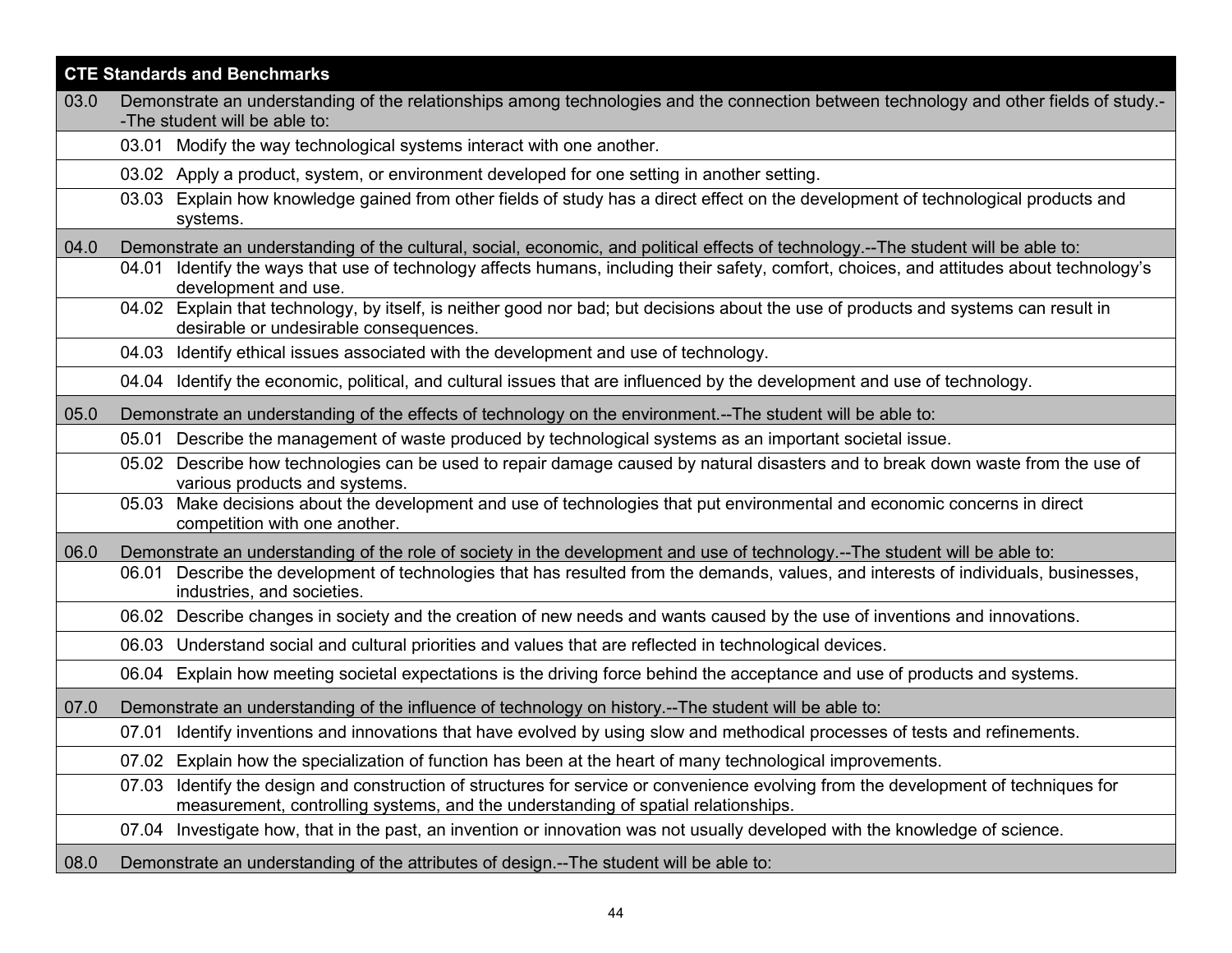|      | <b>CTE Standards and Benchmarks</b>                                                                                                                                                        |  |
|------|--------------------------------------------------------------------------------------------------------------------------------------------------------------------------------------------|--|
|      | 08.01 Use design as a creative planning process that leads to useful products and systems.                                                                                                 |  |
|      | Explain why there is no perfect design.<br>08.02                                                                                                                                           |  |
|      | 08.03 Evaluate criteria and constraints that are requirements for a design.                                                                                                                |  |
| 09.0 | Demonstrate an understanding of engineering design.--The student will be able to:                                                                                                          |  |
|      | Utilize the design process involving a set of steps, which can be performed in different sequences and repeated as needed.<br>09.01                                                        |  |
|      | 09.02 Employ brainstorming as a group problem-solving design process in which each person in the group presents his or her ideas in an<br>open forum.                                      |  |
|      | 09.03 Model, test, evaluate and modify designs to transform ideas into practical solutions.                                                                                                |  |
| 10.0 | Demonstrate an understanding of the role of troubleshooting, research and development, invention and innovation, and experimentation in<br>problem solving.--The student will be able to:  |  |
|      | 10.01 Use troubleshooting as a problem-solving method used to identify the cause of a malfunction in a technological system.                                                               |  |
|      | 10.02 Describe invention as a process of turning ideas and imagination into devices and systems and innovation as the process of<br>modifying an existing product or system to improve it. |  |
|      | 10.03 Identify technological problems that are best solved through experimentation.                                                                                                        |  |
| 11.0 | Demonstrate the abilities to apply the design process.--The student will be able to:                                                                                                       |  |
|      | Apply a design process to solve problems in and beyond the laboratory-classroom.<br>11.01                                                                                                  |  |
|      | 11.02 Specify criteria and constraints for the design.                                                                                                                                     |  |
|      | 11.03 Make two-dimensional and three-dimensional representations of the designed solution.                                                                                                 |  |
|      | 11.04 Test and evaluate the design in relation to pre-established requirements, such as criteria and constraints, and refine as needed.                                                    |  |
|      | 11.05 Make a product or system and document the solution.                                                                                                                                  |  |
| 12.0 | Demonstrate the abilities to use and maintain technological products and systems.--The student will be able to:                                                                            |  |
|      | Use information provided in manuals, protocols, or by experienced people to see and understand how things work.<br>12.01                                                                   |  |
|      | Use tools, materials, and machines safely to diagnose, adjust, and repair systems.<br>12.02                                                                                                |  |
|      | 12.03 Use computers and calculators in various applications.                                                                                                                               |  |
|      | 12.04 Operate and maintain systems in order to achieve a given purpose.                                                                                                                    |  |
| 13.0 | Demonstrate the abilities to assess the impact of products and systems.--The student will be able to:                                                                                      |  |
|      | Design and use instruments to gather data.<br>13.01                                                                                                                                        |  |
|      | 13.02 Use data collected to analyze and interpret trends in order to identify the positive or negative effects of a technology.                                                            |  |
|      | 13.03 Identify trends and monitor potential consequences of technological development.                                                                                                     |  |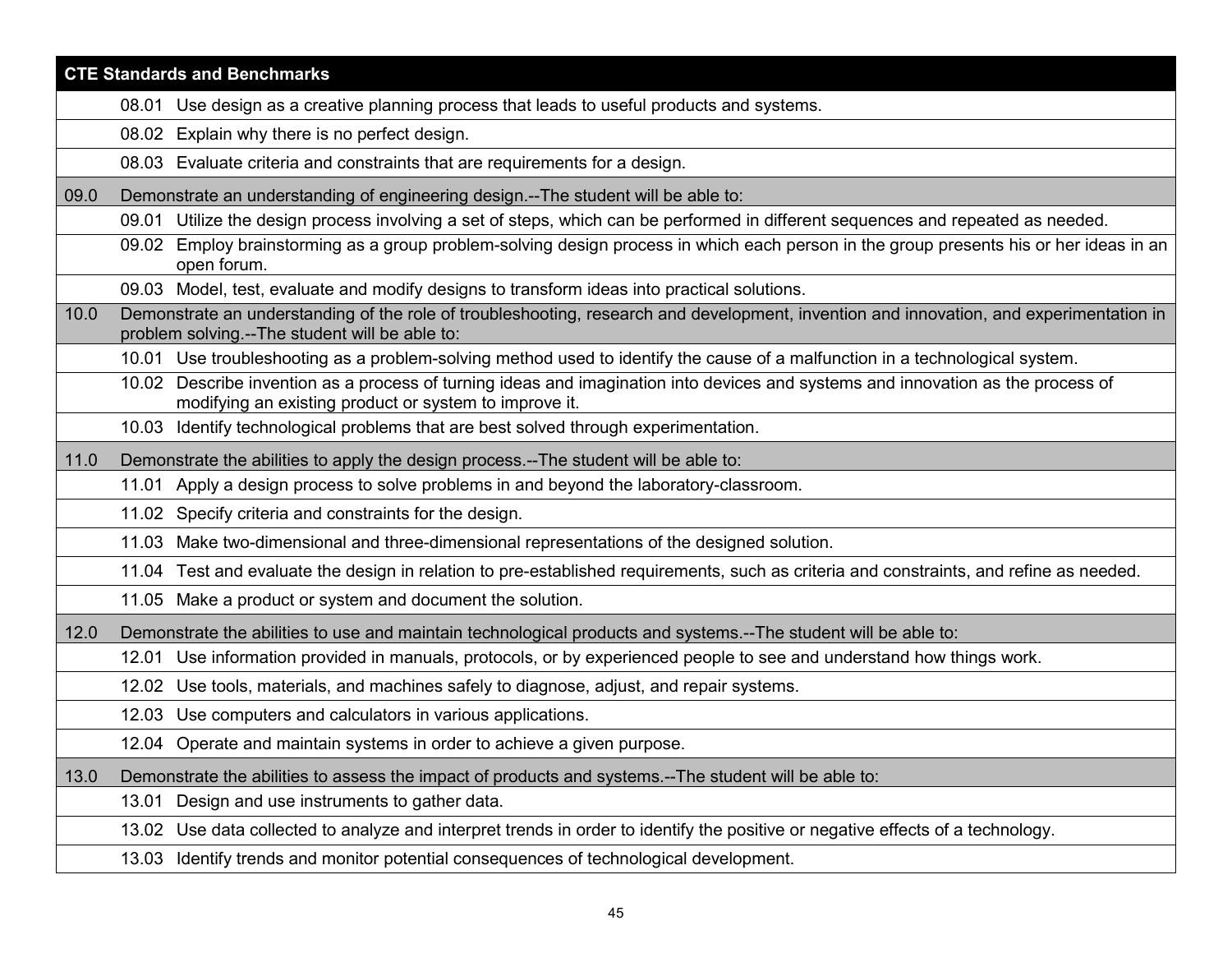|      | <b>CTE Standards and Benchmarks</b>                                                                                                                                            |
|------|--------------------------------------------------------------------------------------------------------------------------------------------------------------------------------|
|      | 13.04 Interpret and evaluate the accuracy of the information obtained and determine if it is useful.                                                                           |
| 21.0 | Demonstrate proper and safe procedures while working with technological tools, apparatus, equipment, systems, and materials.--The<br>student will be able to:                  |
|      | 21.01 Follow classroom/laboratory safety rules and procedures.                                                                                                                 |
|      | 21.02 Demonstrate good housekeeping at workstations within a classroom/laboratory.                                                                                             |
|      | 21.03 Conduct classroom/laboratory activities and equipment operations in a safe manner.                                                                                       |
|      | 21.04 Exercise care and respect for all tools, equipment, and materials.                                                                                                       |
|      | 21.05 Select appropriate tools, machines, and equipment to accomplish a given task.                                                                                            |
|      | 21.06 Identify color-coding safety standards.                                                                                                                                  |
|      | 21.07 Safely use hand tools and power equipment.                                                                                                                               |
|      | Explain fire prevention and safety precautions and practices for extinguishing fires.<br>21.08                                                                                 |
|      | Identify harmful effects/potential dangers of familiar hazardous substances/devices to people and the environment.<br>21.09                                                    |
| 22.0 | Exhibit positive human relations and leadership skills.--The student will be able to:                                                                                          |
|      | 22.01 Perform roles in a student personnel system or in a career and technical student organization (CTSO).                                                                    |
|      | 22.02 Work cooperatively with others.                                                                                                                                          |
| 23.0 | Discuss individual interests, aptitudes, and opportunities as they relate to a career.--The student will be able to:                                                           |
|      | 23.01 Identify individual strengths and weaknesses.                                                                                                                            |
|      | 23.02 Discuss individual interests related to a career.                                                                                                                        |
|      | 23.03 List occupations, job requirements, and job opportunities in engineering technology                                                                                      |
|      | 23.04 List academic and career programs at the secondary levels in engineering technology.                                                                                     |
| 42.0 | Demonstrate skill in technical sketching and drawing as it relates to engineering design.--The student will be able to:                                                        |
|      | Explain the concepts of technical sketching and drawing.<br>42.01                                                                                                              |
|      | 42.02 Create an orthographic sketch or drawing with appropriate layout and dimensions.                                                                                         |
|      | 42.03 Create an isometric sketch or drawing.                                                                                                                                   |
| 43.0 | Demonstrate foundational knowledge and skills associated with the design of engineering systems (e.g. mechanical, fluid, electrical<br>systems).--The student will be able to: |
|      | 43.01 Measure and calculate dimensions of parts using metric and customary systems.                                                                                            |
|      | 43.02 Identify simple machines.                                                                                                                                                |
|      | 43.03 Explain mechanical advantage.                                                                                                                                            |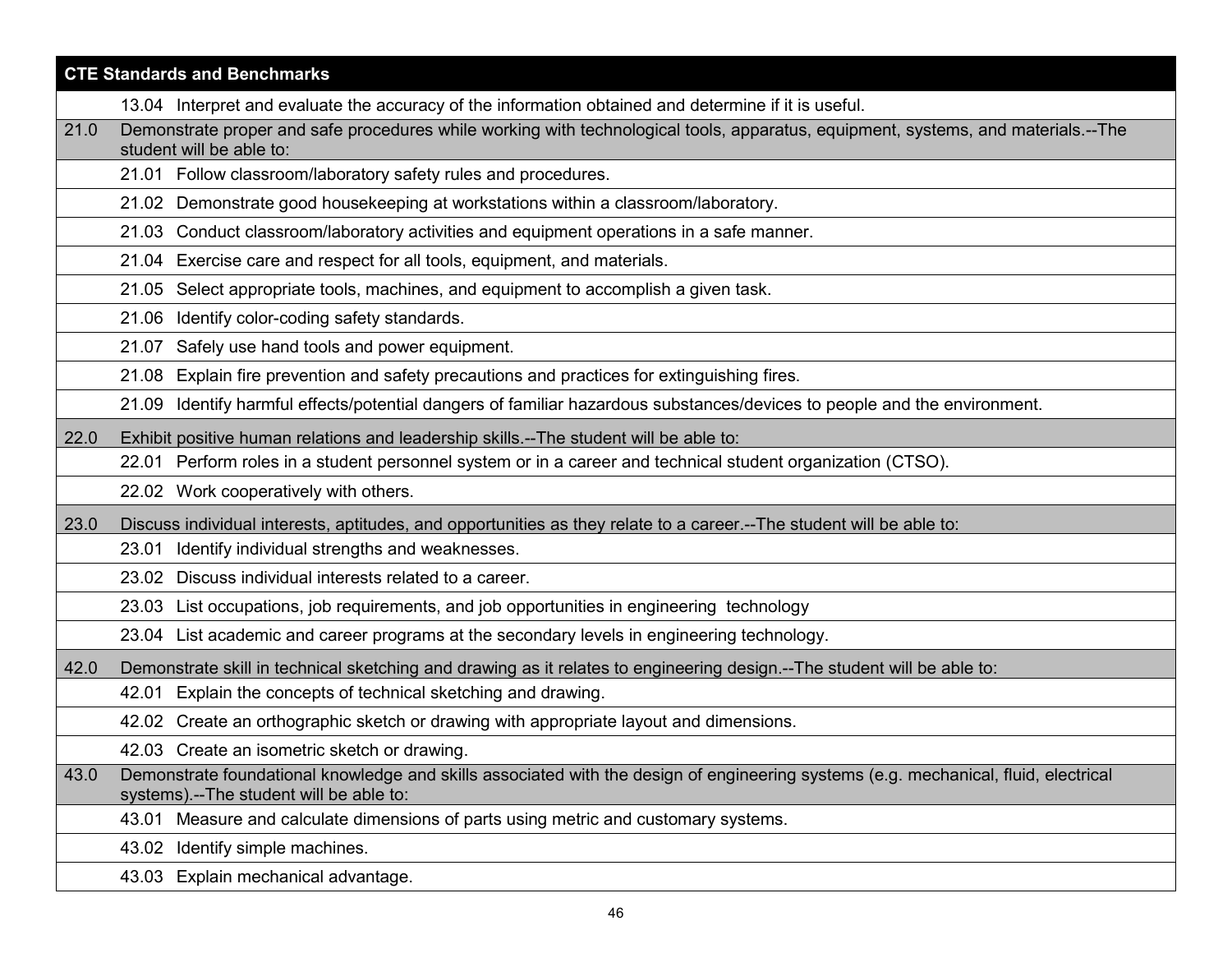|      | <b>CTE Standards and Benchmarks</b>                                                                                                                                                                |  |
|------|----------------------------------------------------------------------------------------------------------------------------------------------------------------------------------------------------|--|
|      | 43.04 Define scientific quantities that are used in engineering designs (e.g. mass, weight, force, voltage, current, resistance).                                                                  |  |
|      | 43.05 Read and use system schematics (e.g. electrical and hydraulic circuits).                                                                                                                     |  |
|      | 43.06 Assemble, operate, and identify the parts of mechanical and electrical systems.                                                                                                              |  |
| 44.0 | Demonstrate understanding and use of measurement tools and systems.--The student will be able to:                                                                                                  |  |
|      | 44.01 Take and record both U.S customary and SI systems of measurement.                                                                                                                            |  |
|      | 44.02 Convert measurements using both U.S customary and SI systems of measurement.                                                                                                                 |  |
| 45.0 | Demonstrate an understanding of the engineering process.--The student will be able to:                                                                                                             |  |
|      | 45.01 Define terminology associated with engineering products and systems.                                                                                                                         |  |
|      | 45.02 Describe the experimental method as it is applied to design.                                                                                                                                 |  |
|      | 45.03 Create a model of a design solution to an engineering problem.                                                                                                                               |  |
|      | 45.04 Sketch a graphical or visual solution to an engineering problem.                                                                                                                             |  |
|      | 45.05 Present a report on an engineering design problem, concept or issue.                                                                                                                         |  |
| 46.0 | Demonstrate foundational knowledge and skills associated with common computer peripherals and computer functions.--The student will<br>be able to:                                                 |  |
|      | 46.01 Identify and describe the various internal and external components of a computer and their functions (e.g., power supply, hard<br>drive, RAM, mother board, I/O cards/ports, cabling, etc.). |  |
|      | 46.02 Identify and describe various computer input devices (e.g., USB, firewall, parallel and serial, Ethernet, printers, camera).                                                                 |  |
| 47.0 | Demonstrate an understanding of Internet safety and ethics.--The student will be able to:                                                                                                          |  |
|      | 47.01 Differentiate between viruses and malware, the impact on personal privacy and computer operation, and ways to avoid infection.                                                               |  |
|      | 47.02 Adhere to cyber safety practices with regard to conducting Internet searches, email, chat rooms, and other social network<br>websites.                                                       |  |
|      | 47.03 Adhere to Acceptable Use Policies when accessing the Internet.                                                                                                                               |  |
| 48.0 | Develop fundamental business productivity software skills.--The students will be able to:                                                                                                          |  |
|      | 48.01 Use appropriate functions in a word processing program. (e.g. format text, insert tables, create bulleted lists)                                                                             |  |
|      | 48.02 Describe a spreadsheet and the ways in which it may be used.                                                                                                                                 |  |
|      | 48.03 Describe presentation software, the ways it may be used, and appropriate presentation delivery skills.                                                                                       |  |
|      | 48.04 Use appropriate functions in a presentation software program. (e.g. insert images, duplicate slides, format text)                                                                            |  |
| 49.0 | Successfully work as a member of a team.--The student will be able to:                                                                                                                             |  |
|      | 49.01 Accept responsibility for specific tasks in a given situation.                                                                                                                               |  |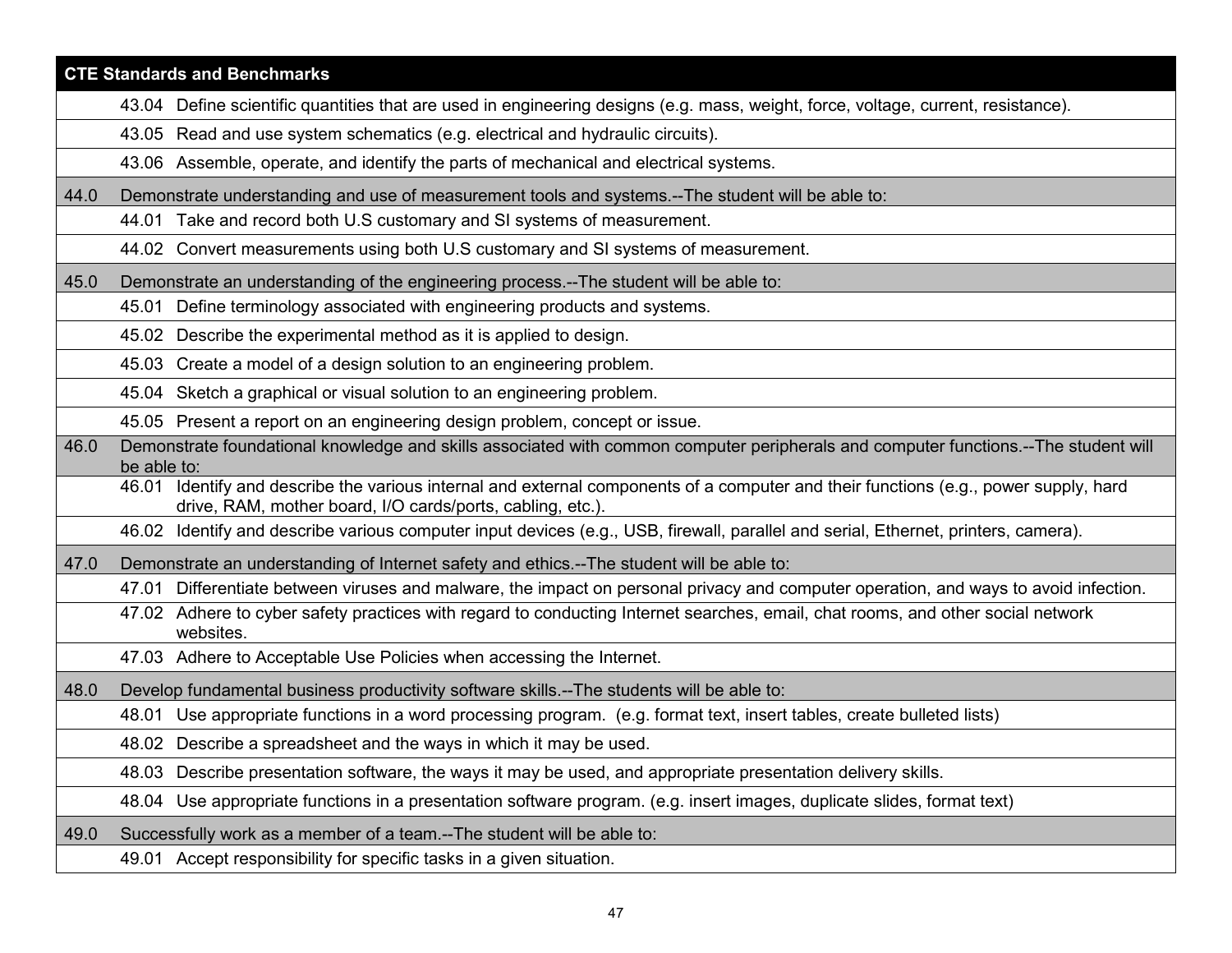| <b>CTE Standards and Benchmarks</b> |                                                                                        |
|-------------------------------------|----------------------------------------------------------------------------------------|
|                                     | 49.02 Maintain a positive relationship with other team members.                        |
|                                     | 49.03 Document progress, and provide feedback on work accomplished in a timely manner. |
|                                     | 49.04 Complete assigned tasks in a timely and professional manner.                     |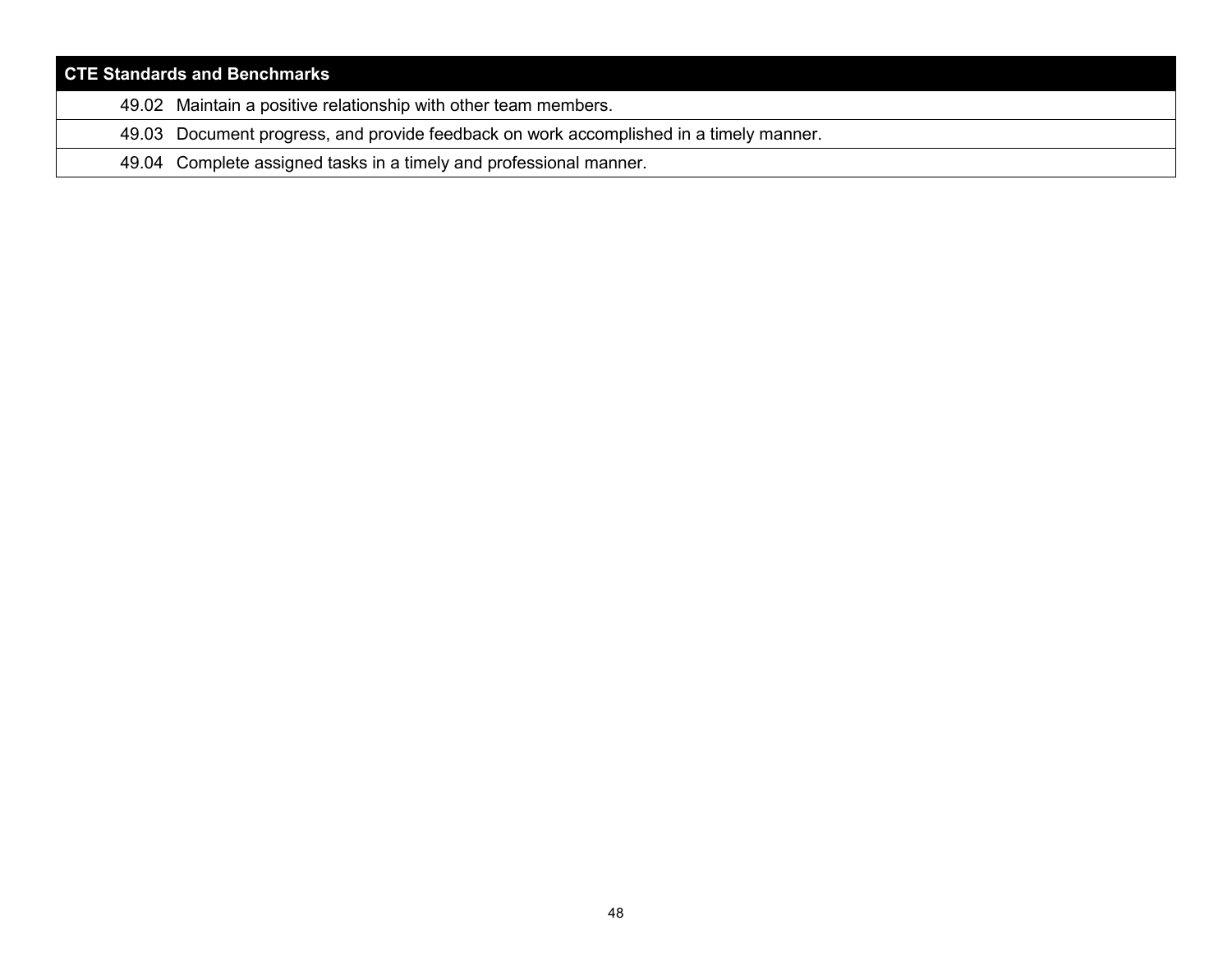| <b>Course Title:</b>          | <b>Exploration of Robotics Technology</b>     |
|-------------------------------|-----------------------------------------------|
| <b>Course Number:</b>         | 8600070                                       |
| <b>Course Length:</b>         | <b>Semester</b>                               |
| <b>Teacher Certification:</b> | <b>Refer to the Program Structure section</b> |

#### **Course Description:**

The purpose of this course is to give students an opportunity to explore the area of robotics technology and its associated careers. Students will be given the opportunity to solve technological problems using a variety of tools, materials, processes and systems while gaining an understanding of the effects of robotics technology on our everyday lives.

|      | <b>CTE Standards and Benchmarks</b> |                                                                                                                                                                                                                    |  |
|------|-------------------------------------|--------------------------------------------------------------------------------------------------------------------------------------------------------------------------------------------------------------------|--|
| 01.0 |                                     | Demonstrate an understanding of the characteristics and scope of technology.--The student will be able to:                                                                                                         |  |
|      | 01.01                               | Develop new products and systems to solve problems or to help do things that could not be done without the help of technology.                                                                                     |  |
|      | 01.02                               | Describe the development of technology as a human activity that is the result of individual or collective needs and the ability to be<br>creative.                                                                 |  |
|      | 01.03                               | Explain how technology is closely linked with creativity, which has resulted in innovation.                                                                                                                        |  |
|      |                                     | 01.04 Demonstrate how corporations can often create demand for a product by bringing it onto the market and advertising it.                                                                                        |  |
| 02.0 |                                     | Demonstrate an understanding of the core concepts of technology.--The student will be able to:                                                                                                                     |  |
|      | 02.01                               | Describe technological systems including input, processes, output, and, at times, feedback.                                                                                                                        |  |
|      | 02.02                               | Apply systems thinking, involving considering how every part relates to others.                                                                                                                                    |  |
|      | 02.03                               | Identify control systems having no feedback path and requiring human intervention, and control systems using feedback.                                                                                             |  |
|      | 02.04                               | Explain how technological systems can be connected to one another.                                                                                                                                                 |  |
|      | 02.05                               | Repair malfunctions of any part of a system that may affect the function and quality of the system.                                                                                                                |  |
|      | 02.06                               | Compare and contrast requirements or parameters placed on the development of a product or system.                                                                                                                  |  |
|      | 02.07                               | Compare and contrast trade-offs as a decision process recognizing the need for careful compromises among competing factors.                                                                                        |  |
|      | 02.08                               | Describe different technologies that involve different sets of processes.                                                                                                                                          |  |
|      | 02.09                               | Perform basic maintenance as the process of inspecting and servicing a product or system on a regular basis in order for it to<br>continue functioning properly, to extend its life, or to upgrade its capability. |  |
|      |                                     | 02.10 Utilize controls and mechanisms or particular steps that people perform using information about the system that causes systems to<br>change.                                                                 |  |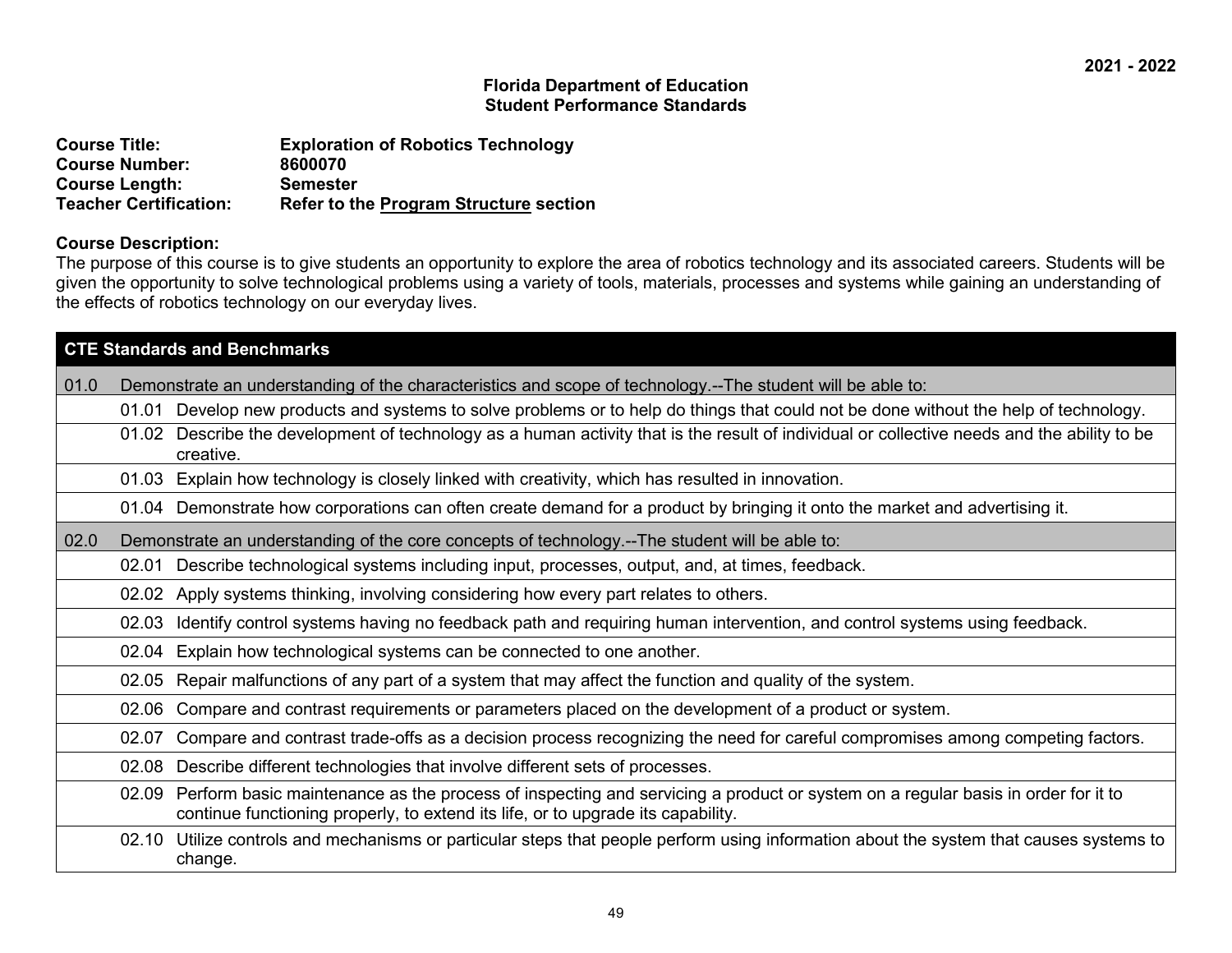|      | <b>CTE Standards and Benchmarks</b>                                                                                                                                                                                         |  |
|------|-----------------------------------------------------------------------------------------------------------------------------------------------------------------------------------------------------------------------------|--|
| 03.0 | Demonstrate an understanding of the relationships among technologies and the connection between technology and other fields of study.-                                                                                      |  |
|      | -The student will be able to:<br>03.01 Modify the way technological systems interact with one another.                                                                                                                      |  |
|      |                                                                                                                                                                                                                             |  |
|      | 03.02 Apply a product, system, or environment developed for one setting in another setting.                                                                                                                                 |  |
|      | Explain how knowledge gained from other fields of study has a direct effect on the development of technological products and<br>03.03<br>systems.                                                                           |  |
| 04.0 | Demonstrate an understanding of the cultural, social, economic, and political effects of technology.--The student will be able to:                                                                                          |  |
|      | Identify the ways that use of technology affects humans, including their safety, comfort, choices, and attitudes about technology's<br>04.01<br>development and use.                                                        |  |
|      | 04.02 Explain that technology, by itself, is neither good nor bad; but decisions about the use of products and systems can result in<br>desirable or undesirable consequences.                                              |  |
|      | 04.03 Identify ethical issues associated with the development and use of technology.                                                                                                                                        |  |
|      | 04.04 Identify the economic, political, and cultural issues that are influenced by the development and use of technology.                                                                                                   |  |
| 05.0 | Demonstrate an understanding of the effects of technology on the environment.--The student will be able to:                                                                                                                 |  |
|      | 05.01 Describe the management of waste produced by technological systems as an important societal issue.                                                                                                                    |  |
|      | 05.02 Describe how technologies can be used to repair damage caused by natural disasters and to break down waste from the use of<br>various products and systems.                                                           |  |
|      | 05.03 Make decisions about the development and use of technologies that put environmental and economic concerns in direct<br>competition with one another.                                                                  |  |
| 06.0 | Demonstrate an understanding of the role of society in the development and use of technology.--The student will be able to:                                                                                                 |  |
|      | Describe the development of technologies that has resulted from the demands, values, and interests of individuals, businesses,<br>06.01<br>industries, and societies.                                                       |  |
|      | Describe changes in society and the creation of new needs and wants caused by the use of inventions and innovations.<br>06.02                                                                                               |  |
|      | 06.03 Understand social and cultural priorities and values that are reflected in technological devices.                                                                                                                     |  |
|      | Explain how meeting societal expectations is the driving force behind the acceptance and use of products and systems.<br>06.04                                                                                              |  |
| 07.0 | Demonstrate an understanding of the influence of technology on history.--The student will be able to:                                                                                                                       |  |
|      | Identify inventions and innovations that have evolved by using slow and methodical processes of tests and refinements.<br>07.01                                                                                             |  |
|      | 07.02 Explain how the specialization of function has been at the heart of many technological improvements.                                                                                                                  |  |
|      | Identify the design and construction of structures for service or convenience evolving from the development of techniques for<br>07.03<br>measurement, controlling systems, and the understanding of spatial relationships. |  |
|      | Investigate how, that in the past, an invention or innovation was not usually developed with the knowledge of science.<br>07.04                                                                                             |  |
| 08.0 | Demonstrate an understanding of the attributes of design.--The student will be able to:                                                                                                                                     |  |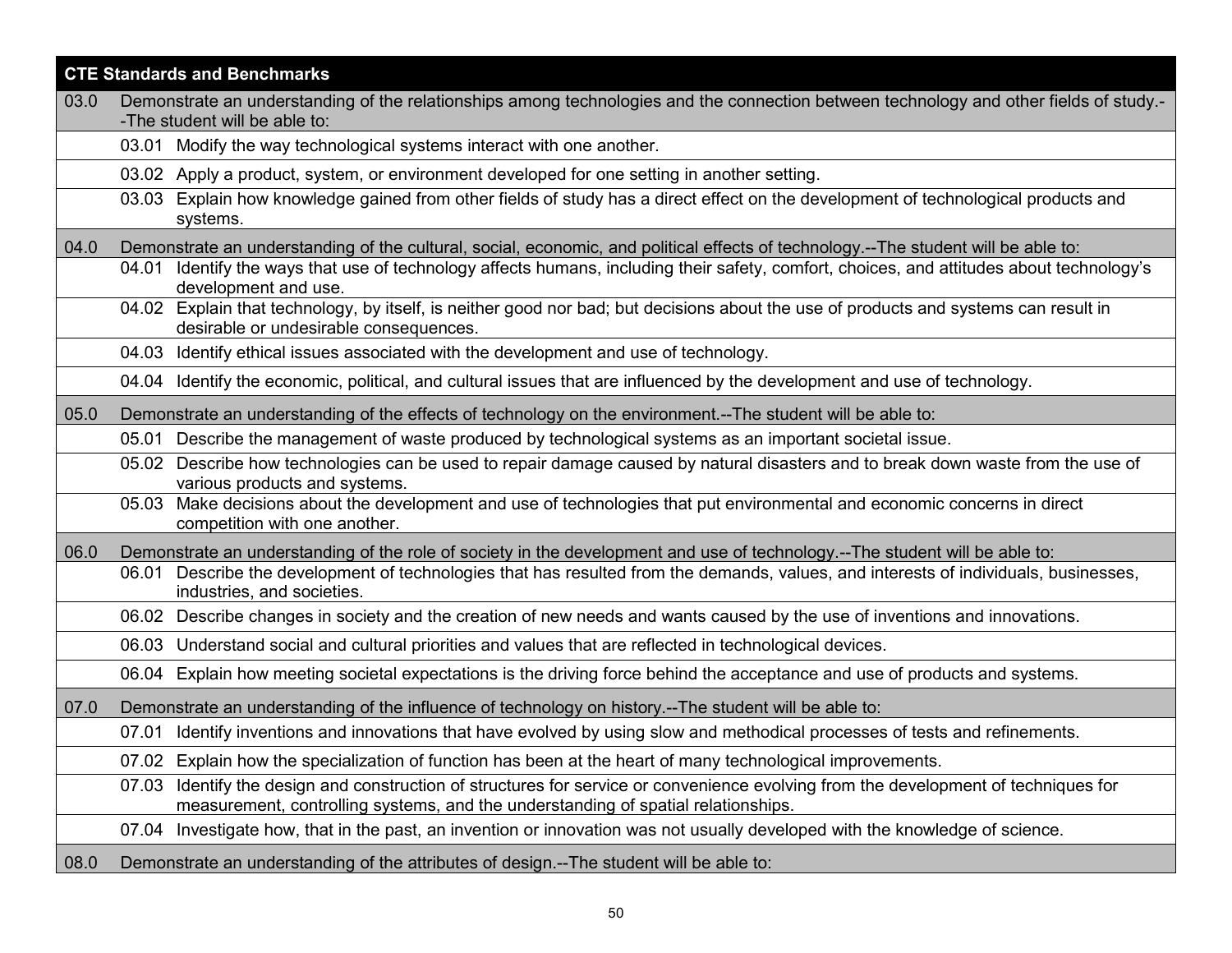|      | <b>CTE Standards and Benchmarks</b>                                                                                                                                                        |  |
|------|--------------------------------------------------------------------------------------------------------------------------------------------------------------------------------------------|--|
|      | 08.01 Use design as a creative planning process that leads to useful products and systems.                                                                                                 |  |
|      | 08.02 Explain why there is no perfect design.                                                                                                                                              |  |
|      | 08.03 Evaluate criteria and constraints that are requirements for a design.                                                                                                                |  |
| 09.0 | Demonstrate an understanding of engineering design.--The student will be able to:                                                                                                          |  |
|      | Utilize the design process involving a set of steps, which can be performed in different sequences and repeated as needed.<br>09.01                                                        |  |
|      | 09.02 Employ brainstorming as a group problem-solving design process in which each person in the group presents his or her ideas in an<br>open forum.                                      |  |
|      | 09.03 Model, test, evaluate and modify designs to transform ideas into practical solutions.                                                                                                |  |
| 10.0 | Demonstrate an understanding of the role of troubleshooting, research and development, invention and innovation, and experimentation in<br>problem solving.--The student will be able to:  |  |
|      | 10.01 Use troubleshooting as a problem-solving method used to identify the cause of a malfunction in a technological system.                                                               |  |
|      | 10.02 Describe invention as a process of turning ideas and imagination into devices and systems and innovation as the process of<br>modifying an existing product or system to improve it. |  |
|      | 10.03 Identify technological problems that are best solved through experimentation.                                                                                                        |  |
| 11.0 | Demonstrate the abilities to apply the design process.--The student will be able to:                                                                                                       |  |
|      | 11.01 Apply a design process to solve problems in and beyond the laboratory-classroom.                                                                                                     |  |
|      | 11.02 Specify criteria and constraints for the design.                                                                                                                                     |  |
|      | 11.03 Make two-dimensional and three-dimensional representations of the designed solution.                                                                                                 |  |
|      | 11.04 Test and evaluate the design in relation to pre-established requirements, such as criteria and constraints, and refine as needed.                                                    |  |
|      | 11.05 Make a product or system and document the solution.                                                                                                                                  |  |
| 12.0 | Demonstrate the abilities to use and maintain technological products and systems.--The student will be able to:                                                                            |  |
|      | Use information provided in manuals, protocols, or by experienced people to see and understand how things work.<br>12.01                                                                   |  |
|      | Use tools, materials, and machines safely to diagnose, adjust, and repair systems.<br>12.02                                                                                                |  |
|      | 12.03 Use computers and calculators in various applications.                                                                                                                               |  |
|      | 12.04 Operate and maintain systems in order to achieve a given purpose.                                                                                                                    |  |
| 13.0 | Demonstrate the abilities to assess the impact of products and systems.--The student will be able to:                                                                                      |  |
|      | Design and use instruments to gather data.<br>13.01                                                                                                                                        |  |
|      | 13.02 Use data collected to analyze and interpret trends in order to identify the positive or negative effects of a technology.                                                            |  |
|      | 13.03 Identify trends and monitor potential consequences of technological development.                                                                                                     |  |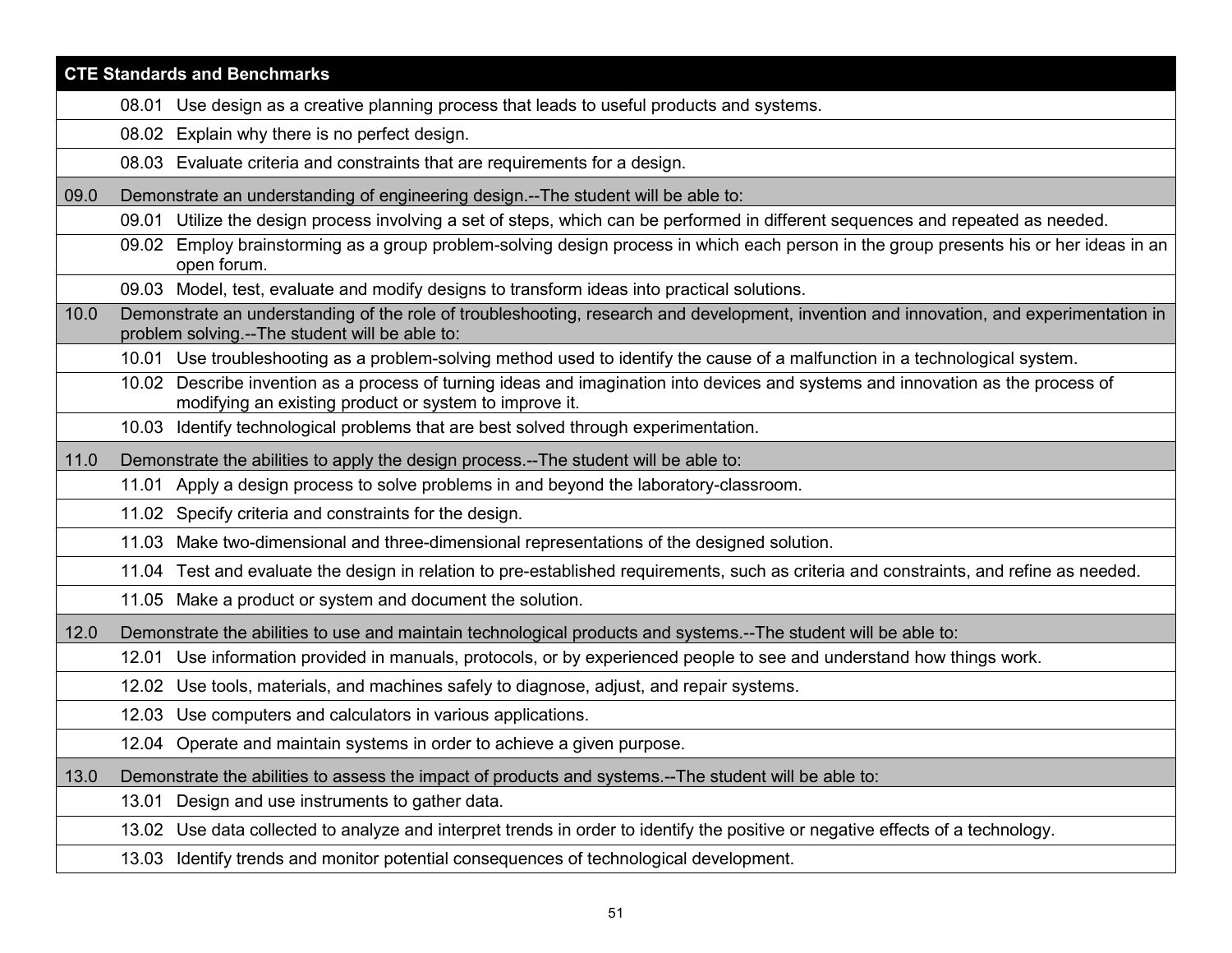|      | <b>CTE Standards and Benchmarks</b>                                                                                                                           |  |
|------|---------------------------------------------------------------------------------------------------------------------------------------------------------------|--|
|      | 13.04 Interpret and evaluate the accuracy of the information obtained and determine if it is useful.                                                          |  |
| 21.0 | Demonstrate proper and safe procedures while working with technological tools, apparatus, equipment, systems, and materials.--The<br>student will be able to: |  |
|      | 21.01 Follow classroom/laboratory safety rules and procedures.                                                                                                |  |
|      | 21.02 Demonstrate good housekeeping at workstations within a classroom/laboratory.                                                                            |  |
|      | 21.03 Conduct classroom/laboratory activities and equipment operations in a safe manner.                                                                      |  |
|      | 21.04 Exercise care and respect for all tools, equipment, and materials.                                                                                      |  |
|      | 21.05 Select appropriate tools, machines, and equipment to accomplish a given task.                                                                           |  |
|      | 21.06 Identify color-coding safety standards.                                                                                                                 |  |
|      | 21.07 Safely use hand tools and power equipment.                                                                                                              |  |
|      | Explain fire prevention and safety precautions and practices for extinguishing fires.<br>21.08                                                                |  |
|      | Identify harmful effects/potential dangers of familiar hazardous substances/devices to people and the environment.<br>21.09                                   |  |
| 22.0 | Exhibit positive human relations and leadership skills.--The student will be able to:                                                                         |  |
|      | 22.01 Perform roles in a student personnel system or in a career and technical student organization (CTSO).                                                   |  |
|      | 22.02 Work cooperatively with others.                                                                                                                         |  |
| 23.0 | Discuss individual interests, aptitudes, and opportunities as they relate to a career.--The student will be able to:                                          |  |
|      | 23.01 Identify individual strengths and weaknesses.                                                                                                           |  |
|      | 23.02 Discuss individual interests related to a career.                                                                                                       |  |
|      | 23.03 List occupations, job requirements, and job opportunities in robotics technology                                                                        |  |
|      | 23.04 List academic and career programs at the secondary levels in robotics technology.                                                                       |  |
| 50.0 | Demonstrate an understanding of robotics, its history, applications, and evolution.--The student will be able to:                                             |  |
|      | 50.01 Explore robotics history through research of the industry.                                                                                              |  |
|      | 50.02 Describe various applications of automation and robotics.                                                                                               |  |
|      | 50.03 Describe emerging technologies and their implications on the field of robotics.                                                                         |  |
| 51.0 | Demonstrate an understanding of basic programming concepts.--The student will be able to:                                                                     |  |
|      | 51.01 Apply the engineering design process to the creation of a program                                                                                       |  |
|      | 51.02 Discuss the use of algorithms                                                                                                                           |  |
|      | 51.03 Demonstrate the use of flowcharting in documenting an algorithm                                                                                         |  |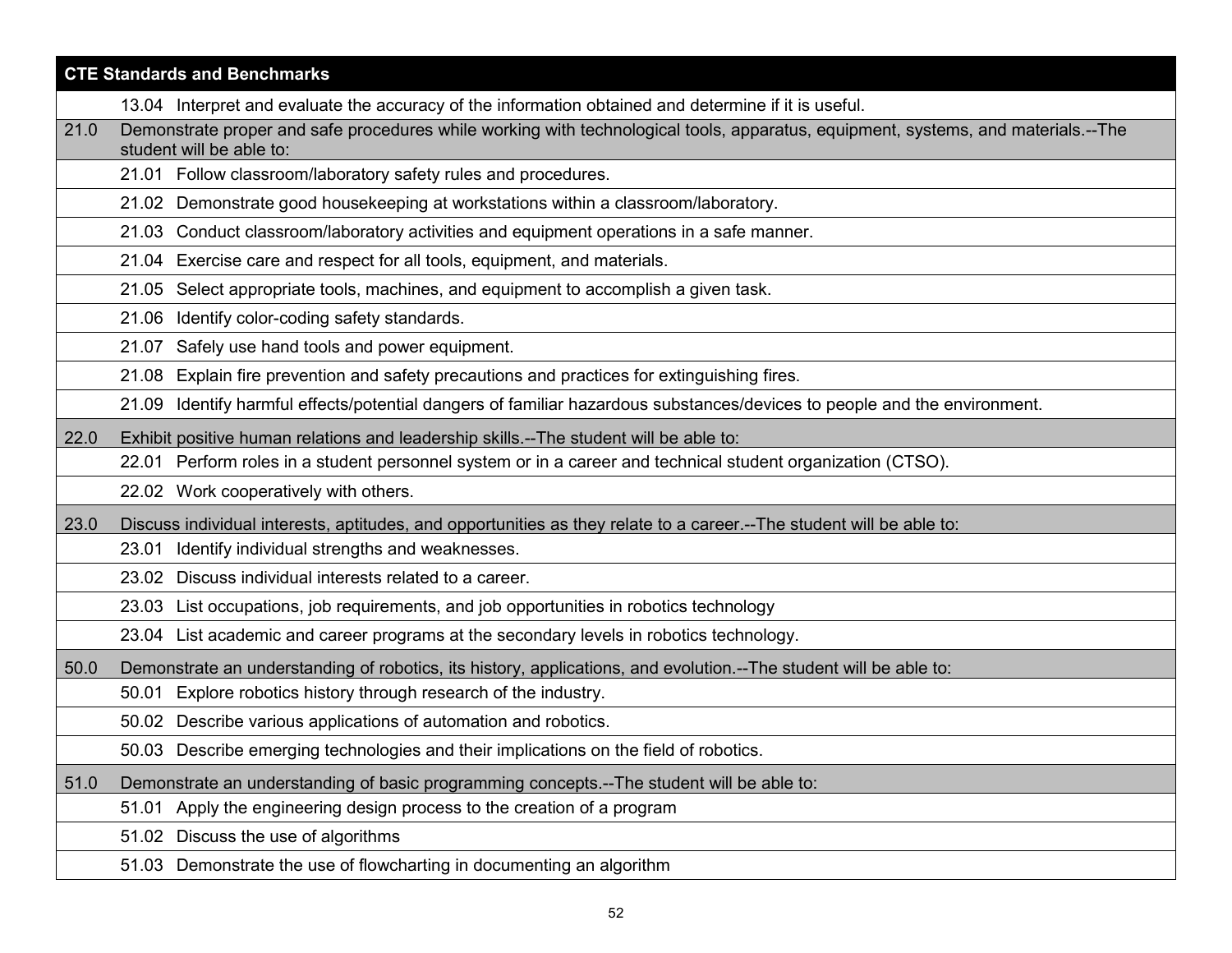|      | <b>CTE Standards and Benchmarks</b>                                                                                             |  |
|------|---------------------------------------------------------------------------------------------------------------------------------|--|
|      | 51.04 Demonstrate the use of pseudocode in documenting an algorithm                                                             |  |
|      | 51.05 Explain the function of conditional execution (eg if, if/else) and their uses                                             |  |
|      | 51.06 Explain iterative programming structures (e.g., while, do/while) and their uses.                                          |  |
|      | 51.07 Demonstrate the use of testing & debugging in the problem solving process                                                 |  |
|      | 51.08 Create functional program that satisfies prescribed criteria                                                              |  |
| 52.0 | Identify the basic subsystems on a robotic system.--The student will be able to:                                                |  |
|      | 52.01 Define drivetrain, manipulator, and chassis                                                                               |  |
|      | 52.02 Understand the difference between Ackermann and skid steering                                                             |  |
|      | 52.03 Identify the difference between Motors and servos                                                                         |  |
|      | Calculate simple gear ratios and their relationship with torque vs speed<br>52.04                                               |  |
|      | 52.05 Assess the advantages and disadvantages of wheels vs tank treads                                                          |  |
|      | 52.06 Analyze the characteristics of a sound chassis design                                                                     |  |
| 53.0 | Describe the role of sensors in the field of robotics.--The student will be able to:                                            |  |
|      | 53.01 Define sensor.                                                                                                            |  |
|      | 53.02 Describe the basic operation common to all sensors.                                                                       |  |
|      | 53.03 Describe the types of sensors and ways in which they can be categorized.                                                  |  |
|      | 53.04 Investigate the types of manipulators used in a robotic system.                                                           |  |
| 54.0 | Build, program, and configure a robot to perform predefined tasks.--The student will be able to:                                |  |
|      | 54.01 Design a robot.                                                                                                           |  |
|      | 54.02 Create programs as required using robotic software that will allow the robot to perform a set of tasks.                   |  |
|      | 54.03 Create a flow chart that visually describes a basic robotic task.                                                         |  |
|      | 54.04 Configure subsystems to operate the robot.                                                                                |  |
|      | 54.05 Create a portfolio including drawings and specifications, describing the robot, the tasks and rationale, and the results. |  |
| 55.0 | Solve problems using critical thinking skills, creativity and innovation.--The student will be able to:                         |  |
|      | Employ critical thinking skills independently and in teams to solve problems and make decisions.<br>55.01                       |  |
|      | 55.02 Employ critical thinking and interpersonal skills to resolve conflicts.                                                   |  |
|      | 55.03 Identify and document workplace performance goals and monitor progress toward those goals.                                |  |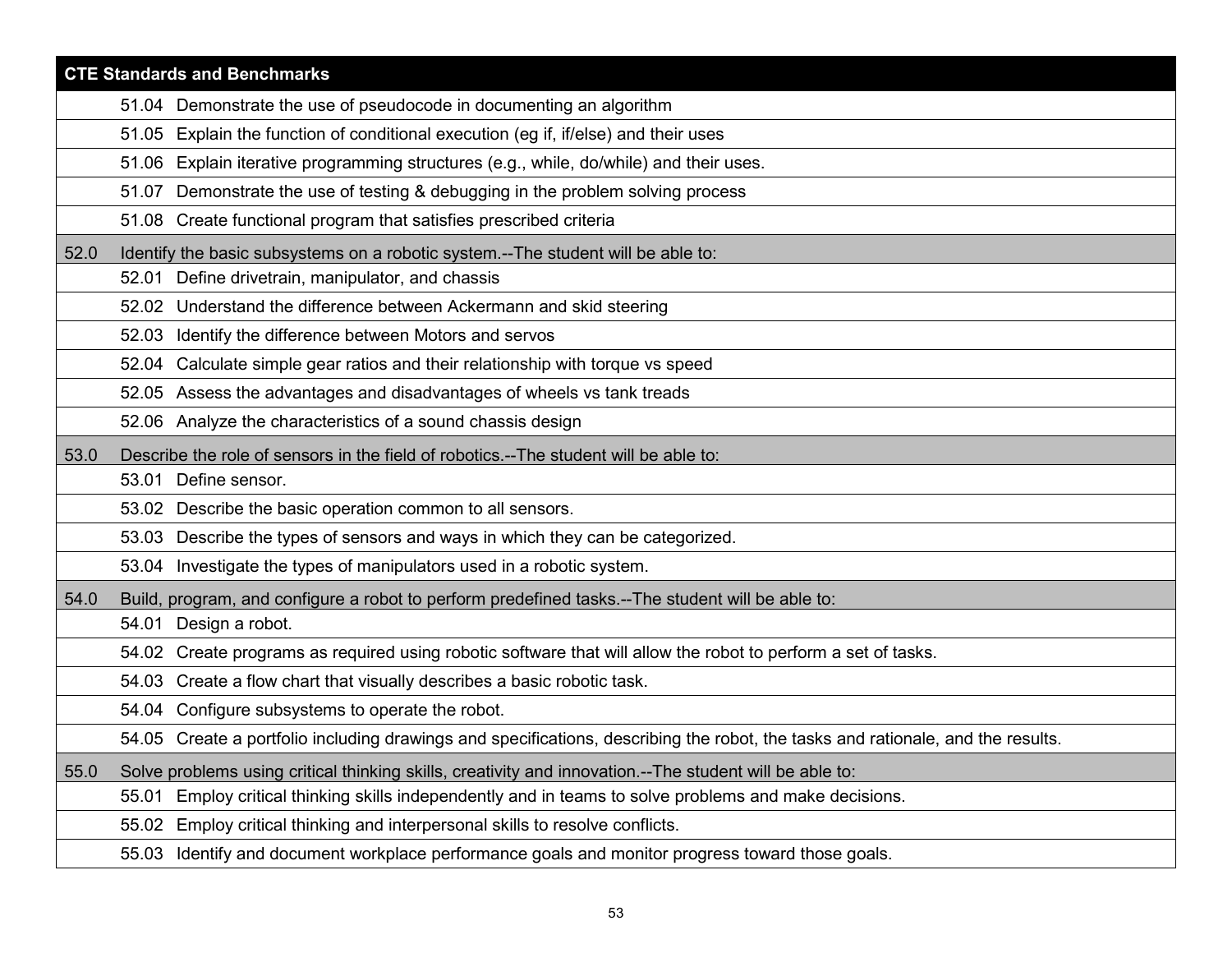55.04 Conduct technical research to gather information necessary for decision-making.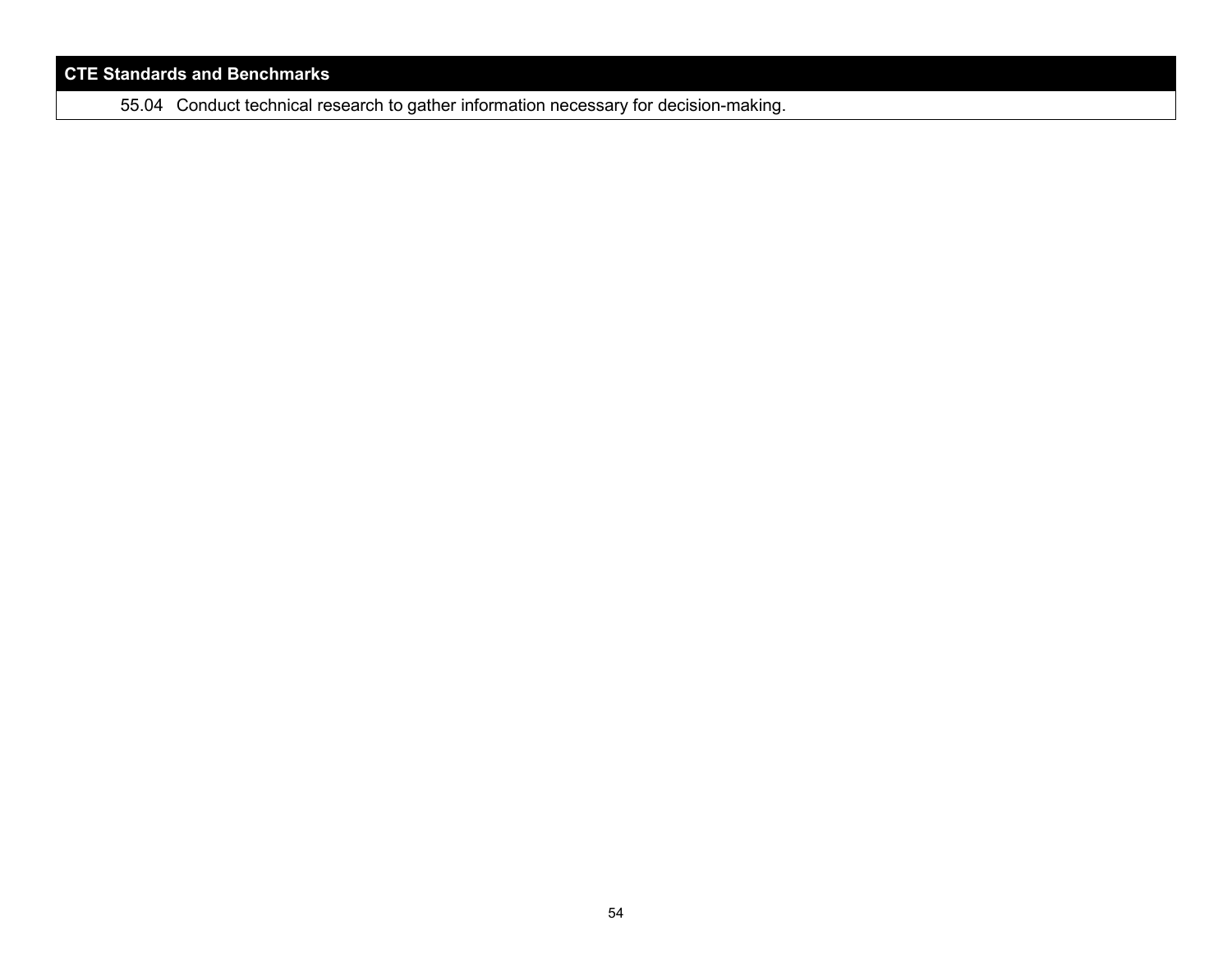| <b>Course Title:</b>          | <b>Exploration of Technical Design Technology</b> |
|-------------------------------|---------------------------------------------------|
| <b>Course Number:</b>         | 8600090                                           |
| <b>Course Length:</b>         | <b>Semester</b>                                   |
| <b>Teacher Certification:</b> | <b>Refer to the Program Structure section</b>     |

#### **Course Description:**

The purpose of this course is to give students an opportunity to explore the area of technical design technology and its associated careers. Students will be given the opportunity to solve technological problems using a variety of tools, materials, processes and systems while gaining an understanding of the effects of technical design technology on our everyday lives.

| <b>CTE Standards and Benchmarks</b>                                                                                                                                                                                         |  |  |
|-----------------------------------------------------------------------------------------------------------------------------------------------------------------------------------------------------------------------------|--|--|
| 01.0 <br>Demonstrate an understanding of the characteristics and scope of technology.--The student will be able to:                                                                                                         |  |  |
| Develop new products and systems to solve problems or to help do things that could not be done without the help of technology.<br>01.01                                                                                     |  |  |
| 01.02 Describe the development of technology as a human activity that is the result of individual or collective needs and the ability to be<br>creative.                                                                    |  |  |
| 01.03 Explain how technology is closely linked with creativity, which has resulted in innovation.                                                                                                                           |  |  |
| 01.04 Demonstrate how corporations can often create demand for a product by bringing it onto the market and advertising it.                                                                                                 |  |  |
| 02.0<br>Demonstrate an understanding of the core concepts of technology.--The student will be able to:                                                                                                                      |  |  |
| Describe technological systems including input, processes, output, and, at times, feedback.<br>02.01                                                                                                                        |  |  |
| Apply systems thinking, involving considering how every part relates to others.<br>02.02                                                                                                                                    |  |  |
| Identify control systems having no feedback path and requiring human intervention, and control systems using feedback.<br>02.03                                                                                             |  |  |
| Explain how technological systems can be connected to one another.<br>02.04                                                                                                                                                 |  |  |
| Repair malfunctions of any part of a system that may affect the function and quality of the system.<br>02.05                                                                                                                |  |  |
| Compare and contrast requirements or parameters placed on the development of a product or system.<br>02.06                                                                                                                  |  |  |
| Compare and contrast trade-offs as a decision process recognizing the need for careful compromises among competing factors.<br>02.07                                                                                        |  |  |
| Describe different technologies that involve different sets of processes.<br>02.08                                                                                                                                          |  |  |
| Perform basic maintenance as the process of inspecting and servicing a product or system on a regular basis in order for it to<br>02.09<br>continue functioning properly, to extend its life, or to upgrade its capability. |  |  |
| Utilize controls and mechanisms or particular steps that people perform using information about the system that causes systems to<br>02.10<br>change.                                                                       |  |  |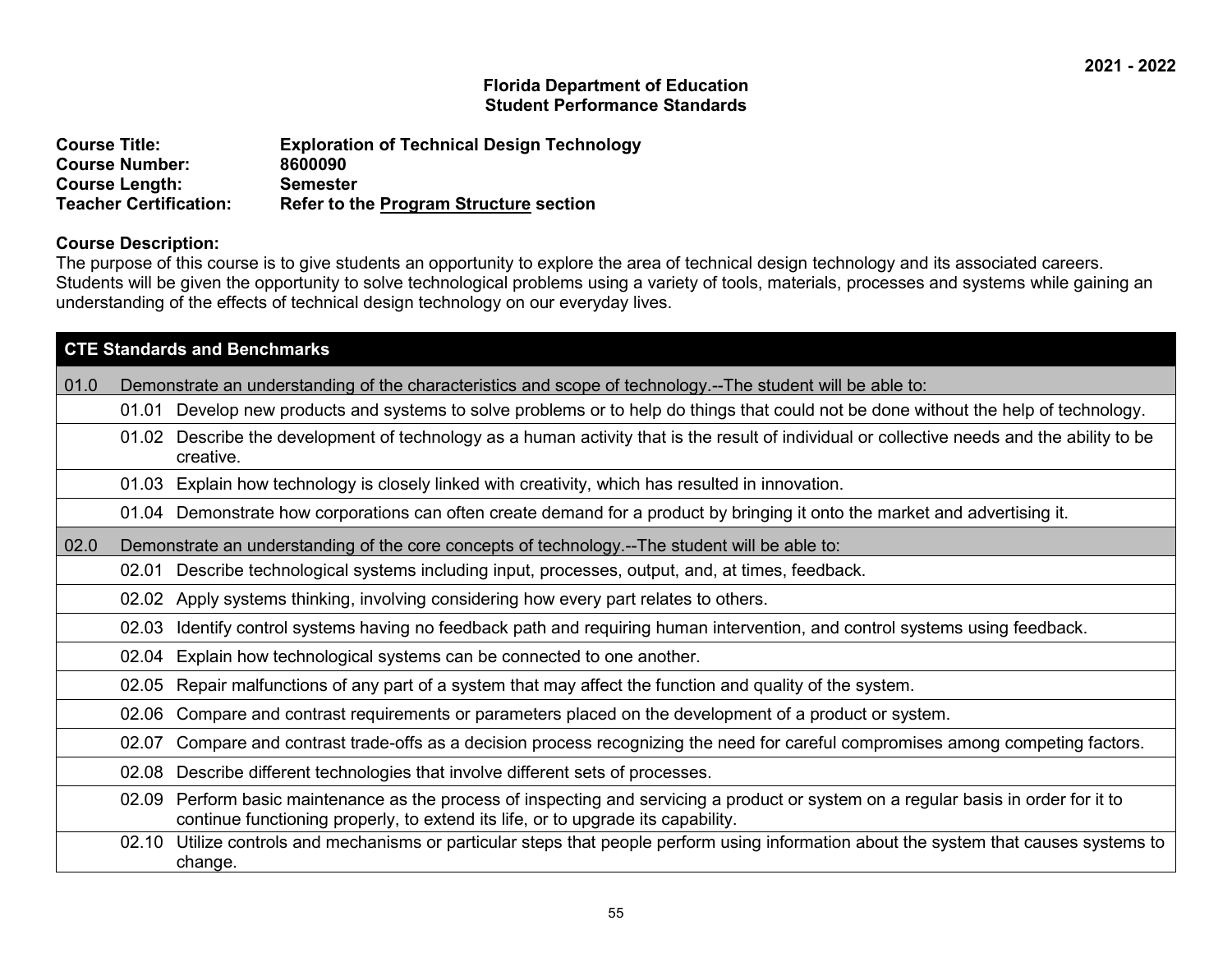|      | <b>CTE Standards and Benchmarks</b>                                                                                                                                                                                         |  |
|------|-----------------------------------------------------------------------------------------------------------------------------------------------------------------------------------------------------------------------------|--|
| 03.0 | Demonstrate an understanding of the relationships among technologies and the connection between technology and other fields of study.-                                                                                      |  |
|      | -The student will be able to:                                                                                                                                                                                               |  |
|      | 03.01 Modify the way technological systems interact with one another.                                                                                                                                                       |  |
|      | 03.02 Apply a product, system, or environment developed for one setting in another setting.                                                                                                                                 |  |
|      | Explain how knowledge gained from other fields of study has a direct effect on the development of technological products and<br>03.03<br>systems.                                                                           |  |
| 04.0 | Demonstrate an understanding of the cultural, social, economic, and political effects of technology.--The student will be able to:                                                                                          |  |
|      | Identify the ways that use of technology affects humans, including their safety, comfort, choices, and attitudes about technology's<br>04.01<br>development and use.                                                        |  |
|      | 04.02 Explain that technology, by itself, is neither good nor bad; but decisions about the use of products and systems can result in<br>desirable or undesirable consequences.                                              |  |
|      | 04.03 Identify ethical issues associated with the development and use of technology.                                                                                                                                        |  |
|      | 04.04 Identify the economic, political, and cultural issues that are influenced by the development and use of technology.                                                                                                   |  |
| 05.0 | Demonstrate an understanding of the effects of technology on the environment.--The student will be able to:                                                                                                                 |  |
|      | 05.01 Describe the management of waste produced by technological systems as an important societal issue.                                                                                                                    |  |
|      | 05.02 Describe how technologies can be used to repair damage caused by natural disasters and to break down waste from the use of<br>various products and systems.                                                           |  |
|      | 05.03 Make decisions about the development and use of technologies that put environmental and economic concerns in direct<br>competition with one another.                                                                  |  |
| 06.0 | Demonstrate an understanding of the role of society in the development and use of technology.--The student will be able to:                                                                                                 |  |
|      | Describe the development of technologies that has resulted from the demands, values, and interests of individuals, businesses,<br>06.01<br>industries, and societies.                                                       |  |
|      | Describe changes in society and the creation of new needs and wants caused by the use of inventions and innovations.<br>06.02                                                                                               |  |
|      | 06.03 Understand social and cultural priorities and values that are reflected in technological devices.                                                                                                                     |  |
|      | Explain how meeting societal expectations is the driving force behind the acceptance and use of products and systems.<br>06.04                                                                                              |  |
| 07.0 | Demonstrate an understanding of the influence of technology on history.--The student will be able to:                                                                                                                       |  |
|      | Identify inventions and innovations that have evolved by using slow and methodical processes of tests and refinements.<br>07.01                                                                                             |  |
|      | 07.02 Explain how the specialization of function has been at the heart of many technological improvements.                                                                                                                  |  |
|      | Identify the design and construction of structures for service or convenience evolving from the development of techniques for<br>07.03<br>measurement, controlling systems, and the understanding of spatial relationships. |  |
|      | Investigate how, that in the past, an invention or innovation was not usually developed with the knowledge of science.<br>07.04                                                                                             |  |
| 08.0 | Demonstrate an understanding of the attributes of design.--The student will be able to:                                                                                                                                     |  |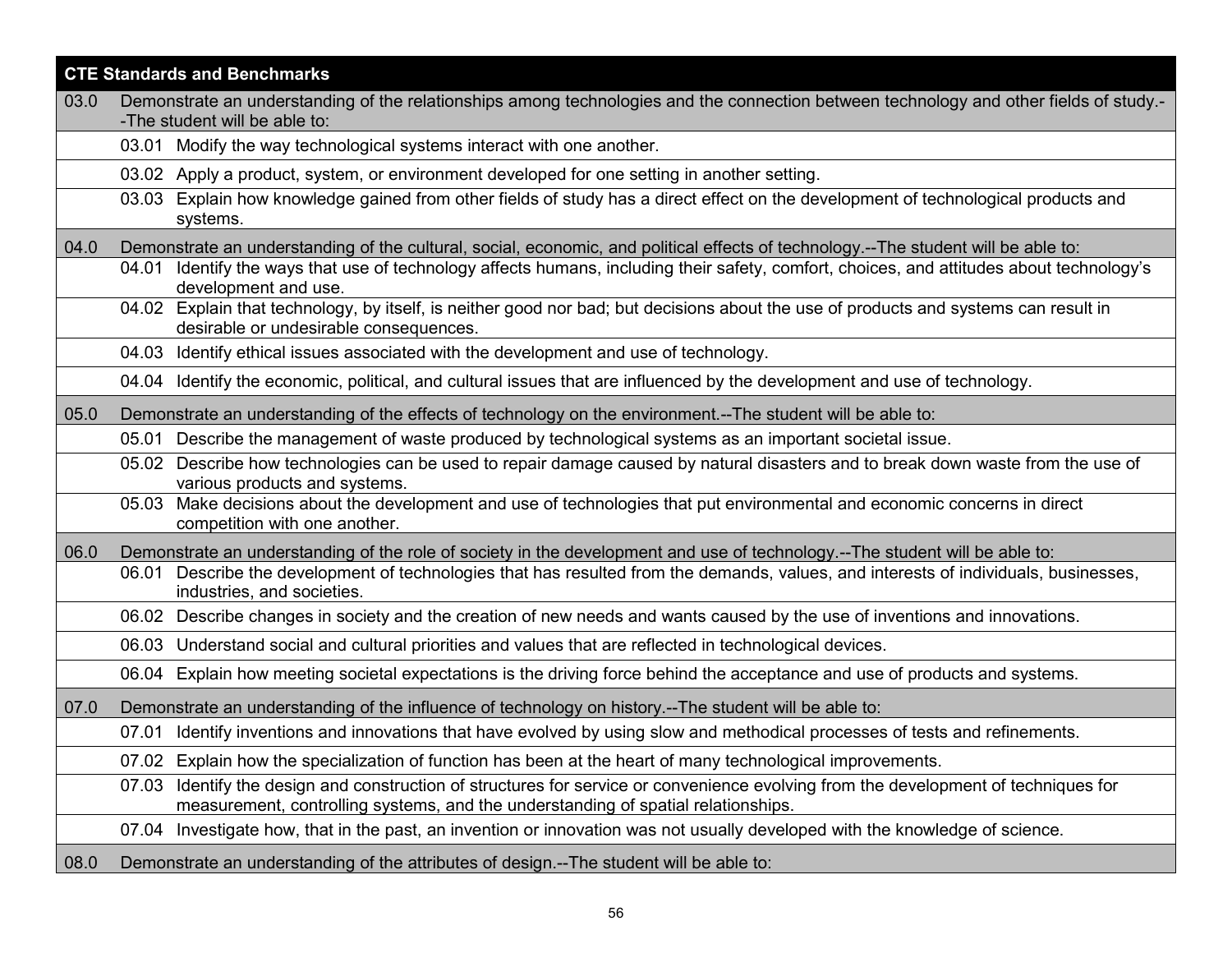|      | <b>CTE Standards and Benchmarks</b>                                                                                                                                                        |  |
|------|--------------------------------------------------------------------------------------------------------------------------------------------------------------------------------------------|--|
|      | 08.01 Use design as a creative planning process that leads to useful products and systems.                                                                                                 |  |
|      | 08.02 Explain why there is no perfect design.                                                                                                                                              |  |
|      | 08.03 Evaluate criteria and constraints that are requirements for a design.                                                                                                                |  |
| 09.0 | Demonstrate an understanding of engineering design.--The student will be able to:                                                                                                          |  |
|      | Utilize the design process involving a set of steps, which can be performed in different sequences and repeated as needed.<br>09.01                                                        |  |
|      | 09.02 Employ brainstorming as a group problem-solving design process in which each person in the group presents his or her ideas in an<br>open forum.                                      |  |
|      | 09.03 Model, test, evaluate and modify designs to transform ideas into practical solutions.                                                                                                |  |
| 10.0 | Demonstrate an understanding of the role of troubleshooting, research and development, invention and innovation, and experimentation in<br>problem solving.--The student will be able to:  |  |
|      | 10.01 Use troubleshooting as a problem-solving method used to identify the cause of a malfunction in a technological system.                                                               |  |
|      | 10.02 Describe invention as a process of turning ideas and imagination into devices and systems and innovation as the process of<br>modifying an existing product or system to improve it. |  |
|      | 10.03 Identify technological problems that are best solved through experimentation.                                                                                                        |  |
| 11.0 | Demonstrate the abilities to apply the design process.--The student will be able to:                                                                                                       |  |
|      | 11.01 Apply a design process to solve problems in and beyond the laboratory-classroom.                                                                                                     |  |
|      | 11.02 Specify criteria and constraints for the design.                                                                                                                                     |  |
|      | 11.03 Make two-dimensional and three-dimensional representations of the designed solution.                                                                                                 |  |
|      | 11.04 Test and evaluate the design in relation to pre-established requirements, such as criteria and constraints, and refine as needed.                                                    |  |
|      | 11.05 Make a product or system and document the solution.                                                                                                                                  |  |
| 12.0 | Demonstrate the abilities to use and maintain technological products and systems.--The student will be able to:                                                                            |  |
|      | Use information provided in manuals, protocols, or by experienced people to see and understand how things work.<br>12.01                                                                   |  |
|      | Use tools, materials, and machines safely to diagnose, adjust, and repair systems.<br>12.02                                                                                                |  |
|      | 12.03 Use computers and calculators in various applications.                                                                                                                               |  |
|      | 12.04 Operate and maintain systems in order to achieve a given purpose.                                                                                                                    |  |
| 13.0 | Demonstrate the abilities to assess the impact of products and systems.--The student will be able to:                                                                                      |  |
|      | Design and use instruments to gather data.<br>13.01                                                                                                                                        |  |
|      | 13.02 Use data collected to analyze and interpret trends in order to identify the positive or negative effects of a technology.                                                            |  |
|      | 13.03 Identify trends and monitor potential consequences of technological development.                                                                                                     |  |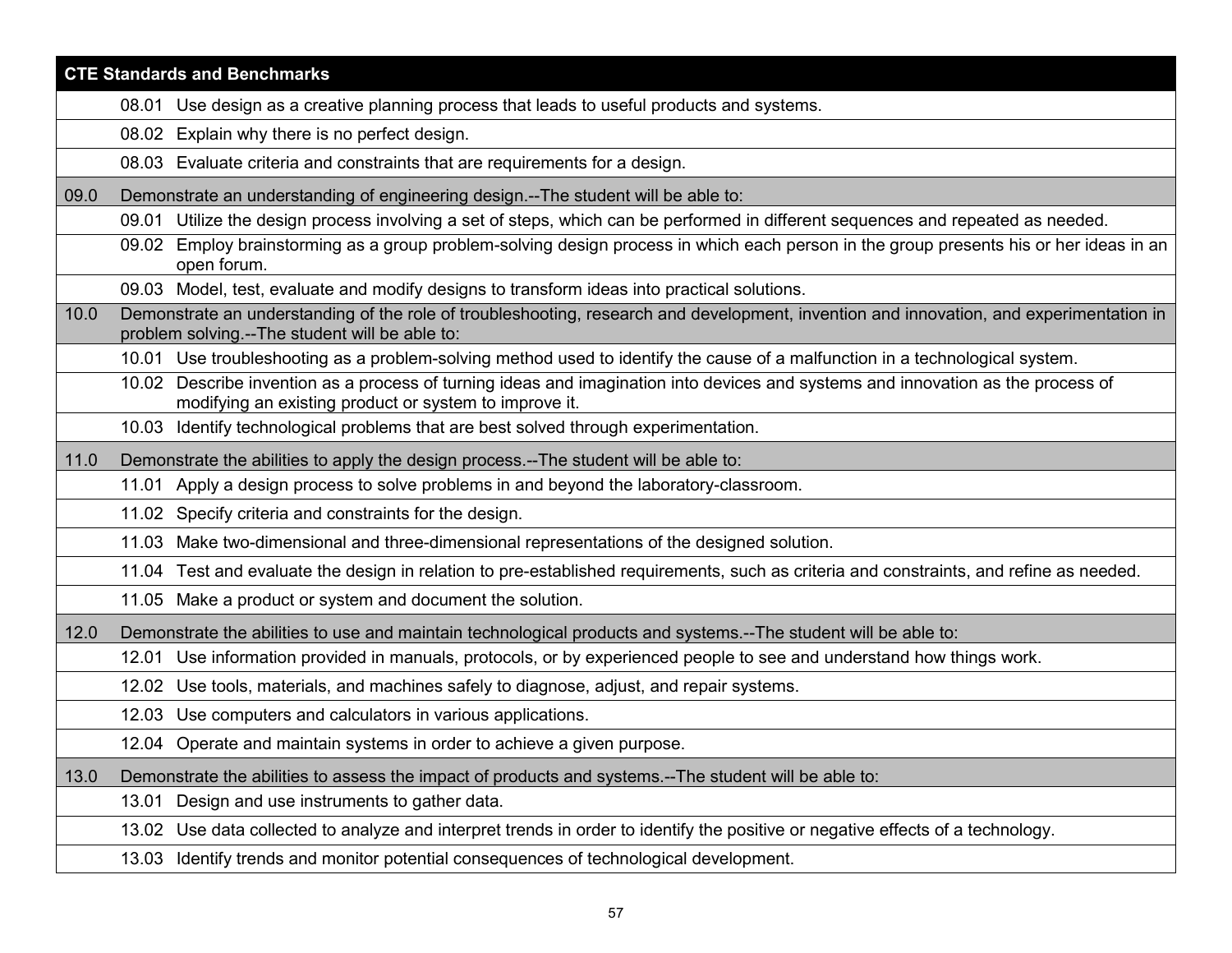|      | <b>CTE Standards and Benchmarks</b>                                                                                                                           |  |
|------|---------------------------------------------------------------------------------------------------------------------------------------------------------------|--|
|      | 13.04 Interpret and evaluate the accuracy of the information obtained and determine if it is useful.                                                          |  |
| 21.0 | Demonstrate proper and safe procedures while working with technological tools, apparatus, equipment, systems, and materials.--The<br>student will be able to: |  |
|      | 21.01 Follow classroom/laboratory safety rules and procedures.                                                                                                |  |
|      | 21.02 Demonstrate good housekeeping at workstations within a classroom/laboratory.                                                                            |  |
|      | 21.03 Conduct classroom/laboratory activities and equipment operations in a safe manner.                                                                      |  |
|      | 21.04 Exercise care and respect for all tools, equipment, and materials.                                                                                      |  |
|      | 21.05 Select appropriate tools, machines, and equipment to accomplish a given task.                                                                           |  |
|      | 21.06 Identify color-coding safety standards.                                                                                                                 |  |
|      | 21.07 Safely use hand tools and power equipment.                                                                                                              |  |
|      | Explain fire prevention and safety precautions and practices for extinguishing fires.<br>21.08                                                                |  |
|      | Identify harmful effects/potential dangers of familiar hazardous substances/devices to people and the environment.<br>21.09                                   |  |
| 22.0 | Exhibit positive human relations and leadership skills.--The student will be able to:                                                                         |  |
|      | 22.01 Perform roles in a student personnel system or in a career and technical student organization (CTSO).                                                   |  |
|      | 22.02 Work cooperatively with others.                                                                                                                         |  |
| 23.0 | Discuss individual interests, aptitudes, and opportunities as they relate to a career.--The student will be able to:                                          |  |
|      | 23.01 Identify individual strengths and weaknesses.                                                                                                           |  |
|      | 23.02 Discuss individual interests related to a career.                                                                                                       |  |
|      | 23.03 List occupations, job requirements, and job opportunities in technical design technology                                                                |  |
|      | 23.04 List academic and career programs at the secondary levels in technical design technology.                                                               |  |
| 56.0 | Demonstrate technical skills and applications common to all types of drafting.--The student will be able to:                                                  |  |
|      | 56.01 Apply lettering techniques.                                                                                                                             |  |
|      | 56.02 Make freehand sketches.                                                                                                                                 |  |
|      | 56.03 Use drafting symbols and alphabet of lines in accordance with technical standards and practices.                                                        |  |
|      | Apply measuring techniques using decimals and fractions.<br>56.04                                                                                             |  |
|      | Apply industry standard dimensioning techniques.<br>56.05                                                                                                     |  |
|      | 56.06 Apply geometric construction techniques.                                                                                                                |  |
|      | 56.07 Interpret information from drawings, prints, and sketches.                                                                                              |  |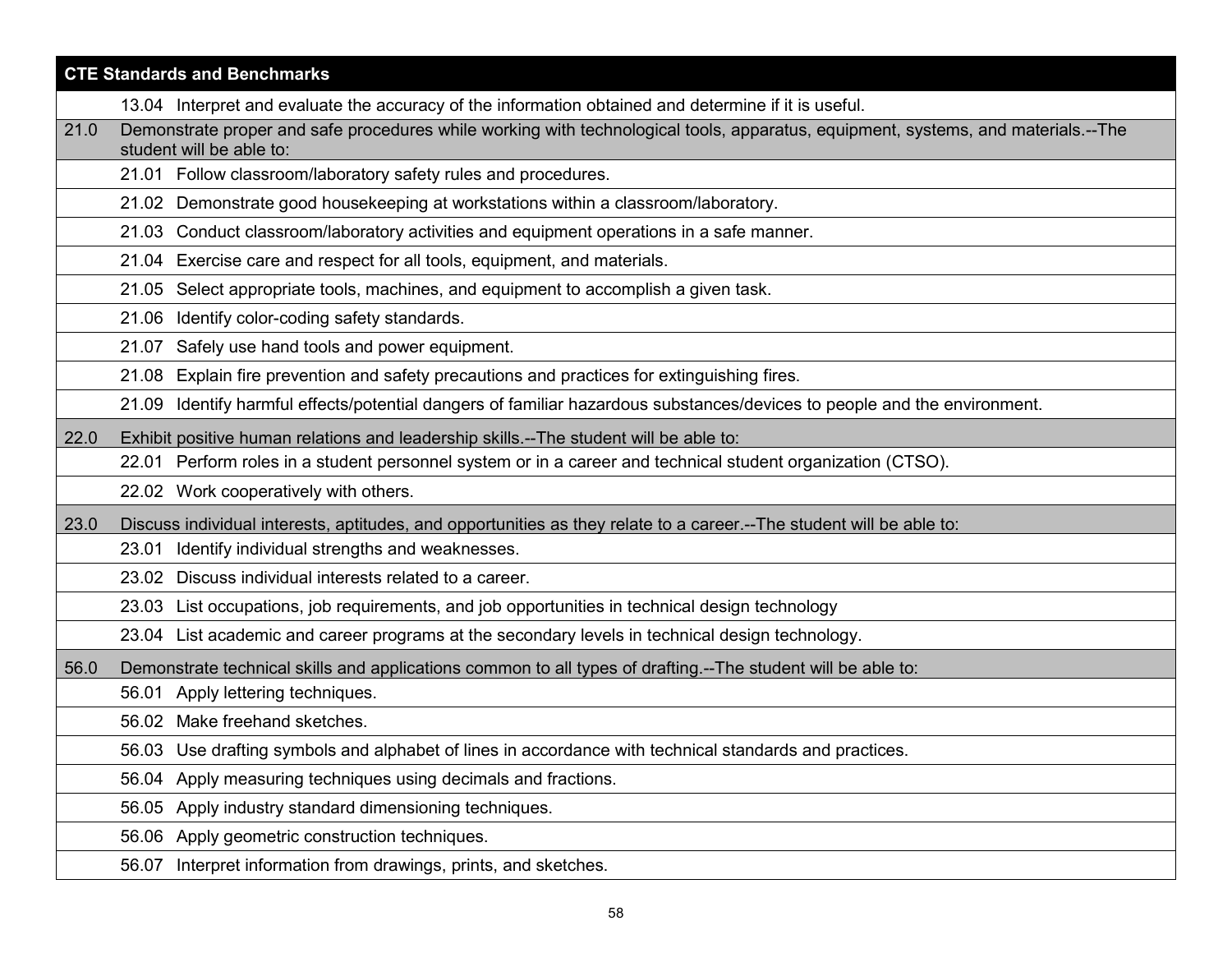| <b>CTE Standards and Benchmarks</b>                                                                                          |  |
|------------------------------------------------------------------------------------------------------------------------------|--|
| 56.08 Apply coordinate systems.                                                                                              |  |
| Demonstrate technical knowledge and skills for making basic orthographic drawings.--The student will be able to:<br>57.0     |  |
| Describe orthographic projection.<br>57.01                                                                                   |  |
| Identify the six principal views of an object.<br>57.02                                                                      |  |
| 57.03 Produce a three-view orthographic drawing using traditional drafting methods.                                          |  |
| Demonstrate technical knowledge and skills for making pictorial drawings.--The student will be able to:<br>58.0              |  |
| Explain methods of pictorial drawing.<br>58.01                                                                               |  |
| 58.02 Produce an isometric drawing using traditional drafting methods.                                                       |  |
| 58.03 Produce an oblique drawing using traditional drafting methods.                                                         |  |
| 58.04 Produce a perspective drawing using traditional drafting methods.                                                      |  |
| Demonstrate technical knowledge and skills for making a three-dimensional study model.--The student will be able to:<br>59.0 |  |
| 59.01 Produce a conceptual sketch.                                                                                           |  |
| 59.02 Produce a three-dimensioned model.                                                                                     |  |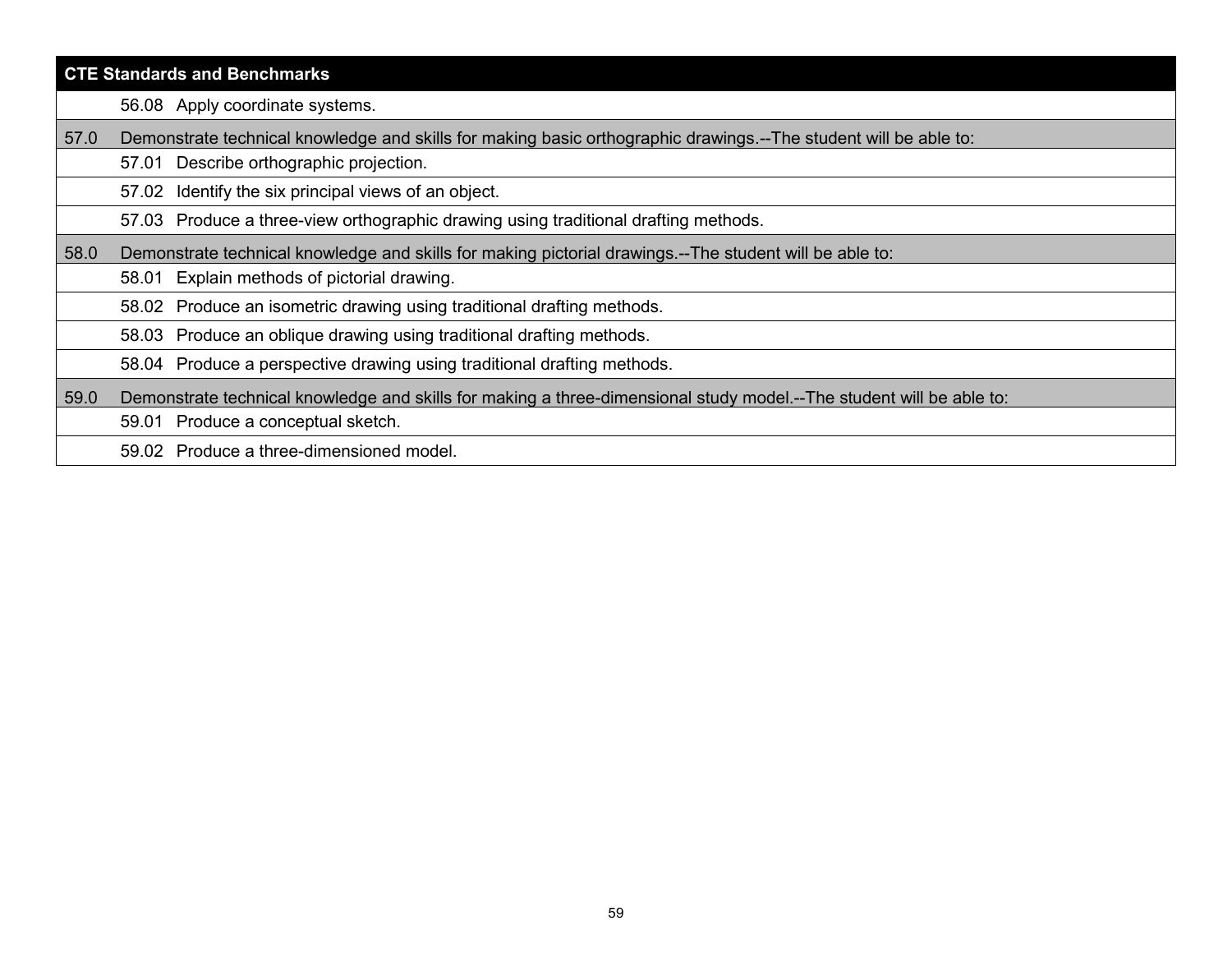| <b>Course Title:</b>          | <b>Exploration of Electronics Technology</b>  |
|-------------------------------|-----------------------------------------------|
| <b>Course Number:</b>         | 8600091                                       |
| <b>Course Length:</b>         | Semester                                      |
| <b>Teacher Certification:</b> | <b>Refer to the Program Structure section</b> |

#### **Course Description:**

The purpose of this course is to give students an opportunity to explore the area of electronics technology and its associated careers. Students will be given the opportunity to solve technological problems using a variety of tools, materials, processes and systems while gaining an understanding of the effects of electronics technology on our everyday lives.

|      | <b>CTE Standards and Benchmarks</b>                                                                                                                                                                                         |
|------|-----------------------------------------------------------------------------------------------------------------------------------------------------------------------------------------------------------------------------|
| 01.0 | Demonstrate an understanding of the characteristics and scope of technology.--The student will be able to:                                                                                                                  |
|      | Develop new products and systems to solve problems or to help do things that could not be done without the help of technology.<br>01.01                                                                                     |
|      | 01.02 Describe the development of technology as a human activity that is the result of individual or collective needs and the ability to be<br>creative.                                                                    |
|      | Explain how technology is closely linked with creativity, which has resulted in innovation.<br>01.03                                                                                                                        |
|      | 01.04 Demonstrate how corporations can often create demand for a product by bringing it onto the market and advertising it.                                                                                                 |
| 02.0 | Demonstrate an understanding of the core concepts of technology.--The student will be able to:                                                                                                                              |
|      | Describe technological systems including input, processes, output, and, at times, feedback.<br>02.01                                                                                                                        |
|      | Apply systems thinking, involving considering how every part relates to others.<br>02.02                                                                                                                                    |
|      | Identify control systems having no feedback path and requiring human intervention, and control systems using feedback.<br>02.03                                                                                             |
|      | Explain how technological systems can be connected to one another.<br>02.04                                                                                                                                                 |
|      | Repair malfunctions of any part of a system that may affect the function and quality of the system.<br>02.05                                                                                                                |
|      | Compare and contrast requirements or parameters placed on the development of a product or system.<br>02.06                                                                                                                  |
|      | Compare and contrast trade-offs as a decision process recognizing the need for careful compromises among competing factors.<br>02.07                                                                                        |
|      | Describe different technologies that involve different sets of processes.<br>02.08                                                                                                                                          |
|      | Perform basic maintenance as the process of inspecting and servicing a product or system on a regular basis in order for it to<br>02.09<br>continue functioning properly, to extend its life, or to upgrade its capability. |
|      | Utilize controls and mechanisms or particular steps that people perform using information about the system that causes systems to<br>02.10<br>change.                                                                       |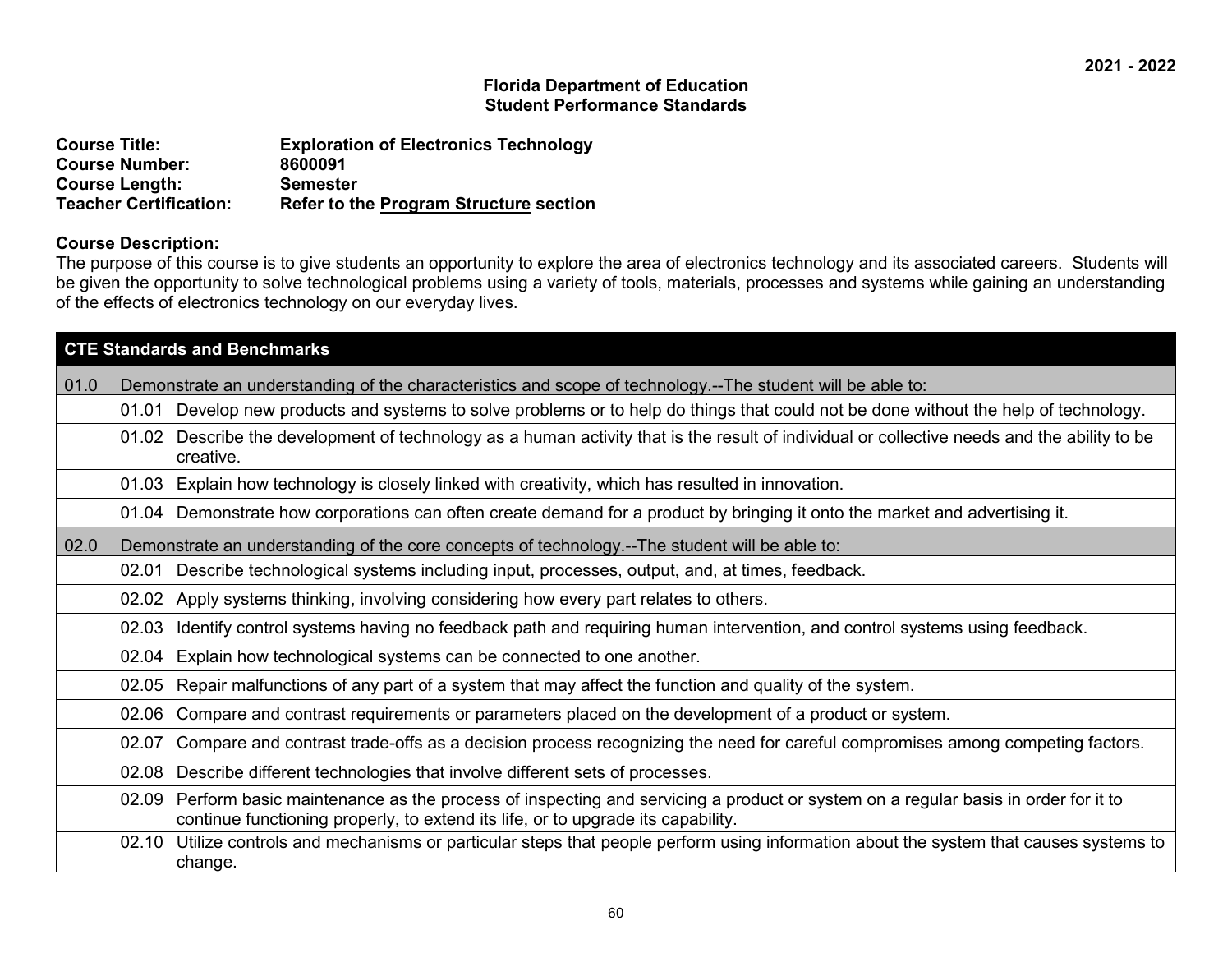| <b>CTE Standards and Benchmarks</b> |                                                                                                                                                                                                                             |
|-------------------------------------|-----------------------------------------------------------------------------------------------------------------------------------------------------------------------------------------------------------------------------|
| 03.0                                | Demonstrate an understanding of the relationships among technologies and the connection between technology and other fields of study.-                                                                                      |
|                                     | -The student will be able to:                                                                                                                                                                                               |
|                                     | 03.01 Modify the way technological systems interact with one another.                                                                                                                                                       |
|                                     | 03.02 Apply a product, system, or environment developed for one setting in another setting.                                                                                                                                 |
|                                     | Explain how knowledge gained from other fields of study has a direct effect on the development of technological products and<br>03.03<br>systems.                                                                           |
| 04.0                                | Demonstrate an understanding of the cultural, social, economic, and political effects of technology.--The student will be able to:                                                                                          |
|                                     | Identify the ways that use of technology affects humans, including their safety, comfort, choices, and attitudes about technology's<br>04.01<br>development and use.                                                        |
|                                     | 04.02 Explain that technology, by itself, is neither good nor bad; but decisions about the use of products and systems can result in<br>desirable or undesirable consequences.                                              |
|                                     | 04.03 Identify ethical issues associated with the development and use of technology.                                                                                                                                        |
|                                     | 04.04 Identify the economic, political, and cultural issues that are influenced by the development and use of technology.                                                                                                   |
| 05.0                                | Demonstrate an understanding of the effects of technology on the environment.--The student will be able to:                                                                                                                 |
|                                     | 05.01 Describe the management of waste produced by technological systems as an important societal issue.                                                                                                                    |
|                                     | 05.02 Describe how technologies can be used to repair damage caused by natural disasters and to break down waste from the use of<br>various products and systems.                                                           |
|                                     | 05.03 Make decisions about the development and use of technologies that put environmental and economic concerns in direct<br>competition with one another.                                                                  |
| 06.0                                | Demonstrate an understanding of the role of society in the development and use of technology.--The student will be able to:                                                                                                 |
|                                     | Describe the development of technologies that has resulted from the demands, values, and interests of individuals, businesses,<br>06.01<br>industries, and societies.                                                       |
|                                     | Describe changes in society and the creation of new needs and wants caused by the use of inventions and innovations.<br>06.02                                                                                               |
|                                     | 06.03 Understand social and cultural priorities and values that are reflected in technological devices.                                                                                                                     |
|                                     | Explain how meeting societal expectations is the driving force behind the acceptance and use of products and systems.<br>06.04                                                                                              |
| 07.0                                | Demonstrate an understanding of the influence of technology on history.--The student will be able to:                                                                                                                       |
|                                     | Identify inventions and innovations that have evolved by using slow and methodical processes of tests and refinements.<br>07.01                                                                                             |
|                                     | 07.02 Explain how the specialization of function has been at the heart of many technological improvements.                                                                                                                  |
|                                     | Identify the design and construction of structures for service or convenience evolving from the development of techniques for<br>07.03<br>measurement, controlling systems, and the understanding of spatial relationships. |
|                                     | Investigate how, that in the past, an invention or innovation was not usually developed with the knowledge of science.<br>07.04                                                                                             |
| 08.0                                | Demonstrate an understanding of the attributes of design.--The student will be able to:                                                                                                                                     |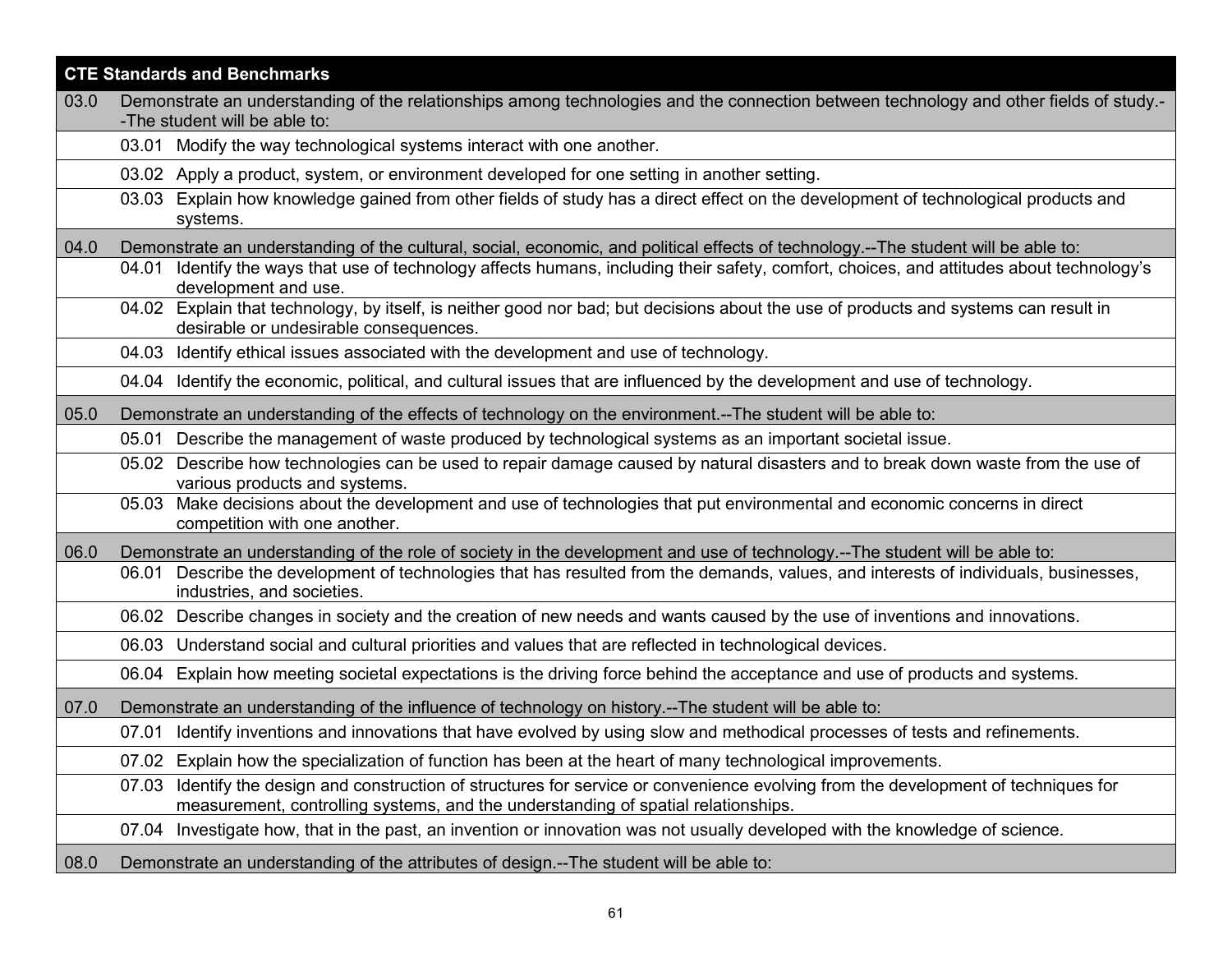|      | <b>CTE Standards and Benchmarks</b>                                                                                                                                                        |  |
|------|--------------------------------------------------------------------------------------------------------------------------------------------------------------------------------------------|--|
|      | 08.01 Use design as a creative planning process that leads to useful products and systems.                                                                                                 |  |
|      | Explain why there is no perfect design.<br>08.02                                                                                                                                           |  |
|      | 08.03 Evaluate criteria and constraints that are requirements for a design.                                                                                                                |  |
| 09.0 | Demonstrate an understanding of engineering design.--The student will be able to:                                                                                                          |  |
|      | Utilize the design process involving a set of steps, which can be performed in different sequences and repeated as needed.<br>09.01                                                        |  |
|      | 09.02 Employ brainstorming as a group problem-solving design process in which each person in the group presents his or her ideas in an<br>open forum.                                      |  |
|      | 09.03 Model, test, evaluate and modify designs to transform ideas into practical solutions.                                                                                                |  |
| 10.0 | Demonstrate an understanding of the role of troubleshooting, research and development, invention and innovation, and experimentation in<br>problem solving.--The student will be able to:  |  |
|      | 10.01 Use troubleshooting as a problem-solving method used to identify the cause of a malfunction in a technological system.                                                               |  |
|      | 10.02 Describe invention as a process of turning ideas and imagination into devices and systems and innovation as the process of<br>modifying an existing product or system to improve it. |  |
|      | 10.03 Identify technological problems that are best solved through experimentation.                                                                                                        |  |
| 11.0 | Demonstrate the abilities to apply the design process.--The student will be able to:                                                                                                       |  |
|      | Apply a design process to solve problems in and beyond the laboratory-classroom.<br>11.01                                                                                                  |  |
|      | 11.02 Specify criteria and constraints for the design.                                                                                                                                     |  |
|      | 11.03 Make two-dimensional and three-dimensional representations of the designed solution.                                                                                                 |  |
|      | 11.04 Test and evaluate the design in relation to pre-established requirements, such as criteria and constraints, and refine as needed.                                                    |  |
|      | 11.05 Make a product or system and document the solution.                                                                                                                                  |  |
| 12.0 | Demonstrate the abilities to use and maintain technological products and systems.--The student will be able to:                                                                            |  |
|      | Use information provided in manuals, protocols, or by experienced people to see and understand how things work.<br>12.01                                                                   |  |
|      | Use tools, materials, and machines safely to diagnose, adjust, and repair systems.<br>12.02                                                                                                |  |
|      | 12.03 Use computers and calculators in various applications.                                                                                                                               |  |
|      | 12.04 Operate and maintain systems in order to achieve a given purpose.                                                                                                                    |  |
| 13.0 | Demonstrate the abilities to assess the impact of products and systems.--The student will be able to:                                                                                      |  |
|      | Design and use instruments to gather data.<br>13.01                                                                                                                                        |  |
|      | 13.02 Use data collected to analyze and interpret trends in order to identify the positive or negative effects of a technology.                                                            |  |
|      | 13.03 Identify trends and monitor potential consequences of technological development.                                                                                                     |  |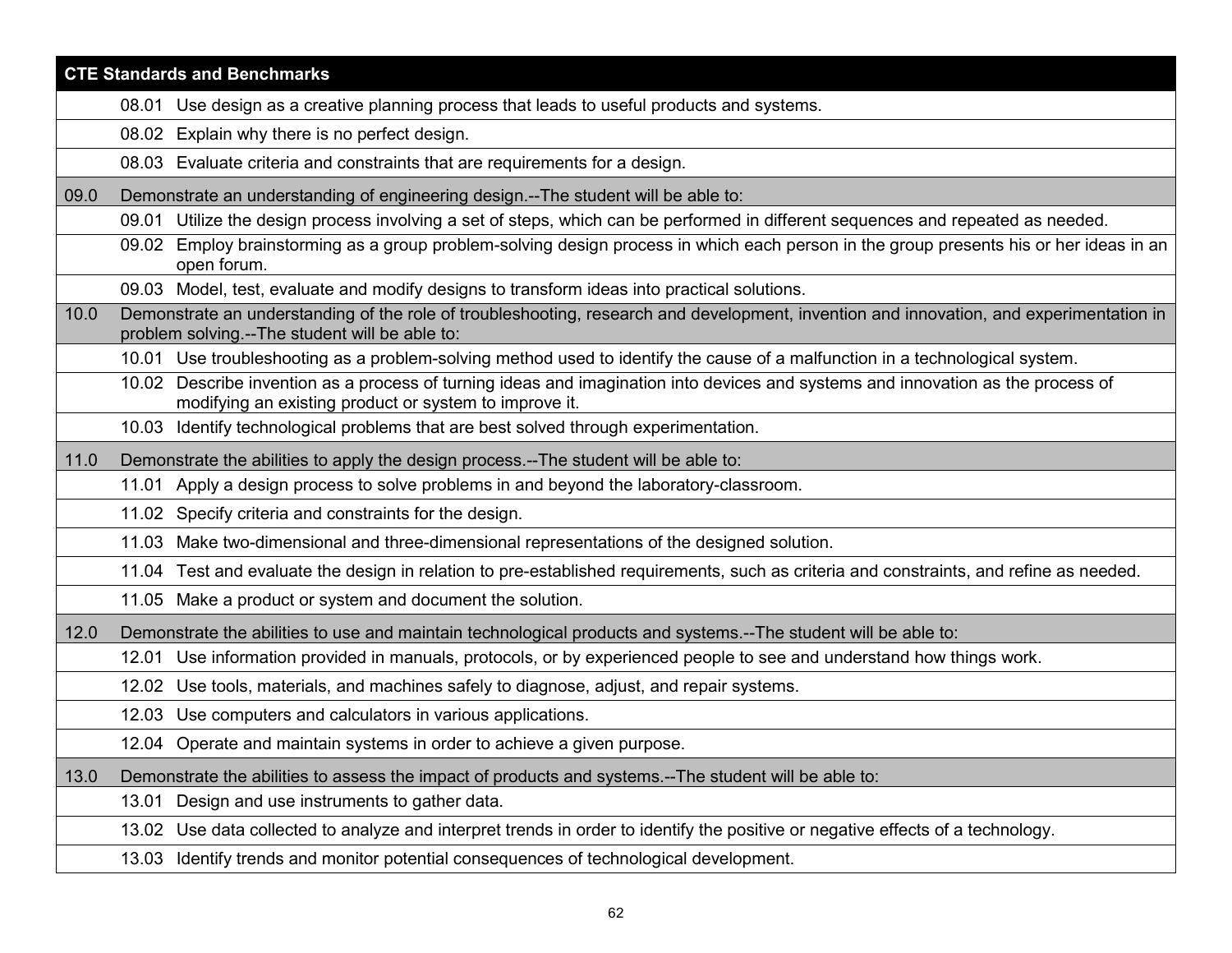|      | <b>CTE Standards and Benchmarks</b>                                                                                                                           |  |
|------|---------------------------------------------------------------------------------------------------------------------------------------------------------------|--|
|      | 13.04 Interpret and evaluate the accuracy of the information obtained and determine if it is useful.                                                          |  |
| 21.0 | Demonstrate proper and safe procedures while working with technological tools, apparatus, equipment, systems, and materials.--The<br>student will be able to: |  |
|      | 21.01 Follow laboratory safety rules and procedures.                                                                                                          |  |
|      | 21.02 Demonstrate good housekeeping at workstations within a total laboratory.                                                                                |  |
|      | 21.03 Conduct laboratory activities and equipment operations in a safe manner.                                                                                |  |
|      | Identify tools, machines, materials and equipment and describe their functions.<br>21.04                                                                      |  |
|      | 21.05 Select appropriate tools, machines, and equipment to accomplish a given task.                                                                           |  |
|      | Demonstrate safe and correct use of tools, machines, and equipment.<br>21.06                                                                                  |  |
|      | 21.07 Identify color-coding safety standards.                                                                                                                 |  |
|      | Explain fire prevention and safety precautions and practices for extinguishing fires.<br>21.08                                                                |  |
|      | Identify harmful effects/potential dangers of familiar hazardous substances/devices to people and the environment.<br>21.09                                   |  |
|      | Identify the factors that determine the severity of electrical shock.<br>21.10                                                                                |  |
|      | Identify lifesaving safety equipment such as ground fault circuit interrupters (GFCI), proper grounding.<br>21.11                                             |  |
|      | Identify protective equipment such as circuit breakers, fuses, surge protection, and uninterruptable power supplies.<br>21.12                                 |  |
|      | 21.13 Compare the characteristics and applications of different types of batteries. (Lithium, NiCad, Alkaline, etc.)                                          |  |
|      | 21.14 Explain ways in which batteries are rated and texted.                                                                                                   |  |
| 22.0 | Exhibit positive human relations and leadership skills.--The student will be able to:                                                                         |  |
|      | 22.01 Perform roles in a student personnel system or in a career and technical student organization (CTSO).                                                   |  |
|      | 22.02 Work cooperatively with others.                                                                                                                         |  |
| 23.0 | Discuss individual interests, aptitudes, and opportunities as they relate to a career.--The student will be able to:                                          |  |
|      | 23.01 Identify individual strengths and weaknesses.                                                                                                           |  |
|      | 23.02 Discuss individual interests related to a career.                                                                                                       |  |
|      | 23.03 List occupations, job requirements, and job opportunities in electronics technology                                                                     |  |
|      | 23.04 List academic and career programs at the secondary levels in electronics technology.                                                                    |  |
| 60.0 | Demonstrate an understanding of the nature of electricity.--The student will be able to:                                                                      |  |
|      | 60.01 Identify parts of an atom.                                                                                                                              |  |
|      | 60.02 Describe how the interaction of charged particles in the atom creates electron flow.                                                                    |  |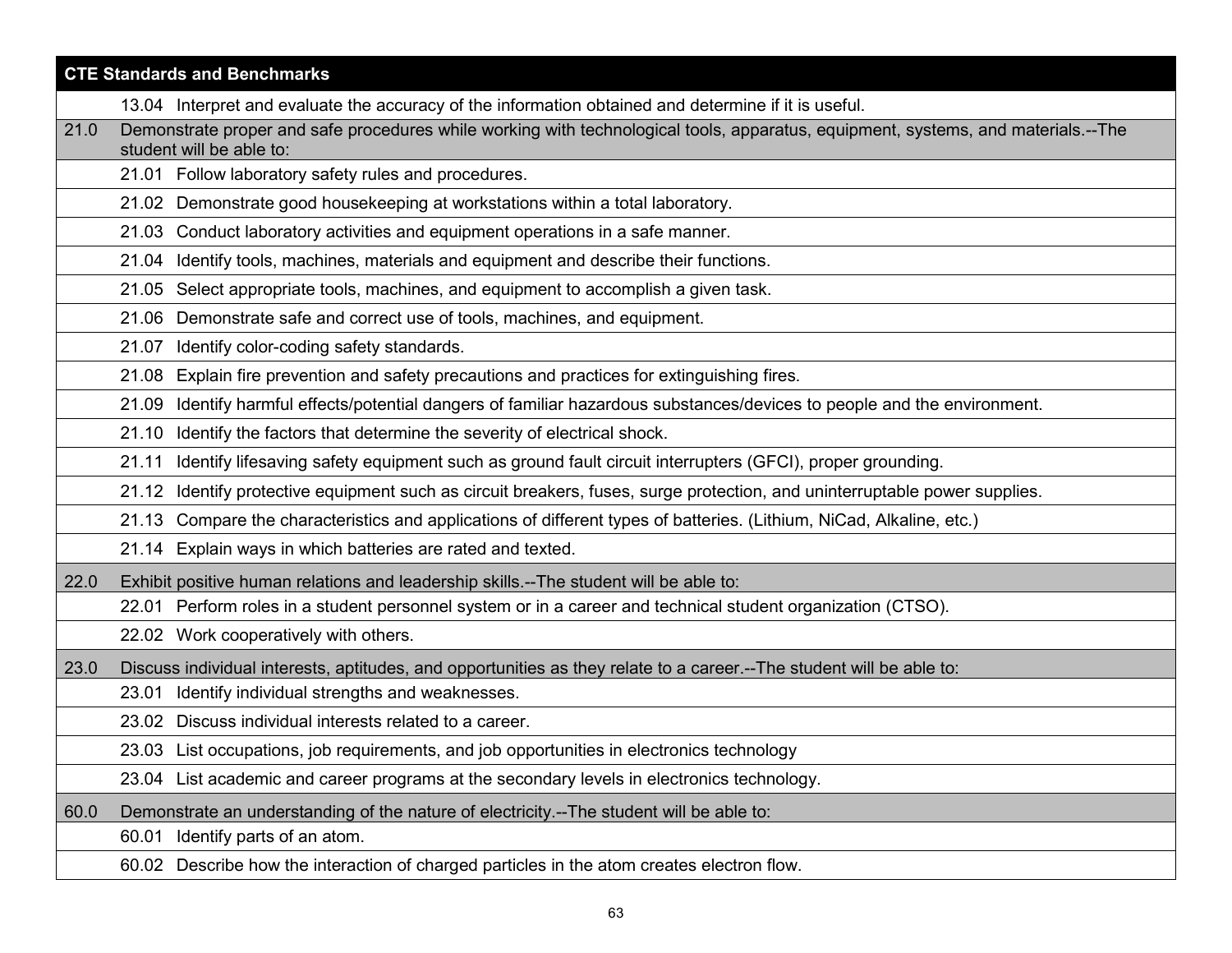|      | <b>CTE Standards and Benchmarks</b>                                                                          |                                                                                                                                            |
|------|--------------------------------------------------------------------------------------------------------------|--------------------------------------------------------------------------------------------------------------------------------------------|
|      | position on the periodic table.                                                                              | 60.03 Evaluate whether a material is a conductor, insulator, or semiconductor based upon its number of valance electrons and its           |
|      | 60.04 Explain the difference between current, voltage and resistance.                                        |                                                                                                                                            |
|      | 60.05 Describe the properties of a magnet including polarity.                                                |                                                                                                                                            |
|      | 60.06 Identify the primary parts of a DC motor and demonstrate how it functions.                             |                                                                                                                                            |
|      | Identify the primary parts of a generator and demonstrate how it functions.<br>60.07                         |                                                                                                                                            |
|      | Compare and contrast the characteristics of a basic motor and generator.<br>60.08                            |                                                                                                                                            |
|      |                                                                                                              | 60.09 Describe the composition of elements, mixtures, and compounds according to the electron theory.                                      |
|      | 60.10                                                                                                        | Diagram and show the relationship between electrons, protons, and neutrons.                                                                |
|      | 60.11 State the law of electrical charges.                                                                   |                                                                                                                                            |
|      | 60.12 Define electrical quantities (voltage, current, resistance, etc.).                                     |                                                                                                                                            |
|      | 60.13 Define units of measure including milli, micro, mega, and kilo.                                        |                                                                                                                                            |
| 61.0 | Explore the basics of electric circuits.--The student will be able to:                                       |                                                                                                                                            |
|      | 61.01                                                                                                        | Identify the characteristics of series, parallel, and combination electrical circuits.                                                     |
|      | 61.02 Sketch circuit diagrams using standardized schematic symbols.                                          |                                                                                                                                            |
|      | 61.03 Construct physical electrical circuits based upon circuit diagrams.                                    |                                                                                                                                            |
|      | 61.04 Measure voltage, current, and resistance using a multimeter.                                           |                                                                                                                                            |
|      | 61.05 Mathematically calculate voltage, current, and resistance using Ohm's law.                             |                                                                                                                                            |
|      | 61.06<br>specific functions.                                                                                 | Integrate DC sources, lamps, switches, diodes, light emitting diodes, resistors, and capacitors into electrical circuits to achieve        |
|      |                                                                                                              | 61.07 Determine the value of a fixed resistor based upon the color codes on those resistors.                                               |
| 62.0 | Investigate digital signals and basic digital components.--The student will be able to:<br>62.01<br>decimal. | Identify the relationship between the binary number system and the decimal number system and convert binary numbers to                     |
|      | 62.02 Describe the functions of NOT, AND, OR, NAND, NOR, and XOR gates.                                      |                                                                                                                                            |
|      | 62.03 Create truth tables for logic scenarios and match those gates to truth tables.                         |                                                                                                                                            |
|      | 62.04 Create a digital wave form and graph it for a binary sequence.                                         |                                                                                                                                            |
|      |                                                                                                              | 62.05 Determine the logic, sensors, gates, outputs, and other components needed to emulate existing electronic devices that utilize logic. |
| 63.0 | Demonstrate and apply proper use of electronic equipment.--The student will be able to:                      |                                                                                                                                            |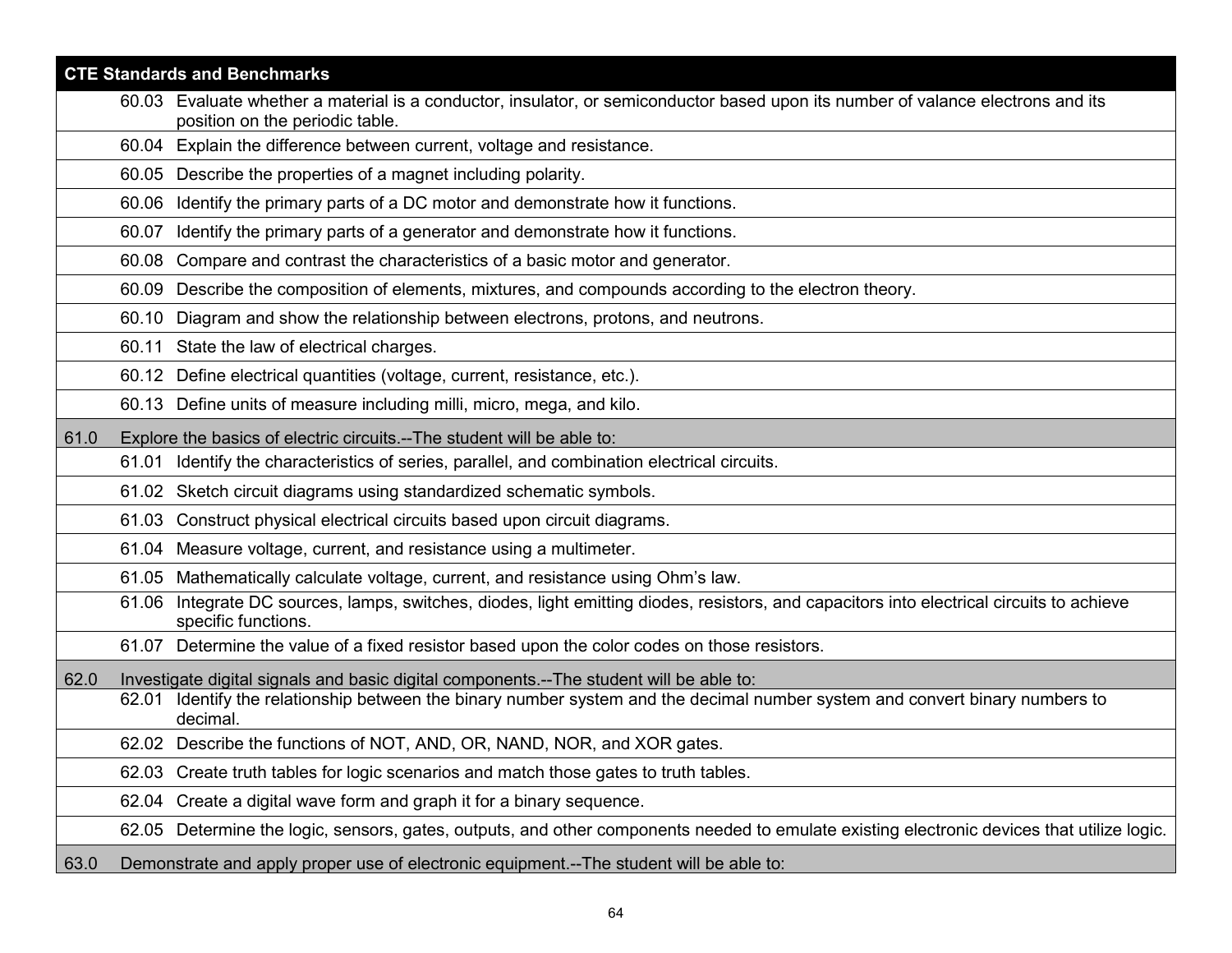| <b>CTE Standards and Benchmarks</b> |                                                                                                                                                        |  |
|-------------------------------------|--------------------------------------------------------------------------------------------------------------------------------------------------------|--|
|                                     | Use a digital or analog volt-ohm meter (VOM) to obtain accurate measurements.<br>63.01                                                                 |  |
|                                     | 63.02 Apply safety rules in the use of electronic instruments and demonstrate proper care and maintenance for the equipment during<br>storage and use. |  |
|                                     | Use voltmeters, ammeters, and ohmmeters to obtain accurate measurements.<br>63.03                                                                      |  |
|                                     | 63.04 Set up and use an oscilloscope to observe waveforms and to determine the voltage of the signal presented.                                        |  |
|                                     | Use signal generators to produce waveforms of selected frequencies and shapes.<br>63.05                                                                |  |
|                                     | 63.06 Use testers to determine the condition of electronic components.                                                                                 |  |
| 64.0                                | Demonstrate proper electronic assembly methods.--The student will be able to:                                                                          |  |
|                                     | 64.01 Exhibit safe soldering techniques.                                                                                                               |  |
|                                     | 64.02 Identify proper soldering practices.                                                                                                             |  |
|                                     | 64.03 Demonstrate proper soldering applications.                                                                                                       |  |
|                                     | Identify common electrical and electronics hand tools.<br>64.04                                                                                        |  |
|                                     | Demonstrate electronic component assembly.<br>64.05                                                                                                    |  |
|                                     | 64.06 Apply electrical tape to a spliced and soldered wire connection.                                                                                 |  |
|                                     | 64.07 Solder and de-solder components and wires.                                                                                                       |  |
|                                     | 64.08 Describe the two methods of making a printed circuit board.                                                                                      |  |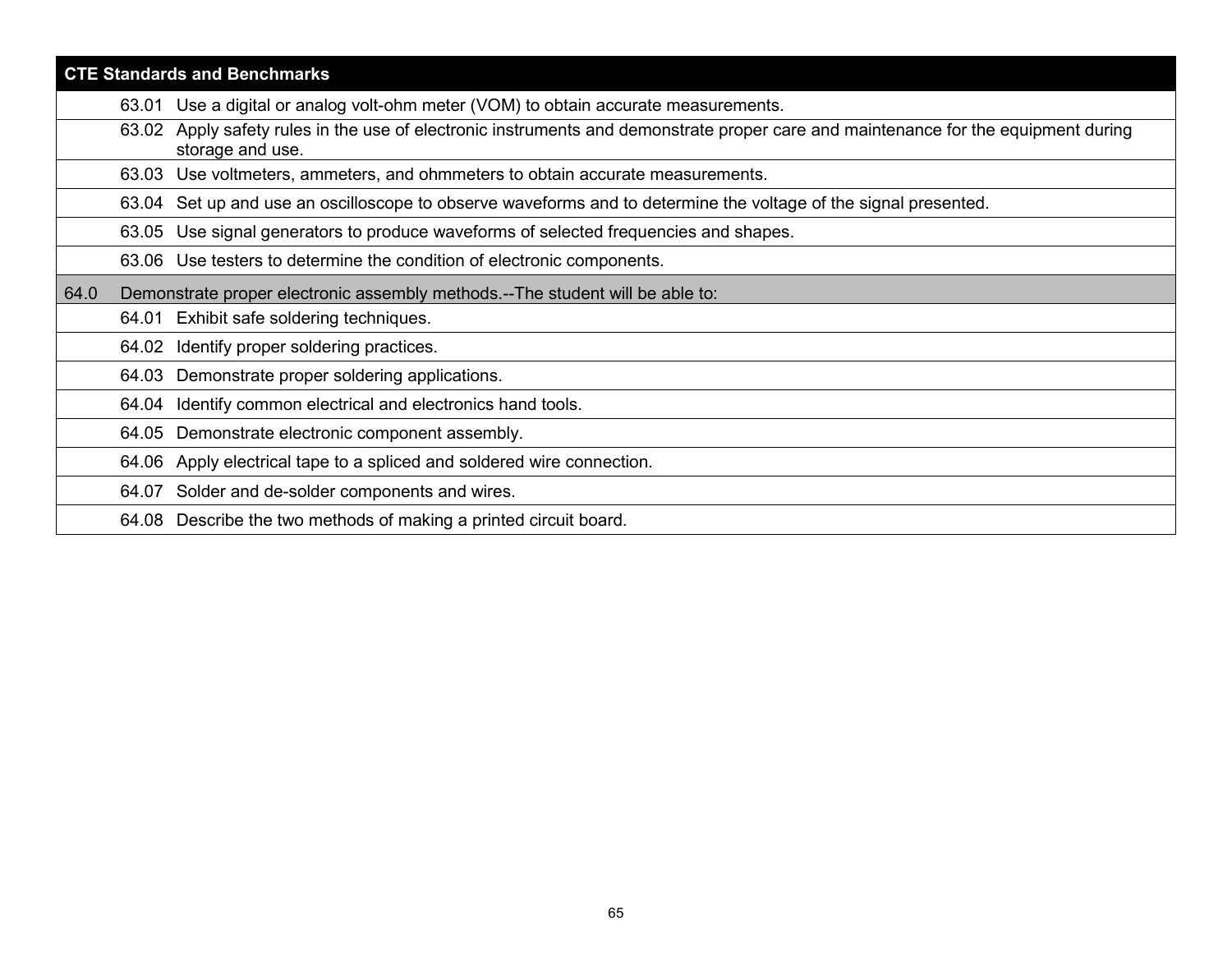| <b>Course Title:</b>          | <b>Exploration of Maritime Technology</b>     |
|-------------------------------|-----------------------------------------------|
| <b>Course Number:</b>         | 8600092                                       |
| <b>Course Length:</b>         | <b>Semester</b>                               |
| <b>Teacher Certification:</b> | <b>Refer to the Program Structure section</b> |

#### **Course Description:**

The purpose of this course is to give students an opportunity to explore the area of maritime technology and its associated careers. Students will be given the opportunity to solve technological problems using a variety of tools, materials, processes and systems while gaining an understanding of the effects of maritime technology on our everyday lives.

|      | <b>CTE Standards and Benchmarks</b> |                                                                                                                                                                                                                    |  |
|------|-------------------------------------|--------------------------------------------------------------------------------------------------------------------------------------------------------------------------------------------------------------------|--|
| 01.0 |                                     | Demonstrate an understanding of the characteristics and scope of technology.--The student will be able to:                                                                                                         |  |
|      | 01.01                               | Develop new products and systems to solve problems or to help do things that could not be done without the help of technology.                                                                                     |  |
|      | 01.02                               | Describe the development of technology as a human activity that is the result of individual or collective needs and the ability to be<br>creative.                                                                 |  |
|      | 01.03                               | Explain how technology is closely linked with creativity, which has resulted in innovation.                                                                                                                        |  |
|      |                                     | 01.04 Demonstrate how corporations can often create demand for a product by bringing it onto the market and advertising it.                                                                                        |  |
| 02.0 |                                     | Demonstrate an understanding of the core concepts of technology.--The student will be able to:                                                                                                                     |  |
|      | 02.01                               | Describe technological systems including input, processes, output, and, at times, feedback.                                                                                                                        |  |
|      | 02.02                               | Apply systems thinking, involving considering how every part relates to others.                                                                                                                                    |  |
|      | 02.03                               | Identify control systems having no feedback path and requiring human intervention, and control systems using feedback.                                                                                             |  |
|      | 02.04                               | Explain how technological systems can be connected to one another.                                                                                                                                                 |  |
|      | 02.05                               | Repair malfunctions of any part of a system that may affect the function and quality of the system.                                                                                                                |  |
|      | 02.06                               | Compare and contrast requirements or parameters placed on the development of a product or system.                                                                                                                  |  |
|      | 02.07                               | Compare and contrast trade-offs as a decision process recognizing the need for careful compromises among competing factors.                                                                                        |  |
|      | 02.08                               | Describe different technologies that involve different sets of processes.                                                                                                                                          |  |
|      | 02.09                               | Perform basic maintenance as the process of inspecting and servicing a product or system on a regular basis in order for it to<br>continue functioning properly, to extend its life, or to upgrade its capability. |  |
|      | 02.10                               | Utilize controls and mechanisms or particular steps that people perform using information about the system that causes systems to<br>change.                                                                       |  |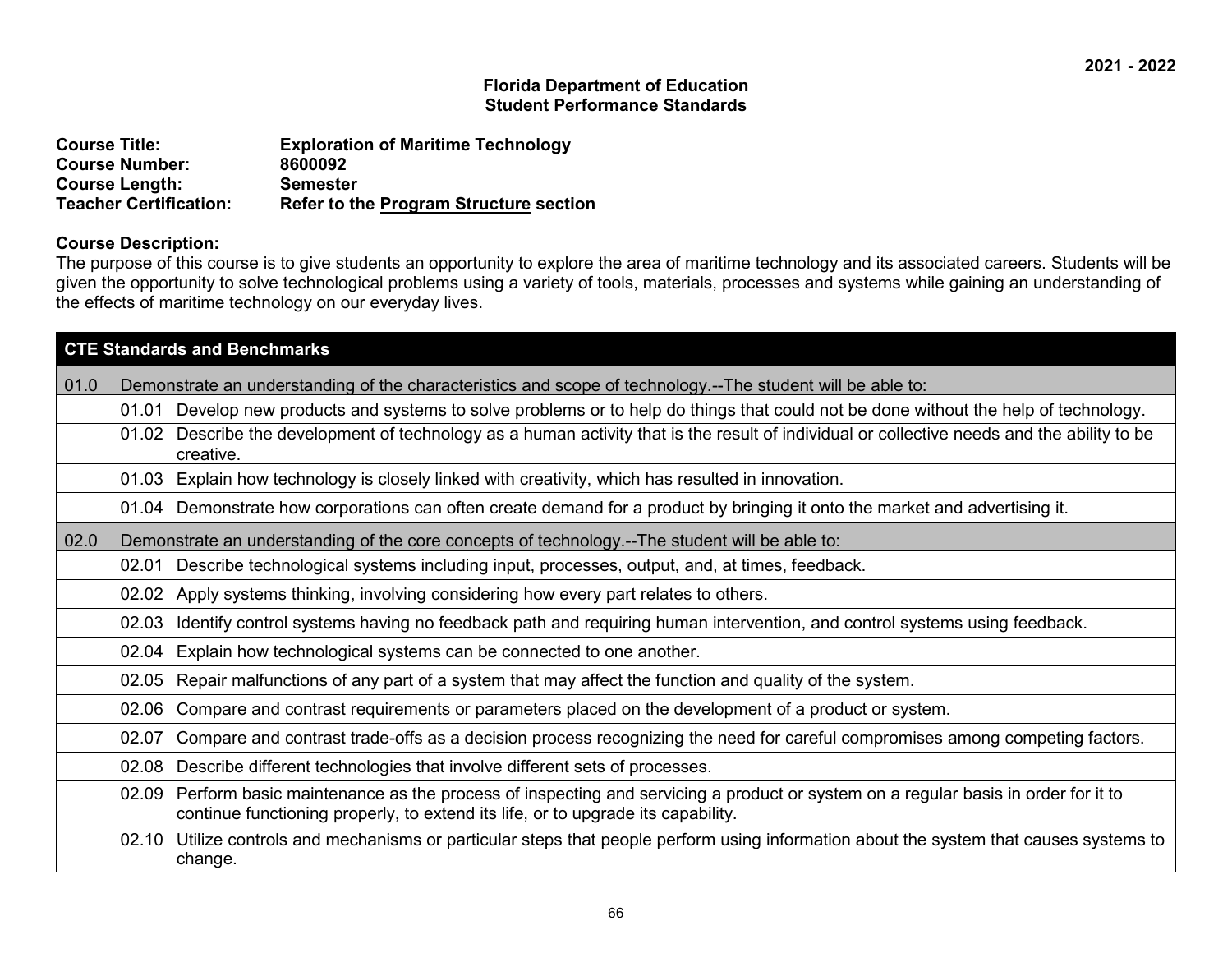| <b>CTE Standards and Benchmarks</b> |                                                                                                                                                                                                                             |
|-------------------------------------|-----------------------------------------------------------------------------------------------------------------------------------------------------------------------------------------------------------------------------|
| 03.0                                | Demonstrate an understanding of the relationships among technologies and the connection between technology and other fields of study.-                                                                                      |
|                                     | -The student will be able to:                                                                                                                                                                                               |
|                                     | 03.01 Modify the way technological systems interact with one another.                                                                                                                                                       |
|                                     | 03.02 Apply a product, system, or environment developed for one setting in another setting.                                                                                                                                 |
|                                     | Explain how knowledge gained from other fields of study has a direct effect on the development of technological products and<br>03.03<br>systems.                                                                           |
| 04.0                                | Demonstrate an understanding of the cultural, social, economic, and political effects of technology.--The student will be able to:                                                                                          |
|                                     | Identify the ways that use of technology affects humans, including their safety, comfort, choices, and attitudes about technology's<br>04.01<br>development and use.                                                        |
|                                     | 04.02 Explain that technology, by itself, is neither good nor bad; but decisions about the use of products and systems can result in<br>desirable or undesirable consequences.                                              |
|                                     | 04.03 Identify ethical issues associated with the development and use of technology.                                                                                                                                        |
|                                     | 04.04 Identify the economic, political, and cultural issues that are influenced by the development and use of technology.                                                                                                   |
| 05.0                                | Demonstrate an understanding of the effects of technology on the environment.--The student will be able to:                                                                                                                 |
|                                     | 05.01 Describe the management of waste produced by technological systems as an important societal issue.                                                                                                                    |
|                                     | 05.02 Describe how technologies can be used to repair damage caused by natural disasters and to break down waste from the use of<br>various products and systems.                                                           |
|                                     | 05.03 Make decisions about the development and use of technologies that put environmental and economic concerns in direct<br>competition with one another.                                                                  |
| 06.0                                | Demonstrate an understanding of the role of society in the development and use of technology.--The student will be able to:                                                                                                 |
|                                     | Describe the development of technologies that has resulted from the demands, values, and interests of individuals, businesses,<br>06.01<br>industries, and societies.                                                       |
|                                     | Describe changes in society and the creation of new needs and wants caused by the use of inventions and innovations.<br>06.02                                                                                               |
|                                     | 06.03 Understand social and cultural priorities and values that are reflected in technological devices.                                                                                                                     |
|                                     | Explain how meeting societal expectations is the driving force behind the acceptance and use of products and systems.<br>06.04                                                                                              |
| 07.0                                | Demonstrate an understanding of the influence of technology on history.--The student will be able to:                                                                                                                       |
|                                     | Identify inventions and innovations that have evolved by using slow and methodical processes of tests and refinements.<br>07.01                                                                                             |
|                                     | 07.02 Explain how the specialization of function has been at the heart of many technological improvements.                                                                                                                  |
|                                     | Identify the design and construction of structures for service or convenience evolving from the development of techniques for<br>07.03<br>measurement, controlling systems, and the understanding of spatial relationships. |
|                                     | Investigate how, that in the past, an invention or innovation was not usually developed with the knowledge of science.<br>07.04                                                                                             |
| 08.0                                | Demonstrate an understanding of the attributes of design.--The student will be able to:                                                                                                                                     |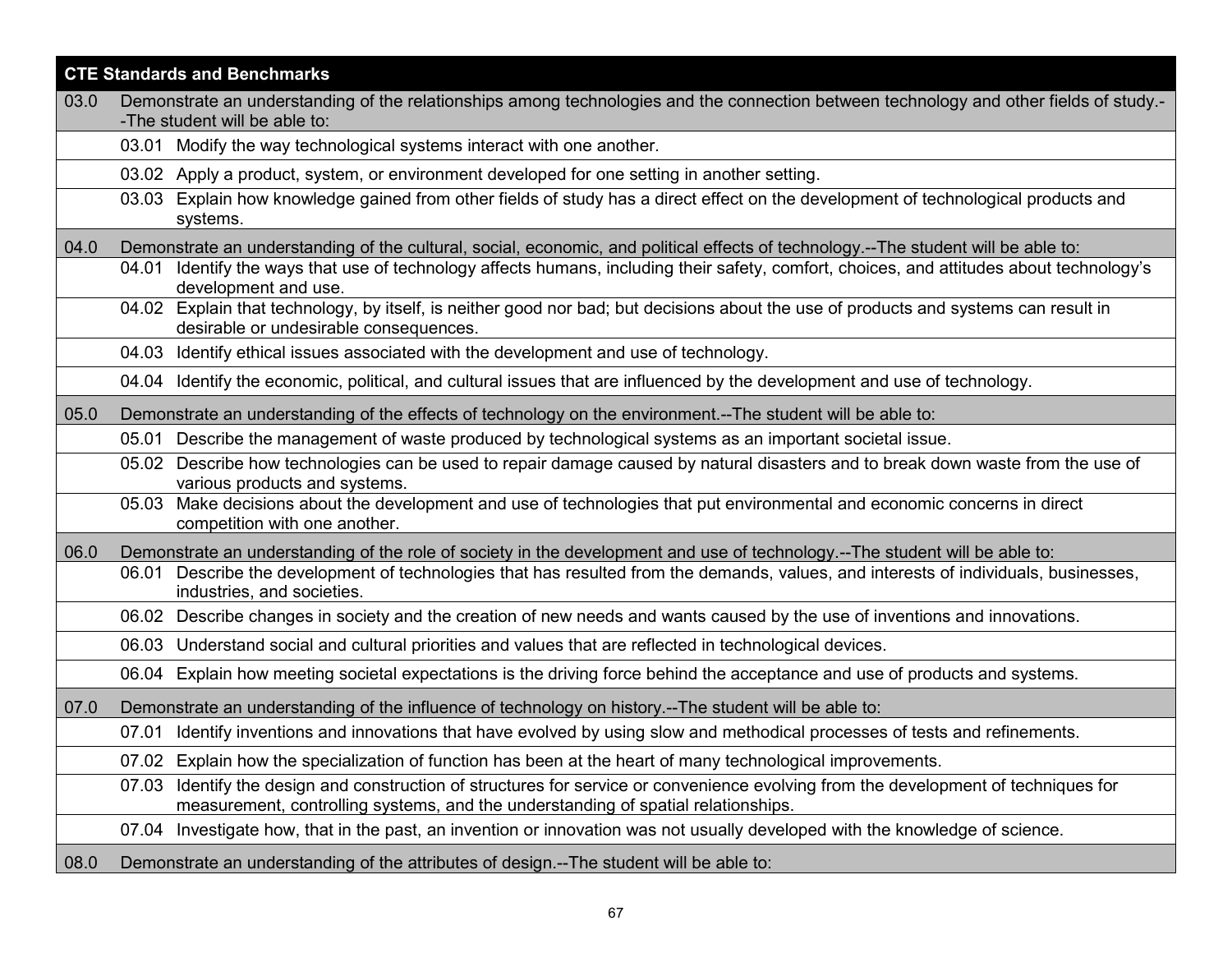|      | <b>CTE Standards and Benchmarks</b>                                                                                                                                                        |  |  |
|------|--------------------------------------------------------------------------------------------------------------------------------------------------------------------------------------------|--|--|
|      | 08.01 Use design as a creative planning process that leads to useful products and systems.                                                                                                 |  |  |
|      | 08.02 Explain why there is no perfect design.                                                                                                                                              |  |  |
|      | 08.03 Evaluate criteria and constraints that are requirements for a design.                                                                                                                |  |  |
| 09.0 | Demonstrate an understanding of engineering design.--The student will be able to:                                                                                                          |  |  |
|      | Utilize the design process involving a set of steps, which can be performed in different sequences and repeated as needed.<br>09.01                                                        |  |  |
|      | 09.02 Employ brainstorming as a group problem-solving design process in which each person in the group presents his or her ideas in an<br>open forum.                                      |  |  |
|      | 09.03 Model, test, evaluate and modify designs to transform ideas into practical solutions.                                                                                                |  |  |
| 10.0 | Demonstrate an understanding of the role of troubleshooting, research and development, invention and innovation, and experimentation in<br>problem solving.--The student will be able to:  |  |  |
|      | 10.01 Use troubleshooting as a problem-solving method used to identify the cause of a malfunction in a technological system.                                                               |  |  |
|      | 10.02 Describe invention as a process of turning ideas and imagination into devices and systems and innovation as the process of<br>modifying an existing product or system to improve it. |  |  |
|      | 10.03 Identify technological problems that are best solved through experimentation.                                                                                                        |  |  |
| 11.0 | Demonstrate the abilities to apply the design process.--The student will be able to:                                                                                                       |  |  |
|      | 11.01 Apply a design process to solve problems in and beyond the laboratory-classroom.                                                                                                     |  |  |
|      | 11.02 Specify criteria and constraints for the design.                                                                                                                                     |  |  |
|      | 11.03 Make two-dimensional and three-dimensional representations of the designed solution.                                                                                                 |  |  |
|      | 11.04 Test and evaluate the design in relation to pre-established requirements, such as criteria and constraints, and refine as needed.                                                    |  |  |
|      | 11.05 Make a product or system and document the solution.                                                                                                                                  |  |  |
| 12.0 | Demonstrate the abilities to use and maintain technological products and systems.--The student will be able to:                                                                            |  |  |
|      | Use information provided in manuals, protocols, or by experienced people to see and understand how things work.<br>12.01                                                                   |  |  |
|      | Use tools, materials, and machines safely to diagnose, adjust, and repair systems.<br>12.02                                                                                                |  |  |
|      | 12.03 Use computers and calculators in various applications.                                                                                                                               |  |  |
|      | 12.04 Operate and maintain systems in order to achieve a given purpose.                                                                                                                    |  |  |
| 13.0 | Demonstrate the abilities to assess the impact of products and systems.--The student will be able to:                                                                                      |  |  |
|      | Design and use instruments to gather data.<br>13.01                                                                                                                                        |  |  |
|      | 13.02 Use data collected to analyze and interpret trends in order to identify the positive or negative effects of a technology.                                                            |  |  |
|      | 13.03 Identify trends and monitor potential consequences of technological development.                                                                                                     |  |  |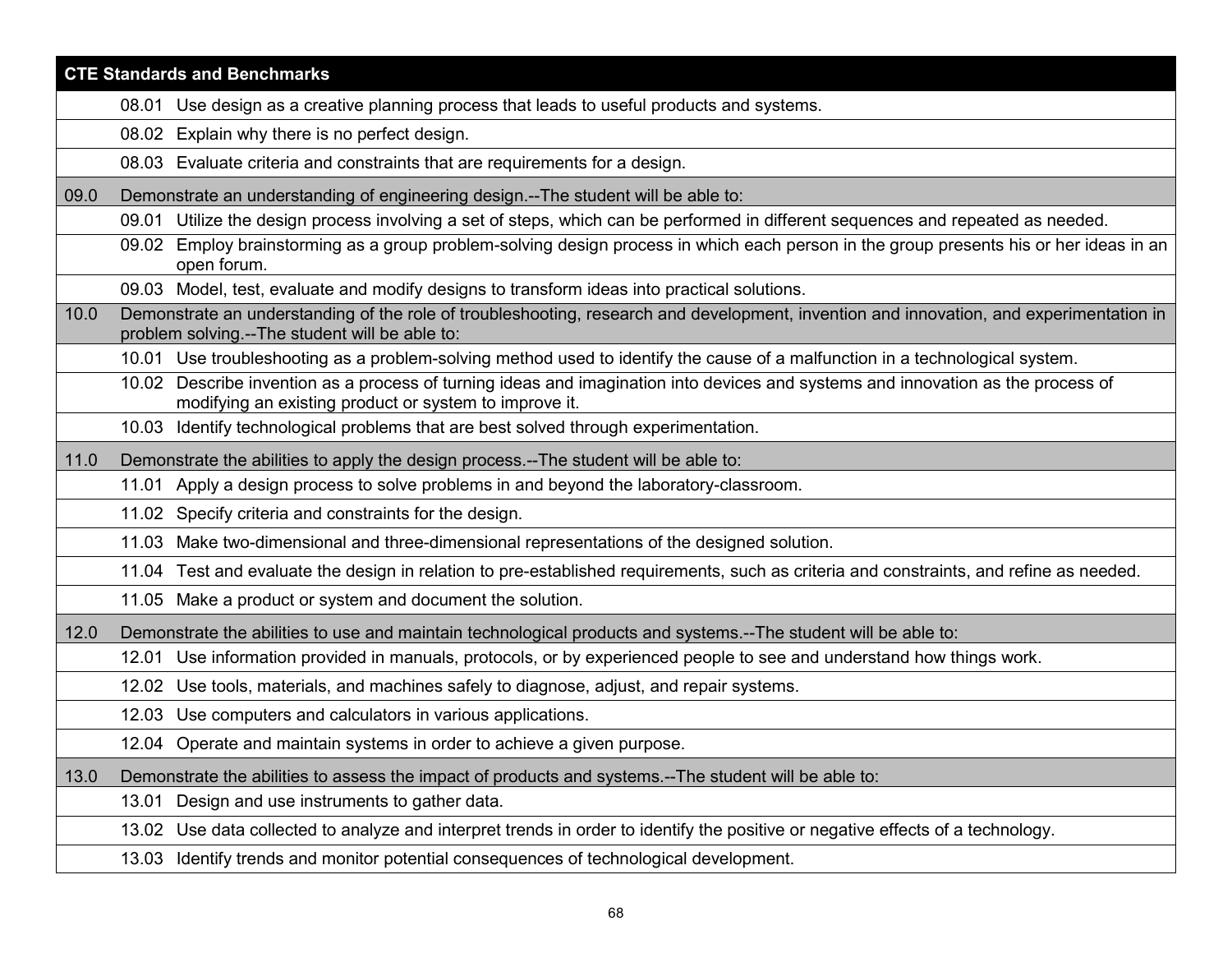| <b>CTE Standards and Benchmarks</b> |                                                                                                                                                                               |  |
|-------------------------------------|-------------------------------------------------------------------------------------------------------------------------------------------------------------------------------|--|
|                                     | 13.04 Interpret and evaluate the accuracy of the information obtained and determine if it is useful.                                                                          |  |
| 21.0                                | Demonstrate proper and safe procedures while working with technological tools, apparatus, equipment, systems, and materials.--The<br>student will be able to:                 |  |
|                                     | 21.01 Follow classroom/laboratory safety rules and procedures.                                                                                                                |  |
|                                     | 21.02 Demonstrate good housekeeping at workstations within a classroom/laboratory.                                                                                            |  |
|                                     | 21.03 Conduct classroom/laboratory activities and equipment operations in a safe manner.                                                                                      |  |
|                                     | 21.04 Exercise care and respect for all tools, equipment, and materials.                                                                                                      |  |
|                                     | 21.05 Select appropriate tools, machines, and equipment to accomplish a given task.                                                                                           |  |
|                                     | 21.06 Identify color-coding safety standards.                                                                                                                                 |  |
|                                     | 21.07 Safely use hand tools and power equipment.                                                                                                                              |  |
|                                     | Explain fire prevention and safety precautions and practices for extinguishing fires.<br>21.08                                                                                |  |
|                                     | Identify harmful effects/potential dangers of familiar hazardous substances/devices to people and the environment.<br>21.09                                                   |  |
| 22.0                                | Exhibit positive human relations and leadership skills.--The student will be able to:                                                                                         |  |
|                                     | 22.01 Perform roles in a student personnel system or in a career and technical student organization (CTSO).                                                                   |  |
|                                     | 22.02 Work cooperatively with others.                                                                                                                                         |  |
| 23.0                                | Discuss individual interests, aptitudes, and opportunities as they relate to a career.--The student will be able to:                                                          |  |
|                                     | 23.01 Identify individual strengths and weaknesses.                                                                                                                           |  |
|                                     | 23.02 Discuss individual interests related to a career.                                                                                                                       |  |
|                                     | 23.03 List occupations, job requirements, and job opportunities in maritime technology                                                                                        |  |
|                                     | 23.04 List academic and career programs at the secondary levels in maritime technology.                                                                                       |  |
| 65.0                                | Demonstrate knowledge relating to the historical origins of the maritime industry from vessel development, cultural, and trade<br>perspectives.--The student will be able to: |  |
|                                     | 65.01 Identify different types of ships and their origins.                                                                                                                    |  |
|                                     | 65.02 Create a timeline showing significant milestones in maritime history.                                                                                                   |  |
|                                     | 65.03 Describe the significance of the Phoenicians, Vikings, and Asians on maritime cultures and traditions.                                                                  |  |
|                                     | 65.04<br>Identify changes in sea going trade over the centuries.                                                                                                              |  |
|                                     | 65.05 Describe the effect of trade on colonialism and the developing world.                                                                                                   |  |
| 66.0                                | Demonstrate proficiency in understanding the various career paths in the maritime industry.--The student will be able to:                                                     |  |
|                                     | 66.01 Identify important factors to choosing a career.                                                                                                                        |  |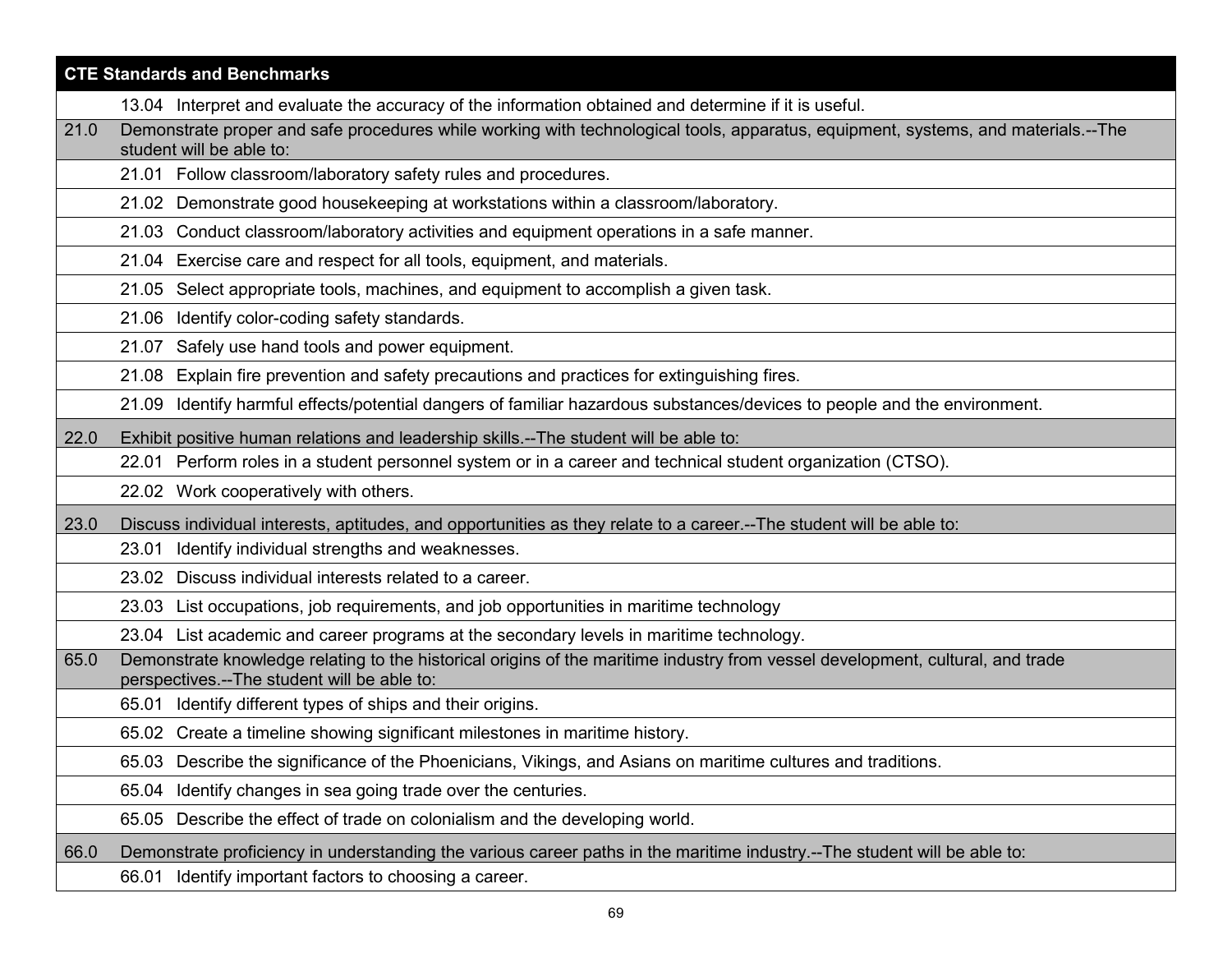| <b>CTE Standards and Benchmarks</b> |                                                                                                                                                            |  |
|-------------------------------------|------------------------------------------------------------------------------------------------------------------------------------------------------------|--|
|                                     | 66.02 Explain the importance of planning for a career.                                                                                                     |  |
|                                     | 66.03 Evaluate the impact of education on long term career success.                                                                                        |  |
|                                     | 66.04 Research and investigate career paths in the maritime industry.                                                                                      |  |
|                                     | 66.05 Describe the skills and personal qualities needed for maritime careers.                                                                              |  |
|                                     | 66.06 Describe the everyday life of people working in maritime careers.                                                                                    |  |
|                                     | 66.07 Describe the future growth trends of maritime careers.                                                                                               |  |
|                                     | 66.08 Create a personal maritime career path based on interest.                                                                                            |  |
| 67.0                                | Demonstrate an understanding of required skills sets by mariners including, safety training, regulations, and leadership.--The student will<br>be able to: |  |
|                                     | 67.01 Create a timeline explaining the evolution of the U.S. Coast Guard.                                                                                  |  |
|                                     | 67.02 Explain the main functions of the U.S. Coast Guard.                                                                                                  |  |
|                                     | 67.03 Describe the U.S. Coast Guard and its place in the U.S. military.                                                                                    |  |
|                                     | Describe the organization and leadership hierarchy on a vessel.<br>67.04                                                                                   |  |
|                                     | 67.05 Explain Master's Level of Authority.                                                                                                                 |  |
|                                     | 67.06 Describe the importance of leadership and chain-of-command on a vessel.                                                                              |  |
|                                     | 67.07 Use seamanship skills to tie knots, identify equipment, and practice safe work methods.                                                              |  |
|                                     | 67.08 Describe the process of watch keeping, navigation, boat handling, anchoring, and mooring.                                                            |  |
|                                     | 67.09 Use seamanship terminology.                                                                                                                          |  |
| 68.0                                | Demonstrate proficiency in using engineering methods for ship construction and design.--The student will be able to:                                       |  |
|                                     | Identify and describe various types of marine engines.<br>68.01                                                                                            |  |
|                                     | 68.02 Explain the phenomenon of wind generation.                                                                                                           |  |
|                                     | Explain how wind has been used to propel ships.<br>68.03                                                                                                   |  |
|                                     | 68.04 Describe the process and instrumentation for measuring and calculating wind power.                                                                   |  |
|                                     | 68.05 Describe the principles of buoyancy.                                                                                                                 |  |
|                                     | 68.06 Explain the relationship between weight, volume, and density.                                                                                        |  |
|                                     | Explain Archimedes Principal.<br>68.07                                                                                                                     |  |
|                                     | 68.08 Explain how a ship made of steel is able to float.                                                                                                   |  |
|                                     | 68.09 Construct a model vessel from material with a density greater than 1 and ensure it floats.                                                           |  |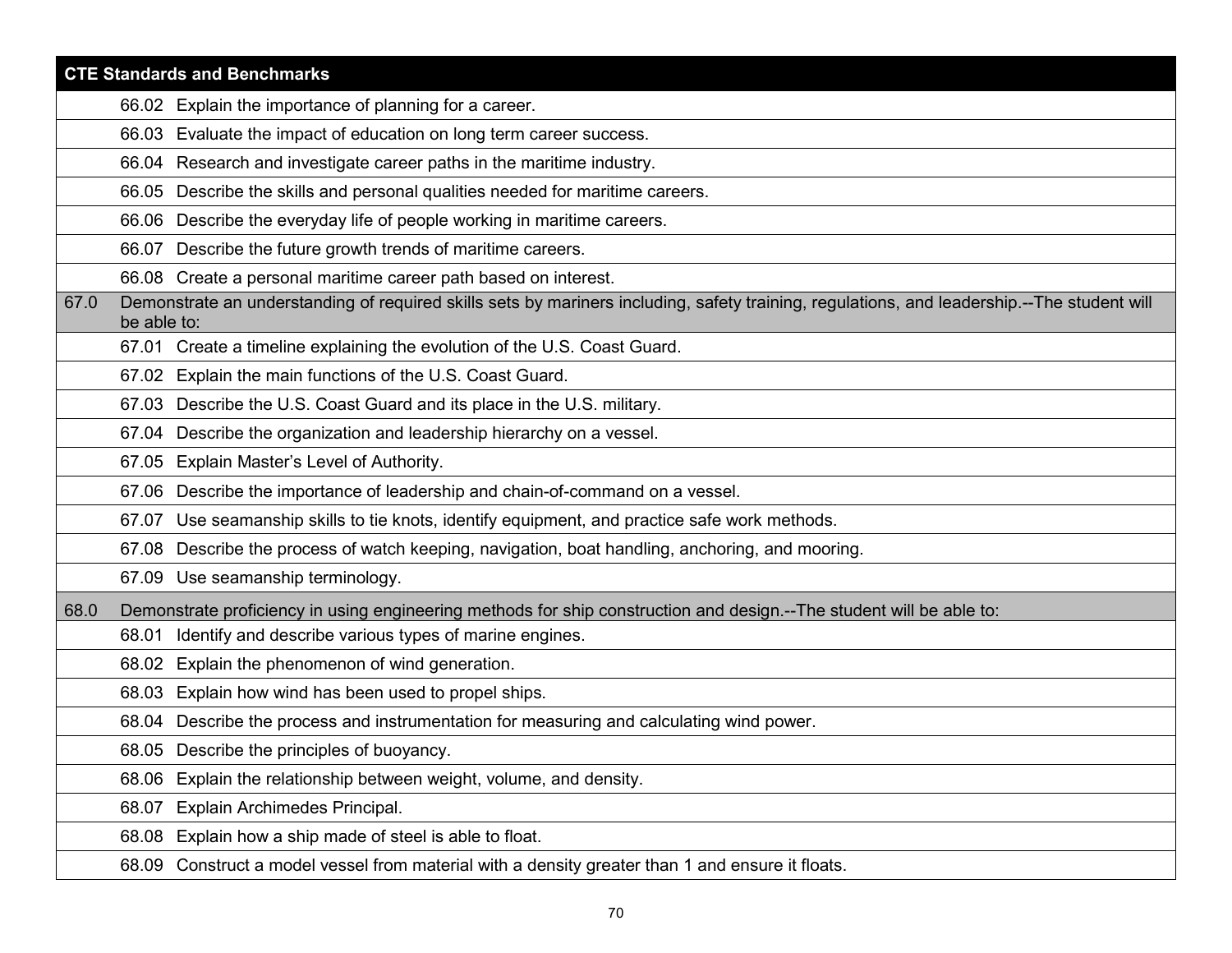| <b>CTE Standards and Benchmarks</b> |                                                                                                                     |  |
|-------------------------------------|---------------------------------------------------------------------------------------------------------------------|--|
|                                     | 68.10 Use the engineering process to create solutions for a maritime related problem.                               |  |
|                                     | 68.11 Work in teams to using the engineering process to create solutions for a maritime problem.                    |  |
| 69.0                                | Identify and explain various vessels and their and their use.--The student will be able to:                         |  |
|                                     | 69.01 Identify various types of ships.                                                                              |  |
|                                     | 69.02 Explain specific reasons for different types of ships.                                                        |  |
|                                     | 69.03 Describe different types of cargo vessels and cargo types.                                                    |  |
|                                     | 69.04 Describe different types of passenger vessels and their purpose                                               |  |
| 70.0                                | Evaluate the environmental impact of the maritime industry.--The student will be able to:                           |  |
|                                     | 70.01 Explain the role of maritime in protection of the environment.                                                |  |
|                                     | 70.02 Describe the environmental regulations on the maritime industry.                                              |  |
| 71.0                                | Examine the potential and use of marine resources.--The student will be able to:                                    |  |
|                                     | 71.01 Identify various energy sources related to the marine environment.                                            |  |
|                                     | Describe how solar energy can be used to provide power for ships.<br>71.02                                          |  |
|                                     | 71.03 Provide three examples of solar power use in the maritime industry.                                           |  |
|                                     | 71.04 Explain how power could be generated from currents.                                                           |  |
|                                     | 71.05 Describe how energy can be created from tidal movements and what technology is used to perform this function. |  |
| 72.0                                | Demonstrate an understanding of oceanography concepts.--The student will be able to:                                |  |
|                                     | Explain oceanography's role as a marine science disciple and its areas of investigation.<br>72.01                   |  |
|                                     | Explain how ocean currents form and their role in distribution of heat.<br>72.02                                    |  |
|                                     | Describe the various types of tides and why they are monitored throughout the maritime industry.<br>72.03           |  |
|                                     | 72.04 Evaluate the difference between tides, currents, and waves.                                                   |  |
|                                     | Compare the El Nino and la Nina events and their impact on weather.<br>72.05                                        |  |
|                                     | 72.06 Identify various ways wave energy is created and how it moves through the ocean.                              |  |
|                                     | Apply mathematics to waves to solve for wave height and wave length.<br>72.07                                       |  |
|                                     | <b>Explain the Coriolis Effect.</b><br>72.08                                                                        |  |
|                                     | 72.09 Describe the theory of global warming and how humans have contributed to associated maritime events.          |  |
| 73.0                                | Demonstrate an understanding of the fundamentals of marine biology.--The student will be able to:                   |  |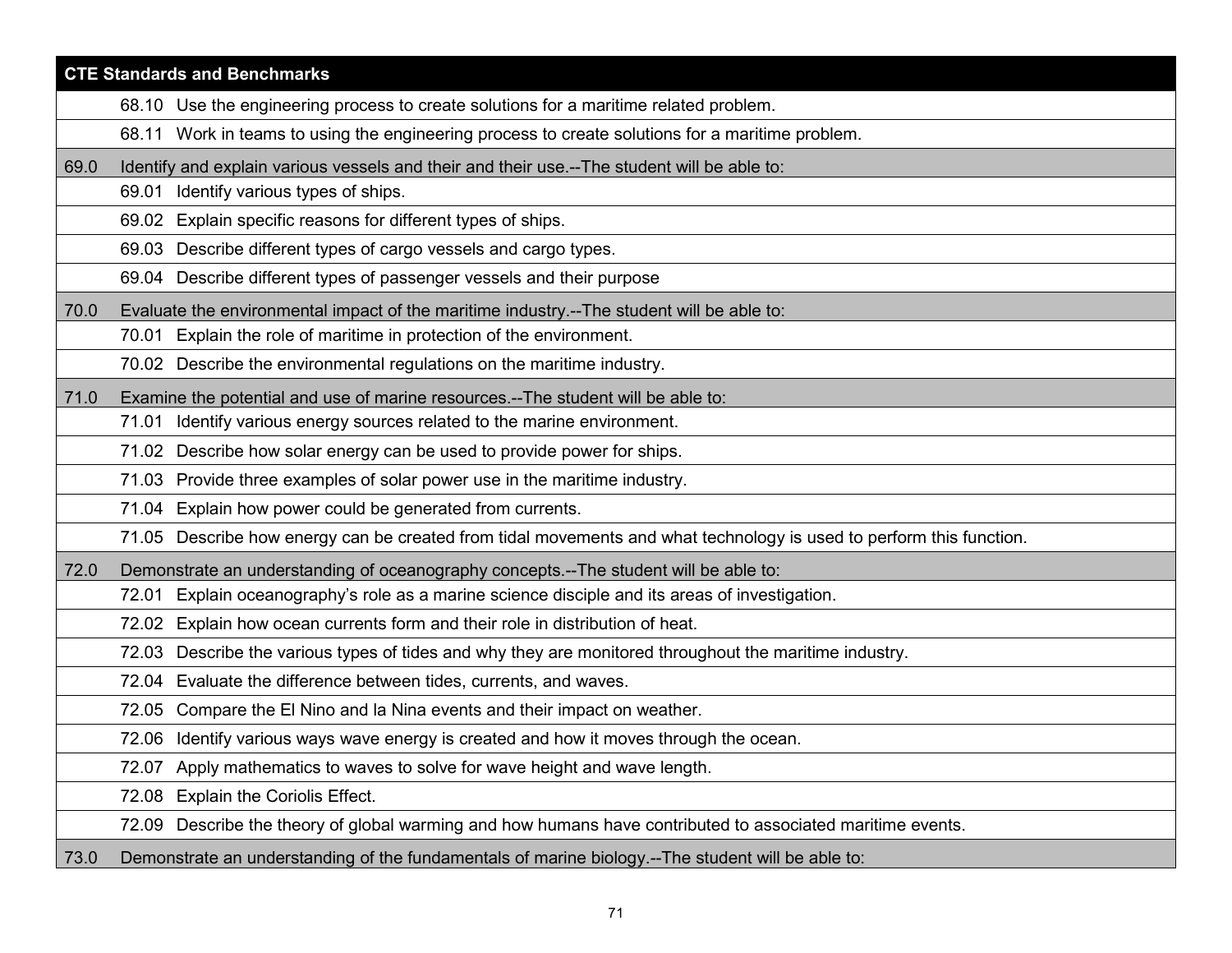| <b>CTE Standards and Benchmarks</b> |                                                                                                         |  |  |  |
|-------------------------------------|---------------------------------------------------------------------------------------------------------|--|--|--|
|                                     | 73.01 Describe how freshwater collects on the earth's surface and its relation to the oceans.           |  |  |  |
|                                     | 73.02 Explain the ecological importance of mangroves in water filtration and runoff.                    |  |  |  |
|                                     | 73.03 Explain the role of mangroves in high energy events and environmental concerns for their removal. |  |  |  |
|                                     | 73.04 Identify and explain the importance of estuaries.                                                 |  |  |  |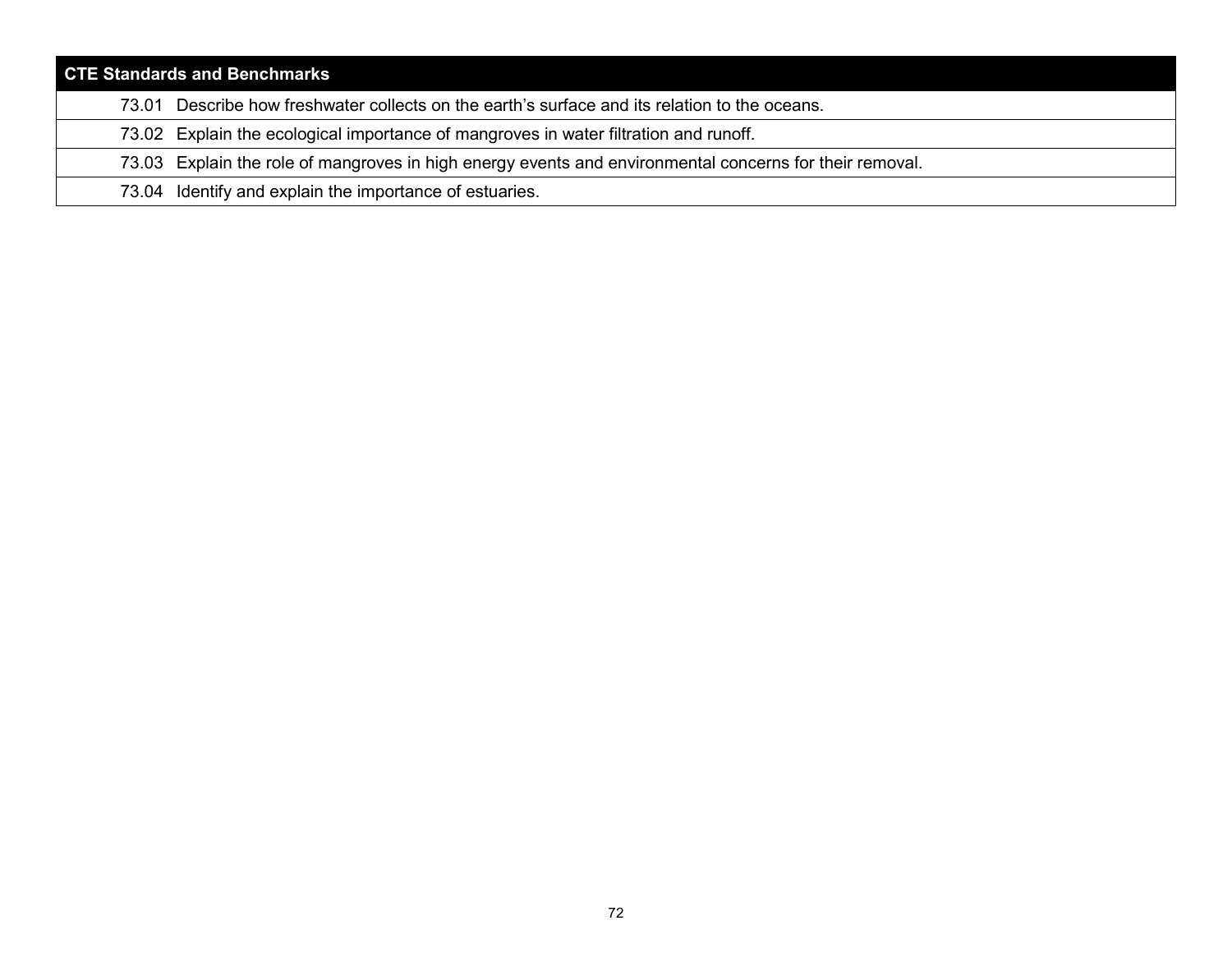## **Florida Department of Education Student Performance Standards**

| <b>Course Title:</b>                           | <b>Exploration of Logistics and Supply Chain Technology</b> |
|------------------------------------------------|-------------------------------------------------------------|
| <b>Course Number:</b><br><b>Course Length:</b> | 8600093<br><b>Semester</b>                                  |
| <b>Teacher Certification:</b>                  | <b>Refer to the Program Structure section</b>               |

## **Course Description:**

The purpose of this course is to give students an opportunity to explore the area of logistics and supply chain technology and its associated careers. Students will be given the opportunity to solve technological problems using a variety of tools, materials, processes and systems while gaining an understanding of the effects of logistics and supply chain technology on our everyday lives.

| <b>CTE Standards and Benchmarks</b> |       |                                                                                                                                                                                                                    |
|-------------------------------------|-------|--------------------------------------------------------------------------------------------------------------------------------------------------------------------------------------------------------------------|
| 01.0                                |       | Demonstrate an understanding of the characteristics and scope of technology.--The student will be able to:                                                                                                         |
|                                     | 01.01 | Develop new products and systems to solve problems or to help do things that could not be done without the help of technology.                                                                                     |
|                                     | 01.02 | Describe the development of technology as a human activity that is the result of individual or collective needs and the ability to be<br>creative.                                                                 |
|                                     | 01.03 | Explain how technology is closely linked with creativity, which has resulted in innovation.                                                                                                                        |
|                                     |       | 01.04 Demonstrate how corporations can often create demand for a product by bringing it onto the market and advertising it.                                                                                        |
| 02.0                                |       | Demonstrate an understanding of the core concepts of technology.--The student will be able to:                                                                                                                     |
|                                     | 02.01 | Describe technological systems including input, processes, output, and, at times, feedback.                                                                                                                        |
|                                     | 02.02 | Apply systems thinking, involving considering how every part relates to others.                                                                                                                                    |
|                                     | 02.03 | Identify control systems having no feedback path and requiring human intervention, and control systems using feedback.                                                                                             |
|                                     | 02.04 | Explain how technological systems can be connected to one another.                                                                                                                                                 |
|                                     | 02.05 | Repair malfunctions of any part of a system that may affect the function and quality of the system.                                                                                                                |
|                                     | 02.06 | Compare and contrast requirements or parameters placed on the development of a product or system.                                                                                                                  |
|                                     | 02.07 | Compare and contrast trade-offs as a decision process recognizing the need for careful compromises among competing factors.                                                                                        |
|                                     | 02.08 | Describe different technologies that involve different sets of processes.                                                                                                                                          |
|                                     | 02.09 | Perform basic maintenance as the process of inspecting and servicing a product or system on a regular basis in order for it to<br>continue functioning properly, to extend its life, or to upgrade its capability. |
|                                     |       | 02.10 Utilize controls and mechanisms or particular steps that people perform using information about the system that causes systems to<br>change.                                                                 |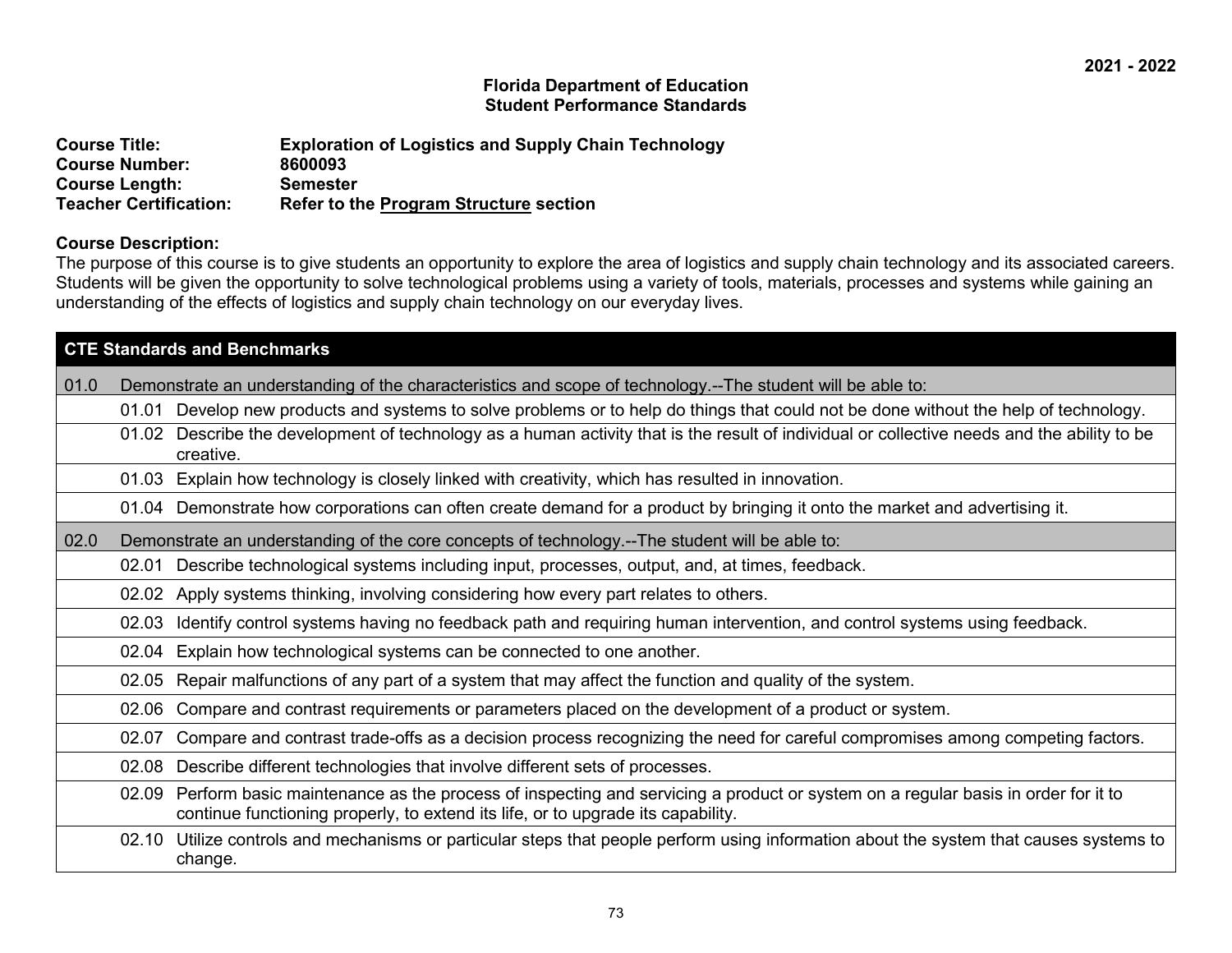|      | <b>CTE Standards and Benchmarks</b>                                                                                                                                                                                         |  |
|------|-----------------------------------------------------------------------------------------------------------------------------------------------------------------------------------------------------------------------------|--|
| 03.0 | Demonstrate an understanding of the relationships among technologies and the connection between technology and other fields of study.-<br>-The student will be able to:                                                     |  |
|      | 03.01 Modify the way technological systems interact with one another.                                                                                                                                                       |  |
|      | 03.02 Apply a product, system, or environment developed for one setting in another setting.                                                                                                                                 |  |
|      | Explain how knowledge gained from other fields of study has a direct effect on the development of technological products and<br>03.03<br>systems.                                                                           |  |
| 04.0 | Demonstrate an understanding of the cultural, social, economic, and political effects of technology.--The student will be able to:                                                                                          |  |
|      | Identify the ways that use of technology affects humans, including their safety, comfort, choices, and attitudes about technology's<br>04.01<br>development and use.                                                        |  |
|      | 04.02 Explain that technology, by itself, is neither good nor bad; but decisions about the use of products and systems can result in<br>desirable or undesirable consequences.                                              |  |
|      | 04.03 Identify ethical issues associated with the development and use of technology.                                                                                                                                        |  |
|      | 04.04 Identify the economic, political, and cultural issues that are influenced by the development and use of technology.                                                                                                   |  |
| 05.0 | Demonstrate an understanding of the effects of technology on the environment.--The student will be able to:                                                                                                                 |  |
|      | 05.01 Describe the management of waste produced by technological systems as an important societal issue.                                                                                                                    |  |
|      | 05.02 Describe how technologies can be used to repair damage caused by natural disasters and to break down waste from the use of<br>various products and systems.                                                           |  |
|      | 05.03 Make decisions about the development and use of technologies that put environmental and economic concerns in direct<br>competition with one another.                                                                  |  |
| 06.0 | Demonstrate an understanding of the role of society in the development and use of technology.--The student will be able to:                                                                                                 |  |
|      | Describe the development of technologies that has resulted from the demands, values, and interests of individuals, businesses,<br>06.01<br>industries, and societies.                                                       |  |
|      | 06.02 Describe changes in society and the creation of new needs and wants caused by the use of inventions and innovations.                                                                                                  |  |
|      | 06.03 Understand social and cultural priorities and values that are reflected in technological devices.                                                                                                                     |  |
|      | Explain how meeting societal expectations is the driving force behind the acceptance and use of products and systems.<br>06.04                                                                                              |  |
| 07.0 | Demonstrate an understanding of the influence of technology on history.--The student will be able to:                                                                                                                       |  |
|      | Identify inventions and innovations that have evolved by using slow and methodical processes of tests and refinements.<br>07.01                                                                                             |  |
|      | 07.02 Explain how the specialization of function has been at the heart of many technological improvements.                                                                                                                  |  |
|      | Identify the design and construction of structures for service or convenience evolving from the development of techniques for<br>07.03<br>measurement, controlling systems, and the understanding of spatial relationships. |  |
|      | 07.04 Investigate how, that in the past, an invention or innovation was not usually developed with the knowledge of science.                                                                                                |  |
| 08.0 | Demonstrate an understanding of the attributes of design.--The student will be able to:                                                                                                                                     |  |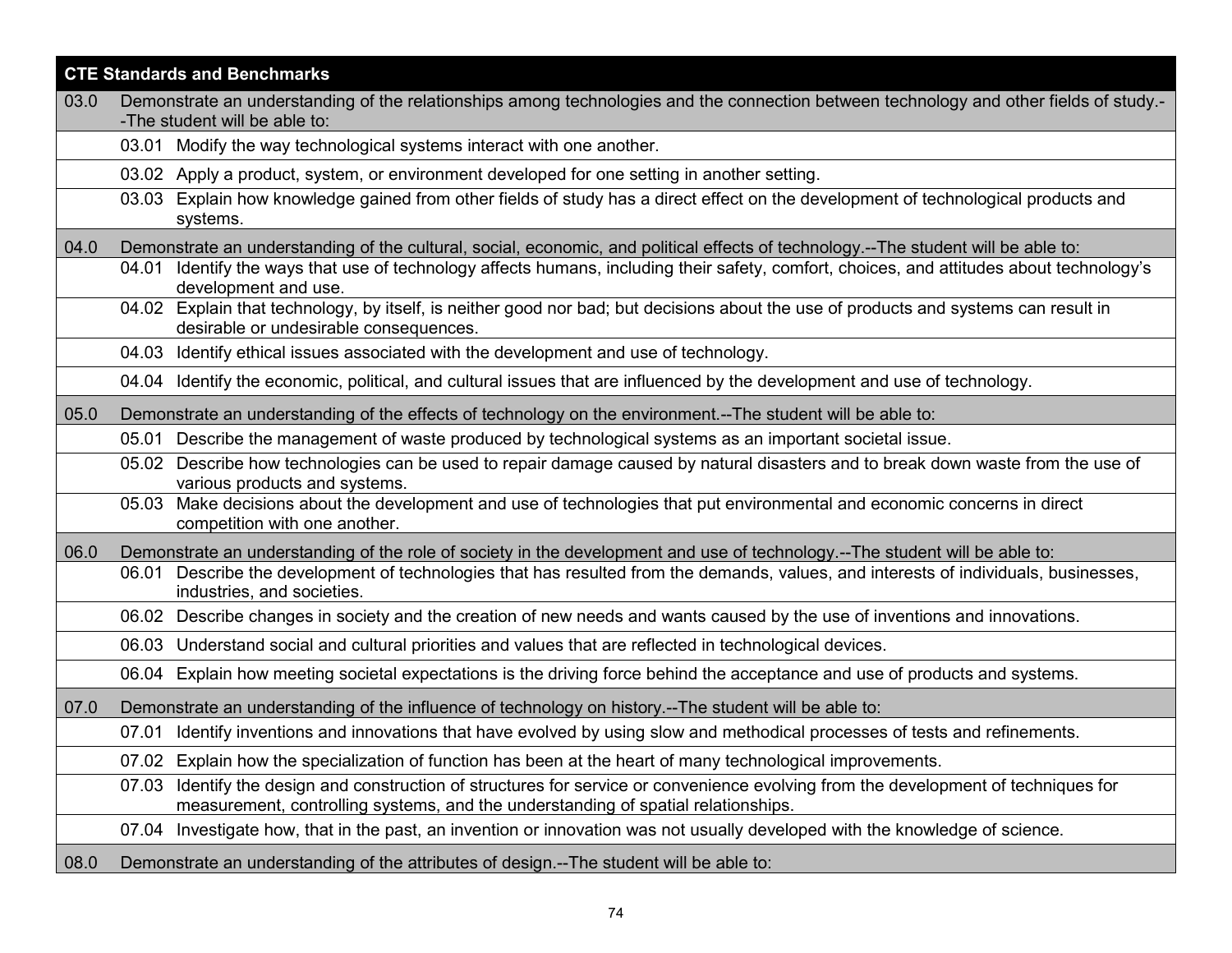|      | <b>CTE Standards and Benchmarks</b>                                                                                                                                                        |
|------|--------------------------------------------------------------------------------------------------------------------------------------------------------------------------------------------|
|      | 08.01 Use design as a creative planning process that leads to useful products and systems.                                                                                                 |
|      | Explain why there is no perfect design.<br>08.02                                                                                                                                           |
|      | 08.03 Evaluate criteria and constraints that are requirements for a design.                                                                                                                |
| 09.0 | Demonstrate an understanding of engineering design.--The student will be able to:                                                                                                          |
|      | Utilize the design process involving a set of steps, which can be performed in different sequences and repeated as needed.<br>09.01                                                        |
|      | 09.02 Employ brainstorming as a group problem-solving design process in which each person in the group presents his or her ideas in an<br>open forum.                                      |
|      | 09.03 Model, test, evaluate and modify designs to transform ideas into practical solutions.                                                                                                |
| 10.0 | Demonstrate an understanding of the role of troubleshooting, research and development, invention and innovation, and experimentation in<br>problem solving.--The student will be able to:  |
|      | 10.01 Use troubleshooting as a problem-solving method used to identify the cause of a malfunction in a technological system.                                                               |
|      | 10.02 Describe invention as a process of turning ideas and imagination into devices and systems and innovation as the process of<br>modifying an existing product or system to improve it. |
|      | 10.03 Identify technological problems that are best solved through experimentation.                                                                                                        |
| 11.0 | Demonstrate the abilities to apply the design process.--The student will be able to:                                                                                                       |
|      | Apply a design process to solve problems in and beyond the laboratory-classroom.<br>11.01                                                                                                  |
|      | 11.02 Specify criteria and constraints for the design.                                                                                                                                     |
|      | 11.03 Make two-dimensional and three-dimensional representations of the designed solution.                                                                                                 |
|      | 11.04 Test and evaluate the design in relation to pre-established requirements, such as criteria and constraints, and refine as needed.                                                    |
|      | 11.05 Make a product or system and document the solution.                                                                                                                                  |
| 12.0 | Demonstrate the abilities to use and maintain technological products and systems.--The student will be able to:                                                                            |
|      | Use information provided in manuals, protocols, or by experienced people to see and understand how things work.<br>12.01                                                                   |
|      | Use tools, materials, and machines safely to diagnose, adjust, and repair systems.<br>12.02                                                                                                |
|      | 12.03 Use computers and calculators in various applications.                                                                                                                               |
|      | 12.04 Operate and maintain systems in order to achieve a given purpose.                                                                                                                    |
| 13.0 | Demonstrate the abilities to assess the impact of products and systems.--The student will be able to:                                                                                      |
|      | Design and use instruments to gather data.<br>13.01                                                                                                                                        |
|      | 13.02 Use data collected to analyze and interpret trends in order to identify the positive or negative effects of a technology.                                                            |
|      | 13.03 Identify trends and monitor potential consequences of technological development.                                                                                                     |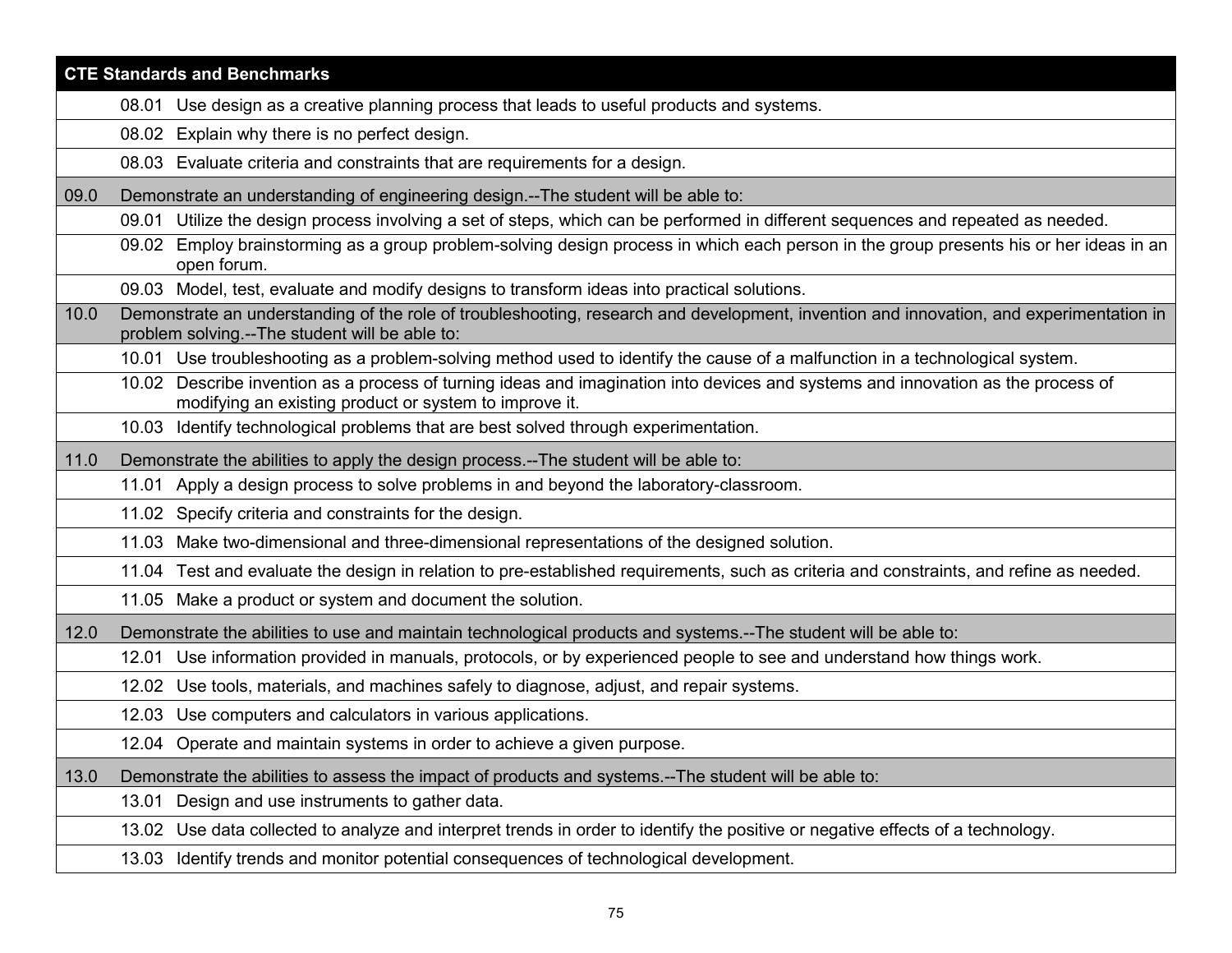|      | <b>CTE Standards and Benchmarks</b>                                                                                                                           |
|------|---------------------------------------------------------------------------------------------------------------------------------------------------------------|
|      | 13.04 Interpret and evaluate the accuracy of the information obtained and determine if it is useful.                                                          |
| 21.0 | Demonstrate proper and safe procedures while working with technological tools, apparatus, equipment, systems, and materials.--The<br>student will be able to: |
|      | 21.01 Follow classroom/laboratory safety rules and procedures.                                                                                                |
|      | 21.02 Demonstrate good housekeeping at workstations within a classroom/laboratory.                                                                            |
|      | 21.03 Conduct classroom/laboratory activities and equipment operations in a safe manner.                                                                      |
|      | 21.04 Exercise care and respect for all tools, equipment, and materials.                                                                                      |
|      | 21.05 Select appropriate tools, machines, and equipment to accomplish a given task.                                                                           |
|      | 21.06 Identify color-coding safety standards.                                                                                                                 |
|      | 21.07 Safely use hand tools and power equipment.                                                                                                              |
|      | Explain fire prevention and safety precautions and practices for extinguishing fires.<br>21.08                                                                |
|      | Identify harmful effects/potential dangers of familiar hazardous substances/devices to people and the environment.<br>21.09                                   |
| 22.0 | Exhibit positive human relations and leadership skills.--The student will be able to:                                                                         |
|      | 22.01 Perform roles in a student personnel system or in a career and technical student organization (CTSO).                                                   |
|      | 22.02 Work cooperatively with others.                                                                                                                         |
| 23.0 | Discuss individual interests, aptitudes, and opportunities as they relate to a career.--The student will be able to:                                          |
|      | 23.01 Identify individual strengths and weaknesses.                                                                                                           |
|      | 23.02 Discuss individual interests related to a career.                                                                                                       |
|      | 23.03 List occupations, job requirements, and job opportunities in logistics and supply chain technology                                                      |
|      | 23.04 List academic and career programs at the secondary levels in logistics and supply chain technology.                                                     |
| 74.0 | Demonstrate an understanding of global logistics and supply chain.--The student will be able to:                                                              |
|      | Discuss the history, career fields, and benefits of the global supply chain industry.<br>74.01                                                                |
|      | 74.02 Describe principal elements of the logistics environment and logistics systems.                                                                         |
|      | 74.03 Explore career pathways within global logistics and supply chain.                                                                                       |
|      | Explain ways in which handling of product throughout supply chain logistics affects company's viability and profitability.<br>74.04                           |
|      | Define basic principles of just-in-time purchasing and inventory control.<br>74.05                                                                            |
|      | Identify major security requirements applicable to the logistics environment.<br>74.06                                                                        |
|      | 74.07 Cite examples of environmental and financial impacts of logistics activities.                                                                           |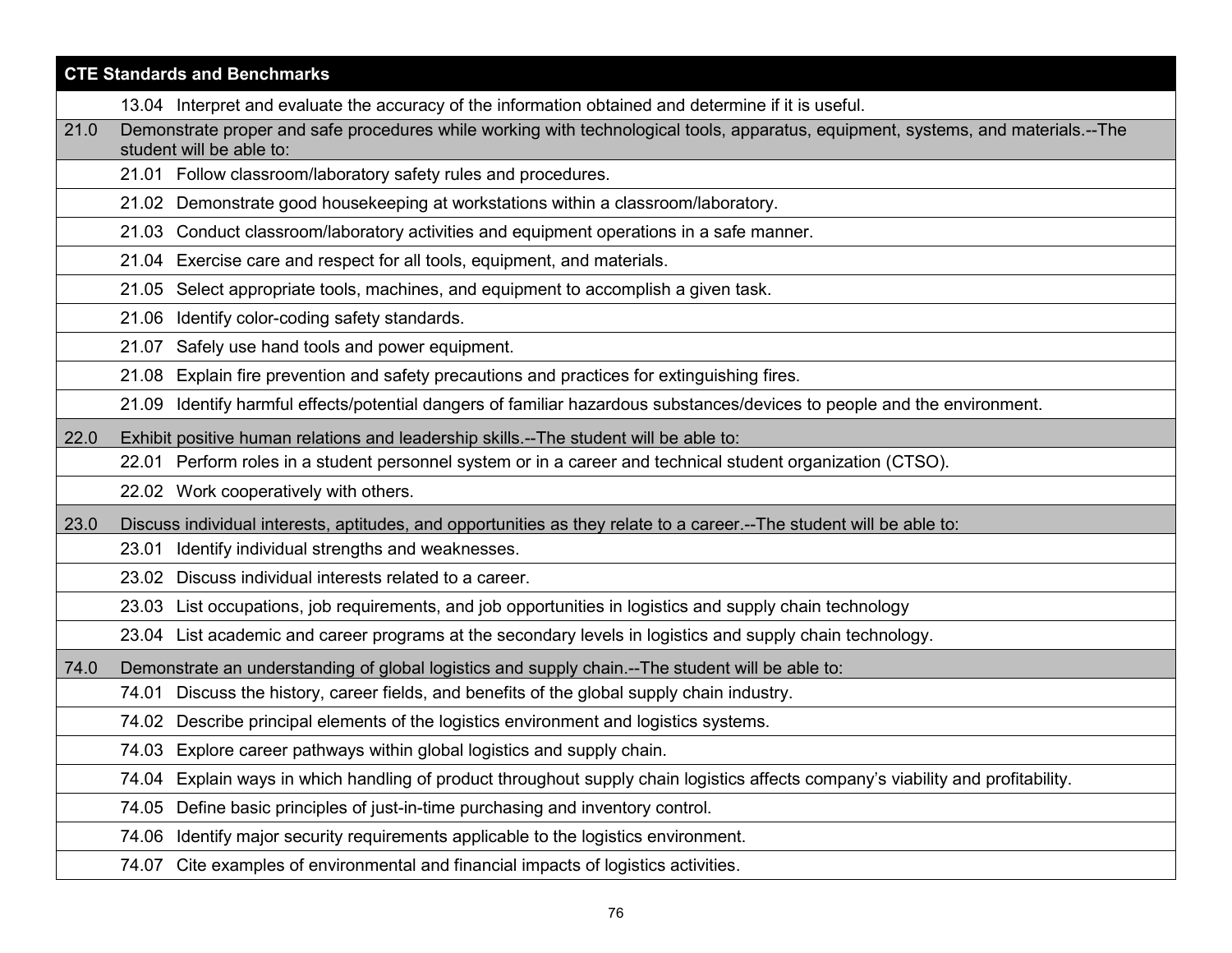|      | <b>CTE Standards and Benchmarks</b>                                                                                                                                                                         |
|------|-------------------------------------------------------------------------------------------------------------------------------------------------------------------------------------------------------------|
| 75.0 | Demonstrate an understanding of transportation systems.--The student will be able to:                                                                                                                       |
|      | 75.01 Identify various transportation modes.                                                                                                                                                                |
|      | 75.02 Describe and contrast the different modes of transportation and their advantages/disadvantages.                                                                                                       |
|      | 75.03 List the main considerations in determining the best mode.                                                                                                                                            |
|      | 75.04 Describe and assess global freight transportation systems.                                                                                                                                            |
| 76.0 | Demonstrate professional communication skills.--The student will be able to:                                                                                                                                |
|      | Identify effective communications to both internal and external customers.<br>76.01                                                                                                                         |
|      | Identify ways to elicit clear statements of customer requirements and specifications.<br>76.02                                                                                                              |
|      | Demonstrate an understanding of teamwork and good professional workplace behavior to solve problems.<br>76.03                                                                                               |
|      | List characteristics of an effective team member.<br>76.04                                                                                                                                                  |
|      | 76.05 Explain ways to set team goals.                                                                                                                                                                       |
|      | Identify use of team environment to solve problems and resolve conflicts.<br>76.06                                                                                                                          |
|      | 76.07 Describe typical requirements for good workplace conduct.                                                                                                                                             |
| 77.0 | Demonstrate customer service skills.--The student will be able to:                                                                                                                                          |
|      | 77.01 Exhibit acceptable workplace dress or attire.                                                                                                                                                         |
|      | 77.02 Exhibit punctuality, initiative, courtesy, loyalty, and honesty.                                                                                                                                      |
|      | 77.03 Use a personality inventory for personal improvement.                                                                                                                                                 |
|      | 77.04 Exhibit the ability to get along with others.                                                                                                                                                         |
|      | 77.05 Discuss the importance of human relations.                                                                                                                                                            |
|      | Develop and demonstrate the unique human relations skills needed for successful entry and progress in the customer service<br>77.06<br>occupations or marketing occupations selected as a career objective. |
|      | Differentiate between an acceptable and an unacceptable code of business ethical conduct.<br>77.07                                                                                                          |
| 78.0 | Demonstrate an understanding of warehouse operations.--The student will be able to:                                                                                                                         |
|      | 78.01 Identify and discuss the characteristics, purpose and importance of warehouse operations and supply chain management.                                                                                 |
|      | Define material handling logistics as it applies to the warehousing function.<br>78.02                                                                                                                      |
|      | Define "logical" in terms of the term logistics.<br>78.03                                                                                                                                                   |
|      | Define movement in a warehouse and identify the various locations within the warehouse where planned efficient movement of<br>78.04<br>materials takes place.                                               |
|      | 78.05 Explain channels of distribution.                                                                                                                                                                     |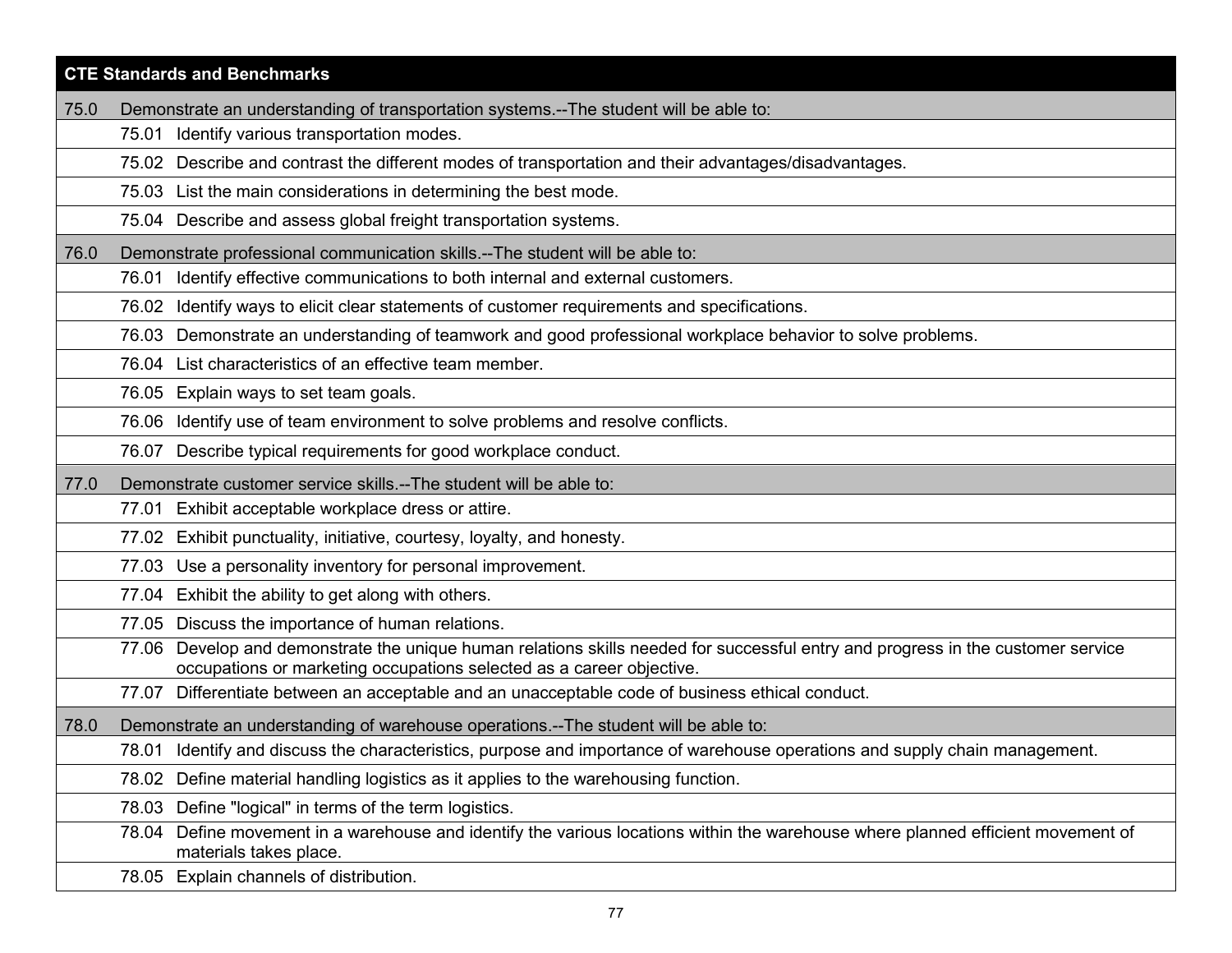| <b>CTE Standards and Benchmarks</b> |       |                                                                                                                                                              |
|-------------------------------------|-------|--------------------------------------------------------------------------------------------------------------------------------------------------------------|
|                                     |       | 78.06 Discuss safety regulatory requirements and procedures.                                                                                                 |
|                                     | 78.07 | Identify various types of equipment available to enhance the efficient movement of materials within a warehouse.                                             |
|                                     | 78.08 | Identify the various types of loading docks and cross docking.                                                                                               |
|                                     | 78.09 | Define the term "peaks and valleys" as it applies to warehouse activity.                                                                                     |
|                                     | 78.10 | Explain the importance of staging and JIT.                                                                                                                   |
|                                     | 78.11 | Identify the primary types of hand-operated pieces of warehouse equipment.                                                                                   |
|                                     |       | 78.12 Explain the concept of "balancing" as it applies to counterbalanced lift trucks.                                                                       |
|                                     |       | 78.13 Identify warehouse documents (e.g., pick tickets, special orders, inventory forms).                                                                    |
| 79.0                                |       | Demonstrate an understanding of storage and control operations.--The student will be able to:                                                                |
|                                     | 79.01 | Explain the concepts involved in determining the best method for storage and the equipment needed to facilitate a cost effective<br>and efficient warehouse. |
|                                     |       | 79.02 Identify the factors that are involved with the calculating and estimating of the storage area needed for retention of materials in a<br>warehouse.    |
|                                     |       | 79.03 Define the following storage related terms: Size, Volume, Density, Pallet, and Case.                                                                   |
|                                     |       | 79.04 Define the terms packaging, SKU, stacking frame, term "Logistics Execution Systems" (LES), signage and signposting, "real time"<br>and barcoding       |
|                                     |       | 79.05 Explain how the volume of materials, space usage, and control affect the design of storage space in a warehouse design.                                |
|                                     |       | 79.06 Explain inventories and their importance.                                                                                                              |
|                                     | 79.07 | Identify and analyze various warehouse storage systems.                                                                                                      |
|                                     | 79.08 | Identify the basic configuration for pallet rack.                                                                                                            |
|                                     | 79.09 | Identify the various types of technologies developed over the years to keep track of goods within the warehouse.                                             |
|                                     | 79.10 | Define the components of an LES.                                                                                                                             |
|                                     | 79.11 | Define radio frequency identification (RFID).                                                                                                                |
|                                     | 79.12 | Explain the importance of automation in warehousing.                                                                                                         |
|                                     |       | 79.13 Identify the value of emerging technologies related to warehouse operations.                                                                           |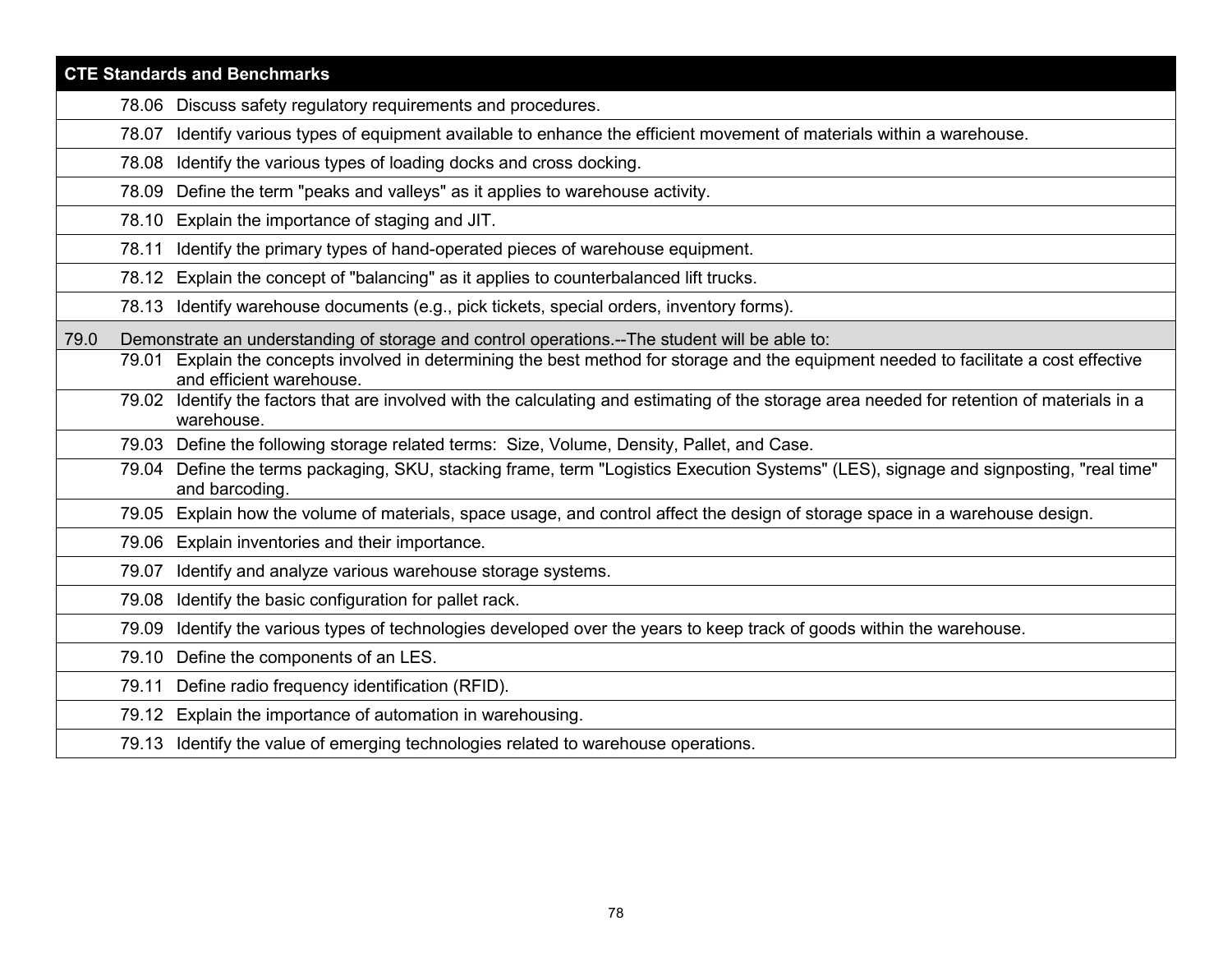## **Florida Department of Education Student Performance Standards**

| <b>Course Title:</b>          | <b>Exploration of Green Construction and Architecture Technology</b> |
|-------------------------------|----------------------------------------------------------------------|
| <b>Course Number:</b>         | 8600094                                                              |
| <b>Course Length:</b>         | Semester                                                             |
| <b>Teacher Certification:</b> | Refer to the Program Structure section                               |

## **Course Description:**

The purpose of this course is to give students an opportunity to explore the area of green construction and architecture technology and its associated careers. Students will be given the opportunity to solve technological problems using a variety of tools, materials, processes and systems while gaining an understanding of the effects of green construction and architecture technology on our everyday lives.

|      | <b>CTE Standards and Benchmarks</b>                                                                        |                                                                                                                                                                                                                    |  |
|------|------------------------------------------------------------------------------------------------------------|--------------------------------------------------------------------------------------------------------------------------------------------------------------------------------------------------------------------|--|
| 01.0 | Demonstrate an understanding of the characteristics and scope of technology.--The student will be able to: |                                                                                                                                                                                                                    |  |
|      | 01.01                                                                                                      | Develop new products and systems to solve problems or to help do things that could not be done without the help of technology.                                                                                     |  |
|      | 01.02                                                                                                      | Describe the development of technology as a human activity that is the result of individual or collective needs and the ability to be<br>creative.                                                                 |  |
|      | 01.03                                                                                                      | Explain how technology is closely linked with creativity, which has resulted in innovation.                                                                                                                        |  |
|      |                                                                                                            | 01.04 Demonstrate how corporations can often create demand for a product by bringing it onto the market and advertising it.                                                                                        |  |
| 02.0 |                                                                                                            | Demonstrate an understanding of the core concepts of technology.--The student will be able to:                                                                                                                     |  |
|      | 02.01                                                                                                      | Describe technological systems including input, processes, output, and, at times, feedback.                                                                                                                        |  |
|      | 02.02                                                                                                      | Apply systems thinking, involving considering how every part relates to others.                                                                                                                                    |  |
|      | 02.03                                                                                                      | Identify control systems having no feedback path and requiring human intervention, and control systems using feedback.                                                                                             |  |
|      | 02.04                                                                                                      | Explain how technological systems can be connected to one another.                                                                                                                                                 |  |
|      | 02.05                                                                                                      | Repair malfunctions of any part of a system that may affect the function and quality of the system.                                                                                                                |  |
|      | 02.06                                                                                                      | Compare and contrast requirements or parameters placed on the development of a product or system.                                                                                                                  |  |
|      | 02.07                                                                                                      | Compare and contrast trade-offs as a decision process recognizing the need for careful compromises among competing factors.                                                                                        |  |
|      | 02.08                                                                                                      | Describe different technologies that involve different sets of processes.                                                                                                                                          |  |
|      | 02.09                                                                                                      | Perform basic maintenance as the process of inspecting and servicing a product or system on a regular basis in order for it to<br>continue functioning properly, to extend its life, or to upgrade its capability. |  |
|      | 02.10                                                                                                      | Utilize controls and mechanisms or particular steps that people perform using information about the system that causes systems to<br>change.                                                                       |  |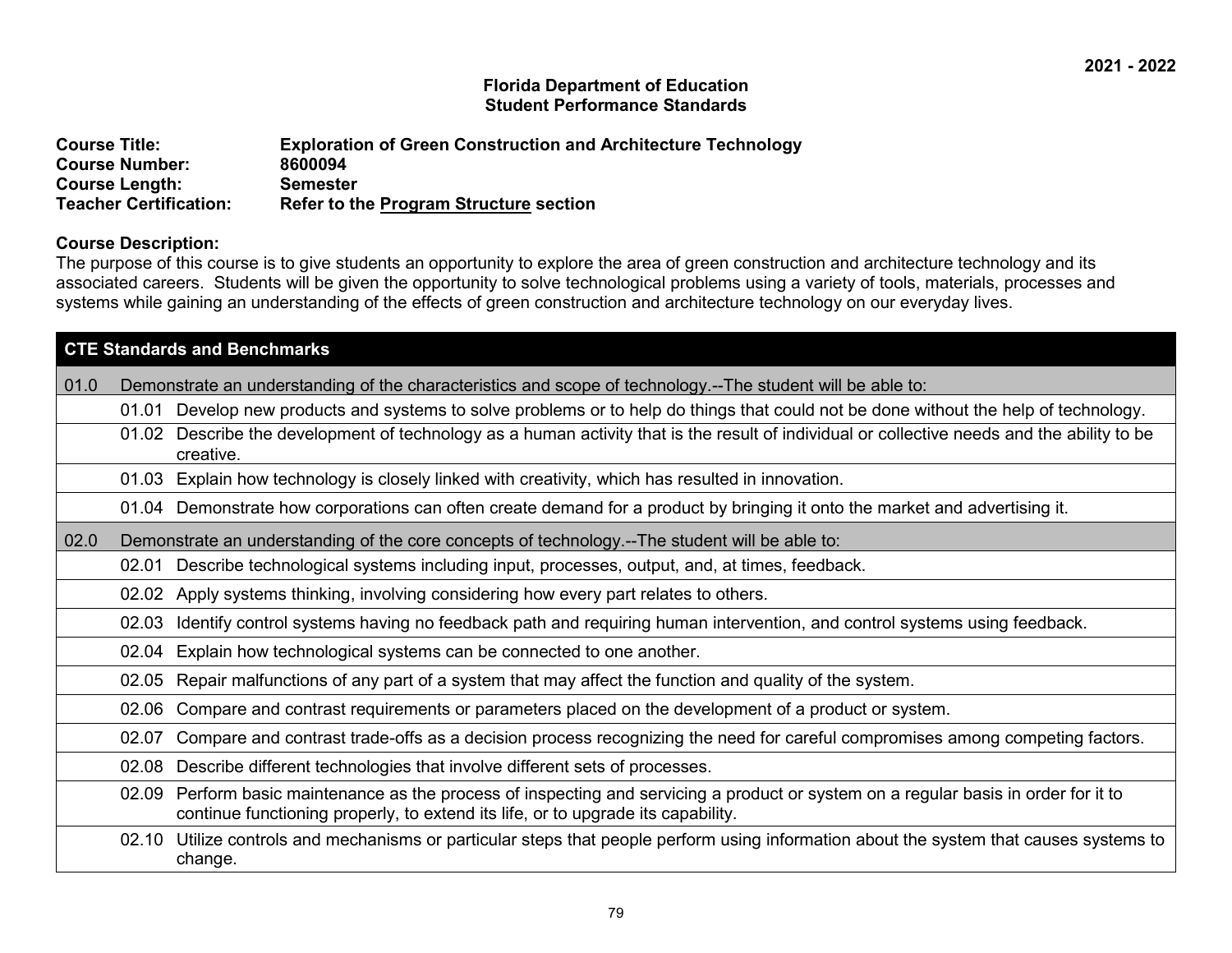|      | <b>CTE Standards and Benchmarks</b>                                                                                                                                                                                         |  |
|------|-----------------------------------------------------------------------------------------------------------------------------------------------------------------------------------------------------------------------------|--|
| 03.0 | Demonstrate an understanding of the relationships among technologies and the connection between technology and other fields of study.-                                                                                      |  |
|      | -The student will be able to:                                                                                                                                                                                               |  |
|      | 03.01 Modify the way technological systems interact with one another.                                                                                                                                                       |  |
|      | 03.02 Apply a product, system, or environment developed for one setting in another setting.                                                                                                                                 |  |
|      | Explain how knowledge gained from other fields of study has a direct effect on the development of technological products and<br>03.03<br>systems.                                                                           |  |
| 04.0 | Demonstrate an understanding of the cultural, social, economic, and political effects of technology.--The student will be able to:                                                                                          |  |
|      | Identify the ways that use of technology affects humans, including their safety, comfort, choices, and attitudes about technology's<br>04.01<br>development and use.                                                        |  |
|      | 04.02 Explain that technology, by itself, is neither good nor bad; but decisions about the use of products and systems can result in<br>desirable or undesirable consequences.                                              |  |
|      | 04.03 Identify ethical issues associated with the development and use of technology.                                                                                                                                        |  |
|      | 04.04 Identify the economic, political, and cultural issues that are influenced by the development and use of technology.                                                                                                   |  |
| 05.0 | Demonstrate an understanding of the effects of technology on the environment.--The student will be able to:                                                                                                                 |  |
|      | 05.01 Describe the management of waste produced by technological systems as an important societal issue.                                                                                                                    |  |
|      | 05.02 Describe how technologies can be used to repair damage caused by natural disasters and to break down waste from the use of<br>various products and systems.                                                           |  |
|      | 05.03 Make decisions about the development and use of technologies that put environmental and economic concerns in direct<br>competition with one another.                                                                  |  |
| 06.0 | Demonstrate an understanding of the role of society in the development and use of technology.--The student will be able to:                                                                                                 |  |
|      | Describe the development of technologies that has resulted from the demands, values, and interests of individuals, businesses,<br>06.01<br>industries, and societies.                                                       |  |
|      | Describe changes in society and the creation of new needs and wants caused by the use of inventions and innovations.<br>06.02                                                                                               |  |
|      | 06.03 Understand social and cultural priorities and values that are reflected in technological devices.                                                                                                                     |  |
|      | Explain how meeting societal expectations is the driving force behind the acceptance and use of products and systems.<br>06.04                                                                                              |  |
| 07.0 | Demonstrate an understanding of the influence of technology on history.--The student will be able to:                                                                                                                       |  |
|      | Identify inventions and innovations that have evolved by using slow and methodical processes of tests and refinements.<br>07.01                                                                                             |  |
|      | 07.02 Explain how the specialization of function has been at the heart of many technological improvements.                                                                                                                  |  |
|      | Identify the design and construction of structures for service or convenience evolving from the development of techniques for<br>07.03<br>measurement, controlling systems, and the understanding of spatial relationships. |  |
|      | Investigate how, that in the past, an invention or innovation was not usually developed with the knowledge of science.<br>07.04                                                                                             |  |
| 08.0 | Demonstrate an understanding of the attributes of design.--The student will be able to:                                                                                                                                     |  |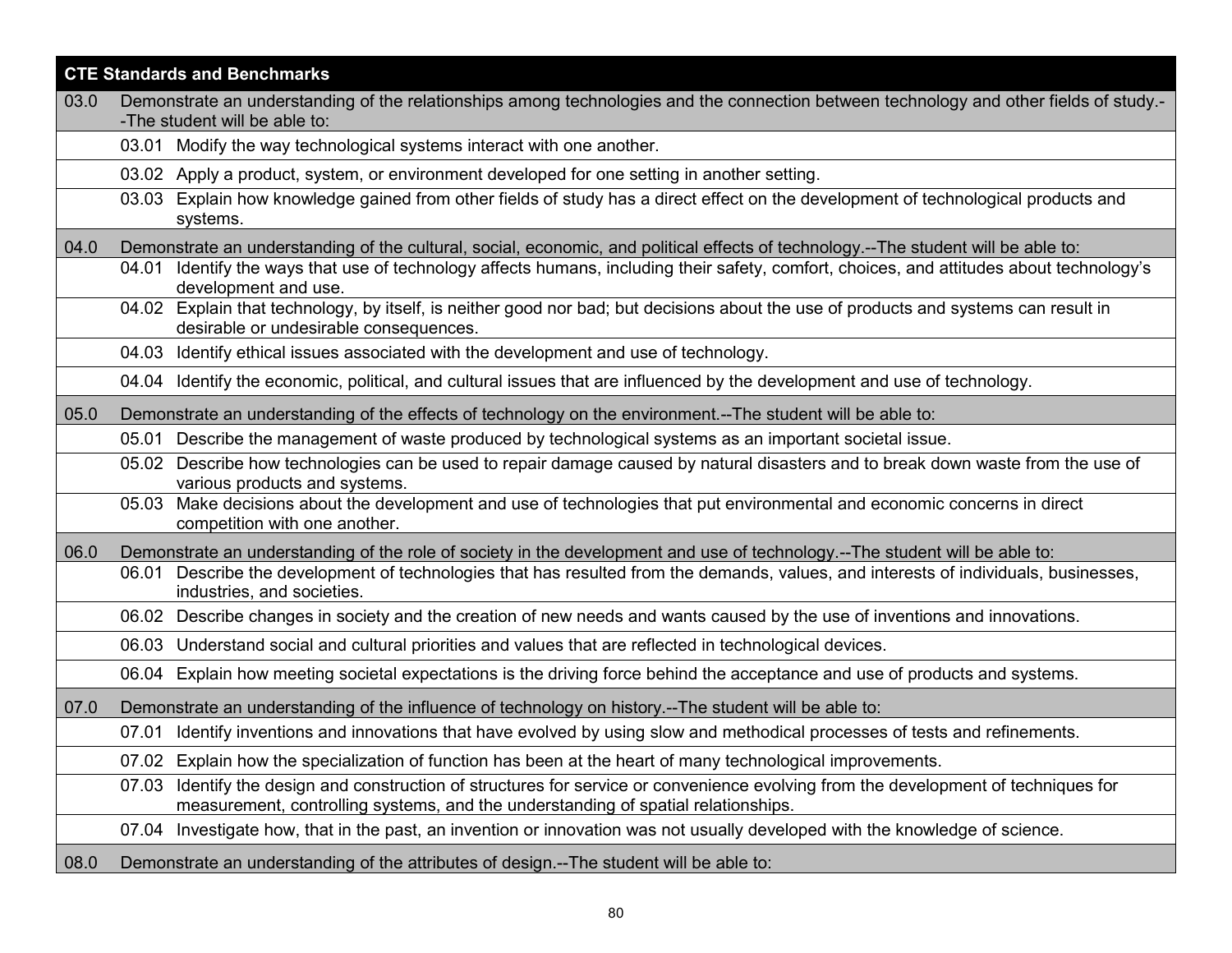|      | <b>CTE Standards and Benchmarks</b>                                                                                                                                                        |  |  |
|------|--------------------------------------------------------------------------------------------------------------------------------------------------------------------------------------------|--|--|
|      | 08.01 Use design as a creative planning process that leads to useful products and systems.                                                                                                 |  |  |
|      | 08.02 Explain why there is no perfect design.                                                                                                                                              |  |  |
|      | 08.03 Evaluate criteria and constraints that are requirements for a design.                                                                                                                |  |  |
| 09.0 | Demonstrate an understanding of engineering design.--The student will be able to:                                                                                                          |  |  |
|      | Utilize the design process involving a set of steps, which can be performed in different sequences and repeated as needed.<br>09.01                                                        |  |  |
|      | 09.02 Employ brainstorming as a group problem-solving design process in which each person in the group presents his or her ideas in an<br>open forum.                                      |  |  |
|      | 09.03 Model, test, evaluate and modify designs to transform ideas into practical solutions.                                                                                                |  |  |
| 10.0 | Demonstrate an understanding of the role of troubleshooting, research and development, invention and innovation, and experimentation in<br>problem solving.--The student will be able to:  |  |  |
|      | 10.01 Use troubleshooting as a problem-solving method used to identify the cause of a malfunction in a technological system.                                                               |  |  |
|      | 10.02 Describe invention as a process of turning ideas and imagination into devices and systems and innovation as the process of<br>modifying an existing product or system to improve it. |  |  |
|      | 10.03 Identify technological problems that are best solved through experimentation.                                                                                                        |  |  |
| 11.0 | Demonstrate the abilities to apply the design process.--The student will be able to:                                                                                                       |  |  |
|      | 11.01 Apply a design process to solve problems in and beyond the laboratory-classroom.                                                                                                     |  |  |
|      | 11.02 Specify criteria and constraints for the design.                                                                                                                                     |  |  |
|      | 11.03 Make two-dimensional and three-dimensional representations of the designed solution.                                                                                                 |  |  |
|      | 11.04 Test and evaluate the design in relation to pre-established requirements, such as criteria and constraints, and refine as needed.                                                    |  |  |
|      | 11.05 Make a product or system and document the solution.                                                                                                                                  |  |  |
| 12.0 | Demonstrate the abilities to use and maintain technological products and systems.--The student will be able to:                                                                            |  |  |
|      | Use information provided in manuals, protocols, or by experienced people to see and understand how things work.<br>12.01                                                                   |  |  |
|      | Use tools, materials, and machines safely to diagnose, adjust, and repair systems.<br>12.02                                                                                                |  |  |
|      | 12.03 Use computers and calculators in various applications.                                                                                                                               |  |  |
|      | 12.04 Operate and maintain systems in order to achieve a given purpose.                                                                                                                    |  |  |
| 13.0 | Demonstrate the abilities to assess the impact of products and systems.--The student will be able to:                                                                                      |  |  |
|      | Design and use instruments to gather data.<br>13.01                                                                                                                                        |  |  |
|      | 13.02 Use data collected to analyze and interpret trends in order to identify the positive or negative effects of a technology.                                                            |  |  |
|      | 13.03 Identify trends and monitor potential consequences of technological development.                                                                                                     |  |  |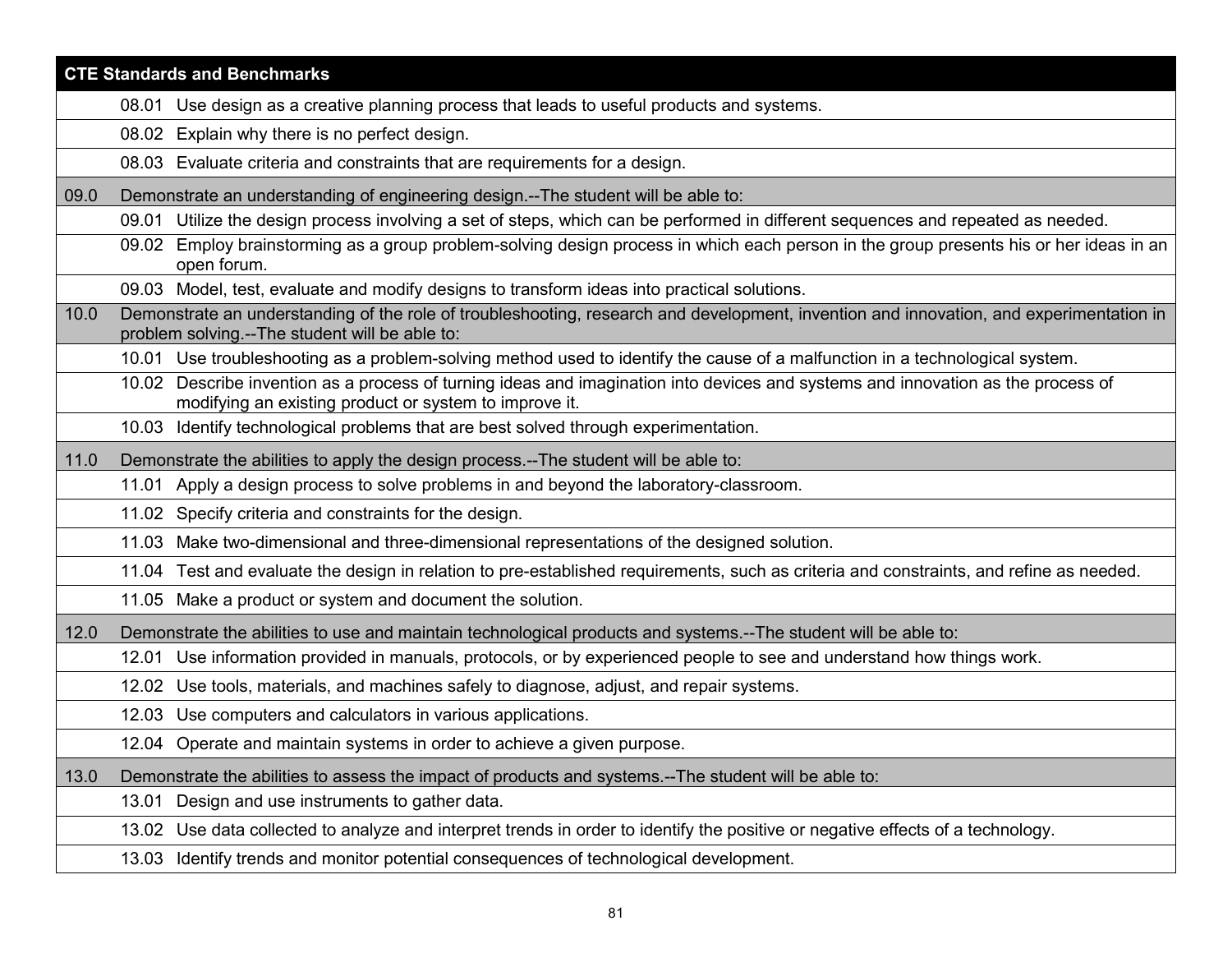|      | <b>CTE Standards and Benchmarks</b>                                                                                                                           |
|------|---------------------------------------------------------------------------------------------------------------------------------------------------------------|
|      | 13.04 Interpret and evaluate the accuracy of the information obtained and determine if it is useful.                                                          |
| 21.0 | Demonstrate proper and safe procedures while working with technological tools, apparatus, equipment, systems, and materials.--The<br>student will be able to: |
|      | 21.01 Follow classroom/laboratory safety rules and procedures.                                                                                                |
|      | 21.02 Demonstrate good housekeeping at workstations within a classroom/laboratory.                                                                            |
|      | 21.03 Conduct classroom/laboratory activities and equipment operations in a safe manner.                                                                      |
|      | 21.04 Exercise care and respect for all tools, equipment, and materials.                                                                                      |
|      | 21.05 Select appropriate tools, machines, and equipment to accomplish a given task.                                                                           |
|      | 21.06 Identify color-coding safety standards.                                                                                                                 |
|      | 21.07 Safely use hand tools and power equipment.                                                                                                              |
|      | Explain fire prevention and safety precautions and practices for extinguishing fires.<br>21.08                                                                |
|      | Identify harmful effects/potential dangers of familiar hazardous substances/devices to people and the environment.<br>21.09                                   |
| 22.0 | Exhibit positive human relations and leadership skills.--The student will be able to:                                                                         |
|      | 22.01 Perform roles in a student personnel system or in a career and technical student organization (CTSO).                                                   |
|      | 22.02 Work cooperatively with others.                                                                                                                         |
| 23.0 | Discuss individual interests, aptitudes, and opportunities as they relate to a career.--The student will be able to:                                          |
|      | 23.01 Identify individual strengths and weaknesses.                                                                                                           |
|      | 23.02 Discuss individual interests related to a career.                                                                                                       |
|      | 23.03 List occupations, job requirements, and job opportunities in green construction and architectural technology                                            |
|      | 23.04 List academic and career programs at the secondary levels in green construction and architectural technology.                                           |
| 80.0 | Demonstrate an understanding of the built environment.--The student will be able to:                                                                          |
|      | 80.01 Research the development of construction technology, its impact on the built environment and the impact of growth on the<br>construction industry.      |
|      | 80.02 Examine and compare the relationship between the built environment and the natural environment.                                                         |
|      | 80.03 Compare architectural designs and/or models to understand how technical and functional components impact aesthetic qualities.                           |
|      | Analyze changes in architectural styles and construction practices over time.<br>80.04                                                                        |
|      | 80.05 Research innovative historical architectural and/or engineering works and examine the significance of their legacy for the future.                      |
| 81.0 | Demonstrate an understanding of the green environment.--The student will be able to:                                                                          |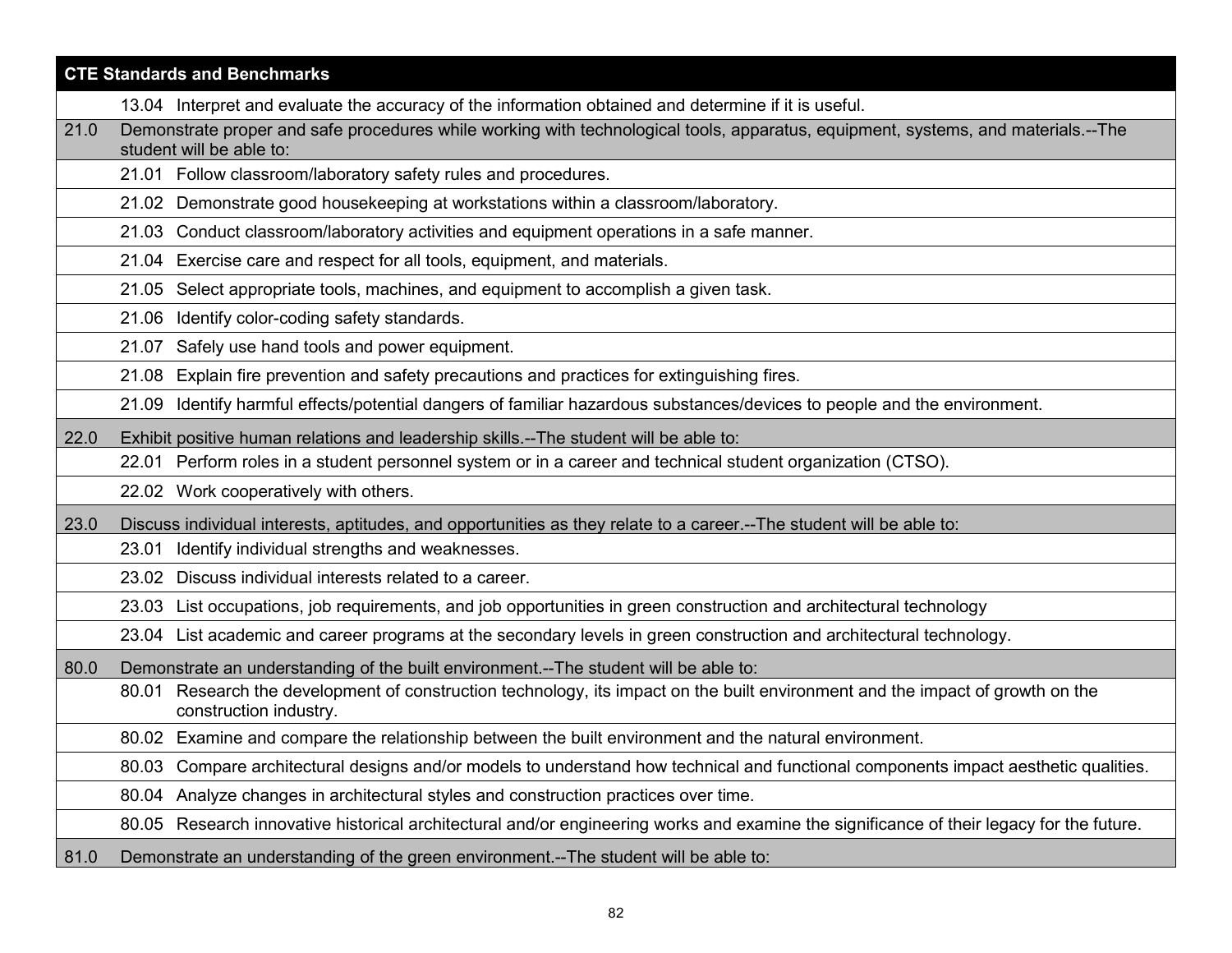| <b>CTE Standards and Benchmarks</b> |  |                                                                                                                                                                                                                                                                                                       |  |
|-------------------------------------|--|-------------------------------------------------------------------------------------------------------------------------------------------------------------------------------------------------------------------------------------------------------------------------------------------------------|--|
|                                     |  | 81.01 Recognize and analyze the development of the built environment and its impacts on the natural environment such as pollution,<br>deforestation, climate change, health and disease.                                                                                                              |  |
|                                     |  | 81.02 Describe and give examples of how a green built environment creates growth for the construction industry, and the economy such<br>as health and safety, transportation and natural resources.                                                                                                   |  |
|                                     |  | 81.03 Examine and compare the relationship between a green built environment and the natural environment.                                                                                                                                                                                             |  |
|                                     |  | 81.04 Explain the purpose of the United States Green Building Council (USGBC), the Green Building Certification Institute (GBCI) and<br>Leadership for Energy and Environmental Design (LEED) are and how they create growth for the construction industry and the<br>economy.                        |  |
|                                     |  | 81.05 Research sustainable building design and its relationship between health, energy efficiency and money savings for government,<br>businesses and individuals.                                                                                                                                    |  |
|                                     |  | 81.06 Research the effects of building science on construction and energy efficiency.                                                                                                                                                                                                                 |  |
|                                     |  | 81.07 Research renewable fuels and energy.                                                                                                                                                                                                                                                            |  |
| 82.0                                |  | Use building laws and codes, style, convenience, cost, climate, and function to select building designs.--The student will be able to:                                                                                                                                                                |  |
|                                     |  | 82.01 Identify the function and types of building foundations.                                                                                                                                                                                                                                        |  |
|                                     |  | 82.02 Identify the subsystems contained in buildings.                                                                                                                                                                                                                                                 |  |
|                                     |  | 82.03 Summarize energy efficient building materials and processes.                                                                                                                                                                                                                                    |  |
| 83.0                                |  | Define the criteria and constraints of a design problem with sufficient precision to ensure a successful solution, taking into account relevant scientific<br>principles and potential impacts on people and the natural environment that may limit possible solutions.--The student will be able to: |  |
|                                     |  | 83.01 Apply a systematic process to determine to meet the criteria and constraints of the problem.                                                                                                                                                                                                    |  |
|                                     |  | 83.02 Make two-dimensional and three-dimensional representations of the designed solution                                                                                                                                                                                                             |  |
|                                     |  | 83.03 Analyze data from tests to determine similarities and differences among several design solutions to identify the best characteristics<br>of each that can be combined into a new solution to better meet the criteria for success.                                                              |  |
|                                     |  | 83.04 Apply a design process to solve problems in or beyond the laboratory-classroom.                                                                                                                                                                                                                 |  |
|                                     |  | 83.05 Summarize energy efficient building materials and processes.                                                                                                                                                                                                                                    |  |
|                                     |  | 83.06 Develop a model to generate data for iterative testing and modification of a proposed object, tool, or process such that an optimal<br>design can be achieved                                                                                                                                   |  |
| 84.0                                |  | Describe the human impact on the environment and identify ways to minimize environmental impacts.--The student will be able to:                                                                                                                                                                       |  |
|                                     |  | 84.01 Analyze and interpret data on natural hazards to forecast future catastrophic events and inform the development of technologies to<br>mitigate their effects.                                                                                                                                   |  |
|                                     |  | 84.02 Construct an argument supported by evidence for how increases in human population and per capita consumption of natural<br>resources impact Earth's systems.                                                                                                                                    |  |
|                                     |  | 84.03 Analyze recycling opportunities for building construction and materials.                                                                                                                                                                                                                        |  |
|                                     |  | 84.04 Ask questions to clarify evidence of the factors that have caused the rise in global temperatures over the past century.                                                                                                                                                                        |  |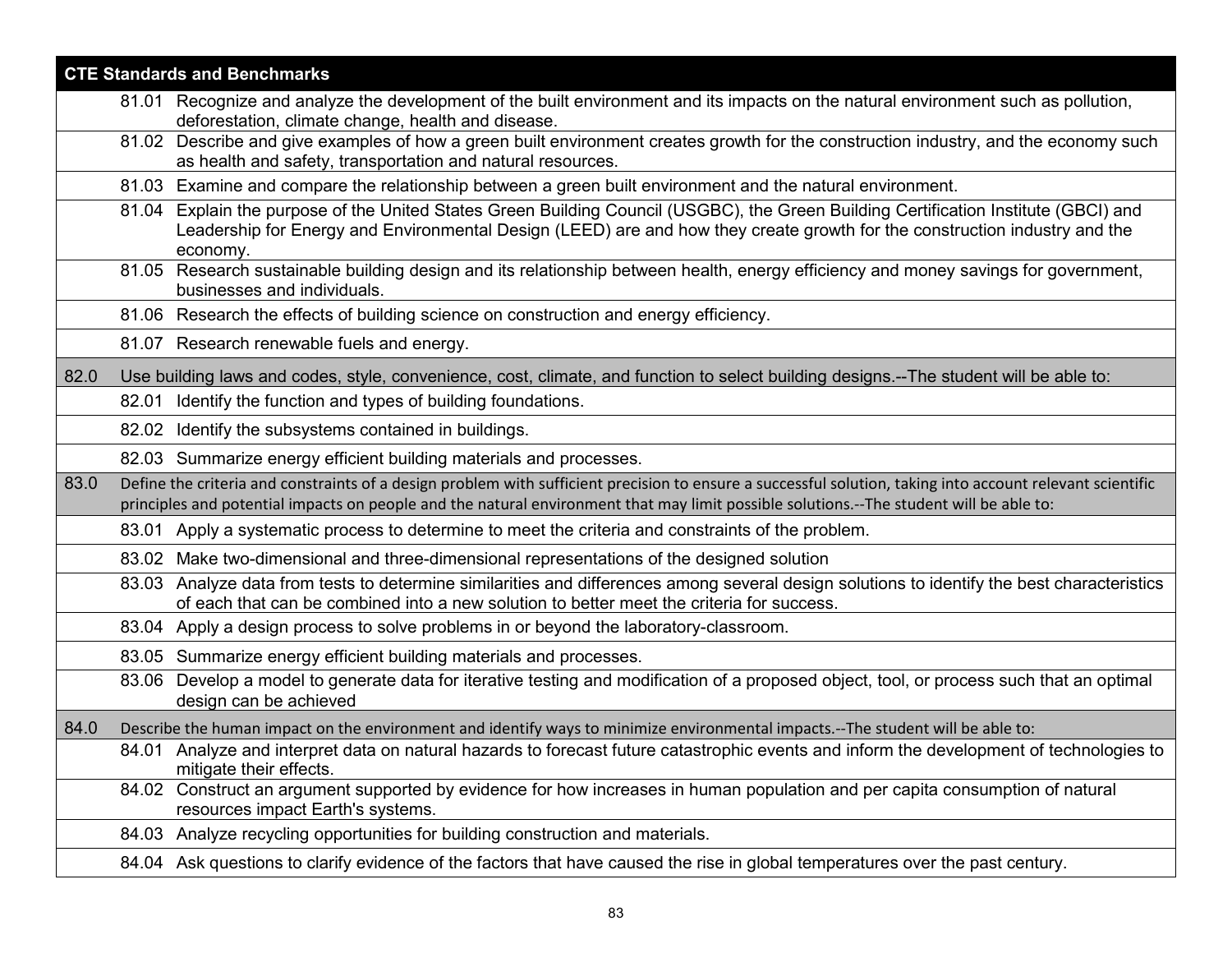| <b>CTE Standards and Benchmarks</b> |                                                                                                                                                                                    |                                                                                                                                                                                                                                                                                                                           |  |
|-------------------------------------|------------------------------------------------------------------------------------------------------------------------------------------------------------------------------------|---------------------------------------------------------------------------------------------------------------------------------------------------------------------------------------------------------------------------------------------------------------------------------------------------------------------------|--|
| 85.0                                | Draw (freehand, with ruler and protractor, and with technology) geometric shapes with given conditions and accurately measure drawing<br>dimensions.--The student will be able to: |                                                                                                                                                                                                                                                                                                                           |  |
|                                     |                                                                                                                                                                                    | 85.01 Construct geometric figures including but not limited to triangles, squares, rectangles, and circles.                                                                                                                                                                                                               |  |
|                                     |                                                                                                                                                                                    | 85.02 Solve real-world and mathematical problems involving area, volume, perimeter, and surface area of two- and three-dimensional<br>objects composed of geometric figures including but not limited to triangles, quadrilaterals, polygons, cubes, and right prisms.<br>Identify the subsystems contained in buildings. |  |
|                                     |                                                                                                                                                                                    | 85.03 Solve real-world and mathematical problems involving area, volume, perimeter, and surface area of two- and three-dimensional<br>objects composed of geometric figures including but not limited to triangles, quadrilaterals, polygons, cubes, and right prisms.                                                    |  |
|                                     |                                                                                                                                                                                    | 85.04 Use a ruler and an architectural scale to measure and create drawings and produce scale drawings a building.                                                                                                                                                                                                        |  |

## **Additional Information**

#### **Laboratory Activities**

Laboratory investigations that include scientific inquiry, research, measurement, problem solving, emerging technologies, tools and equipment, as well as, experimental, quality, and safety procedures are an integral part of this career and technical program/course. Laboratory investigations benefit all students by developing an understanding of the complexity and ambiguity of empirical work, as well as the skills required to manage, operate, calibrate and troubleshoot equipment/tools used to make observations. Students understand measurement error; and have the skills to aggregate, interpret, and present the resulting data. Equipment and supplies should be provided to enhance hands-on experiences for students.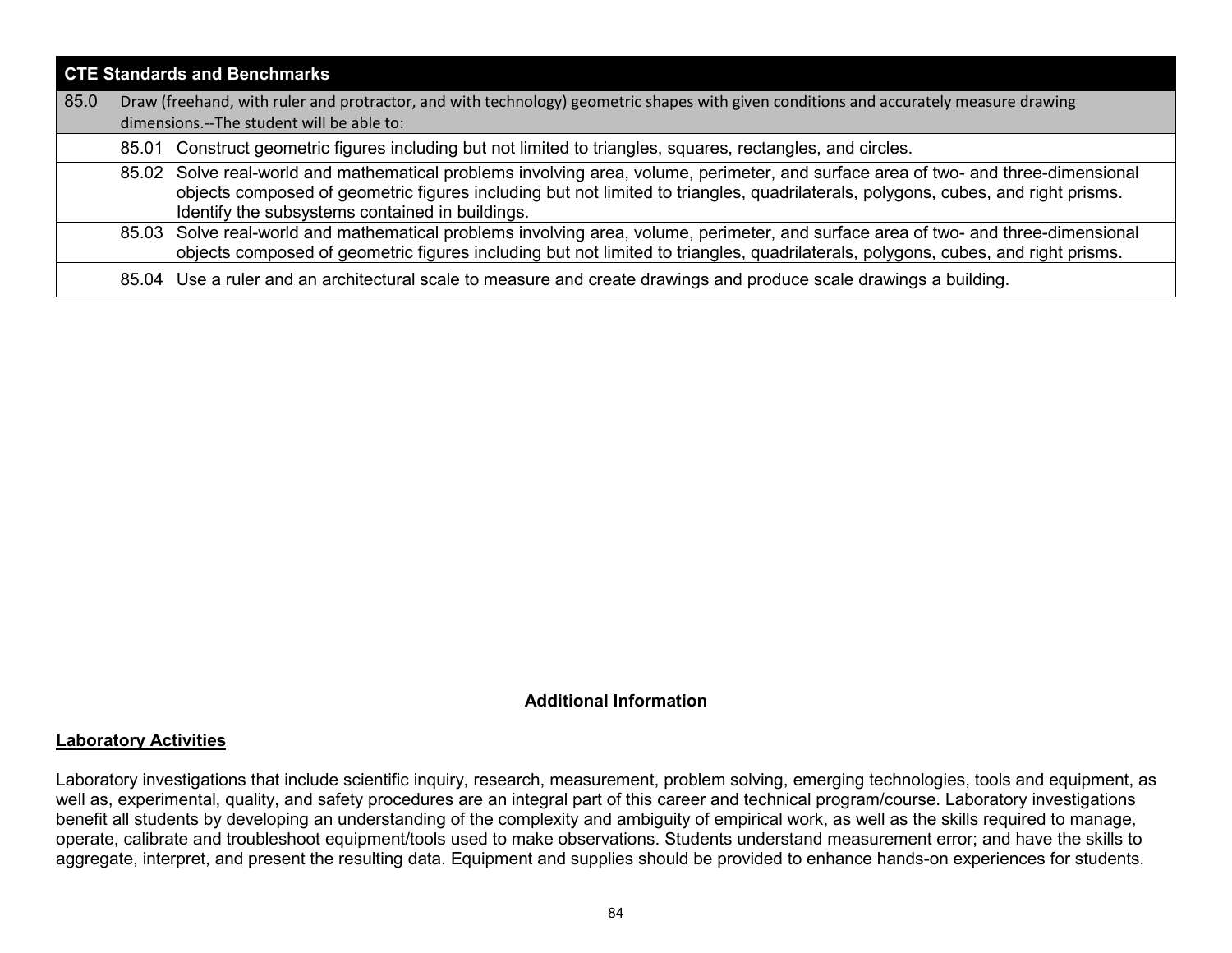## **Florida Standards for English Language Development (ELD)**

English language learners communicate for social and instructional purposes within the school setting. ELD.K12.SI.1.1

# English Language Development (ELD) Standards Special Notes:

Teachers are required to provide listening, speaking, reading and writing instruction that allows English language learners (ELL) to communicate for social and instructional purposes within the school setting. For the given level of English language proficiency and with visual, graphic, or interactive support, students will interact with grade level words, expressions, sentences and discourse to process or produce language necessary for academic success. The ELD standard should specify a relevant content area concept or topic of study chosen by curriculum developers and teachers which maximizes an ELL's need for communication and social skills. To access an ELL supporting document which delineates performance definitions and descriptors, please click on the following link: [http://www.cpalms.org/uploads/docs/standards/eld/SI.pdf.](http://www.cpalms.org/uploads/docs/standards/eld/SI.pdf) For additional information on the development and implementation of the ELD standards, please contact the Bureau of Student Achievement through Language Acquisition at [sala@fldoe.org.](mailto:sala@fldoe.org)

# **Special Notes**

MyCareerShines is an interactive resource to assist students in identifying their ideal career and to enhance preparation for employment. Teachers are encouraged to integrate this resource into the program curriculum to meet the employability goals for each student. Access MyCareerShines by visiting: [www.mycareershines.org.](http://www.mycareershines.org/)

# **Career and Technical Student Organization (CTSO)**

The Florida Technology Student Association (FL-TSA) is the intercurricular career and technical student organization for providing leadership training and reinforcing specific career and technical skills. Career and Technical Student Organizations provide activities for students as an integral part of the instruction offered.

# **Accommodations**

Federal and state legislation requires the provision of accommodations for students with disabilities as identified on the secondary student's Individual Educational Plan (IEP) or 504 plan or postsecondary student's accommodations' plan to meet individual needs and ensure equal access. Accommodations change the way the student is instructed. Students with disabilities may need accommodations in such areas as instructional methods and materials, assignments and assessments, time demands and schedules, learning environment, assistive technology and special communication systems. Documentation of the accommodations requested and provided should be maintained in a confidential file.

In addition to accommodations, some secondary students with disabilities (students with an IEP served in Exceptional Student Education (ESE)) will need modifications to meet their needs. Modifications change the outcomes or what the student is expected to learn, e.g., modifying the curriculum of a secondary career and technical education course. Note: postsecondary curriculum and regulated secondary programs cannot be modified.